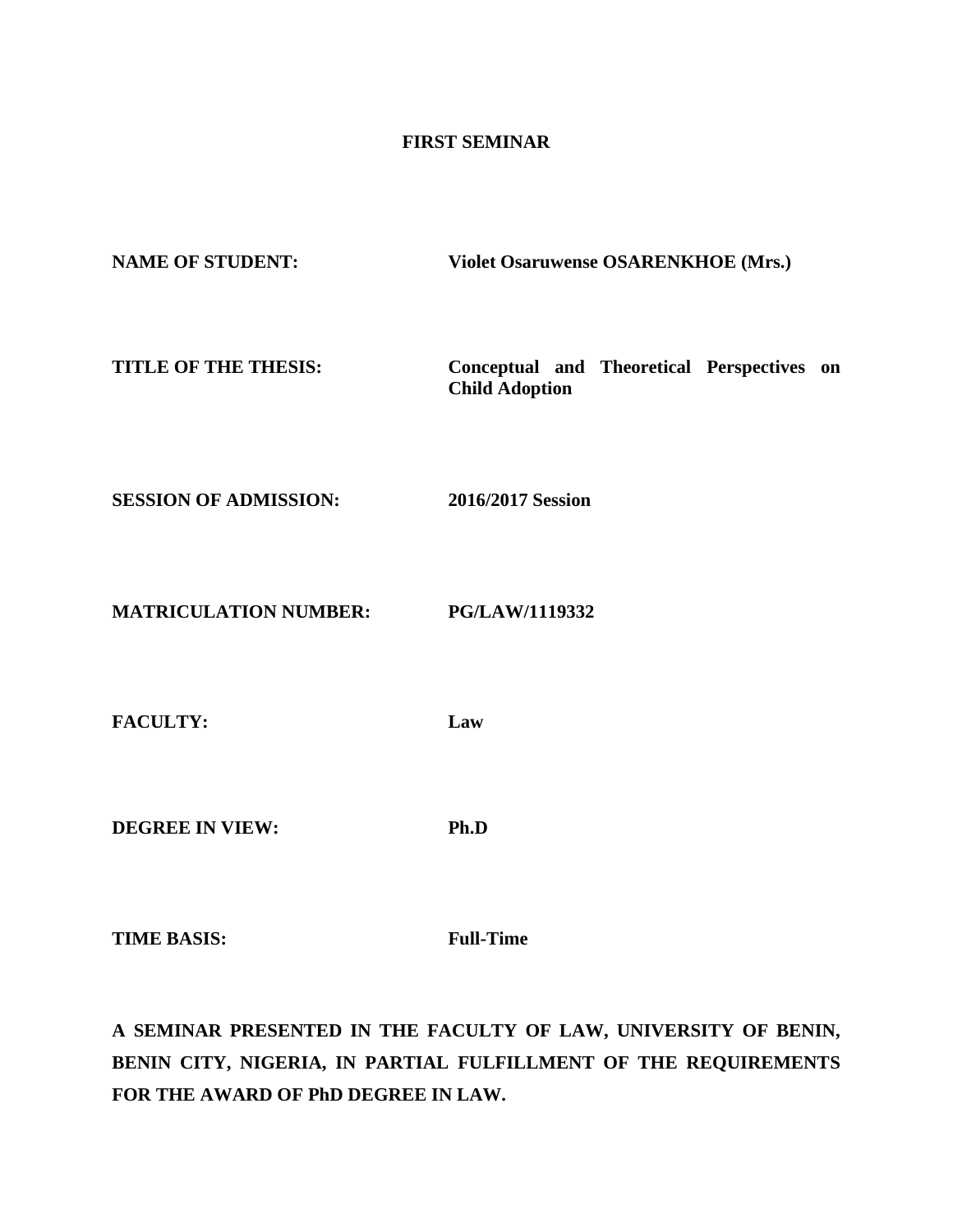# **TABLE OF CONTENTS**

| Title page |                                                  |                                             |                                             |                                                                                                                                                                                                                                                                                                                                                                                                                                                           |                                                   | and the state of the state                    | $\Delta \sim 100$        |  | $\mathbf{i}$    |
|------------|--------------------------------------------------|---------------------------------------------|---------------------------------------------|-----------------------------------------------------------------------------------------------------------------------------------------------------------------------------------------------------------------------------------------------------------------------------------------------------------------------------------------------------------------------------------------------------------------------------------------------------------|---------------------------------------------------|-----------------------------------------------|--------------------------|--|-----------------|
| Abstract   |                                                  |                                             | $\bar{\mathcal{L}}$                         | and the state of the state                                                                                                                                                                                                                                                                                                                                                                                                                                |                                                   | $\Delta \sim 10^4$                            |                          |  | $\mathbf{V}$    |
| 1.1        | <b>Statement of Research Problem</b>             |                                             |                                             | $\omega_{\rm{max}}$                                                                                                                                                                                                                                                                                                                                                                                                                                       | $\Delta \sim 10^4$                                | $\overline{a}$                                |                          |  | $\mathbf{1}$    |
| 1.2        | Scope of Study                                   | $\omega_{\rm{max}}$ and $\omega_{\rm{max}}$ | $\omega_{\rm{max}}$ and $\omega_{\rm{max}}$ | $\omega_{\rm{max}}$                                                                                                                                                                                                                                                                                                                                                                                                                                       | $\Delta \sim 10^{11}$ km s $^{-1}$                | $\omega_{\rm{max}}$                           | $\omega_{\rm{max}}$      |  | $\overline{2}$  |
| 1.3        | Methodology                                      |                                             | $\Delta \sim 10^{11}$ m $^{-1}$             |                                                                                                                                                                                                                                                                                                                                                                                                                                                           |                                                   | and the state of the state of                 |                          |  | $\overline{2}$  |
| 1.4        | Aim and Objectives -                             |                                             |                                             |                                                                                                                                                                                                                                                                                                                                                                                                                                                           | $\mathbb{L}$                                      |                                               |                          |  | $\overline{2}$  |
| 1.5        | Findings                                         |                                             |                                             |                                                                                                                                                                                                                                                                                                                                                                                                                                                           |                                                   |                                               |                          |  | $\overline{3}$  |
| 1.6.       | Contribution to Knowledge - - - - -              |                                             |                                             |                                                                                                                                                                                                                                                                                                                                                                                                                                                           |                                                   | $\mathbf{r}$                                  |                          |  | $\overline{3}$  |
| 2.0        | Introduction -                                   |                                             |                                             |                                                                                                                                                                                                                                                                                                                                                                                                                                                           | $\frac{1}{2}$ and $\frac{1}{2}$ and $\frac{1}{2}$ | $\mathbb{L}$                                  |                          |  | $\overline{4}$  |
| 2.1        | History of Adoption - United States -            |                                             |                                             |                                                                                                                                                                                                                                                                                                                                                                                                                                                           | $\omega_{\rm{max}}$                               | $\omega_{\rm{eff}}$                           |                          |  | $5\overline{)}$ |
| 2.1.2      | Nigeria                                          |                                             |                                             |                                                                                                                                                                                                                                                                                                                                                                                                                                                           | $\omega_{\rm{max}}$                               |                                               |                          |  | 10              |
| 2.2        | Defining Adoption -                              |                                             | $\equiv$                                    | $\mathcal{L}^{\mathcal{L}}(\mathcal{L}^{\mathcal{L}}(\mathcal{L}^{\mathcal{L}}(\mathcal{L}^{\mathcal{L}}(\mathcal{L}^{\mathcal{L}}(\mathcal{L}^{\mathcal{L}}(\mathcal{L}^{\mathcal{L}}(\mathcal{L}^{\mathcal{L}}(\mathcal{L}^{\mathcal{L}}(\mathcal{L}^{\mathcal{L}}(\mathcal{L}^{\mathcal{L}}(\mathcal{L}^{\mathcal{L}}(\mathcal{L}^{\mathcal{L}}(\mathcal{L}^{\mathcal{L}}(\mathcal{L}^{\mathcal{L}}(\mathcal{L}^{\mathcal{L}}(\mathcal{L}^{\mathcal{L$ | $\omega_{\rm{max}}$ and $\omega_{\rm{max}}$       | $\omega_{\rm{max}}$                           | $\overline{\phantom{a}}$ |  | 12              |
|            | 2.2.1 Defining a Child in the Adoption Process - |                                             |                                             |                                                                                                                                                                                                                                                                                                                                                                                                                                                           |                                                   |                                               |                          |  | 14              |
| 2.3        | Parental Rights under the Nigerian Law           |                                             |                                             |                                                                                                                                                                                                                                                                                                                                                                                                                                                           | $\omega_{\rm{max}}$                               |                                               |                          |  | $27\,$          |
| 2.4        | Participants in the Adoption Process -           |                                             |                                             |                                                                                                                                                                                                                                                                                                                                                                                                                                                           | $\Box$                                            |                                               |                          |  | 30              |
| 2.4.1      | The Birth Parents                                |                                             |                                             |                                                                                                                                                                                                                                                                                                                                                                                                                                                           | $\overline{\phantom{a}}$                          | $\mathord{\hspace{1pt}\text{--}\hspace{1pt}}$ |                          |  | 31              |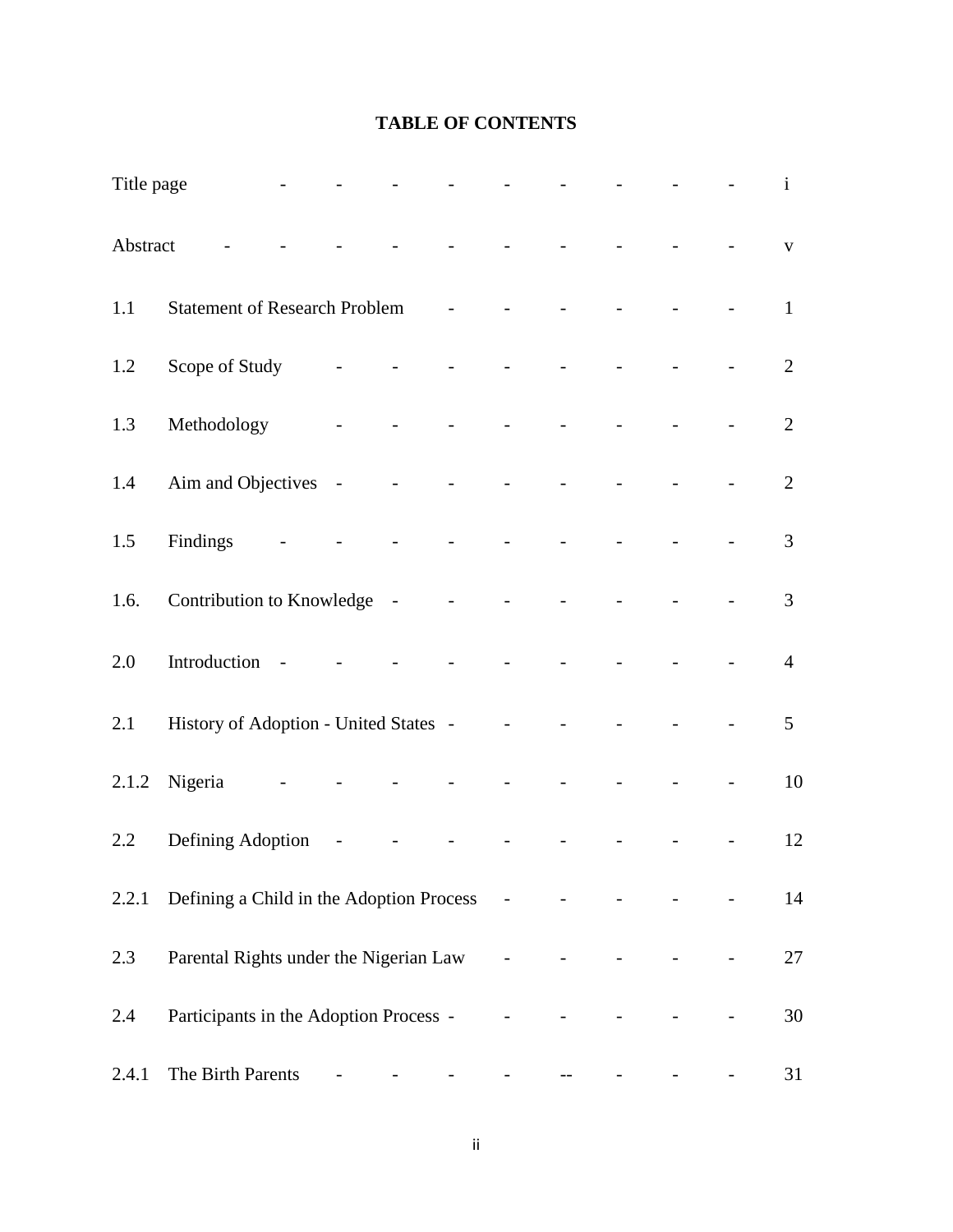|       | 2.4.2 The Adoptee -                                           |                | $\omega_{\rm{max}}$      | $\omega_{\rm{max}}$      | $\omega_{\rm{max}}$                         | $\omega_{\rm{max}}$                                                                                                                                                                                                                  |                                             |                                             |                      | 36 |
|-------|---------------------------------------------------------------|----------------|--------------------------|--------------------------|---------------------------------------------|--------------------------------------------------------------------------------------------------------------------------------------------------------------------------------------------------------------------------------------|---------------------------------------------|---------------------------------------------|----------------------|----|
|       | 2.4.3 The Adoptive Parents                                    |                |                          |                          |                                             |                                                                                                                                                                                                                                      |                                             |                                             |                      | 39 |
|       | 2.4.4 The Guardians                                           |                | $\frac{1}{2}$            | $\Box$                   | $\Box$                                      | $\frac{1}{2}$                                                                                                                                                                                                                        |                                             |                                             |                      | 44 |
| 2.5   | Types of Adoption -                                           |                | $\equiv$                 | $\bar{\mathcal{L}}$      | $\Box$                                      |                                                                                                                                                                                                                                      |                                             |                                             |                      | 45 |
|       | 2.5.1 Close Adoption                                          | $\mathbb{Z}^2$ | $\bar{\phantom{a}}$      |                          | $\equiv$                                    | $\equiv$                                                                                                                                                                                                                             |                                             |                                             |                      | 46 |
|       | 2.5.2 Open Adoption                                           |                |                          |                          |                                             |                                                                                                                                                                                                                                      |                                             |                                             |                      | 50 |
|       | 2.5.3 Domestic Adoption -                                     |                |                          | $\overline{\phantom{a}}$ | $\Box$                                      | $\Box$                                                                                                                                                                                                                               |                                             |                                             |                      | 54 |
|       | 2.5.3 International Adoption                                  |                | $\overline{\phantom{a}}$ |                          |                                             |                                                                                                                                                                                                                                      |                                             |                                             |                      | 54 |
|       | 2.5.4 Transracial Adoption -                                  |                |                          |                          |                                             |                                                                                                                                                                                                                                      |                                             |                                             |                      | 56 |
| 2.5.5 | <b>Special Needs Adoption</b>                                 |                | $\omega_{\rm{max}}$      | $\omega_{\rm{max}}$      | $\blacksquare$                              | $\blacksquare$                                                                                                                                                                                                                       |                                             |                                             |                      | 57 |
| 2.5.6 | Stepparents Adoption -                                        |                | $\overline{\phantom{a}}$ | $\blacksquare$           | $\overline{a}$                              | $\overline{a}$                                                                                                                                                                                                                       |                                             |                                             |                      | 59 |
| 2.5.7 | <b>Single Parents Adoption</b>                                |                |                          |                          |                                             |                                                                                                                                                                                                                                      |                                             |                                             |                      | 61 |
|       | 2.5.8 Related Adoption - - - - - - - - - - - - -              |                |                          |                          |                                             |                                                                                                                                                                                                                                      |                                             |                                             |                      | 62 |
|       | 2.5.9 Black Market Adoption - - -                             |                |                          |                          |                                             | <b>All the Contract Contract of the Contract Contract Contract Contract Contract Contract Contract Contract Contract Contract Contract Contract Contract Contract Contract Contract Contract Contract Contract Contract Contract</b> |                                             |                                             | $\mathbb{L}$         | 63 |
|       | 2.5.10 Older Children Adoption - - -                          |                |                          |                          | $\blacksquare$                              | $\omega_{\rm{max}}$ and $\omega_{\rm{max}}$                                                                                                                                                                                          | $\omega_{\rm{max}}$ and $\omega_{\rm{max}}$ | $\omega_{\rm{max}}$ and $\omega_{\rm{max}}$ | $\frac{1}{2}$        | 65 |
|       | 2.5.11 Embryo Adoption -                                      |                | $\overline{\phantom{a}}$ |                          | $\omega_{\rm{max}}$ and $\omega_{\rm{max}}$ | $\frac{1}{2}$ , $\frac{1}{2}$ , $\frac{1}{2}$ , $\frac{1}{2}$                                                                                                                                                                        | $\omega_{\rm{max}}$                         |                                             |                      | 68 |
|       | 2.5.11 Lesbian, Gay, Bisexual and Transgender (LGBT) Adaption |                |                          |                          |                                             |                                                                                                                                                                                                                                      |                                             |                                             | <b>All Contracts</b> | 70 |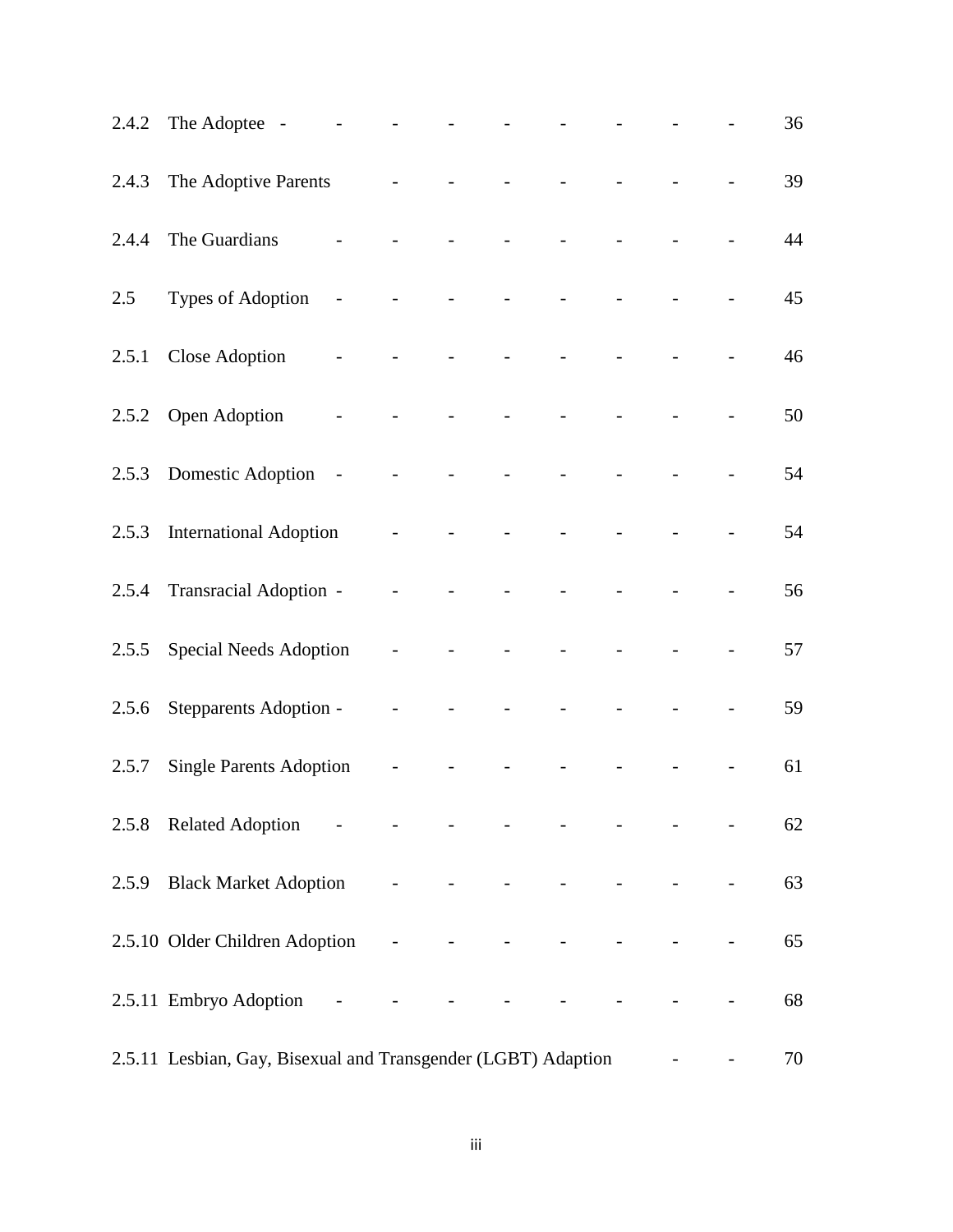|     | 2.5.12 Customary Adoption - - - - - - - - - - - - - -                                                                                                                                                                                |  |  |  |  | 71 |
|-----|--------------------------------------------------------------------------------------------------------------------------------------------------------------------------------------------------------------------------------------|--|--|--|--|----|
| 2.6 |                                                                                                                                                                                                                                      |  |  |  |  | 73 |
|     | 2.6.1 Psychological Theory - - - - - - - - - - - - -                                                                                                                                                                                 |  |  |  |  | 74 |
|     | 2.6.1.1 Physiological Theory: Impacts on Adoptee - - - - -                                                                                                                                                                           |  |  |  |  | 75 |
|     | 2.6.1.2 Psychological Theory: Impacts on Birth Mother - - - - - - -                                                                                                                                                                  |  |  |  |  | 76 |
|     | 2.6.1.3 Psychological Theory: Impacts on Adoptive Parents - - - - - - - -                                                                                                                                                            |  |  |  |  | 77 |
|     | 2.6.2 Attachment Theory - - - - - - - - -                                                                                                                                                                                            |  |  |  |  | 78 |
|     | 2.6.3 Psychoanalytic Theory - - - - - - - - - - - - -                                                                                                                                                                                |  |  |  |  | 81 |
|     | 2.6.4 Infertility Theory <b>contract of the contract of the contract of the contract of the contract of the contract of the contract of the contract of the contract of the contract of the contract of the contract of the cont</b> |  |  |  |  | 84 |
|     | 2.7 The Theory of Non-Discrimination - - - - -                                                                                                                                                                                       |  |  |  |  | 88 |
|     | 2.7 The Legal Transplant Theory - - - - - - - - - - - - -                                                                                                                                                                            |  |  |  |  | 91 |
|     | Bibliography - - - - - - - - - - - - - - -                                                                                                                                                                                           |  |  |  |  | 95 |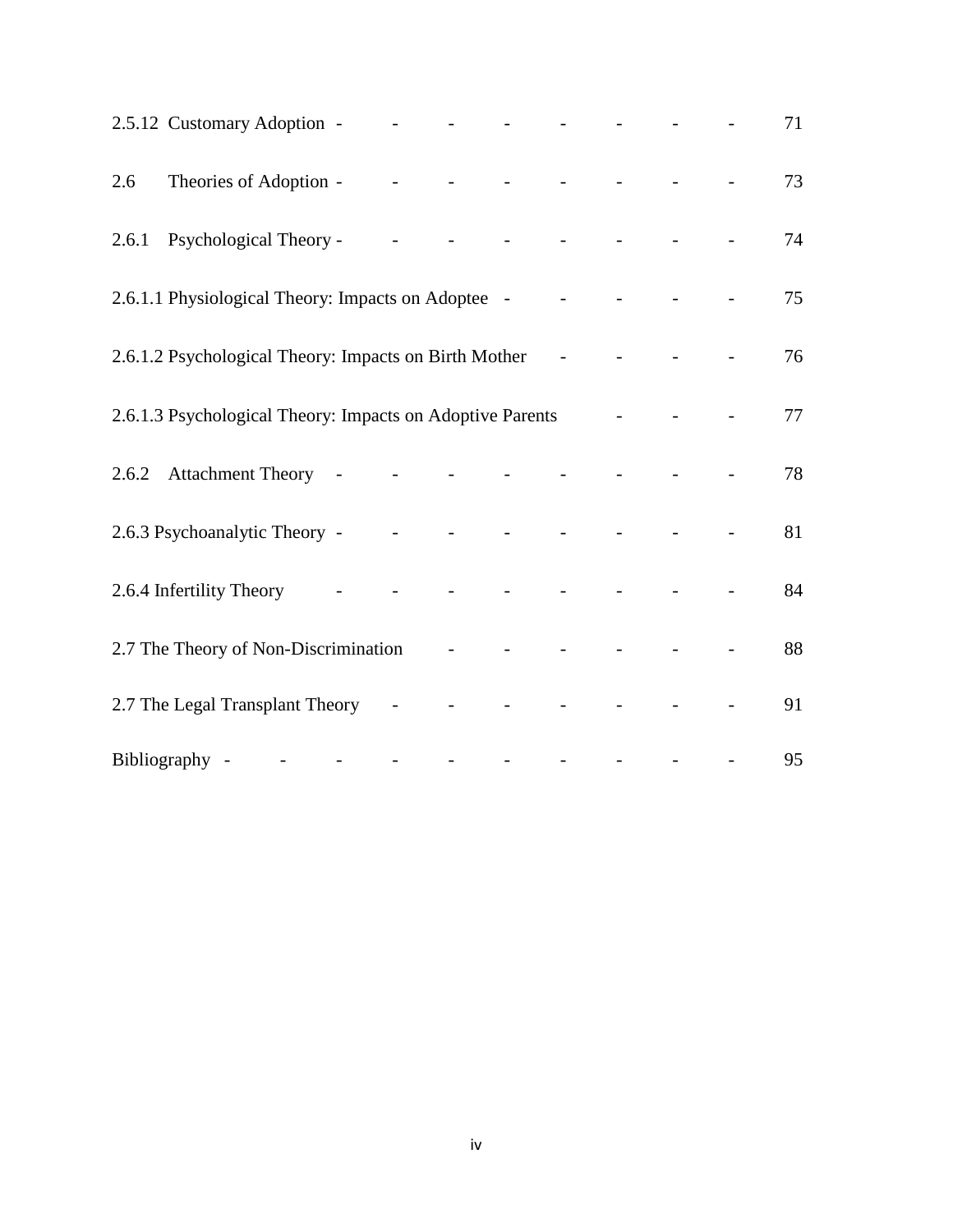#### **1.0 ABSTRACT**

Adoption is a procedure by which an adult legally assumes the role of a parent over an underaged person who is not his or her biological child. This could be under customary law or the statute. However, this study focuses on adoption under the statute. The United Nations Convention on the Rights of the Child, 1989 (hereafter the "Convention") recognizes adoption as a form of alternative care for children who are temporarily or permanently deprived of parents or family and are unable to remain in their family environment. In addition, it promotes a childcentred adoption law. In the first place, it stipulates that the child adoption process ought to be founded on the principles of liberality, cost effectiveness and timeliness. Furthermore, it provides for the "four P's": *participation* of children in decisions affecting their own destiny: *protection*  of children against discrimination and all forms of neglect and exploitation; *prevention* of harm to children; and *provision* of assistance for basic needs. It also stipulates that State parties shall ensure that the institution, services and facilities responsible for the care and protection of the children conform with the standard established by competent authorities, particularly in the area of safety, health, the number and suitability of their staff as well as competent supervision. The Constitution of the Federal Republic of Nigeria, 1999 (hereafter the "Constitution") recognizes adoption as well as the rights and welfare of children in general as matters within the legislative competence of states. The legal framework for regulating adoption in Edo State (which is the primary focus of this study) is the Adoption Law 1979 of the defunct Bendel State (as applicable to Edo State) and the Child Rights Law 2007. While the first addresses the process, procedure and participants in the adoption process, the second in addition entrenches, "best interest principles as the paramount consideration in all child adoption matters". The Child Rights Law also reflects the fundamental human rights provision in Chapter IV of the Constitution. Nonetheless, studies show that in Nigeria, there are a number of exploitative practices and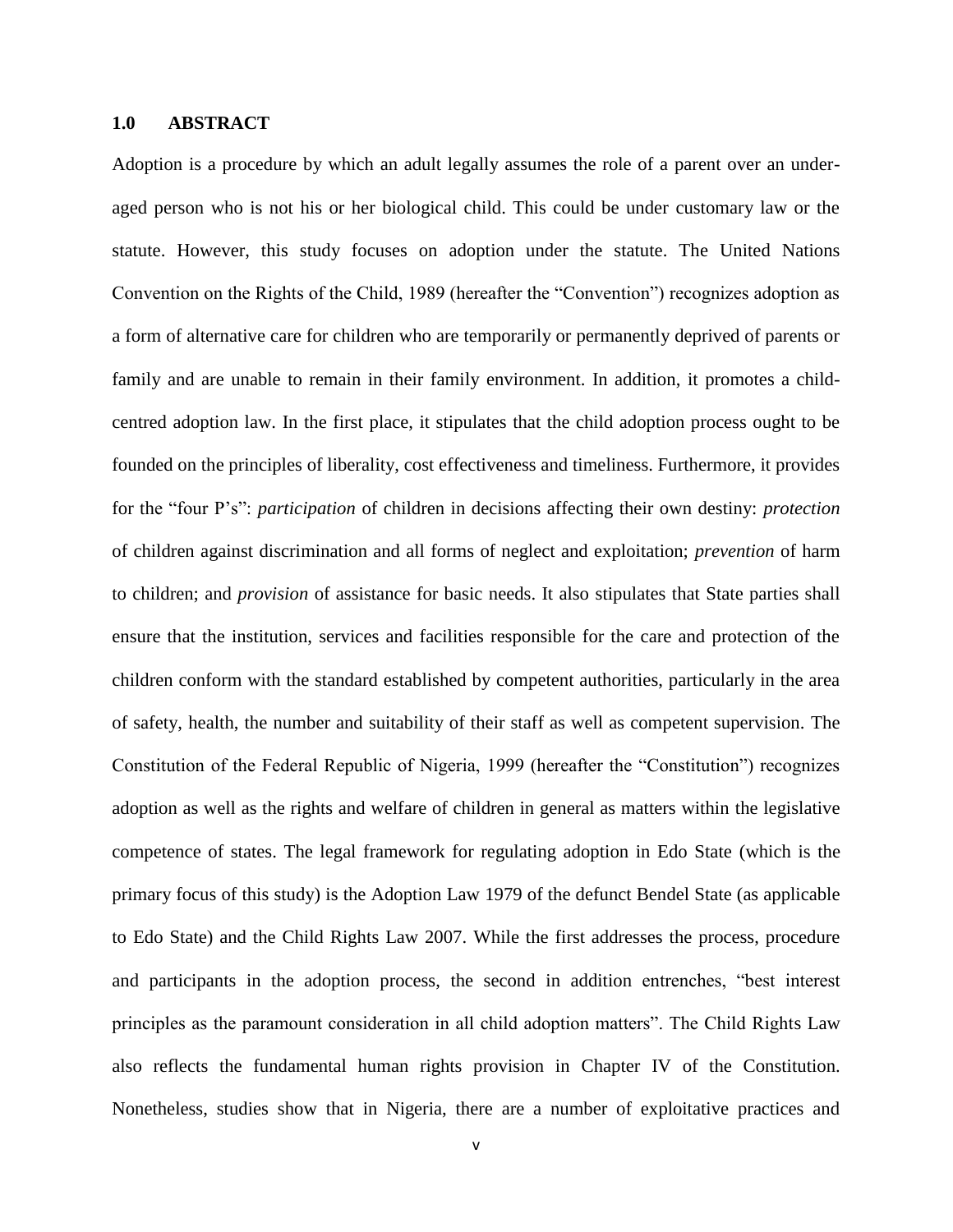problems associated with child adoption that impede the attainment of child-centred adoption process in Edo State, such as profiteering, trafficking in and outright sale of children; inadequately trained manpower, ineffective monitoring and poor supervision, negatively impact the adoption process. The study seeks to evaluate the extent to which the Edo State legal framework captures and implement the international, normative and substantive principles of a child-centred adoption process.

The study expects to find that adoption impacts the rights of the child to life, family, identity and development. It shows that the international law and policy as well as the "four Ps" requirements of liberality, cost-effectiveness and timeliness are fundamental to a child -centred adoption process. It identifies the concomitant implications of the apparent non-implementation of the international standards in the legal framework for adoption in Edo State underscored by reported cases of profiteering, inadequately trained manpower, ineffective monitoring, inadequate inspection and poor supervision prevalent in orphanages across Edo State, which are the primary environment from where children are adopted in the State.

This study expects to contribute to knowledge in the area of Adoption Law by evaluating the procedure for adopting a child in Edo State and appraising whether it meets with international best practices or standards. Using doctrinal and empirical methodologies involving literature review or primary and secondary sources, focus-group interviews and evaluation of the facts onfile of the number of applicant seeking to adopt a child and the number that finally adopted, this study expects to contribute to the data and literature on the adoption law and the adoption process of the Edo State.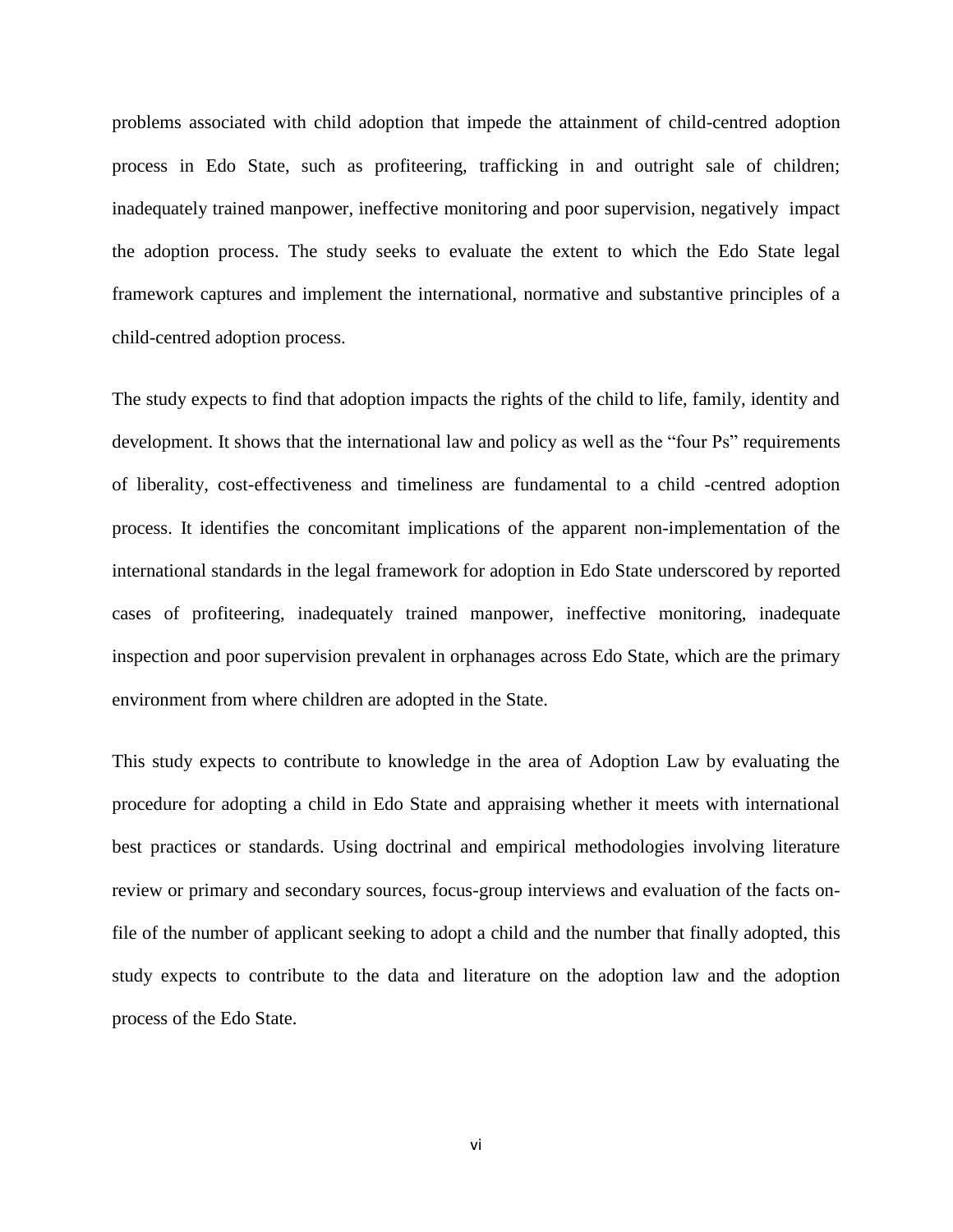### **1.1 Statement of Research Problem**

The United Nations Convention on the Rights of the Child 1989, recognizes adoption as a form of alternative care for children who are temporarily or permanently deprived of their parents or family and unable to remain in their family environment. Furthermore, International Laws and Convention stipulates that a child centered adoption law should promote the right of the child to life, family, identify confidentiality health survival development recreation and to what the Convention on the Child's Right terms 'as the four Ps'; that is to say *participation* of children in decisions affecting their own destiny; *protection* of children against discrimination and all forms of neglect and exploitation; *prevention* of harm to children; and *provision* of assistance for basic needs,. Finally, that all actions and decisions partnering to children 'the best interest of the child must be paramount. Furthermore, international laws and policies advocate that a child centered adoption laws should be cost effective, liberal and timely. The African Charter on the Rights and Welfare of the Child, 1990 provides for a range of rights for children including right to survival, and development, name and nationality. Under the Constitution adoption in particular, and the rights and welfare of children in general, are matters within the legislative competence of the State. The legal framework regulating adoption in Edo State are of the Adoption Law 1979 of Bendel State (as applicable to Edo State) and the Child's Right Law, 2007. The Adoption Law address the process, procedure and participants in the adoption process). The Child Rights Law also entrenches. "Best interest principles as the paramount consideration in all child adoption matters". The legal frame work regulating child adoption in Edo State does not imbibe the principles that inform or guide a child centered adoption law as it fails to target exploitative practices and vices associated with child adoption such as profiteering, trafficking, adoption commercialization and outright sale of children. This study focuses these challenges by evaluating their impact on the right of the child in the context of adoption laws of Edo State with a view to proffering concrete reform proposals.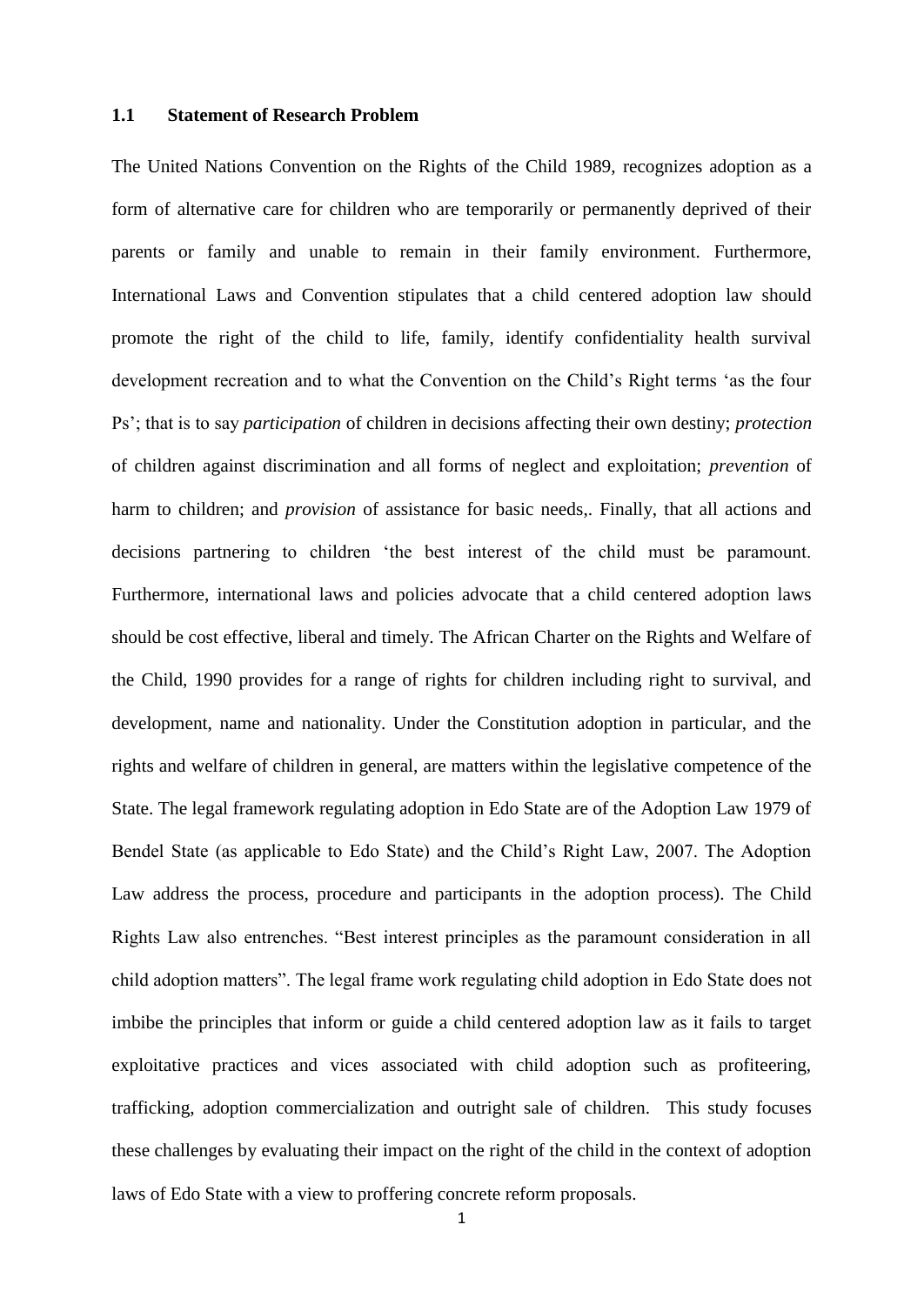#### **1.2 Scope of Study**

This research principally focuses on a critical examination of the extant legal framework and policies regulating child adoption in Edo State, with a view to securing condition under which adoption can be done with the necessary safeguards in place to protect the rights of children in line with the best interest of the child principle. The pivotal focus of the study is to appraise the legal frame on child adoption in Edo State, which is the Child Rights Law, 2007 and to what extent it imbibes international laws and convention and whether it promotes a Child-centered Adoption Law. This research will also appraise the process and procedure and its impact on the triad members that is the birth mother, the adoptee and the prospective adoptive parents. This study will appraise the types of adoption, especially the ones practice in the field of adoption in Edo State and identify the diverse challenges facing all triad members in the adoption process.

### **1.3 Methodology**

The methodology of this research will be doctrinal and empirical. The doctrinal approach will be focused on analyzing of the legal framework and policies regulating child adoption, in Edo State, regional legislation, international Law, conventions, general comments and protocols, as well as text books, journal publications, newspaper publications and web materials relevant to the study. The study will also adopt the empirical methodology by utilizing focus group interview and facts-on-file of real life adoption applications.

### **1.4 Aim and Objectives**

The aim of this study is to evaluate the legal and policy framework of adoption process in Edo State and the extent to which they implement international best practices on adoption. The study has the following objectives:

- 1. Articulate the principle of a child-right centered adoption law.
- 2. Identify the rights implicated in the adoption process
	- 2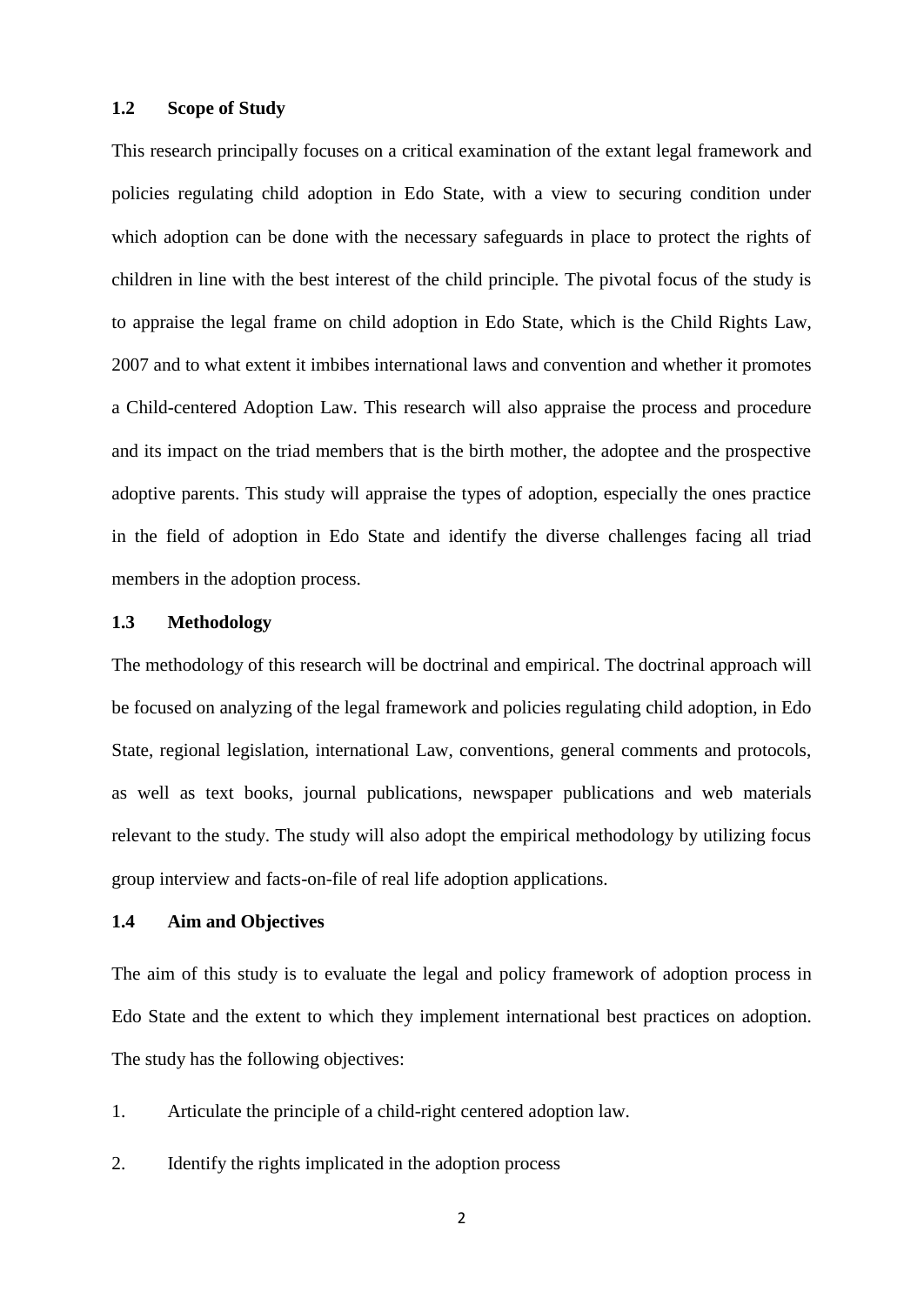3. Evaluate the implementation profile of the Edo State adoption law and policy, and how they impact on the adoption process as a whole.

### **1.5 Findings**

This study shall find that:

- 1. The right of the child to life, family, identify and development are fully recognized under the extant international law and convention relating to child adoption.
- 2. The municipal legal and policy framework on child adoption in Edo State inadequately reflects this international standard.
- 3. The current adoption process and procedure have failed to prevent serious and widespread violations of child rights.
- 4. The non-implementation of this international standard is being exploited by some unscrupulous persons in the adoption system of Edo State manifesting in profiteering and outright sale of children, among other malpractices.

### **1.6 Contribution to Knowledge**

This study shall contribute to knowledge by highlighting the international legal regime and standard on adoption establishing the best practices on adoption; and the first time, relate these to the adoption law and policy applicable in Edo State with a view to determining the extent of compliance with the global best practices, and to guarantee an adoption system in the state which serves the overall best interests of all those involved and impacted by the adoption process.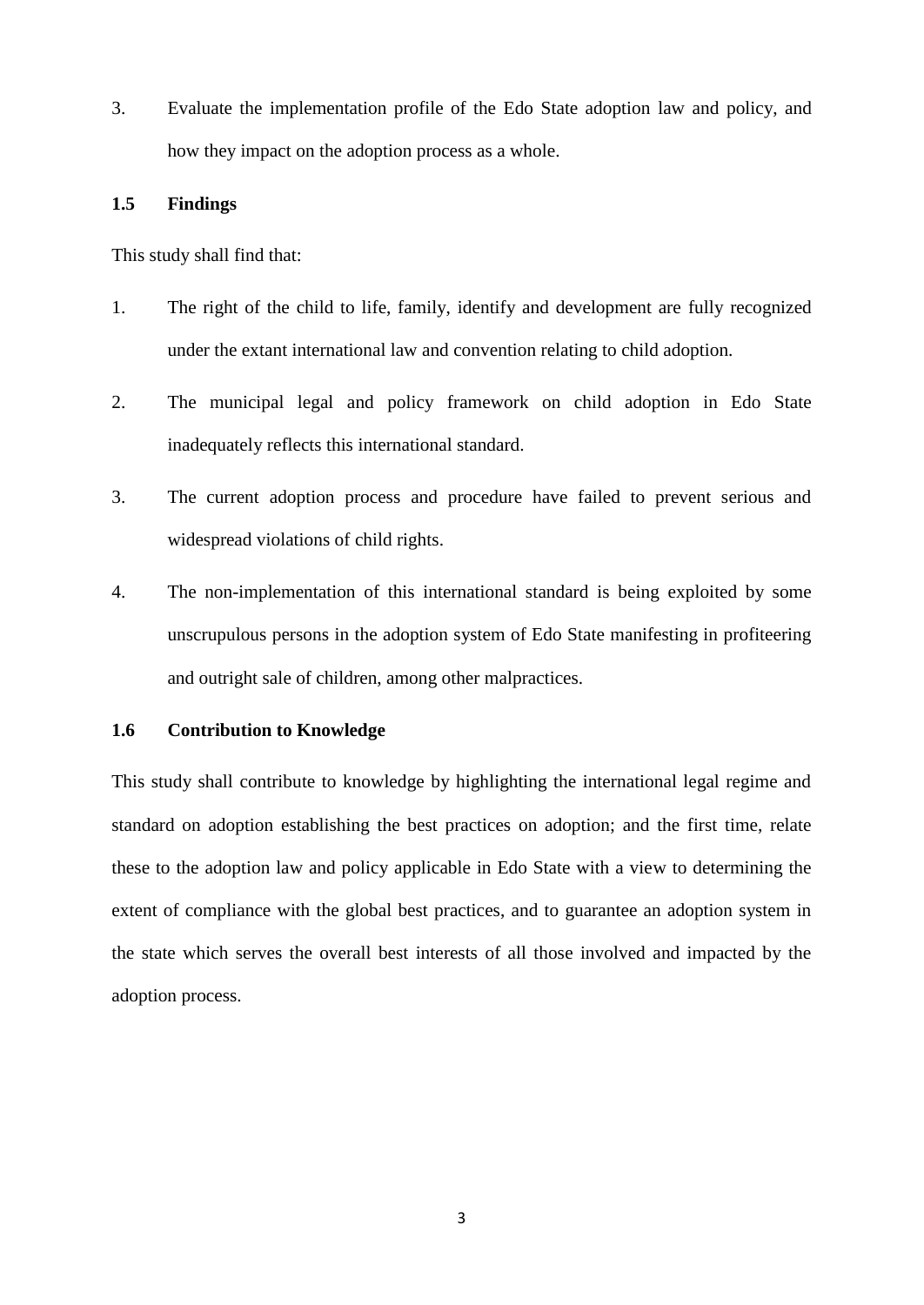#### **2.0 Introduction**

Adoption is a procedure by which an adult legally assumes the role of a parent over an underaged person who is not his or her biological child. The United Nations Convention on the Rights of the Child, 1989 (hereafter the "Convention") recognizes adoption as a form of alternative care for children who are temporarily or permanently deprived of their parents or family and are unable to remain in their family environment. In addition, the Constitution of the Federal Republic of Nigeria, 1999 (hereafter the "Constitution") recognizes adoption as well as the rights and welfare of children in general as matters within the legislative competence of states. The legal framework for regulating adoption in Edo State is the Adoption Law, 1979 of the defunct Bendel State (as applicable of Edo State) and the Child's Right Law, 2007. While the first addresses the process, procedure and participants in the adoption process, the second entrenches, "best interest principles as the paramount consideration in all child adoption matters". The Child Rights Law also reflects the fundamental human rights provision in chapter IV of the Constitution. By the way of global procedures and practices, child adoption processes are founded on liberality, cost effective and timeliness.

The legal framework regulating child adoption in Edo State omit to target principles that informs or guide a child centered adoption law as it fails to target exploitative practices and vices associated with child adoption such as profiteering, trafficking, adoption commercialization and outright sale of children. This study seeks to evaluate their impact on the right of the child in the context of adoption law.

This research principally focuses on a critical examination of the extant legal framework and policies regulating child adoption in Edo State, with a view to securing condition under which adoption can be done with the necessary safeguards in place to protect the rights of children in line with the best interest of the child principle.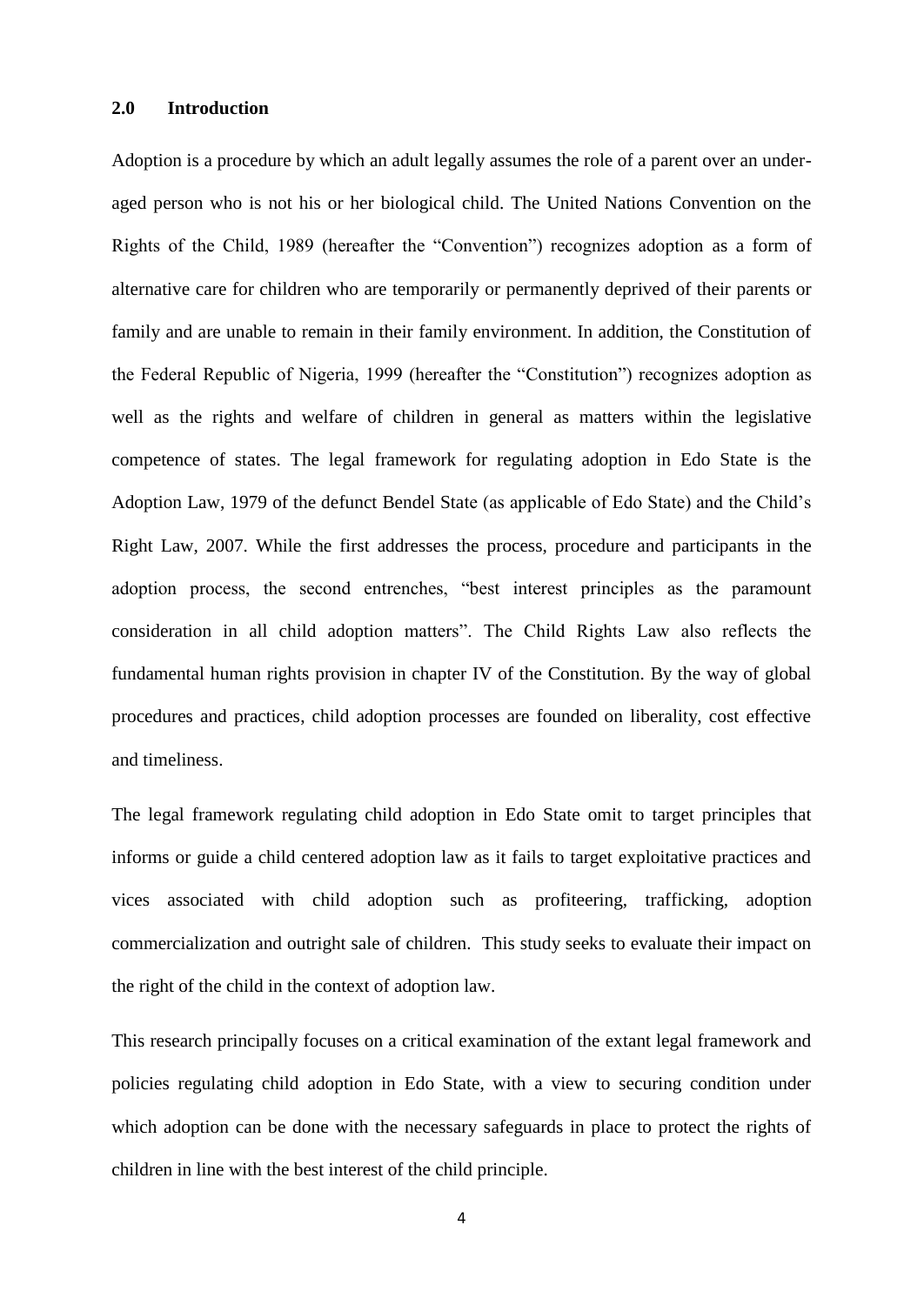The approach to this research will be the doctrinal and empirical approach. The doctrine approach will be focused on the analysis of the extant legal framework and policies regulating child adoption, in Edo State, Regional legislation, International laws, Conventions, various general comments and protocols. This study aim to evaluate the legal frame of adoption in Edo State and the extent to which it implements international best practice on adoption.

The study expects to find that adoption impacts the rights of the child to life, family, identity and development. This study contributes to knowledge by establishing that the implementation of international standard and promoting the best interest principle in all matters relating to children can ensure a liberal, cost effective and timorous adoption process in Edo State.

### **2.1 History of Adoption in Developed Countries from the Antiquity Era till Date**

According to Hastings, adoption is an old institution in fact and in myth.<sup>1</sup> There is evidence of some form of adoption in the early practice of adoption in the bible. Perhaps the most popular of these is the adoption of a child found in the bull rushes by Pharaoh's daughter.<sup>2</sup> There is another biblical record of a man called Abraham.<sup>3</sup> For instance, Adoption was used in India to provide a male heir in order to meet the demands of religious ceremonies. Adoption was also used as a peacekeeping device in most early societies. The oldest set of

 $\frac{1}{1}$ James Hastings, Encyclopedia of Religion and Ethnics*,* (New York Scribner, 1908), 273. [<http://openlibary.org.books>](http://openlibary.org.books/) accessed 12 April, 2020.

<sup>2</sup> Elizabeth S. Cole and Kathryns S. Donley, 'History, Values, and Placement Policy Issues in Adoption' in David M Brodzinsky and Marshall D. Scheahter (eds), The Psychology of Adoption (Oxford University Press 1990), 73.

<sup>3</sup> In 2265-1990 BC there is the record of a man called Abraham, a Syrian who lived in the then Babylon, who was married to a woman called Sarah. At their respective ages of 70 and 80 years, they had no biological child of their own. So Abraham adopted one of his servants Eliazer who was from Damascus as a son.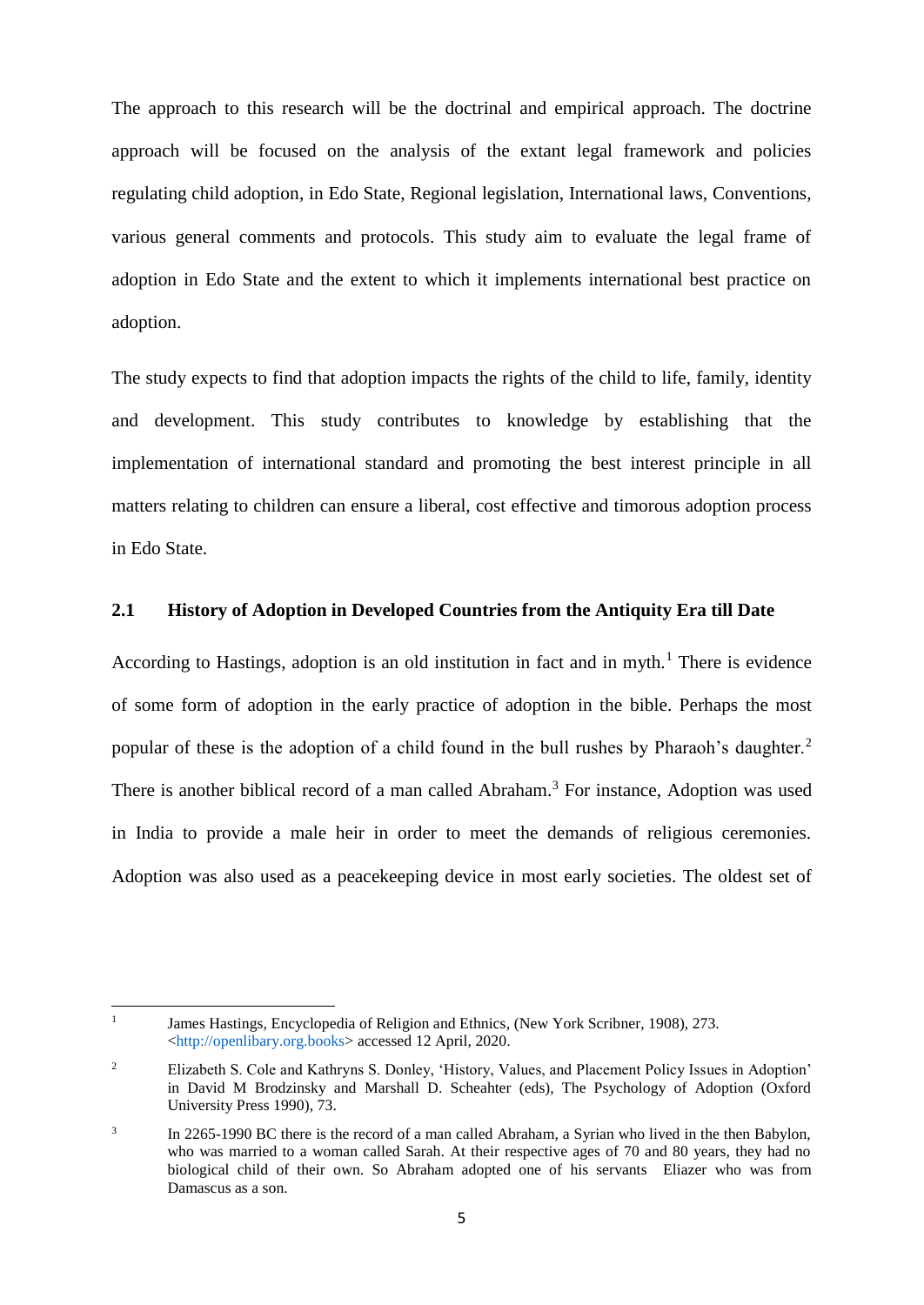written adoption law is found in the code of Hamurabi.<sup>4</sup> Bauni and Wright explicate that the code established that adoption was a legal contract that could only be executed with the consent of the birth parents. In addition, the code of Hammurabi granted adopted children equal rights to those of birth children.<sup>5</sup> The code dating from eighteen century B.C. contains main features that are still relevant to modern adoption law.<sup>6</sup> Adopted persons were severely punished for attempting to return to the birth families and the adoption contract could be annulled if the adopted child's filial duties were not properly fulfilled. These provisions had particularly severe consequences for individuals who had been slaves because the termination of the adoption contract returned them into bondage.<sup>7</sup> The adoption contract could also be dissolved by a court at the adopted person's request if the adoptive parents failed to teach the adopted person a trade or if the adopt person was not properly reared by the adoptive family.<sup>8</sup> Birth parents did not have the right to demand the return of their child after the adoption. On the other hand, transgressions against the adoptive parents by the adopted person were grounds to return the child to its birth family.<sup>9</sup>

The emphasis on the power of the father over the family by the Roman Empire added the concept of complete termination of birth parents legal rights in the process of adoption. Benet asserts that the adoption was absolute and could not be undone. These two concepts were to form modern American adoption law.<sup>10</sup> From the early history of child adoption, two conclusions can be deduced. First that legal adoption was not a common but rather an

 $\overline{4}$ <sup>4</sup> Henry Mason Bauni, D.C.L. and Frederick Bennett Wright, (eds) Records of the Past: The Code of Hammurabi (Record of the Past Exploration Society 1908), 2. [<https://openlibrary.org.books>](https://openlibrary.org.books/) accessed 12 April, 2020.

<sup>5</sup> Bauni and Wright: note 4, 185

<sup>6</sup> Cole and Donley, note 2, 274

<sup>7</sup> Bauni and Wright: note 4, 190

<sup>8</sup> Ibid, 189

<sup>9</sup> Florence Clotheir, 'Some Aspects of the Problems of Adoption.' *American Journal of Orthopsychiatry*, (1939), 598-615

<sup>&</sup>lt;sup>10</sup> Mary Kathleen Benet, The Politics of Adoption. (New York, Free Press, 1976), 235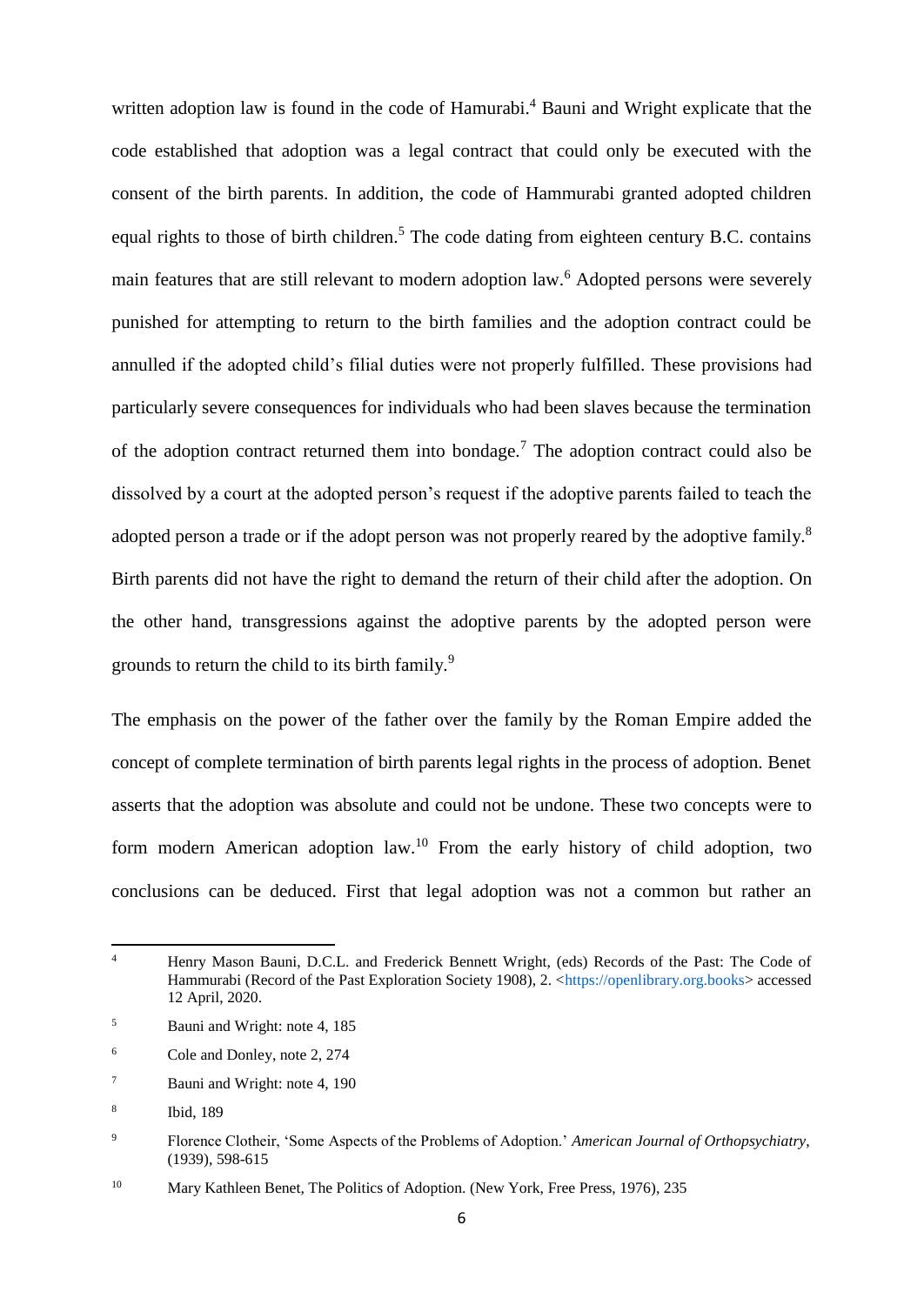exceptional experience. Second, the primary purpose of adoption was to serve adult interest rather than child interest, any benefit accruing to a child was secondary. The concept of the best interest of a child was not paramount.<sup>11</sup> With the exception of England most European countries built their laws on the Roman and Napoleonic codes. Brodzinskey and Schechter explicated that the Napoleonic code added an eligibility requirement for adoption. In order to adopt a person had to be over 50 years of age, sterile and must be at least 15 years old than the person to be adopted and must have reared the person for at least six years.<sup>12</sup> However, the United States based its law on English Common Law, which did not provide for adoption. The major barrier to the introduction of adoption in common law was its conflict with the principle of inheritance. Land could only be transmitted from one person to another based on blood lineage; land could not be given away in life or after death by will. It had to go through sons and relatives in stipulated order.<sup>13</sup> The American civil war and rapid immigration in the mid nineteenth century resulted in unprecedented overcrowding of orphanages and foundling homes Charles Loring Brace, protestant Minister and the founder of the New York's Children Aid Society became appalled by legions of homeless children roaming the streets of New York City. Brace however, believed that family life was a far better solution for these children than institutional rearing and he went further to state that the best of all asylums for the homeless child is the farmers home," that farmers were "our most solid and intelligent class."<sup>14</sup> He believed farmers would make the best foster and adoptive parents because it was in their interest to train children to aid them in their work. Consequently, Brace started the Orphan Train Movement.

The Orphan Trains eventually shipped an estimated 200,000 children from the urban area

 $11$ Cole and Donley, note 2, 274

<sup>12</sup> Ibid.

<sup>13</sup> SB Presser, 'The Historical Background of the American Law of Adoption.' *Journal of Family Law*  11(1972):443-516.

<sup>&</sup>lt;sup>14</sup> Charles Lorine Brace, The Dangerous Classes in New York and Twenty Years Among Them, (New York Wynkoop and Hallenback, 1872), 225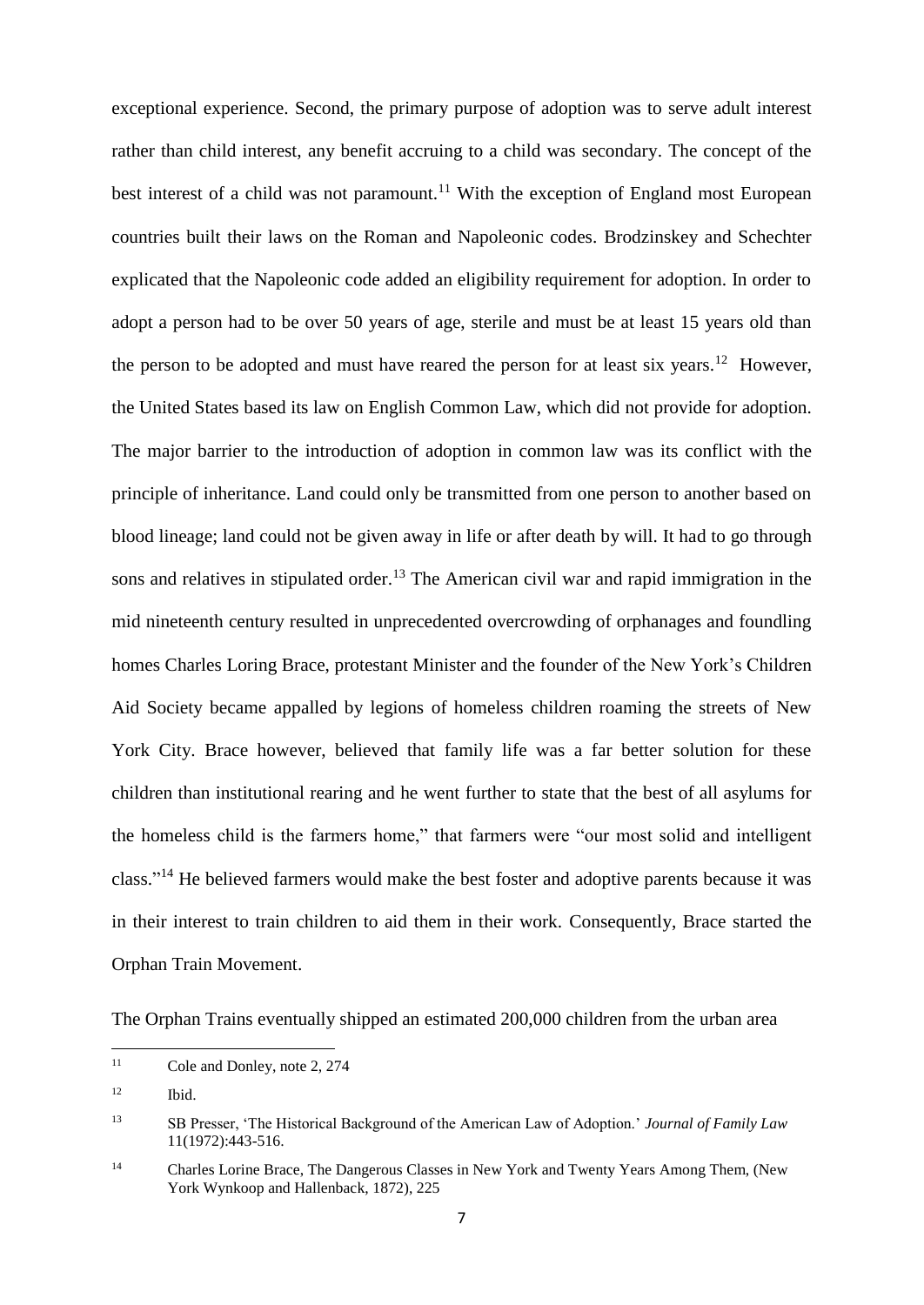from the east where they were an economic drain on the public coffers to Western Cities like Nebraska, Michigan, where they would be an economic asset.<sup>15</sup> The children were generally indentured rather than adopted to families who took them in, some children were raised as members of the family while others were used as farm laborers and household servants.<sup>16</sup> The Orphan Train resulted in the largest displacement and migration of children in history. The degree of exploitation that occurred gave rise to new agencies and a series of laws that promoted adoption arrangements rather than indenture. The progressive movement swept the United States with a critical goal of ending the prevailing orphanage system. This agitation culminated in the first White House Conference organized by the then president of the United States. Theodore Resosevett in  $1909$ ,<sup>17</sup> where it was declared that the nuclear family represented "the highest and finest product of civilization" and was able to serve as primary caretaker for the abandoned and orphaned.<sup>18</sup> However the popularity of the Engenic ideas in America put up strong obstacle to the growth of adoption.<sup>19</sup> This is best exemplified by the influential writings of Henry H. Goddard who vehemently opposed the adoption of children of unknown origin. He stated:

> Now it happens that some people are interested in the welfare and high development of the human race, but leaving aside those exceptional people all fathers and mothers are interested in the welfare of their families. The dearest thing to the parental heart is to have the children marry well and rear a noble family. How short sighted it is then for such a family to take into its midst a child whose pedigree is absolutely unknown or where if it were partially known, the probabilities are strong that it would show poor and diseased stock, and that if a marriage

<sup>15</sup> Cole and Donley, note 2, 275

<sup>&</sup>lt;sup>16</sup> Stephen Oconnor, Orphan Train: The Story of Charles Loring Brace and the Children he saved and failed (Chicago: University of Chicago Press, 2004), 95

<sup>&</sup>lt;sup>17</sup> E Wayne Carp (ed), Adoption in America: Historical Perspectives, (University of Michigan Press, 2002),108

<sup>&</sup>lt;sup>18</sup> Ellen Herman, Adoption History Project, (University of Oregon Topic Placing Out, 2012), 1 <https://pages.uorogon.edu.adoption> accessed 15 June 2020.

<sup>19</sup> Lawrence and Pat Starkey, 'Child Welfare and Social Action in the Nineteenth and Twentieth Centuries' (2001): 223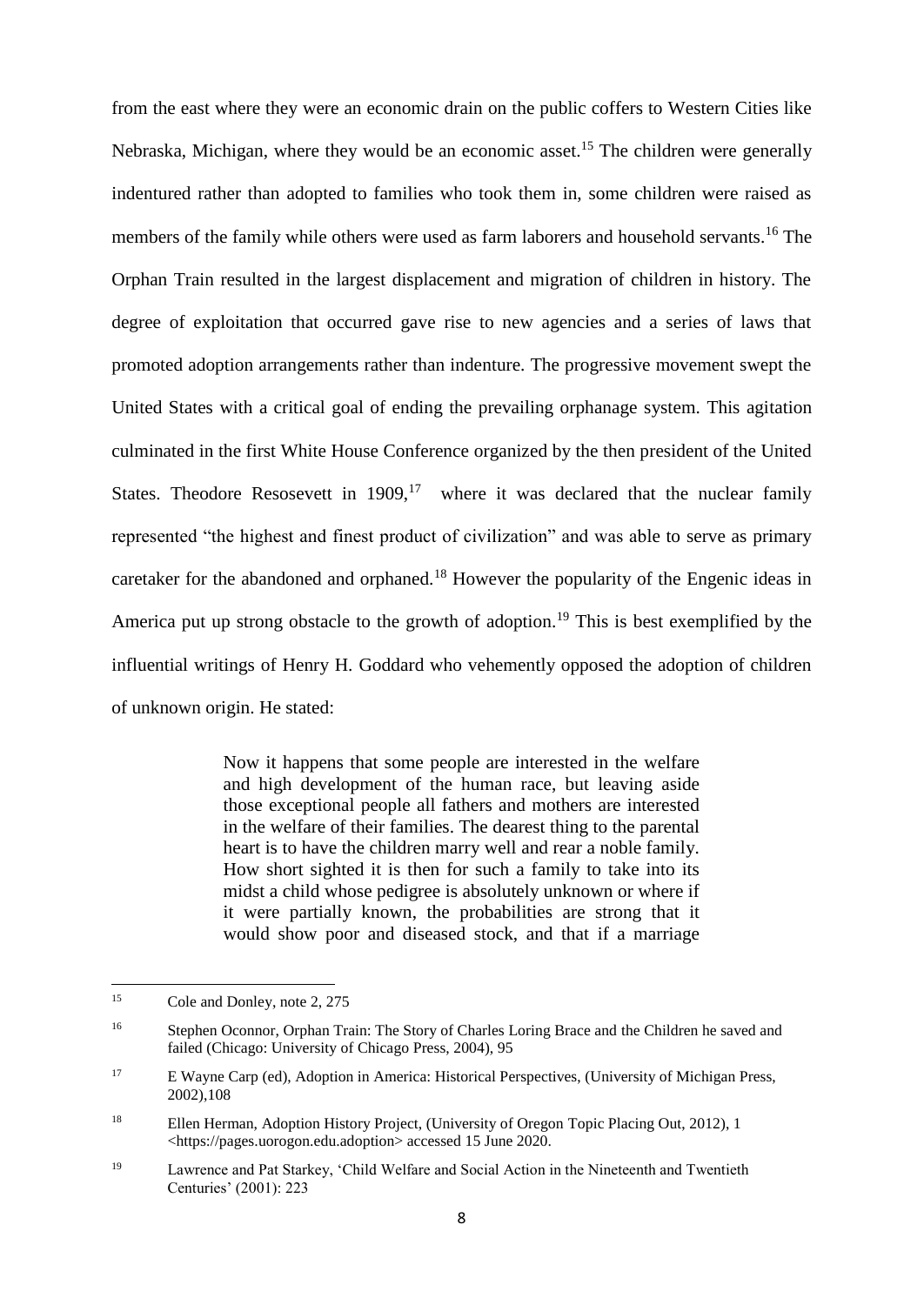should take place between the individual and any member of the family the offspring would be degenerates. $20$ 

The Baby Scoop Era (Between 1945 and 1974), saw rapid growth and acceptance of adoption as a means to build a family in Western countries.<sup>21</sup> After the World War II, illegitimate births skyrocketed. The community began to stress the dominance of nurture over genetics chipping away eugenic stigma.<sup>22</sup> As a result adoption became the obvious solution for both unmarried people and infertile couples.<sup>23</sup>

This development resulted in a new American model for adoption. Americans severed the rights of the biological parents while adopters were made the new parents in the eyes of the law. Two innovations were made, adoption was meant to ensure the "best interests of the child." Adoption became infused with secrecy which resulted in the sealing of adoption and original birth records in 1945.

Finally, the American model of adoption eventually proliferated globally, England and Wales established their first formal adoption law in 1926. The Netherlands passed its law in 1956 Sweden made adoptees full members of the family in 1959. West Germany enacted its first laws in  $1977<sup>24</sup>$  in this same vein the Asian powers opened their orphanage systems to adoption, influenced as they were by western ideas following colonial rule and military occupation, <sup>25</sup> while in France local public institution accredited candidates for adoption, who can contact orphanages aboard or asked for the support of non-governmental organization.

**.** 

<sup>20</sup> E. Wayne Carp (ed) Adoption in America: Historical Perspectives, 181

<sup>21</sup> William D. Masher and Christian A. Bachrach, 'Understanding U.S. Fertility: Continuity and Change in the National Survey of Family Growth, 1988 – 1995,' *Family Planning Perspectives,* (1996)(28)5

<sup>&</sup>lt;sup>22</sup> Barbara Melosh, Stranger and Kin, The America Way of Adoption, (Harvard University Press, 2002),105-107

<sup>23</sup> E. Wayne Carp, Family Matters: Secrecy and Disclosure in the History of Adoption, **(**Harvard University Press, 2000), 103-104

<sup>&</sup>lt;sup>24</sup> Ellen Herman, 'Adoption History Project University of Oregon' Top: International Adoption, (2012)

<sup>&</sup>lt;sup>25</sup> Bruno Perreau: The Politics of Adoption Gender and the making of French Citizenship, (MIIT Press, 2014), 16. < https://mitigs/mtt.edu.people>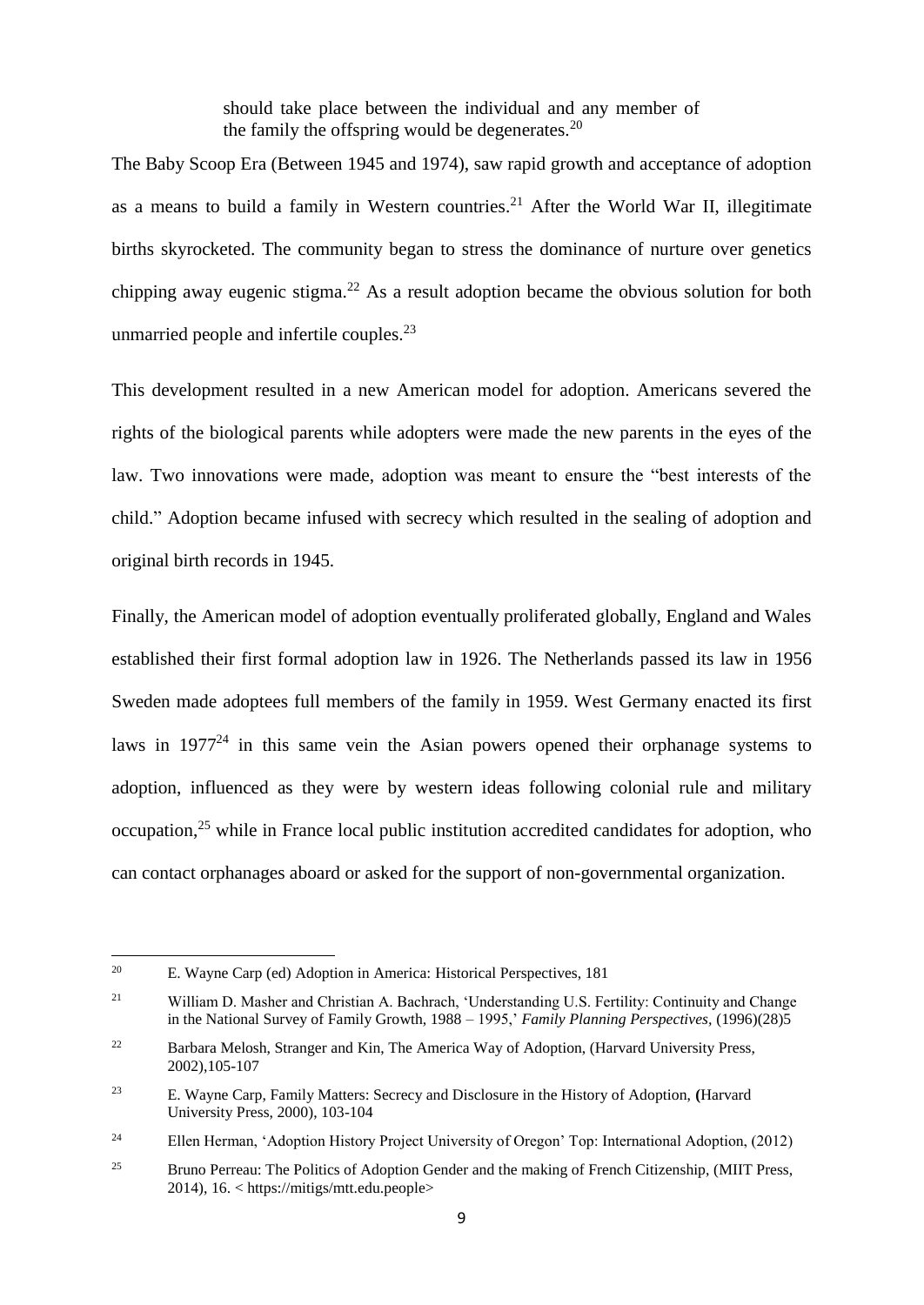#### **2.1.2 Nigeria**

In Nigeria the first known historical attempt at providing a statute on adoption was a private member's bill presented to the then Eastern House of Assembly in April 1958.<sup>26</sup> Unfortunately the bill was not well received in the House and had to be withdrawn. The first adoption legislation in Nigeria was enacted in the then Eastern Nigeria in 1965 and was known as the Eastern Nigeria Adoption Law, 1965 which came into force on  $29<sup>th</sup>$  May 1965.<sup>27</sup>

This law still applies in Eastern States. Subsequently some other States of the Federation followed suit in enacting similar legislation on adoption. The defunct Bendel State of Nigeria enacted its adoption legislation in 1979 which is known as the adoption law of 1979.<sup>28</sup> Surprisingly none of the Northern parts of Nigeria had any legislation on adoption during this period in the history of adoption. On 20<sup>th</sup> of November 1989, the United Nations General Assembly adopted the Convention on the Rights of the Child (CRC) and in July 1990 Organization of Africa Unity (OAU) Assembly of Heads of States and Government adopted the African Charter on the Rights and welfare of the Child  $(ACRWC).^{29}$  Both international instruments contain universal set of standards and principles for survival, development, protection and participation of children. Following this development Nigeria signed both international instruments, the (CRC) and the (ACRWC) and ratified them. In 1991 and 2000 respectively<sup>30</sup> following these commitments the Federal government of Nigeria passed a comprehensive Child Rights Act 2003 into law. The Act incorporates all the rights and

<sup>28</sup> Ibid

1

<sup>26</sup> E I Nwogugu, Family Law in Nigeria (Ibadan HEBN Publishers 9907), 312

<sup>27</sup> Nwagugu: note 26, 313

<sup>29</sup> Titilola Akinlawaon, 'Adoption of Children: National and International Perspectives' (Paper delivered at a 2-day interactive seminar organized by NBA Ikeja branch) 2015.

<sup>30</sup> Akinlawaon, note 29, 5.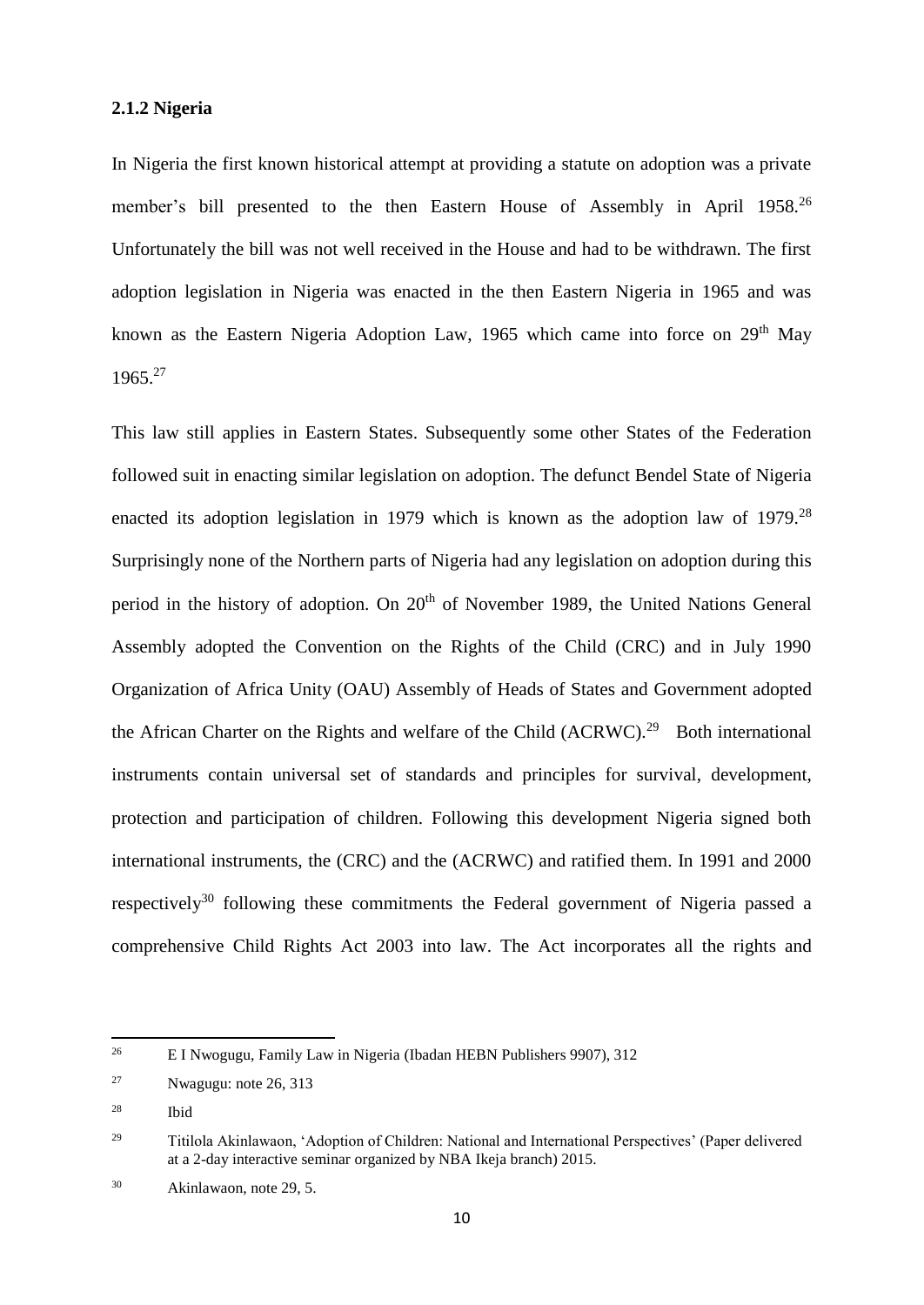responsibilities of children and consolidates all laws relating to children into a single law.<sup>31</sup> The Act addresses children rights and welfare generally but made specific provisions relating to adoption. Part XII of the Act provide for child adoption practices. It consists of 23 sections Child Rights Act 2003, s124-148. 32

In 2007, the Edo State Government domesticated the Child's Right Act and passed the Child's Rights Law 2007. Section 267(1) of the Child Rights Law, 2007 provides that

> The provisions of this Law supersede the provisions of all enactments relating to;

- (a) Children;
- (b) Adoption, fostering, guardianship and wardship;
- (c) Approved institutions, remand centers and hostel institutions; and
- (d) Any other matter pertaining to children already provided for in this Law.

From the above provisions, one can arguably say that the Child Rights Law, 2007 supersedes all other adoption laws in Edo State. however, "supersedes" does not mean repeal. Therefore, the legal framework regulating adoption in Edo State consist of the adoption law, 1979 of the defunct Bendel State (as applicable to Edo State) and the Child Rights Law, 2007. While the first addresses the process, procedure and participants in the adoption process, the second entrenches, "best interest principles as the paramount consideration in all child matters." 33 It also reflect the fundamental human right provision in Chapter IV of the 1999 Constitution. Furthermore, the law addresses children's right and welfare generally but made specific provisions relating to adoption. Part XII of the law provide for child adoption practices. It consists of 23 sections (122-145) of the law.<sup>34</sup>

<sup>31</sup> **Ibid** 

<sup>32</sup> CRA 2003 s124–148

<sup>33</sup> CRL 2007 s1

<sup>34</sup> CRL 2007 s122-145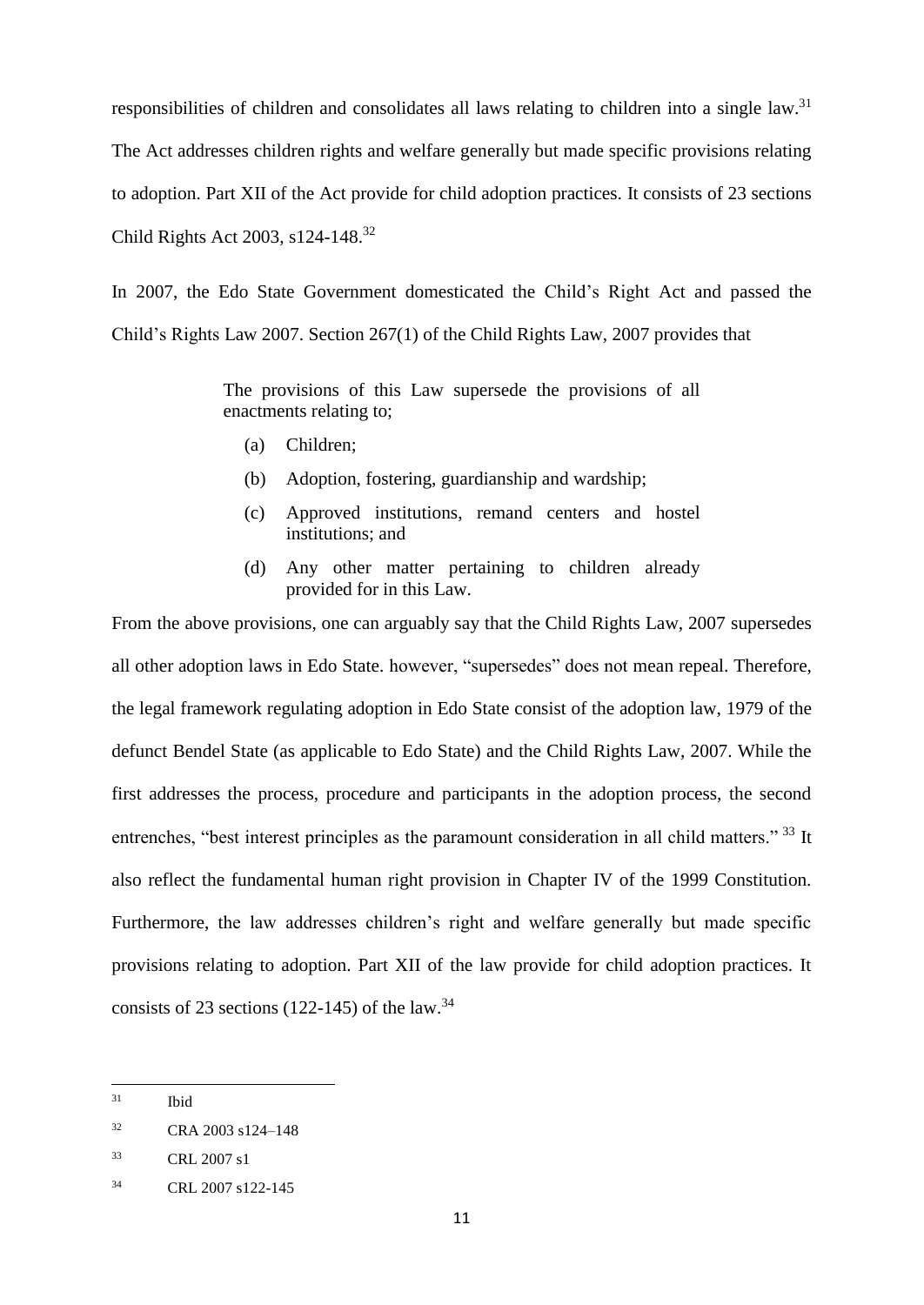Conclusively, it is my humble submission that the history of adoption commenced by God almighty himself when he adopted the Nation of Israel as his first born.<sup>35</sup>

# **2.2 Defining Adoption**

Adoption has a long and rich history. Adoption practices have historically been highly varied and sometimes controversial. Contemporary practices have however captured the attention of scholars and practitioners in various fields including social works, psychiatry, anthropology and law.<sup>36</sup> There are a plethora of definitions of the word adoption. A dictionary definition of adoption is contained in the Black's Law Dictionary definition of adoption.

> The creation of a parent child relationship by judicial order between two parties who usually are unrelated. The relation of parent and child created by law between persons who are not in fact parent and child. This relationship is brought about only after a determination that the child is an orphan or has been abandoned or the parent's parental right have been terminated by court order.<sup>37</sup>

Ojo-Ibrahim posits that adoption is a procedure by which people legally assume the role of parent in respect of a child who is not their biological child.<sup>38</sup>

Chukwu gave a descriptive definition of adoption when he defined adoption as the legal process whereby a person obtains judicial or administrative authorization to take the child of another person as his own and parental rights and obligations are permanently transferred from the child's natural parents to the adopter.<sup>39</sup>

<sup>35</sup> The Book of Exodus, Chapter 4 vs 22

<sup>36</sup> DM Brodzinsky D. W. Smith and A.B. Brodzinsy, 'Children Adjustment to Adoption Developmental and Clinical Issues,' *Thousand Oaks,* (1998): 3 - 4

<sup>&</sup>lt;sup>37</sup> Bryan A. Garner, Black's Law Dictionary, 9<sup>th</sup> ed. (New York: Simon & Schuster Macmillan, 1996)

<sup>38</sup> Tajudeen, Ojo. Ibrahim, 'Adoption Practice in Nigeria: An Overview,' *Journal of Law, Policy and Globalization,* (2013)(19), [<http://www.liste.org/Journals/index.php/JLPG/article/viewFile/8922/9081>](http://www.liste.org/Journals/index.php/JLPG/article/viewFile/8922/9081) accessed on June 3, 2018.

<sup>39</sup> Larry OC Chukwu, "Adoption of Child in Nigeria under the Child's Right Act 2003  $\langle$ http://www.law2.byu.edu/isfl/saltalkeconference/papers/isflpdfs/Chukwu.pdf.> Accessed on July 17, 2018.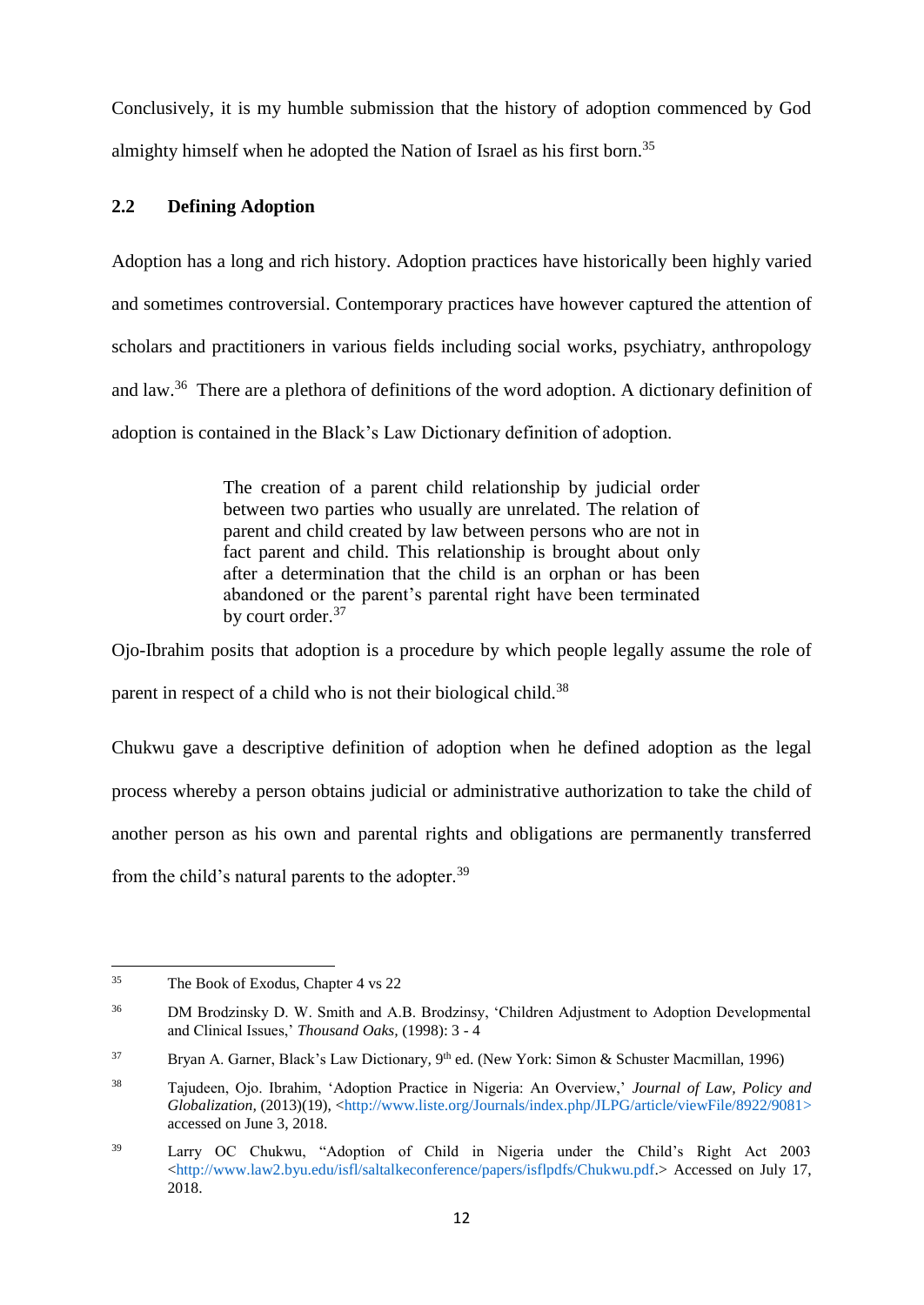Masson, Bailey-Harris and Probert elucidated that adoption is a legal process whereby a court irrevocably extinguishes the legalities between a child and the natural parents or guardians or creates analogous tie between a child and the adopters.<sup>40</sup>

Akolokwu opines that adoption is the social and legal process by which a child is received as a permanent member of the adopting family with legal rights including that of inheritance. $41$ Sara Bhasar, asserts that adoption is a process by which a child of one set of parents becomes the child of another set of parents or parent. $42$ 

Ijalaye posits that adoption is the process by which the legal relationship between a child and his parents is severed and such relationship established between the child and a third party, who is the adopter. $43$ 

Another learned writer Diwan described adoption pungently and more succinctly as follows: "The adoption of a child means that the child is totally uprooted from the natural family and transplanted to the new family."<sup>44</sup>

Ogwezzy on his part defined adoption as the process which creates a parent-child relationship between the adopted child and the adoptive parents with all the rights, privileges and responsibilities that attach to that relationship.<sup>45</sup>

1

<sup>40</sup> Judith Masson, Rebecca Bailey-Harris and Rebecca Probert, *Principles of Family Law,* (Thomson: Sweet and Maxwell 2008), 817.

<sup>41</sup> GO Akolokwu, 'Examining Adoption Procedures and the Challenge of Child Purchase in Nigeria: Matters Arising,' *Journal of Property Law and Contemporary Issues*, (2017): 5

<sup>&</sup>lt;sup>42</sup> Saras Bhaskar, "Rens Hoksbergen, Anneloes Van Baar, and in India the past, present and future trends," *Journal of Phychosocial Researches,* 7 (2012):2.

<sup>&</sup>lt;sup>43</sup> D.A. Ijalaye 'The Legal Implication of Child Adoption in Nigeria. Nigeria Current Law Review,' (1997).

<sup>44</sup> Paras Diwan Modern Hindu Law, Allahabad Law Agency 1979, 197.

<sup>45</sup> Oluwatosin O. Ogwezzy, 'Legal Perspective of Child Adoption under the Nigerian Law,' *Agora International Journal of Juridical Sciences*, No. 2 (2018), 57-63.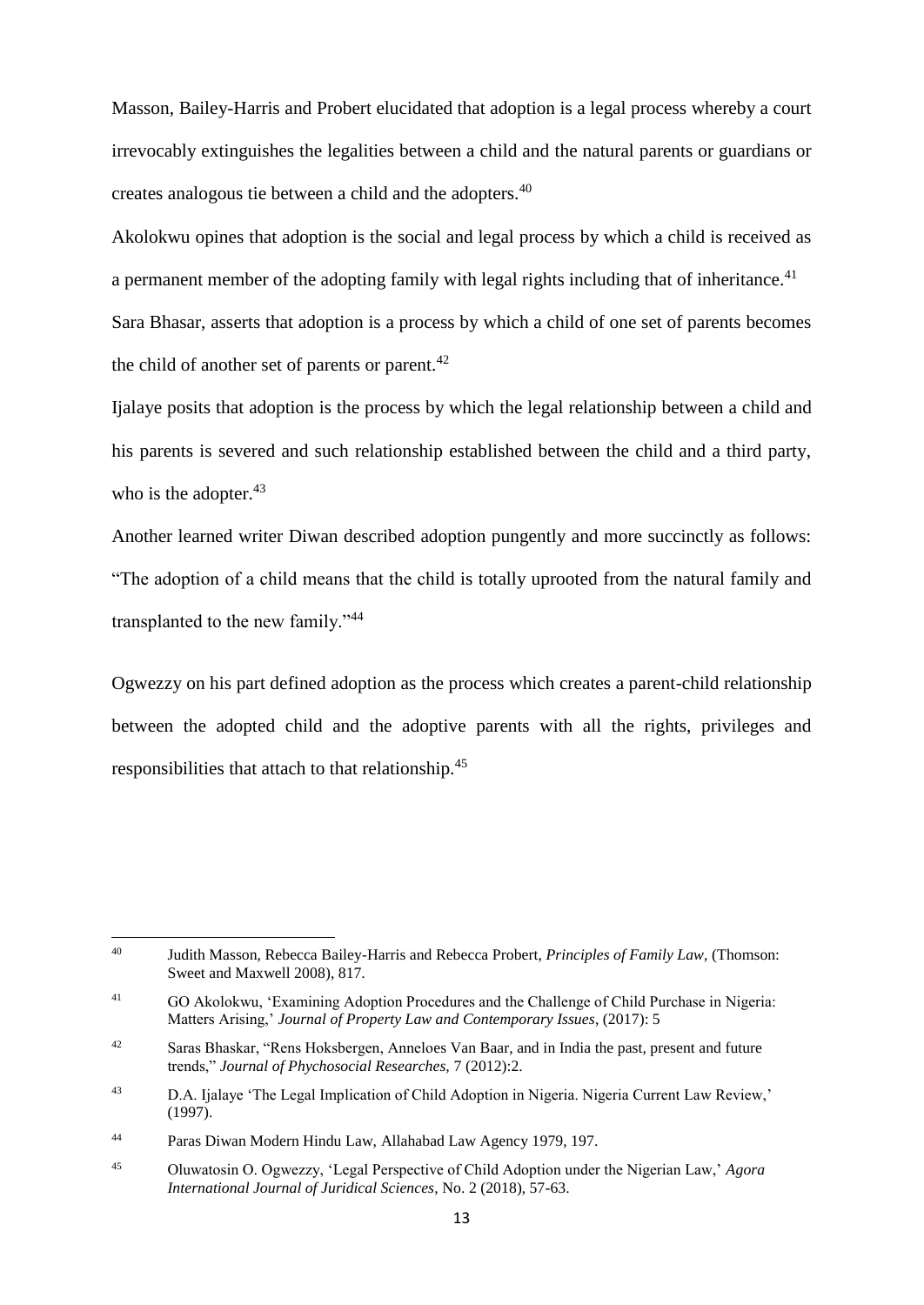Agbo posit that child adoption is the legal act of permanently placing a child with a person or parents other than biological ones.<sup>46</sup>

Ogungbe defines child adoption as the process by which the legal relationship between a child and his natural parents is severed and re-established between the child and a third party or parties.<sup>47</sup>

Kwagyang and Saulawa define child adoption as a process whereby a person assumes the parenting of another, usually a child, from that person's biological or legal parent or parents, and, in so doing, permanently transfers all rights and responsibilities, along with affiliations, from the biological parent or parents.<sup>48</sup>

Nwogugu define adoption as a process by which the legal relationship between a child and his parents is severed and reestablished between the child and a third part or parties.<sup>49</sup>

It is instructive to note here that the above definitions of adoption by the scholars as brilliant as they are with all due respect can be faulted because they fail to take into account the significant requirement that a child must have been orphaned, abandoned (or the parental rights of the child parents or parent have been terminated by a competent court of law).

### **2.2.1 Defining a Child in the Adoption Process**

The CRC article 1 defines a child as "every human being below the age of eighteen, unless under the law applicable to the child majority is attained earlier.<sup>50</sup> Again, the ACRWC

 $46$ <sup>46</sup> Maria C. Agbo, "Socio-Cultural Challenges of Child Adoption in Eastern Nigeria in West Africa, *Humanities & Social Sciences Review*, Vol. 2 (1), (2014), 86-93.

<sup>47</sup> Mojisola Ogungbe, Family Law through the cases, (College of Law, Igbinedion University, Okada, 2004), 186.

<sup>48</sup> Garb Umaru Kwagyang and Mu'azu Abdullahi Saulawa, "Child Adoption as a tool for child trafficking in Nigeria: Examining the position of the Law, *International Journal of International Law,* vol. 2 Issue 2 (2016), 46.

<sup>49</sup> Nwagugu, note 26, 312.

<sup>50</sup> CRC, Article 1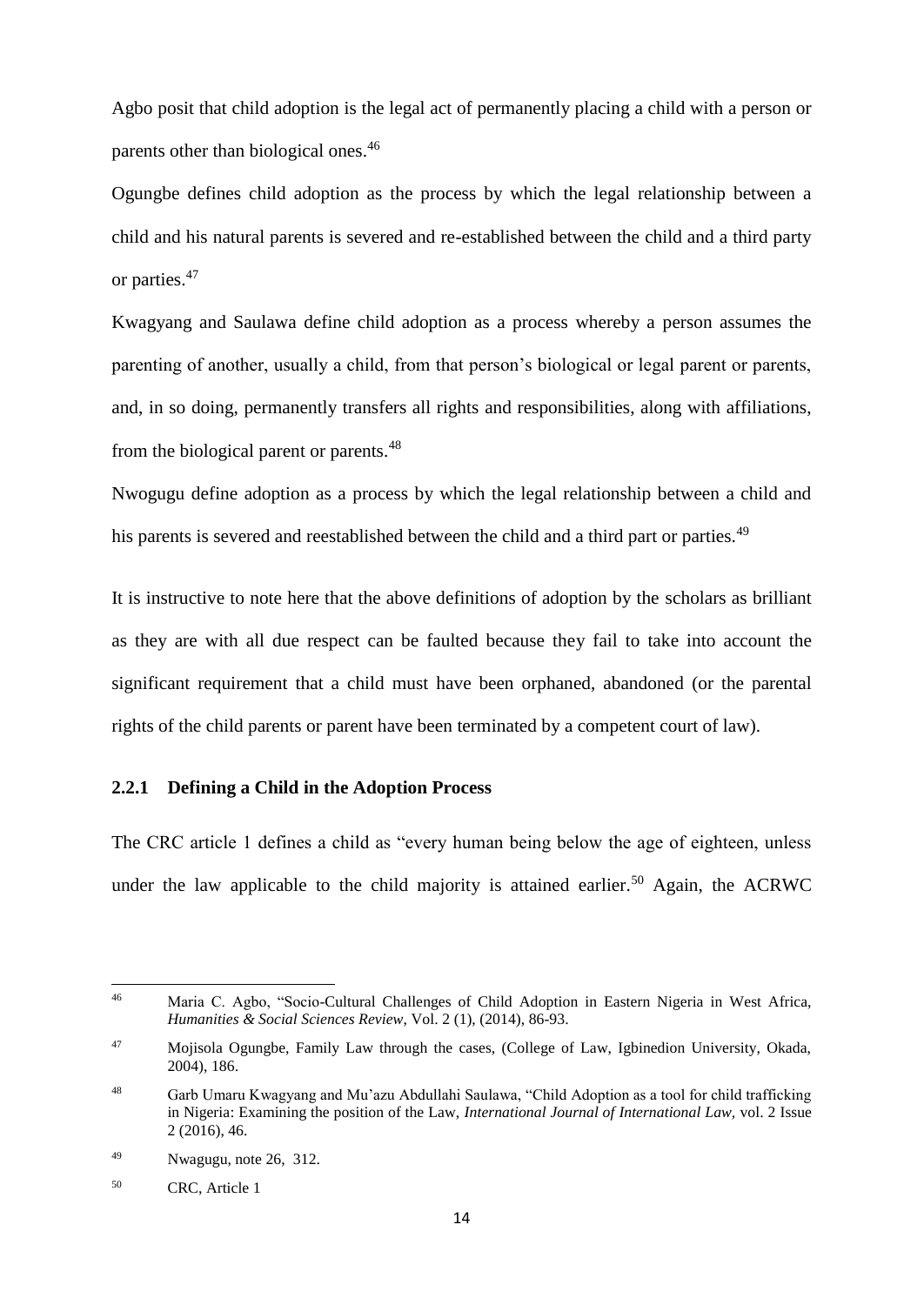appears to have adopted the CRC definition of a child. Its Article 2 provides that "a child means every human being below the age of eighteen years."<sup>51</sup> Article  $1^{52}$  provides that

> For the purposes of present Covenant, a child means every human being who, according to the law applicable to him/her, has not attained maturity.

The Bendel State Adoption Edict, 1979 No. 5 of 1979 used the word juvenile. It defines a juvenile as a person who is under the age of  $18$ years.<sup>53</sup> Section 277 of the Child Right Act states that a child means any person under the age of 18 years. Again, the Child Rights Law, 2007 defines a child as "any person under the age of 18 years."<sup>54</sup> In any case, the definition of a child under the various statutes relate to the numerology of the age of the person not in terms of physiology. Thus, while the CRA defines a child as one below 18 years, *section 2<sup>55</sup>* of the Public Health Law of Edo State, <sup>56</sup> for example defines a child as one who is or appears not to be more14 years of age, perhaps the rationale for adopting that age is to enable children between 0 to 14 year of age have easy access to some medical attention particularly immunization. From the above definition of a child by both international and local instruments we can be right to say that a child in the adoption process is any child below eighteen years of age.

### **The Orphan Child**

In a literary sense a child is orphaned, when his or her biological parents are dead. UNICEF and Global Partners define an orphan as a child under 18 years of age who has lost one or both parents to any cause of death. This definition contrast with the concepts of an orphan in

**.** 

<sup>51</sup> ACRWC Article 2

<sup>52</sup> Covenant on the Rights of the Child in Islam.

 $53$  Section 3(1)

<sup>54</sup> CRL 2007 s276

<sup>55</sup> Section 2 of the Public Health Law, Cap 134 Laws of defunct Bendel State, 1979 now applicable to Edo State

<sup>56</sup> An enactment which principally relates to the health care of children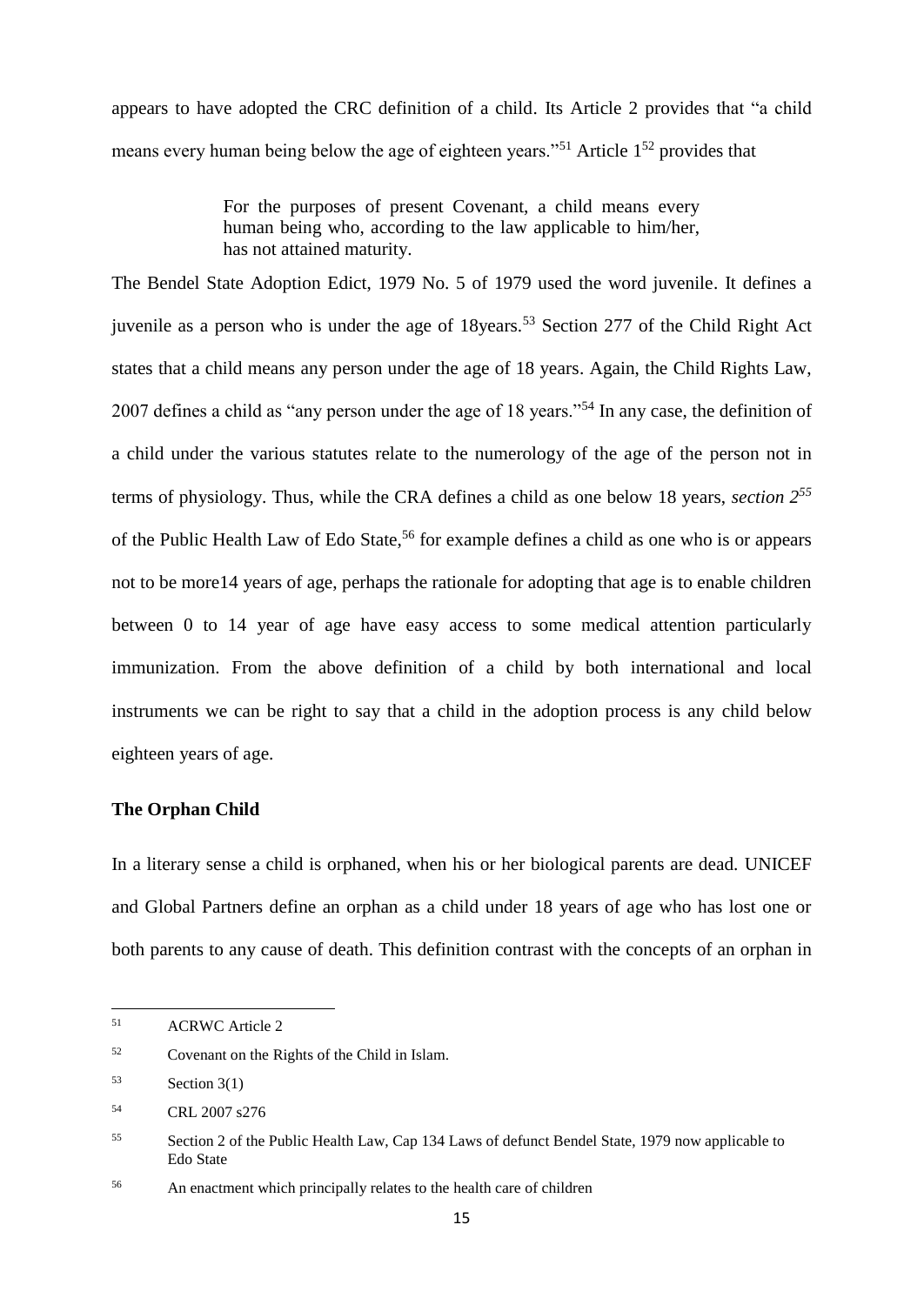many countries, where a child must have lost both parents to qualify as an orphan.<sup>57</sup> Using UNICEF definition as a metric, there were an estimated 140-160 million orphans globally, with 61 million in Asia, 52 million in Africa, 10 million in Latin America and the Caribbean and 7.3 million in Eastern Europe and Central Asia by 2015. Thus broader definition of orphan was adopted by UNICEF in the mid-1990 when the AIDs pandemic began leading to the death of millions of parents worldwide. So the terminology of a "single orphan" or double orphan was born "single orphan means one who has lost one of his parents while double orphan" is the loss of both parents. This was done to convey the growing crisis of children in need of a new family, shelter or care.<sup>58</sup>

The Federal Ministry of Women Affairs and Social Development endorsed UNICEF definition of an orphan when it defined an orphan in its National Guidelines and Standard of Practices on Orphans and Vulnerable Children (NGSP) as "a child who has lost one parent (maternal/paternal orphan) or both parents (double orphan). <sup>59</sup> The NGSP went further to define vulnerable child as

> A child who because of circumstance of birth or immediate environment is prone to abuse or deprivation of basic needs, care protection and thus disadvantaged relative to his or her peers.

According to the Federal Ministry of Women Affairs, after due consultation with the six geopolitical zones in Nigeria the following are the categories of vulnerable children;

- (i) Children who have lost one or both parents
- (ii) Children living with terminally or chronically ill parents (s) or caregiver(s)
- (iii) Children on or of the street child hawkers

57 <sup>57</sup> [<https://www.unicef.org/media/orphans>](https://www.unicef.org/media/orphans) accessed 18 December, 2019

<sup>58</sup> Ibid

<sup>59</sup> National Guidelines and Standard of Practice on Orphan and Vulnerable Children Federal Ministry of Women Affairs and Social Development. Section 1 Interpretation section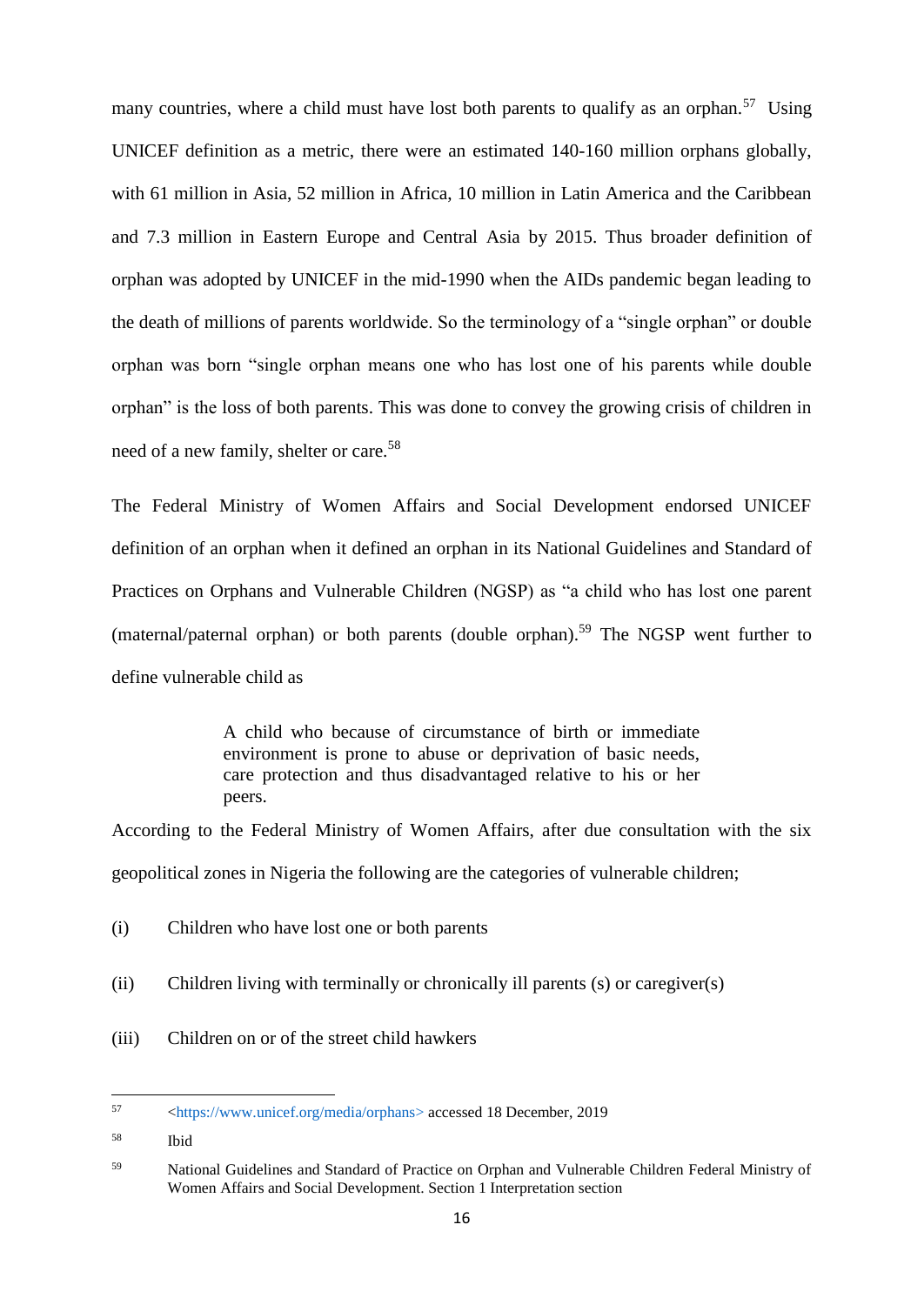- (iv) Children living with aged or fragile grandparent(s)
- (v) Children who got married before 18 years
- (vi) Neglected children
- (vii) Abandoned children.<sup>60</sup>

The list is not exhaustive. Again the World Bank defines, OVC as children who are

- (i) Orphaned
- (ii) Separated from their parents
- (iii) Living with caregivers with serious problems like illness disabilities, trauma, substance adductions, abusive habits or
- (iv) Having normal families but with special needs that even need help to address (trauma disability, behavioral problems) the World Bank further defines OVC as "children who in a given local setting are more likely to fall through cracks of regular programme, policies and traditional safety nets and therefore needs to be given special attention, when programs and policies are designed and implemented.

US Agency for International Development (USAIDS) gave a narrow definition of OVC by focusing only on orphans and defining them as children under 18 years of age whose mother or father or both parents have died as a result of AIDs."<sup>61</sup>

<sup>60</sup> National Guidelines and Standard of Practice on Orphan and Vulnerable Children Federal Ministry of Women Affairs and Social Development. Section 1 Interpretation section

<sup>61</sup> Review of Progamming for Orphans and Vulnerable Children in Nigeria: Exploring Opportunities for Future Investments in Nutrition Social and Behaviour Change Communication:  $\langle \text{http://www.spring-}$ [nutrition.org/sites/default/files/publication/reports/springovcinnigeria.>](http://www.spring-nutrition.org/sites/default/files/publication/reports/springovcinnigeria) Accessed 21 January 2020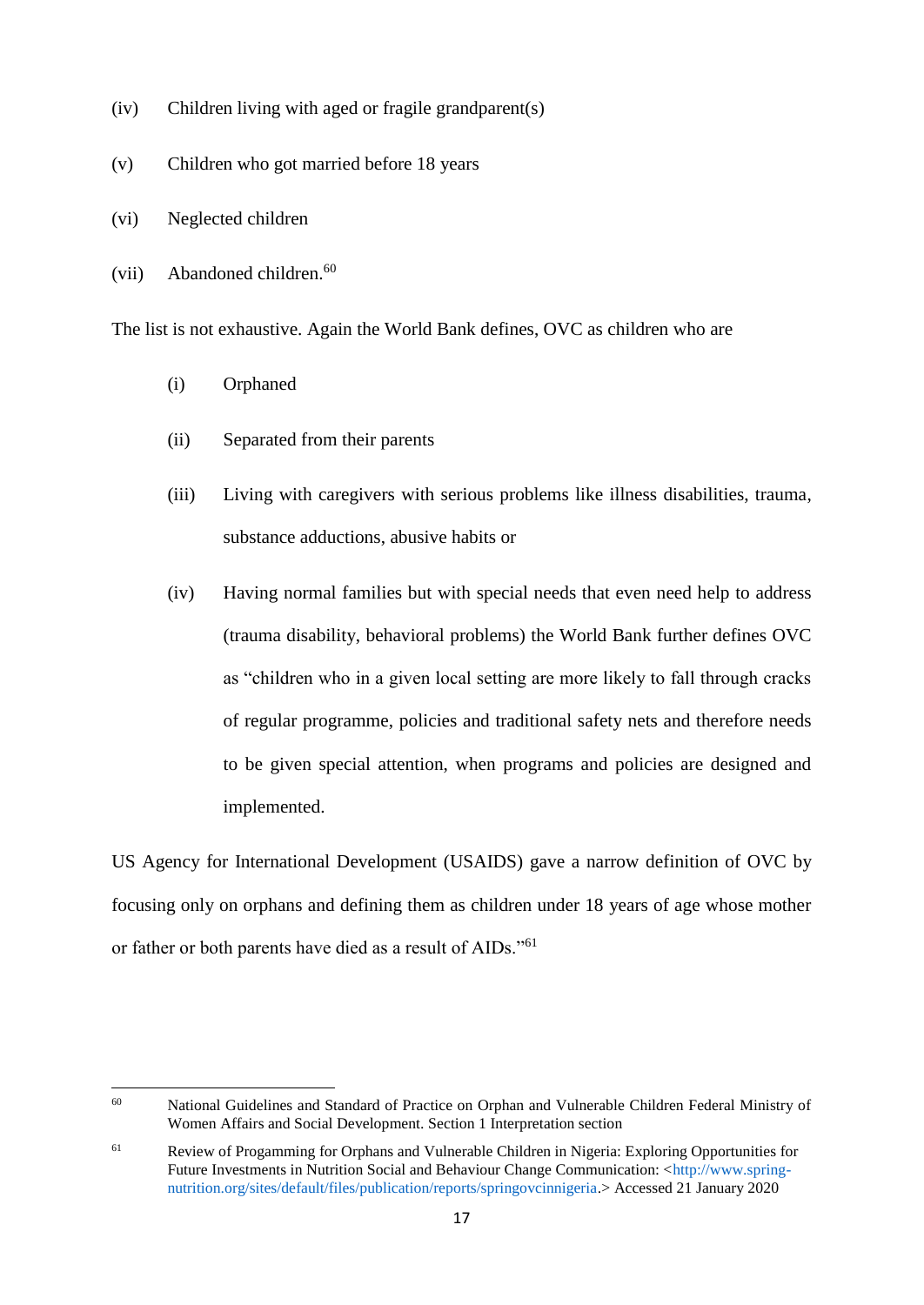The United States President's Emergency Plan for AIDS Relief (PEPFAR) defines OVC as Children Ages 0-17, who are either orphaned or made more vulnerable because of HIV and AIDS.

According to PEPFAR a child remain vulnerable because of any of or all of the following factors that result from HIV and AIDS

- (i) Is HIV positive
- (ii) Lives without adequate adult support
- (iii) Lives outside of family care and or
- (iv) Is marginalized stigmatized or discriminated against.<sup>62</sup>

According to UNICEF, 2015 Nigeria Demographic and Heath Survey (NDHS) revealed that 10 million Nigerians are orphaned due to various causes, 2.3 million children are orphaned due to AIDS. In the same year USIAD designed and funded a project called Umbrella Grant Mechanism (UGM) a project designed to ameliorate the impact of HIV and AIDs on orphans and vulnerable children in Nigeria. The overall goal of the project is to reach approximately one million OVC as well as 250,000 caregivers in the States of Bauchi, Kaduna, Kano FCT Benue, Kogi State.<sup>63</sup> Among the UNGTM project States/ Benue had the highest number of OVC (16.4) percent with Edo State having (10.4) percent of OVC.

From the definitions explicated above, it is apparent that the word 'orphan', can mean single orphan, double orphan, paternal or maternal orphan. However in the adoption process, it is usually a child that is a double orphan and that is usually declared adoptable.

<sup>62</sup> **Ibid** 

<sup>63</sup> Review of Progamming for Orphans and Vulnerable Children in Nigeria: Exploring Opportunities for Future Investments in Nutrition Social and Behaviour Change Communication: [<http://www.spring](http://www.spring-nutrition.org/sites/default/files/publication/reports/springovcinnigeria)[nutrition.org/sites/default/files/publication/reports/springovcinnigeria.>](http://www.spring-nutrition.org/sites/default/files/publication/reports/springovcinnigeria) Accessed 21 January 2020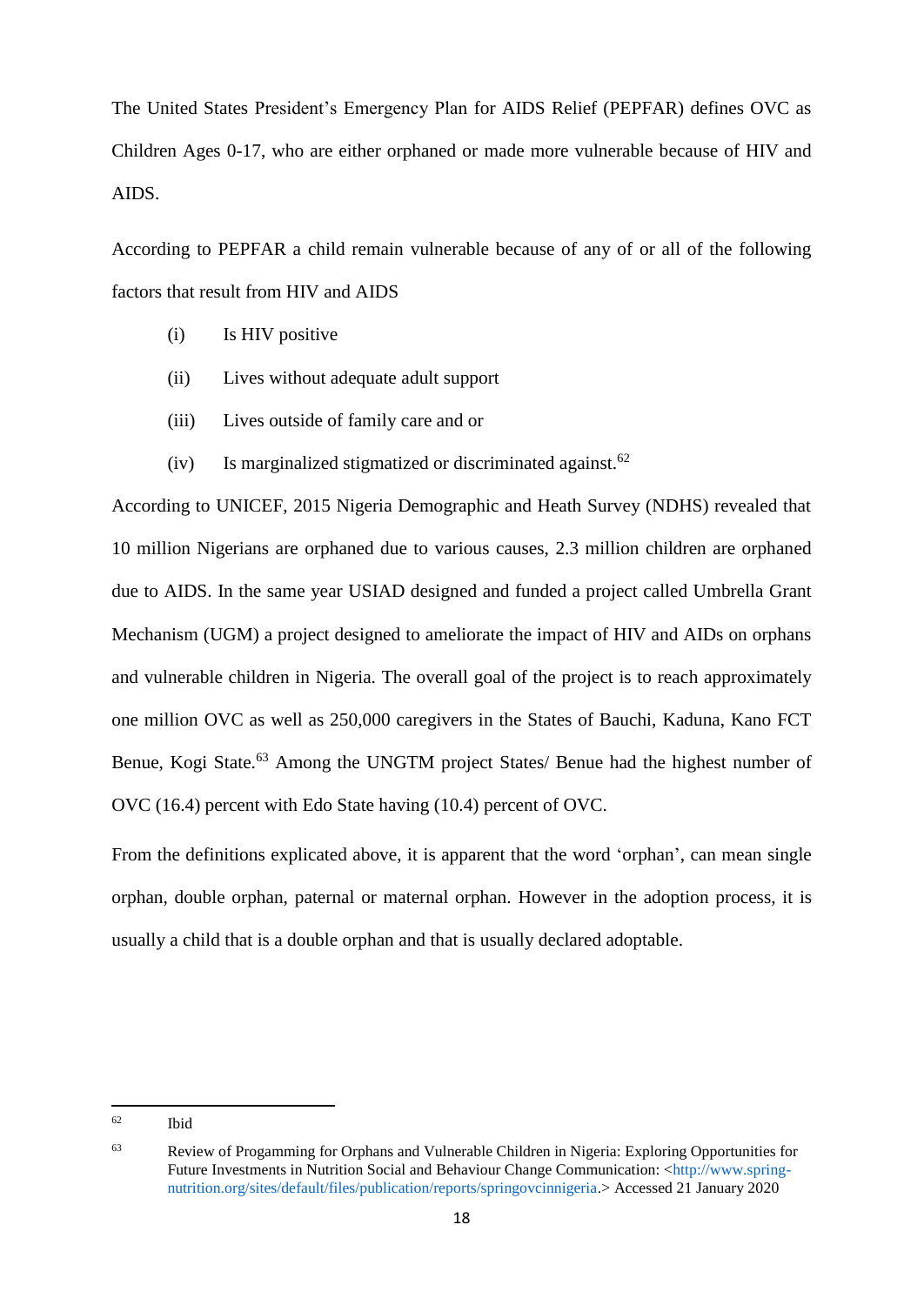#### **The Abandoned Child in the Adoption Process**

A second category of children are abandoned children. Black's Law Dictionary defines abandonment as "the act of leaving a child willfully and without an intention to return."<sup>64</sup> Child abandonment occurs when a parent, guardian or person in charge of a child either deserts a child without any regards for the child physical health, safety or welfare and with the intention of wholly abandoning the child or in some instance fails to provide necessary care for a child living with the adult.<sup>65</sup> Wolf explains that child abandonment is a parental choice to willfully withhold physical, emotional, and financial support from a minor.<sup>66</sup> In other words, when a parent fails to fulfill his or her parental responsibilities and elect not to have contact with the child then abandonment can be said to have occurred.

Theo Chris gave a descriptive definition of child abandonment: He stated that "when a legally responsible adult leaves a child with an intention to sever custodial,<sup>67</sup> ties over the child and without regards to the child's health and safety.<sup>68</sup>

Article 7 of UNCRC clearly states that "every child has the right to know and be cared for by his or her parent" child abandonment is a complete violation of Article 7. In some jurisdictions child abandonment is criminalized.<sup>69</sup> In a criminal context child abandonment is defined as abandoning a child or failure to provide necessities of living to a child.<sup>70</sup>

For instance, in the state of California, a parent is guilty of abandonment if he fails to provide necessary clothing, food, shelter or medical attendance, or other remedial care for their child.

**.** 

<sup>&</sup>lt;sup>64</sup> Bryan A. Garner, Black's Law Dictionary, 11<sup>th</sup> ed "Child Abandonment"

<sup>65</sup> Child Abandonment [<https://Criminalfindlaw.com.child>](https://criminalfindlaw.com.child/) accessed 6 January 2020

<sup>66</sup> Jennifer Wolf "Understanding and coping with Child Abandonment, [<https://www.verywellfamily.com/help-help-a-child-cope-with-abandonment-2997768>](https://www.verywellfamily.com/help-help-a-child-cope-with-abandonment-2997768), accessed 6 January 2020.

<sup>67</sup> Mark TheoChris "Child Dissertation and Abandonment, [<https://www.verywellfamily.com/help-your](https://www.verywellfamily.com/help-your-child-cope-with-abandonment-2997465)[child-cope-with-abandonment-2997465>](https://www.verywellfamily.com/help-your-child-cope-with-abandonment-2997465), accessed 8 February 2020.

<sup>68</sup> Ibid.

<sup>69</sup> Section 271 of the California Panel Code criminalizes Child abandonment

<sup>70</sup> International Family Law. [<https://www.verywellfamily.com/help-your-child-cope-with-abandonment-](https://www.verywellfamily.com/help-your-child-cope-with-abandonment-%20%20%20%20%092997465)[2997465>](https://www.verywellfamily.com/help-your-child-cope-with-abandonment-%20%20%20%20%092997465) accessed 3 March 2020.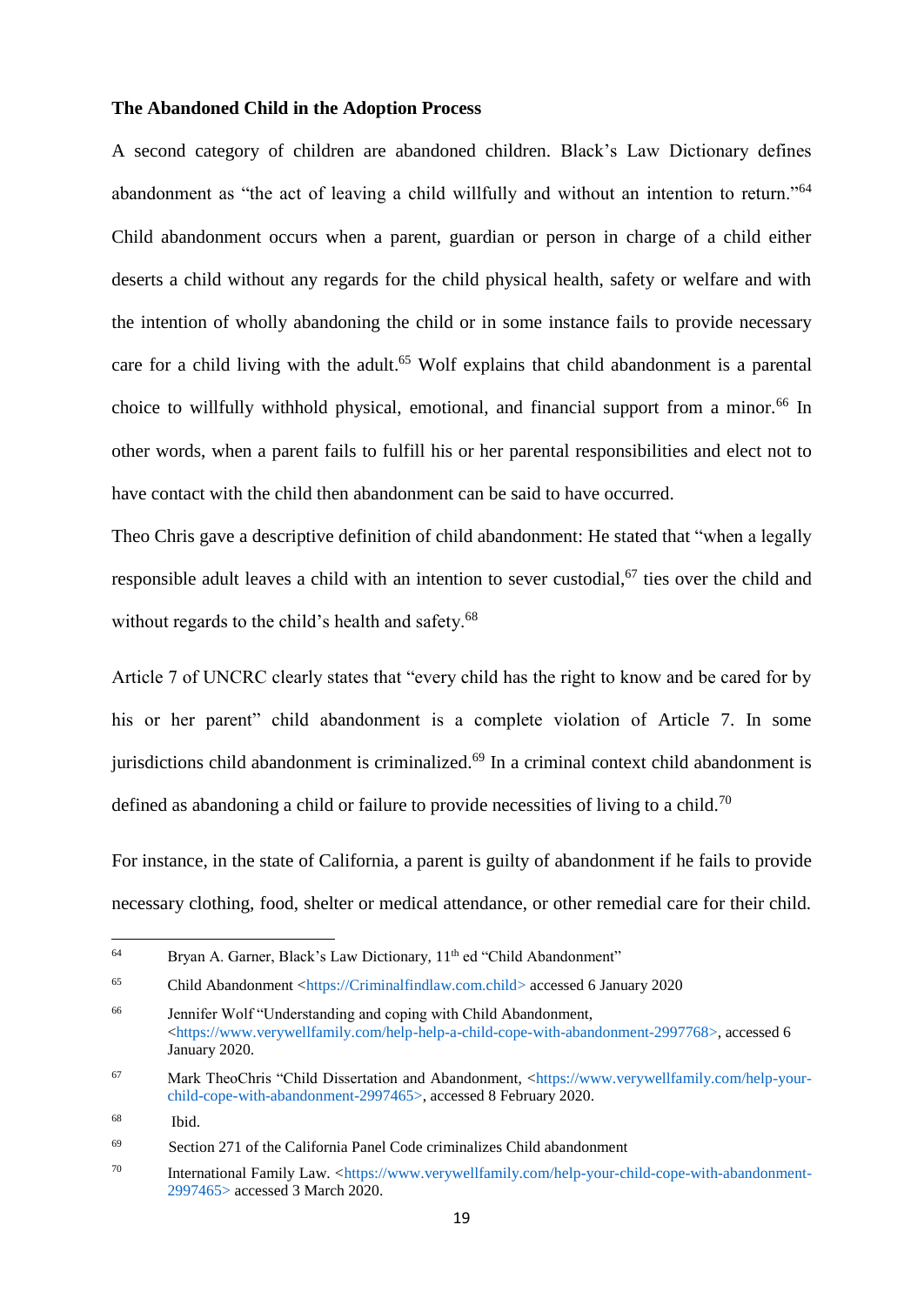In the late 1990s the issue of child abandonment came to a head, due to several child abandonment in the state of California. The development presented most States in America to pass "the Safe Haven Law". This law decriminalizes baby or child abandonment by allowing mothers to leave their babies at a "safe location such as hospital, fire station, or a licensed child placing agency." However, this abandonment has to been within a time frame, ranging from seventy-two hours to one year of the child's life.<sup>71</sup>

Boswell posits that child abandonment "refers to the voluntary relinquishing of control over children by their natal parents or guardian whether by leaving them somewhere, selling them or legally consigning authority to some other person or institution".<sup>72</sup>

According to Kevin Browia, for the purpose of European Union Daphne-Funded Project (a community action programme of European Union to combat violence against women and trafficking in children among member States). Child abandonment had two dimensions, namely open abandonment and secret abandonment. He opines that open abandonment of a child is "a child being knowingly left behind by his or her parents, who can be identified and whose intention is not to return but to willingly relinquish parental responsibility." On the other hand, secret abandonment of a child is defined as "a child being secretly left behind by his or her parents who cannot be identified and whose intention is not to return but to willingly relinquish parental responsibility anonymously."<sup>73</sup>

Furthermore, in most EU countries child abandonment is not criminalised, there are baby hatches in operations, so that mothers are allowed to leave their babies anonymously in a safe place called "baby hatches" where the child can be picked up when abandoned by their mothers. Eleven countries out of the twenty-seven EU member countries have baby hatches

<sup>71</sup> Ibid.

<sup>&</sup>lt;sup>72</sup> John Boswell, Kindness of Strangers: The Abandonment of Children in Western Europe from late Antiquity to the Renaissance (New York: Pantheon Books, 1988), 24

<sup>73</sup> Kevin Brown, Child Abandonment its Prevention, the University of Nottingham U.K [<http://kevinbrownottingham.oc.uk>](http://kevinbrownottingham.oc.uk/) accessed 11 January 2020.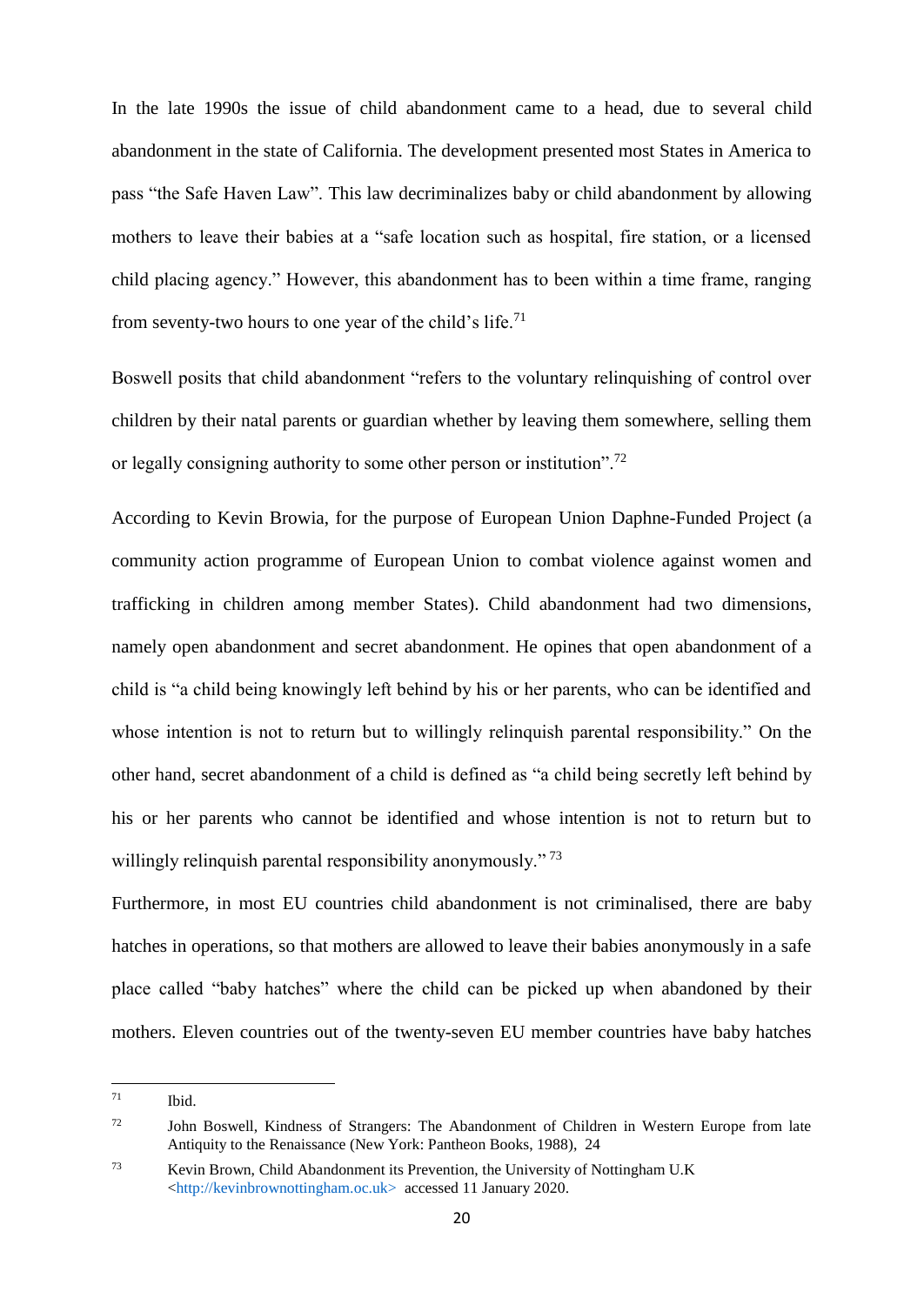in operation.<sup>74</sup> In France, women have the right to remain anonymous to their babies after giving birth in the hospital, it is called accouchement Sous X which exterminate the legal ties between the mother and the baby. In the places where baby hatches and Safe Haven laws" are not in operation, baby or child abandonment is criminalized.<sup>75</sup>

Wirgher posits that "child abandonment" has a defined legal meaning; it requires actual desertion by a parent together with an intention express or implied to completely sever the parent-child relationship.<sup>76</sup>

In Nigeria, by virtue of section 16 of the Violence against persons (prohibition) Act, 2015, child abandonment is criminalized. Upon conviction, the defendant is reliable to imprisonment not exceeding 3 years or a fine not exceeding 500 hundred thousand naira.

Onyido and Akpan posited a descriptive definition of child abandonment. To them child abandonment occurs "when a parent or parents fail to take responsibility for the child, it is the practice of relinquishing interest and claims over one's offspring with or without the intent of never again resuming guardianship over the child."<sup>77</sup> They enumerated the major causes of child abandonment in Nigeria, to include;

- (i) Family conflict
- (ii) Negative cultural practices
- (iii) Poverty and homelessness
- (iv) Intra/inter ethic crises

 $71$ <sup>71</sup> Austria, Belgium, Czech, Republic, Germany, Hungary, Italy Latvia, Luthusia, Poland Portugal and Slovenia.

<sup>&</sup>lt;sup>75</sup> In United Kingdom, it is a crime to secretly abandon a child, baby hatches or anonymous birthing laws do not exist. However, there is no legislation that specifically outlines what constitutes child abandonment (abandonment often falls under the general category of neglect).

<sup>76</sup> K.M. Wirgher, 'Abandonment as a Ground for Termination of Parental Rights' *The Journal of Contemporary Legal Issues* (2007), 333.

<sup>77</sup> Josephine Azuka Onyido and Bokine Gabriel Akpan, 'Child abandonment and its implication for Educational Development in Nigeria,' (2018)6(a).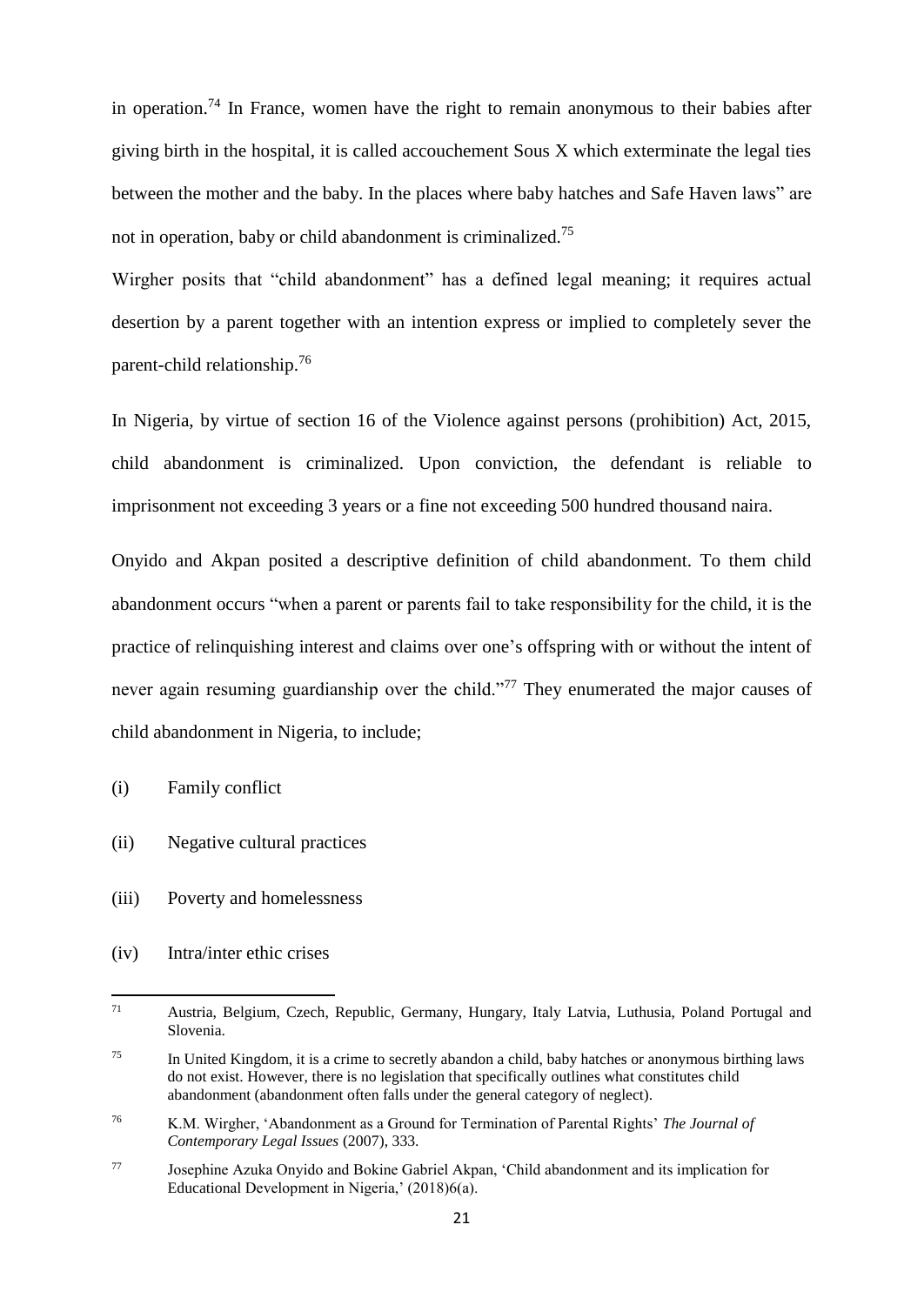Moses reported that between 2015-2016, 273 babies were abandoned at birth by their mothers.<sup>78</sup> Other States also report cases of abandoned children.<sup>79</sup> Usman reported that a mother thrown her new born baby inside septic tank in Lagos.<sup>80</sup> She also reported that in Enugu State, a three weeks old baby was sold for seventy (70) thousand naira by her biological mother who was a Higher National Diploma Student of Offa Polytechnic, Kwara State. She further reported that a 15 year old mother, Chinwe, was remanded in prison custody for selling her new born baby for seventy (70) thousand naira. In her case, she was driving away from home after her parent discovered she was pregnant.

In a similar development, Usman also reported that in Abia State, Mrs. Ezi Chukwu allegedly sold her grandchild for one hundred and Fifty (150) thousand, her 19 year old daughter got pregnant while in school and delivered the child. In Anambra State in July, 2017, a 24 year old woman, Oluchi Emeobi, was arrested by the police for selling her new born baby for two hundred and fifty thousand. Similarly, in March, 2017 the police in Katsina State botched plans by a 30 years old woman Salima Lawa to sell her twin baby for three hundred and fifty thousand naira (350,000), they were just a month and 2 days old.  $81$ 

In the same vein, Olatunji reported that men of the Ogun State Police Command arrested 21 year old woman Amudalat Taiwo for allegedly throwing her 12-day old baby into pit latrine.<sup>82</sup> Alozie also reported that operatives of Imo State Police Command have arrested a

<sup>78</sup> Joshua Chizurumoke Moses, 'The Abandonment of New Born Babies in Nigeria is an alarming phenomenon and it needs to stop' *Ventures* May 19, 2017. He further reported that new born baby was found in a refuse dump in Warri Delta State, Nigeria. Witnesses say it umbilical cord and placenta were found with the baby, the baby died before help could arrive.

<sup>79</sup> "Edo Government: Takes custody of two abandoned children" *Vanguard* (Lagos August 14, 2018),

<sup>80</sup> Evelyn Usman, 'Woman throws new born baby inside septic tank,' *Vanguard Newspaper,* (Lagos July 31, 2018)6.

<sup>81</sup> Evelyn Usman, 'Hunger, Hardship pushed us into selling our Children' – Frustrated Parent, *Vanguard Newspaper,* (Lagos January 20, 2018)10 & 11.

<sup>82</sup> David Olatunji, "21- year old woman dumps new born baby inside toilet", *Vanguard*, (Lagos June 26, 2018)7.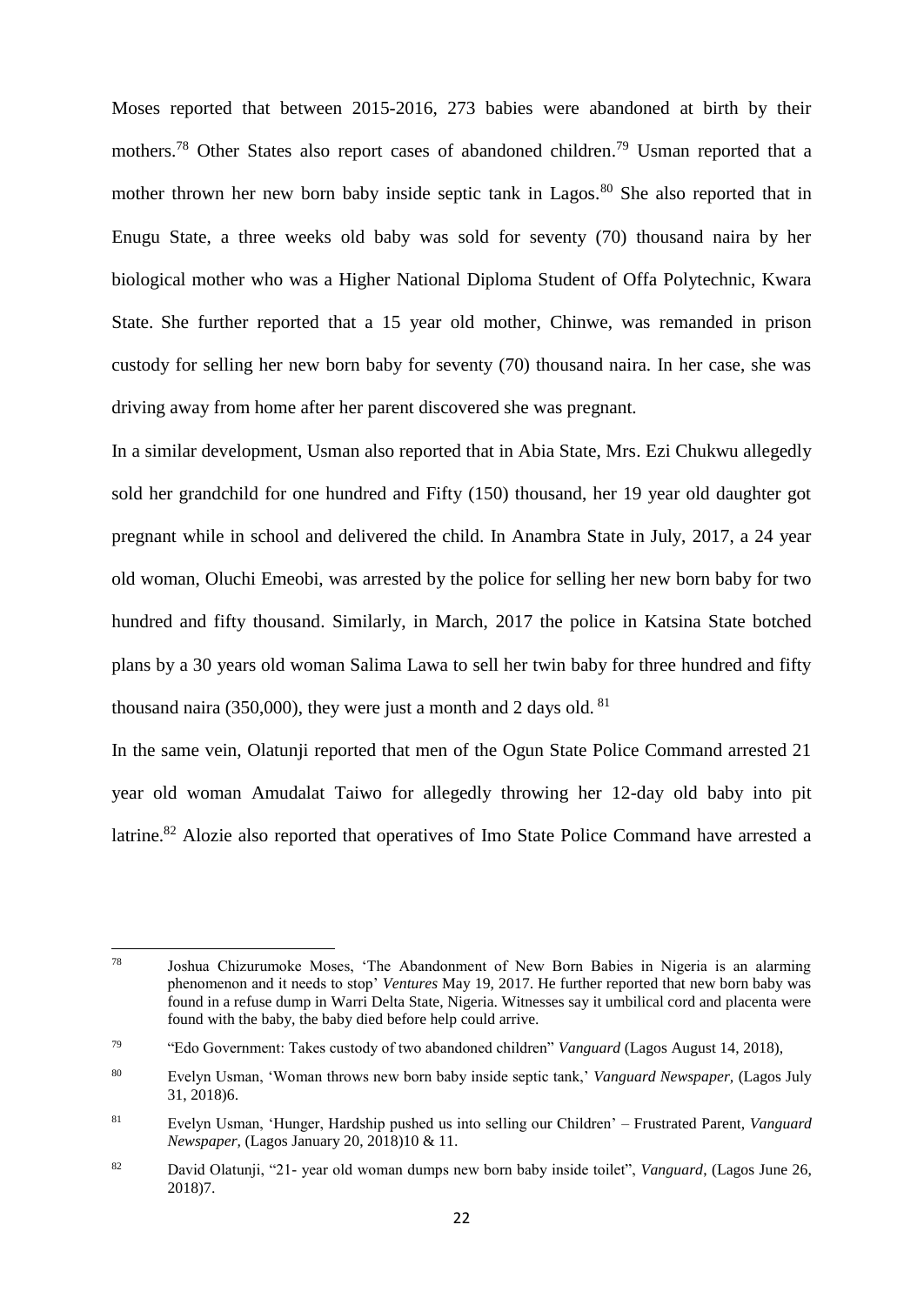man Mr. Oguchukwu Nwachukwu 28, and his 30 year old wife Glory for selling 3 babies including their 4 months old son for Six Hundred Thousand Naira only  $(*600,000).$ <sup>83</sup>

In a similar development Shobiye report that police recovered abandoned baby in Ekiti State, the baby was abandoned in an uncompleted building with the placenta still attached to the umbilical cord.<sup>84</sup> It was the cry of the baby that attracted passers -bye who then reported to the police.

Usman also reported that corpse of a day old baby abandoned beside Lagos hospital was evacuated, the baby was suspected to have been abandoned by his mother and must been exposed to risk that caused his death.<sup>85</sup>

### **Termination of Parental Rights**

By virtue of section 7822 of the California Family Code, the State can move for a proceedings of termination of parental right under the following grounds

- (i) If the parent is a lunatic living in an institution
- (ii) If the parents have caused serious physical or psychological harm to the child.
- (iii) If the parent is a drug addict
- (iv) If the parent have been declared an irresponsible or unfit parent by the State
- (v) If the parents willing relinquish or give up the child impliedly or expressly.

In *Recordy<sup>86</sup>* the court defined the term "abandonment" to mean

"To relinquish or give up with the intent of never again resuming or claiming ones rights or interests in, to give up absolutely to forsake entirely: to renounce utterly, to relinquish

<sup>83</sup> <sup>83</sup> Chinonso Alozie, "Couple sells 4-month-old Son, 2 others for N600,000 in Imo State," *Vanguard,* (Lagos August 9, 2018) 6.

<sup>84</sup> Hamed Shobiye, "Police recovered Abandoned Baby in Ekiti" *Vanguard,* (Lagos: April 28, 2020).

<sup>85</sup> Evelyn Usman, Corpse of a Day-Old Baby Abandoned besides Lagos Hospital, *Vanguard* (Lagos March 21 2021).

<sup>86</sup> 169 Cal 150 (1915) 153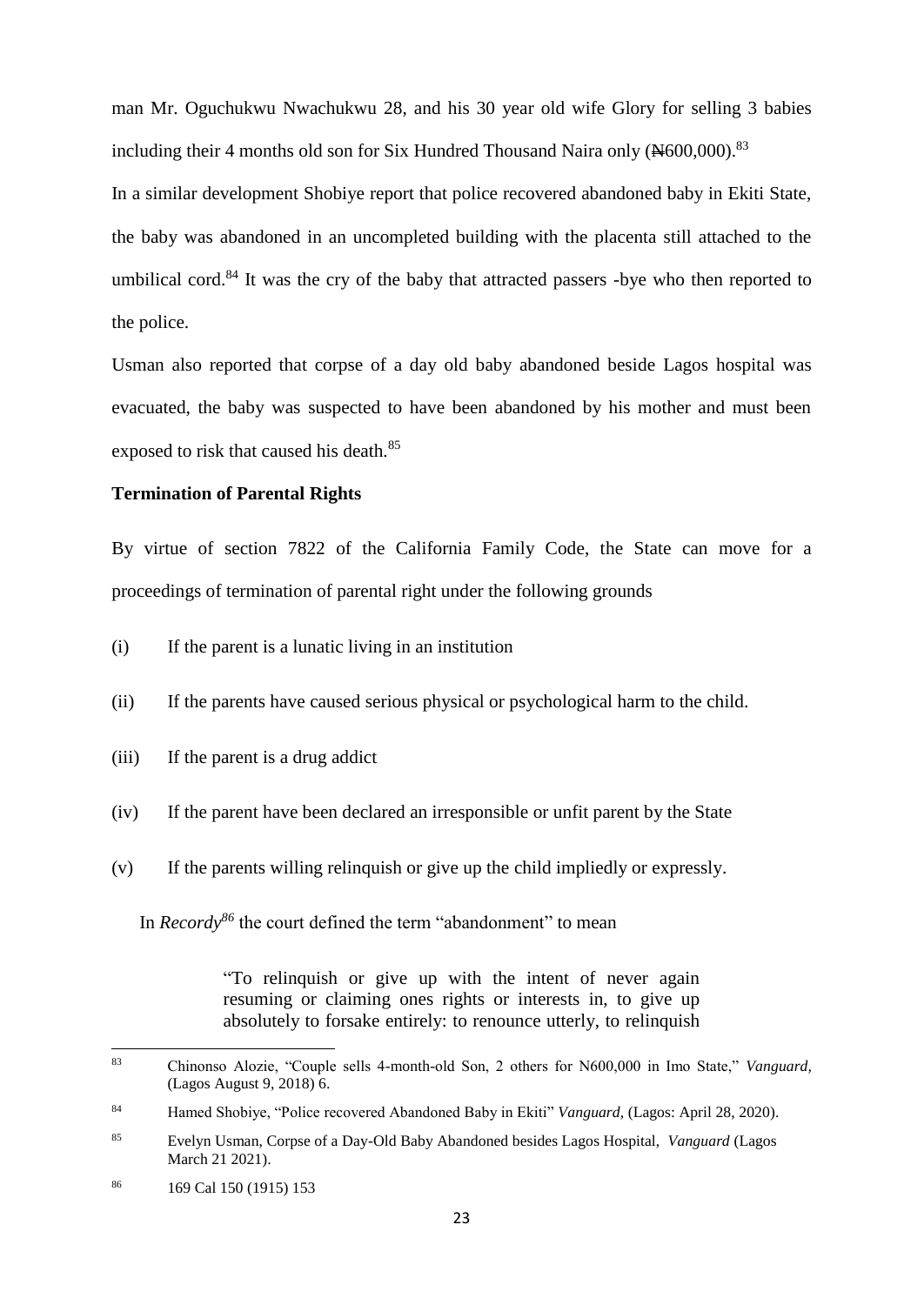all connection with or concern in, to desert, as a person to whom one is bound by a special relations of a allegiances fidelity, to quit to forsake".

In *Winans v. Luppie<sup>87</sup>* abandonment was defined as conduct of natural parents which renounces parental relationships." The court went further to explicate that when this occur, persons who wish to adopt or a child placement agency, may initiate an action against the natural parents to terminate parental rights. In the same vein, the parental right of a father was terminated in the case of *State in Interest of Summers Children v. Wulffenstein<sup>88</sup>* due to his abandoning his children. The court found that he failed to provide financial support and had little or no contact with them since their birth. $89$ 

The United States Supreme Court in *Caban v. Mohammed<sup>90</sup>* made an important distinction between the mere fact of biological parenthood and actual parent-child relationships. Parental rights do not spring full blown from the biological connection between parents and child. They require more enduring relationship.

In *Re Baby Boy*  $D^{91}$  the court stated that the (US) Constitution "protects only parent child relationships of biological parents who have actually committed themselves to their children and have exercised responsibility for rearing their children."

However the U.S. Supreme Court in the case of *Santosky v. Kramer<sup>92</sup>* struck down the New York child neglect statute that permitted termination of parental rights on proof by fair preponderance of evidence that a child is permanently neglected, which was found to violate the due process clause that requires "clear and convincing evidence." The Court gave the rational for the protection of parental right in *Santosky v. Kramer* as follows:

- <sup>90</sup> 441 U.S. 380 (1979) p 397
- <sup>91</sup> In *re Baby Boy D* (1985) p. 1081

<sup>87</sup> <sup>87</sup> 47 N.J. Eq, 302, 305, 20 AtL 969 (1890)

<sup>88</sup> 560 P2d 131 (1977)

<sup>89</sup> Ibid, 332

<sup>92</sup> 455 U.S. 745 (198)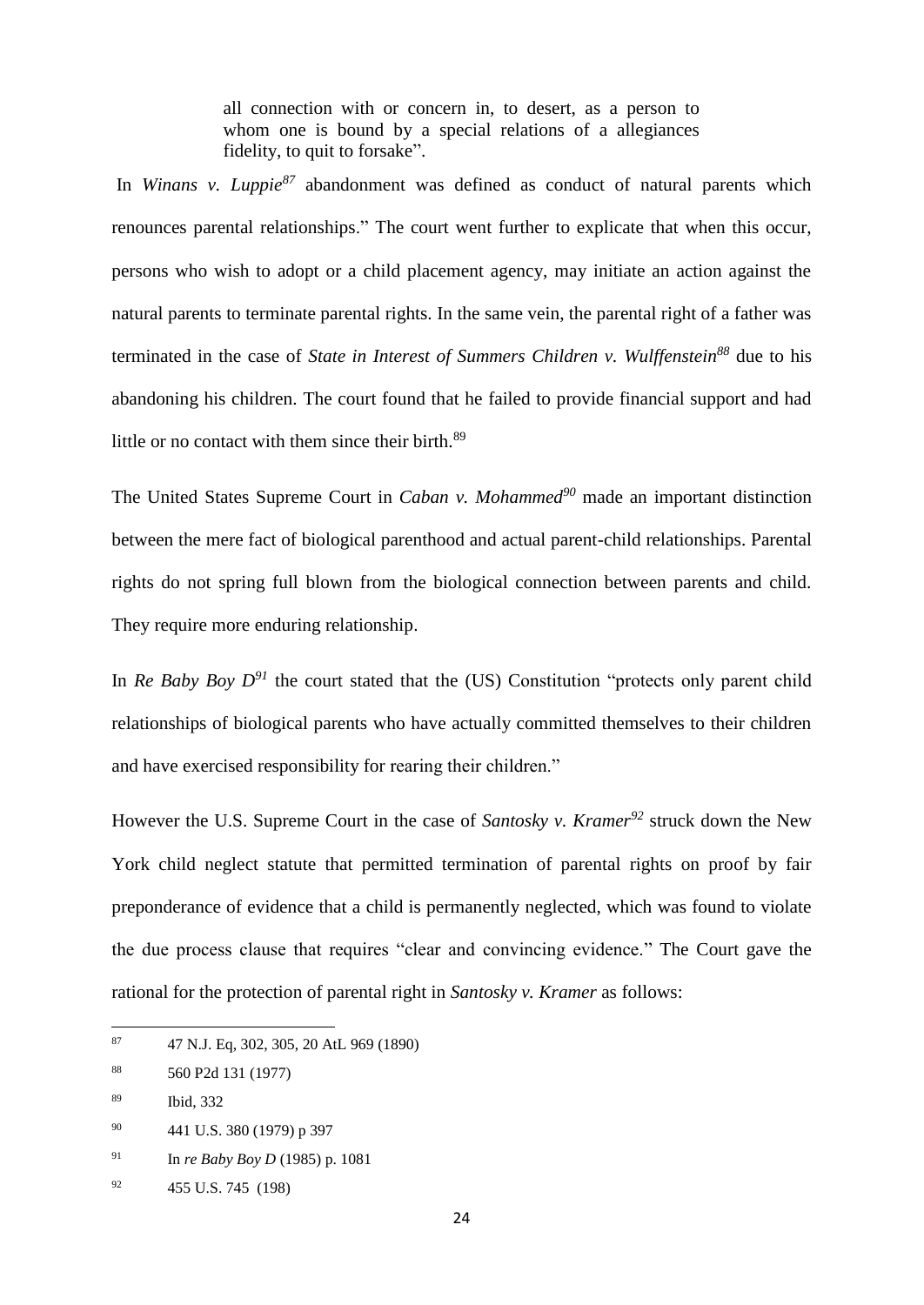The fundamental liberty interest of natural parents in the care, custody and management of their child does not evaporate simply because they have been model parents or have lost temporary custody of their child to the state. Even when blood relationship is strained, parents retain a vital interest preventing the irretrievable destruction of their family life. If anything persons faced with forced dissolution of their parental rights have a more critical need for procedural protections than do those resisting state intervention into ongoing family matters. When the state moves to destroy weakened family bonds, it must provide the parents with fundamentally fair procedure. The parents and the child share an interest in avoiding erroneous termination, for the likely consequences of an erroneous termination is the preservation of an uneasy status quo. For the natural parents, however, the consequence of an erroneous termination is the unnecessary destruction of their natural family.<sup>93</sup>

Hill and Emmanuel posit that the termination of parental right could be voluntary or involuntary. <sup>94</sup> In voluntary termination the biological parents may consent to the termination of their parental rights, generally the voluntary termination is carried out in conjunction with the biological parents consent to adoption of the child. In *Exparte Brooks, <sup>95</sup>* H and W divorced while W was three months pregnant with a son, David. During the first four years of David's life he had lived with W, and H had never seen him, or supported him. W had a reasonable income of her own and was not interested in obtaining child support from H. W feared that H would meddle in how she raised David if W remained his father. There fore H and W agreed that in return for W's absolving H of any duty to pay child support H will consent to the termination of his parental rights. There is no evidence that H had harmed David or interfered with W custody of him.

The court held that H's parental rights were not terminated; the court gave the rationale behind the refusal as follows:

> The termination here "appears to be overwhelmingly for the convenience of the parents, and would not benefit David at all.

<sup>93</sup> <sup>93</sup> *Santosky v. Kramer,* 753-756

<sup>&</sup>lt;sup>94</sup> Myron G. Hill Jr and Steven Emanuel, Family Law, The Professor Series, 182.

<sup>95</sup> Exparte Brooks 513 So 2d 614 (Ala 1987)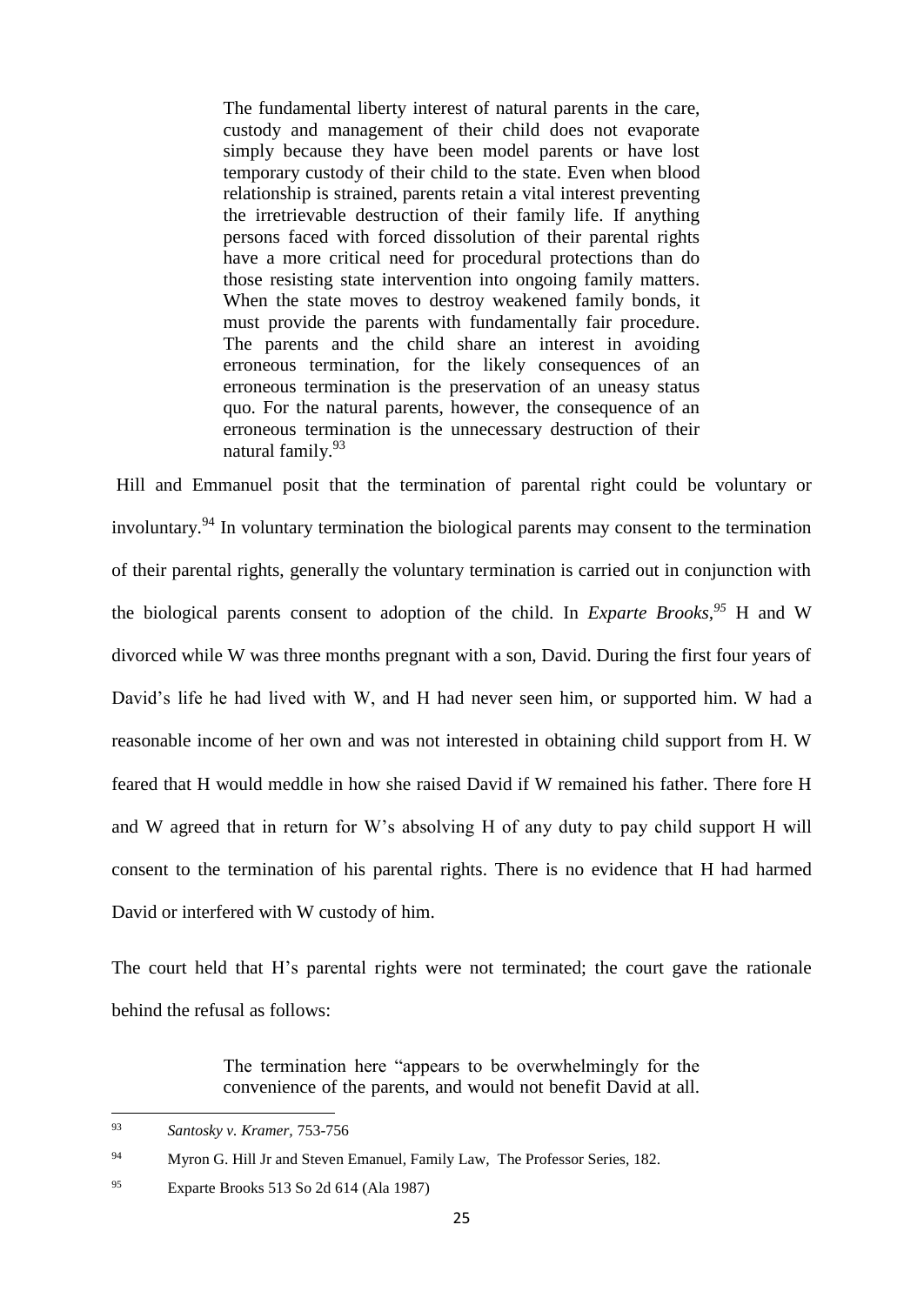The statutory provision allowing for termination of parental rights "was not intended as a means to allowing a parent to abandon his child whereby to avoid his obligation to support the child.

 In the absence of clear and convincing evidence that termination was not in David's best interest the court denied the petition.

Involuntary termination, occurs when the birth parents of a child are judged unable or unfit to care for the child. If such a ruling is rendered the consent of the birth parent to the termination of parental rights for adoption or foster placement of the child is not necessary.

In *Matter of Adoption of J.S.R. <sup>96</sup>* W had a child C who was not the child of H husband, Paternity was never established. W was diagnosed as having multiply sclerosis when C was born. Because W was unable to care for C, he was placed in a foster home. The foster parents, petition for adoption but W refused to consent even though she was paraplegic.

The court granted the petition for adoption. It ruled that a parent has no property right in a child and that the right of custody is not absolute where it is shown by "clear and convincing evidence" that parental consent to adoption of a child is being withheld contrary to the "best interest of the child" Parental rights may be terminated. Since W depended on others for most of her physical needs, she could not care for C and develop a parent-child relationship with him.

Hill and Emmanuel posit that where a child is born in wedlock, the birth father has a due process right not to have his parental rights terminated without a showing of unfitness.<sup>97</sup>

Brodzinsky asserts that historically the 'birth father' has played little role in the decision making surrendering the child's birth and subsequent placement in an adoptive home. <sup>98</sup> However, since the 1972 Supreme Court decision in *Stanley v. Illinois* where birth father's

<sup>96</sup> <sup>96</sup> 374 A.2d 860 (D. C. App. 1977)

<sup>&</sup>lt;sup>97</sup> Hill and Emmanuel, Family Law, The Professor Series, 180

<sup>98</sup> Anne B. Brodzinsky; Surrendering and Infant for Adoption, 315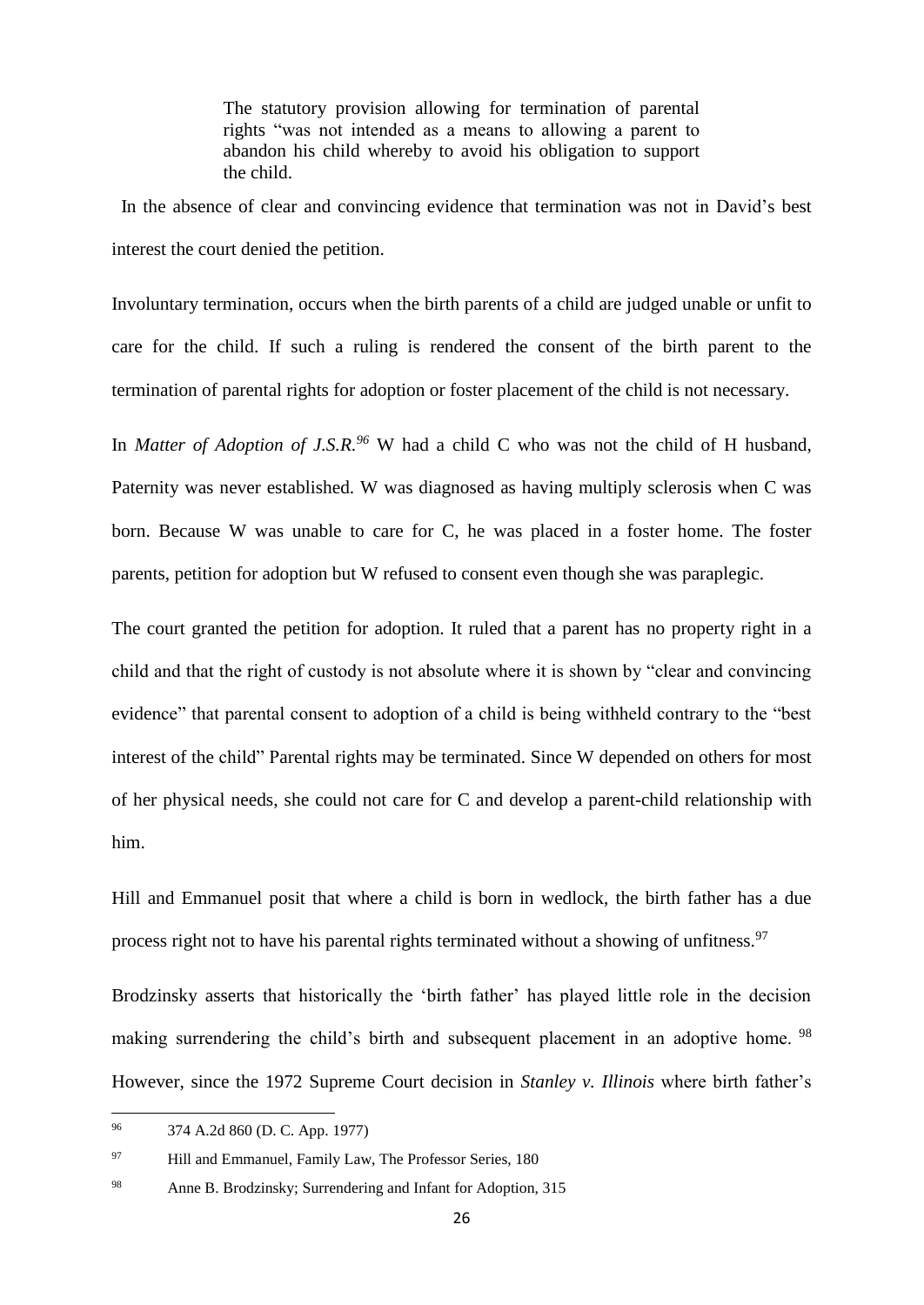claim to his child was recognized as protected by the constitution, consible interest has been generated in the feelings and legal rights of these individuals.

With regards to putative fathers, Derdeyn asserts 'putative fathers' putative father" is a biological father of a child whose mother he is not legally married to, as at the time of the child birth or the man found by a court to be the father of an illegitimate child<sup>99</sup>. The Supreme Court's decisions have evolved to a position that is uniquely psychologically sound for the children involved.

In 1972 the rights of a putative father were considered by the U.S. Supreme Court for the first time in *Stanley v. Illinois.<sup>100</sup>* Stanley children were made wards of the state on the death of their mother, inspite of the fact that Stanley had lived with and supported his family intermittently for eighteen years. Under Illinois law children of unmarried fathers could be declared wards of the State without a hearing on the birth father's fitness. The U.S. Supreme Court declared that illegitimate children could not be denied the rights of other children because familial bonds in such cases are often warm, enduring and important as those arising within a more formally organized family unit" and held that Stanley was entitled to a hearing on his fitness as a parent.

### **2.3 Parental Rights under the Nigerian Law**

Parental rights under the Nigerian marriage laws<sup>101</sup> are in the form of ancillary relief to the principal claim for dissolution of marriage on the single ground that the marriage have broken

<sup>99</sup> <sup>99</sup> Andre P. Derdyen, Forster Parent Adoption: The Legal Framework, 335

<sup>100</sup> 405 US 645 (1972)

<sup>101</sup> Marriage Act 1914, Matrimonial Cause Act 1971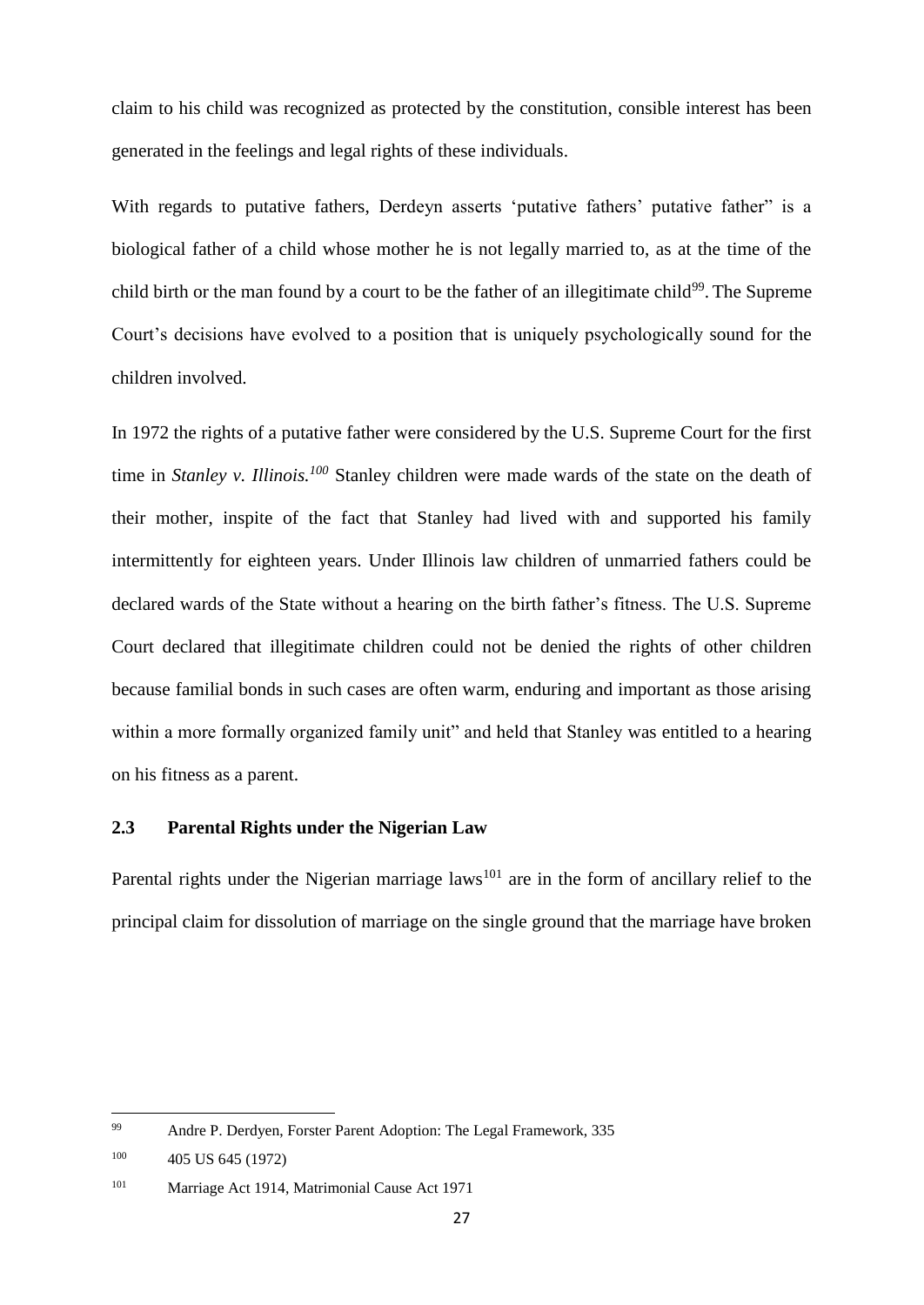down irretrievably.<sup>102</sup> Before the Child's Right Act 2003, it could only be brought as a claim in conjunction with a petition for dissolution of marriage.<sup>103</sup>

Every child is entitled to parental care and protection as provided in the Act and in the best interest of the child and therefore no child shall be separated from his parents against his wish except for his education and welfare or for the purpose of judicial determination in the best interest.<sup>104</sup> The same section also recognizes the right of the child to the maintenance of the parents to the extent of their means. The effect of the provision of section 14(1) and (2) of the Child Right Acts which stated that;

- (1) Every child has a right to parental care and, protection and accordingly, no child shall be separated from his parents against the wish of the child except –
	- (a) For the purpose of his education and welfare; or
	- (b) In the exercise of a judicial determination in accordance with the provisions of this Act, in the best interest of the child.
- (2) Every child has the right to maintenance by his parents or guardians in accordance with the extent of their means, and the child has the right, in appropriate circumstances, to enforce this right in the family court.

The claim for maintenance "can be made independence of whether matrimonial proceedings had commenced or not or whether the child is legitimate or not." Again, also having regard to the provision of section 42 of the Constitution of the FRN as amended. That no child should be discriminated against by circumstance of birth or sex. Section 14 also provides for the protection and care of the child. This provision grants the child the right to enforce his entitlement to the care and protection of his parents as was erstwhile provided under section 32 Children and Young Persons Act. It also covers protection from willful assault, ill-

<sup>102</sup> Matrimonial Cause Act 1971, Section 15.

<sup>&</sup>lt;sup>103</sup> Where a child is illegitimate child, a claim for custody can be brought against a third party by a Writ of habeas corpus

 $104$  CRA 2003 s14(1)(a) (b)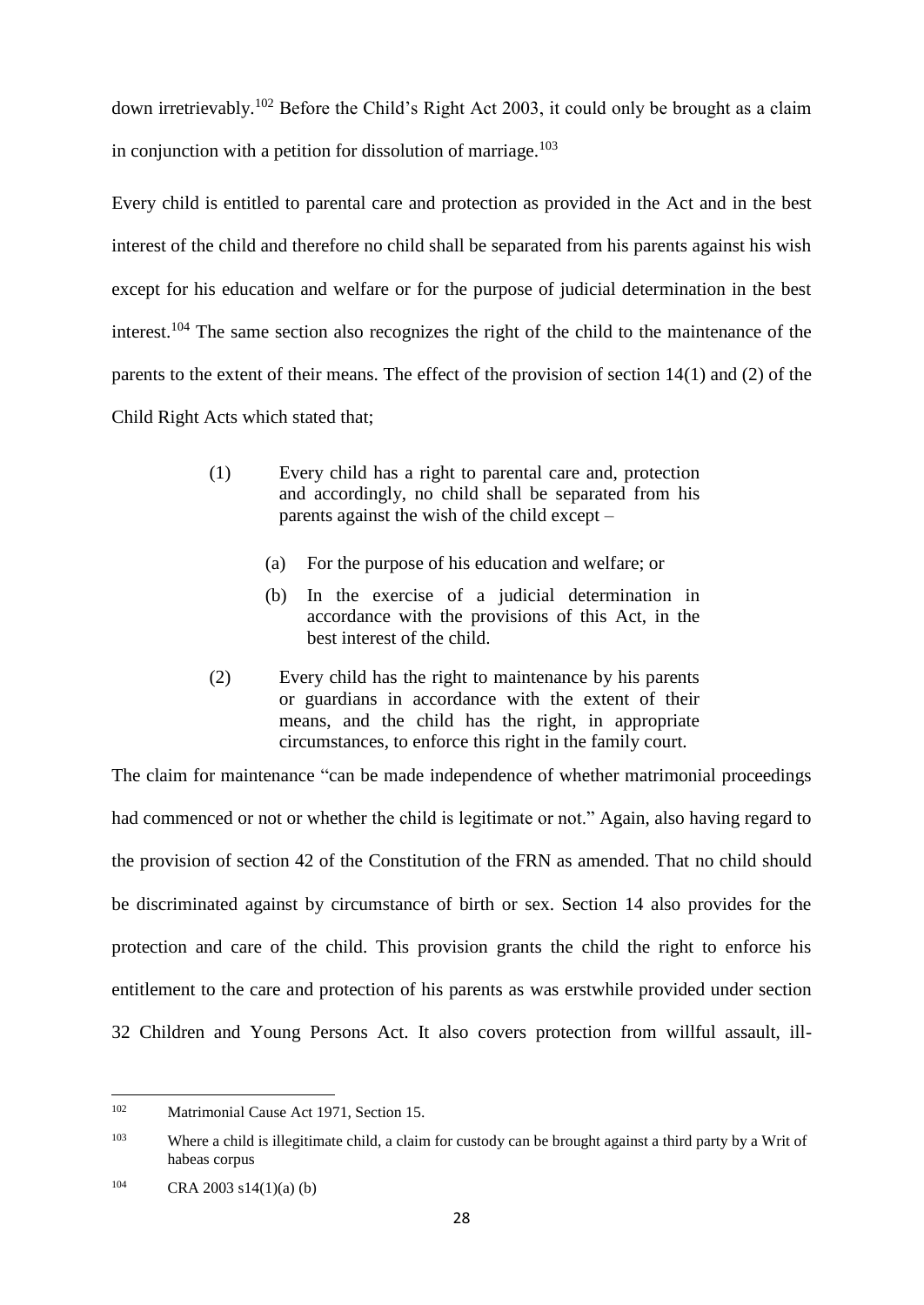treatment, neglect and abandonment. Also covered by this provision is parent's duty to provide the child with necessaries of life. Where a parent fails in its duty and the child comes to any harm, the parent can be prosecuted under any other law. By virtue of the Child Rights Act, the child is also entitled to enforce the claim against the parent.<sup>105</sup> Section 14 of the Child Rights Act, 2003 is on all fours with the provision of section 14 Child Rights Law 2007. In the adoption process the parental right of a child in need of parental care and attention can be interfered with by the State by virtue of the provision of the Child Rights  $Law<sup>106</sup>$ 

**Conclusively**, section 128(a - b) of the CRA provides:

The court shall not make an adoption order in respect of a child unless

- (a) the parents of the child or, where there is no surviving parent, the guardian of the child consents to the adoption; or
- (b) the child is abandoned, neglected or persistently abused or ill-treated, and there are compelling reasons in the interest of the child why he should be adopted.

Section  $125(a - b)$  of the Child Right Law, equally outlined a child that is adoptable. However, a combined effect of section  $128(a - b)$  and section  $125(a - b)$  of the Child Right Law is that, only abandoned, neglected or persistently abused or ill-treated child that is adoptable, the orphan child is omitted. This study contents that the various definition of our learned writers in the literature above is general and not conceptualize and it should come within a narrow confines of the adoptable child in the adoption process.

**.** 

-

<sup>105</sup> CRA 2003 s14(2)

<sup>106</sup> CRL 2007 s47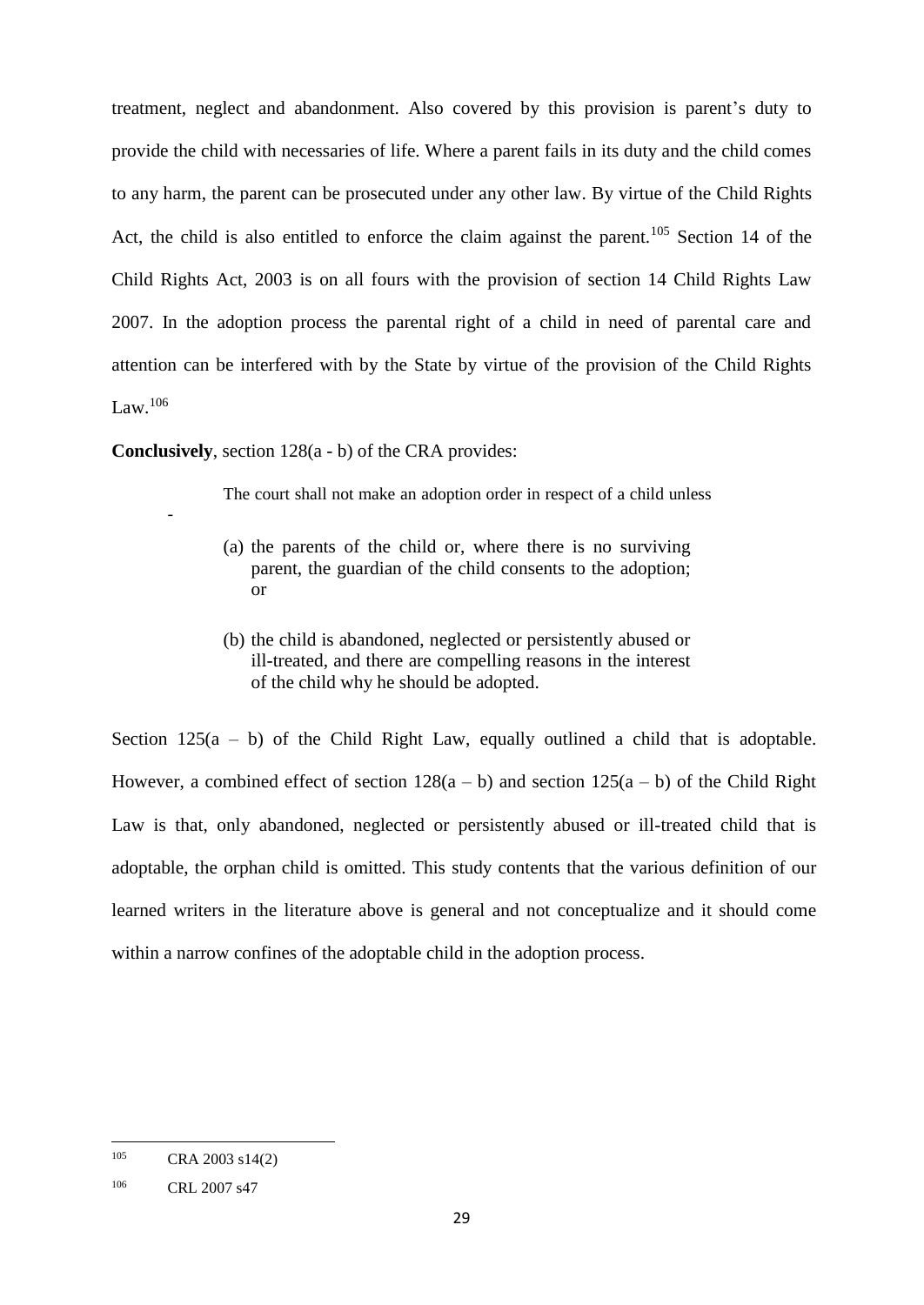#### **2.4 Participants in the Adoption Process**

Cole and Donely opined that the term adoption can be referred to as a personal act, a legal process, or a social service<sup>107</sup> Zamostny, O'Brien, Maryland and Wiley asserted that adoption as a personal act involves three sets of participants collectively known as the 'adoption triad' which is the birth parents or the family, the adoptee or the child that is adoptable and the adoptive family or the prospective adoptive parents.<sup>108</sup> Obuka equally asserted that there are basically three participants in the adoption process, the birth parents, the adoptee, the adoptive parents and went further to state that there could be other participants in the adoption process<sup>109</sup>. These include the adoption agency, the guardian where the child was abandoned or relinquished by his birth parents. However, this study is of the view that there are other participants who play important roles in the adoption process. In Nigeria, for instance, the orphanage home/care institutions, officers of appropriate government departments as well as the courts have important contributions in the adoption process and could therefore be regarded as participants.

Cole opined that adoption as a social service addresses the needs of adoption triad members by identifying and legally freeing children to be adopted, selecting and preparing families for adoption, preparing and placing children in adoptive families and providing post placement and post adoptive services.<sup>110</sup>

<sup>107</sup> Cole and Donley, note 2, 275.

<sup>108</sup> Zamostiny et al 'The practice of Adoption History Trends and Social context' *the Counselling Psychologists* (2003) DoI:10117700110000025806.

<sup>109</sup> U.U. Obuka 'The Irrevocable Nature of Consent in Child Adoption in Nigeria' *Unizik Law Journal*  (2013)101

<sup>110</sup> E.S. Cole 'Adoption History Policy and Program,' in J. Laird and A. Hartman ed., A Handbook of Child Welfare (New York Free Press, 1987), 638-666.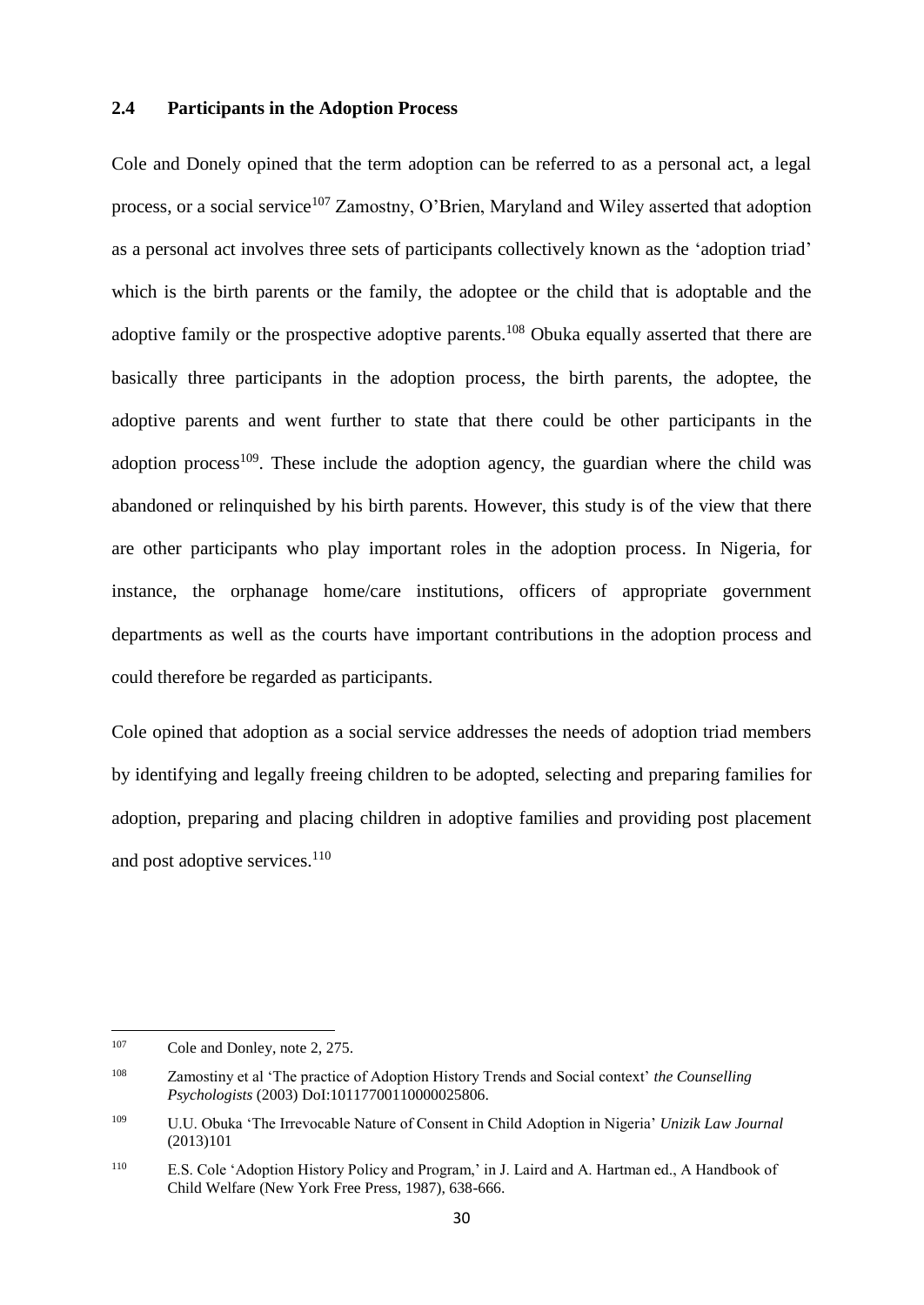#### **2.4.1 The Birth Parents**

A significant member of the adoption triad whose absence the adoption story will be incomplete is the birth or biological mother or the birth or biological parents. Often, it is the acts or omissions of a birth mother or parents that result in a situation where a child could be declared adoptable. Cole and Donely asserts that children who are legally freed for adoption must become available either through voluntary or involuntary means. "Voluntary means" is when the birth parent or parents' consent to the adoption by relinquishing or surrendering the child thereby terminating her or their parental rights. "Involuntary means" is when a court order terminates birth mother or birth parent's parental rights.<sup>111</sup> Harrison and Harrison posit that adoption family structure (AFS) is comprised of the intersection and integration of social justice, attachment theory, the adoption triad, and relational dialectics.<sup>112</sup> They argued forcefully that the traditional family structure is based on a biological fenced relational structure, whose members have biology as the lowest common denominator. In contrast, the AFS is based upon loss and has both biology and social dimension as the lowest common denominator Harrison and Harrison further argued that the AFS as opposed to traditional biological families consists of two mothers, two fathers, any number of known and unknown siblings, two sets of maternal and paternal grandparents, two sets of great grandparents and any number of known and unknown aunts, uncles and cousins. In the adoption process, the birth mother can be regarded as a villain or a victim of circumstances. It is the birth mother that can relinquish or surrender her child for adoption. It is the birth mother that can abandon a child in a refuge dump. In countries were "Safe Haven Laws" are in operations or where "Baby Hatches are in operation, it is the birth mother that would abandon a child in "safe Haven or Baby Hatches." It is the birth mother that could be a victim of rape leading to an

 $111$ Cole and Donley, note 2, 286

<sup>112</sup> Thomas C. Harrison and Terianne F. Harrison, 'Toward a Deeper Understanding of Adoption Family Structure.' Concepts Borrowed from Social Justice, Attachment Theory and Relational dialectics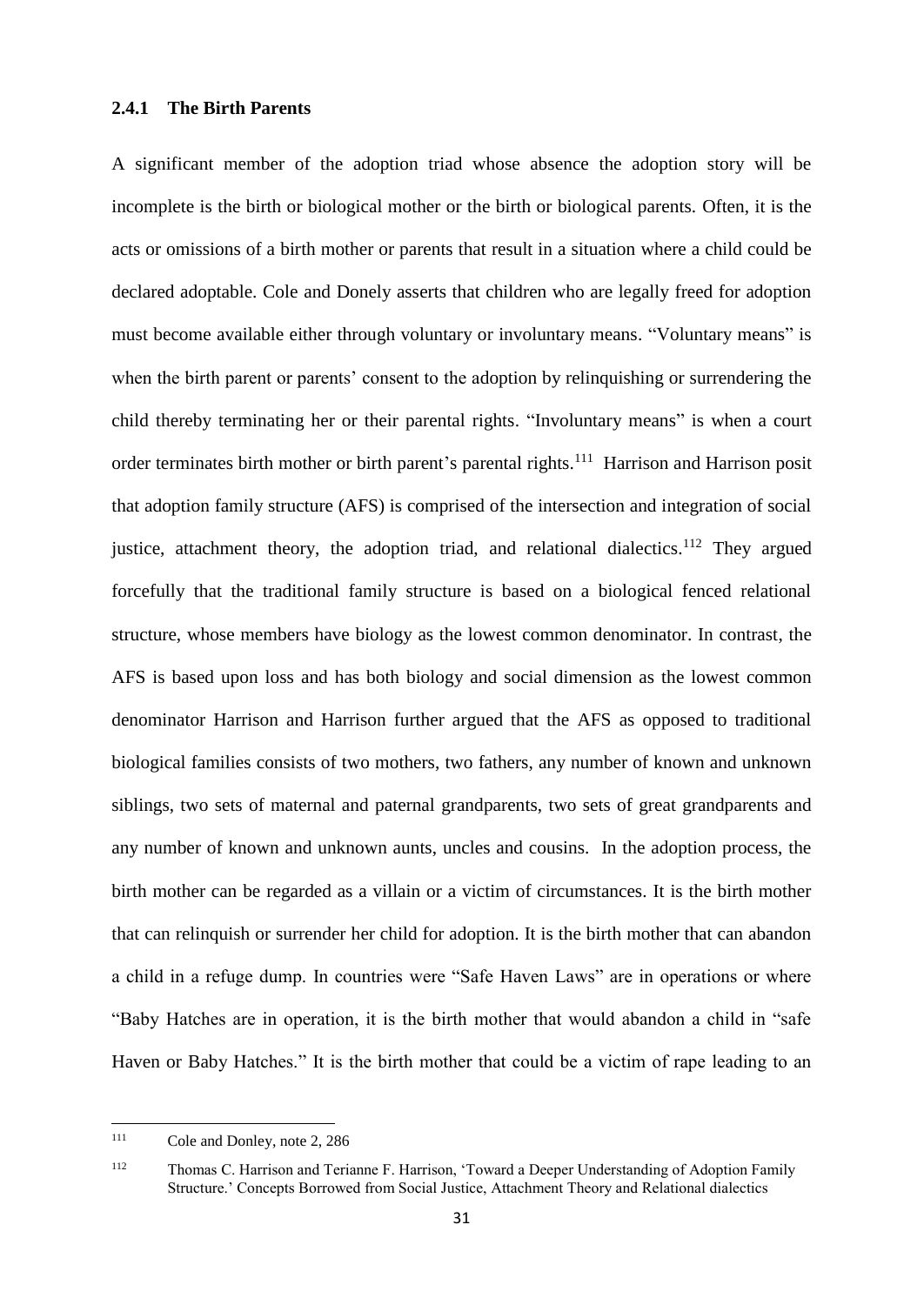unwanted pregnancy. Brodzinsky posits that the birth mother is the silent member of the adoption triangle and that the decision to surrender an infant for adoption is frequently made by young unmarried women who are still in the adolescent years in a time in which many important cognitive changes are still occurring<sup>113</sup>. Brodzinsky further asserts that in the United States it is estimated that over one million women have relinquished or surrendered their children for adoption<sup>114</sup>. Child Welfare states that many mothers surrender their children for adoption so that the children could have an opportunity at a better life in an adoptive home and putting the child's best interest ahead of their own in taking the decision<sup>115</sup>. Donaldson opined other reasons birth parents placed their children for adoption includes societal and family attitude, personal goals and ambitions and socioeconomic situation $116$ . Ayers-Lopez et al explicated the decision to surrender a child for adoption can be traumatic for the birth parents<sup>117</sup>. Parents who decide to place their children for adoption begin to plan for a great loss in their lives as they grieve the loss of their children. They hope that the decision will result in a better life for their child and for themselves. Romanchik note that the actual surrendering of the child may trigger various phases of grief in the birth parents including anger, shock, denial, sorrow, depression, guilt and acceptance<sup>118</sup>.

 $113$ Anne B. Broadzinsky, 'Surrendering an Infant for Adoption: The Birth-Mother Experience' in David M. Brodzinsky and Marshall D. Schechter (eds) in the Psychology of Adoption, New York, (Oxford University Press, 1990) 301

<sup>114</sup> Broadzinsky, note 114, 302.

<sup>115</sup> Child Welfare Information: Are you pregnant and thinking about adoption? 2007 [<https://www.childwelfare.gov/pubs/fpregnant/f.pragn.pdf.](https://www.childwelfare.gov/pubs/fpregnant/f.pragn.pdf)> Accessed 18th February 2020

<sup>116</sup> Evan B. Donaldson. Adoption institute: Safeguarding the rights and wellbeing of birth parents in the adoption process: (2007) [<http://www.adoptioninstitute.org/publication/2006](http://www.adoptioninstitute.org/publication/2006) 11 Birth Parents study all pdf> accessed 15<sup>th</sup> January, 2020

<sup>117</sup> S.J. Ayers-Lopez S.M. Henney, R. G. McRoy, M.D. Hanna and H.D. Grothe Evant, "Openness in adoption and Impaction Birth Mother Plan for Search and Reunion," *Families in Society*, 89 (2008): 551-561.

<sup>118</sup> B. Romanchik, Birth Parents: Royal Oak*,* `3(MI: Royal Squared Press, 1999)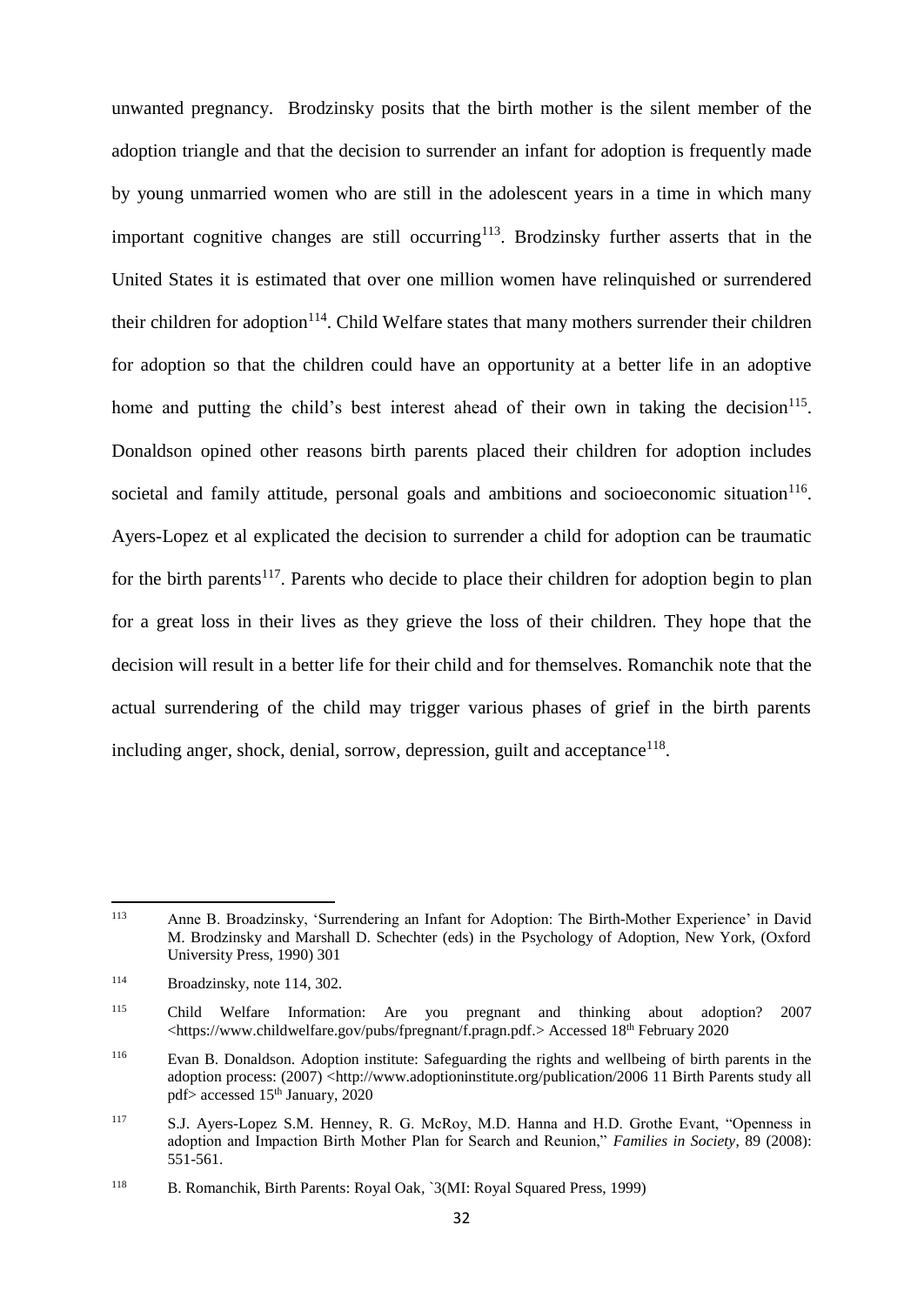Child Welfare asserts that when birth parent first deal with their loss, the grief may be expressed as denial, the denial serves as a buffer to shield them from the pain of the  $loss^{119}$ . In some cases this may be followed by sorrow or depression as the loss becomes more real, anger and guilt may follow, with anger sometime being directed at those who helped with the adoption placement. Most birth mothers continue to mourn the loss of their child throughout their life time but with varying intensity. Henney et al posits some of the factors that have been found to be associated with birth mother life time grief include<sup>120</sup>.

- (i) A birth mother feeling that she was pressured into placing her child for adoption against her will
- (ii) Feelings of guilt and shame regarding the placement
- (iii) Lack of opportunity to express her feelings about the placement
- (iv) Dissatisfaction with open adoption and opting for a closed adoption due to shame and guilt.

Arthur et al present some of the feelings of birth mothers in their work.<sup>121</sup> For instance, according to one of the birth mothers who relinquished her child adoption expressed her feelings as follows;

> …giving up the child was the saddest day of my life and I pray that the child will not blame me or reject me…

Another birth mother told an emotive tale of her distasteful experience as a teenage mother in her words $122$ :

> When I was sixteen I got pregnant and my parents sent me to a home for unwed mothers to have my baby…..it was the most

<sup>119</sup> <sup>119</sup> Child Welfare Information Gateway: Impact of Adoption on Birth Parents: Klastington D.C. U.S. Department of Health and Human Services, Children's Bureau.

<sup>&</sup>lt;sup>120</sup> S. M. Henney S. Ayers-Lopez R.G. McRoy and H.D. Grotevant: Evolution and Resolution: Birth Mothers Experience of Grief and Loss at different levels of Openness: *Journal of social and personal Relationships,* (2007) 24, 875-889

<sup>&</sup>lt;sup>121</sup> M. D Arthur D. Sorosky, M.S.W. Annette Baron, M.S.W. Reuben Pannor. The Adoption triangle: Sealed or opened records: How they affected adoptees, Birth parents, and adaptive parents. Las Vegas Wavade Triad-adoption publications (2008) 52

<sup>122</sup> Sorosky, Baron, Pannor, note 122, 56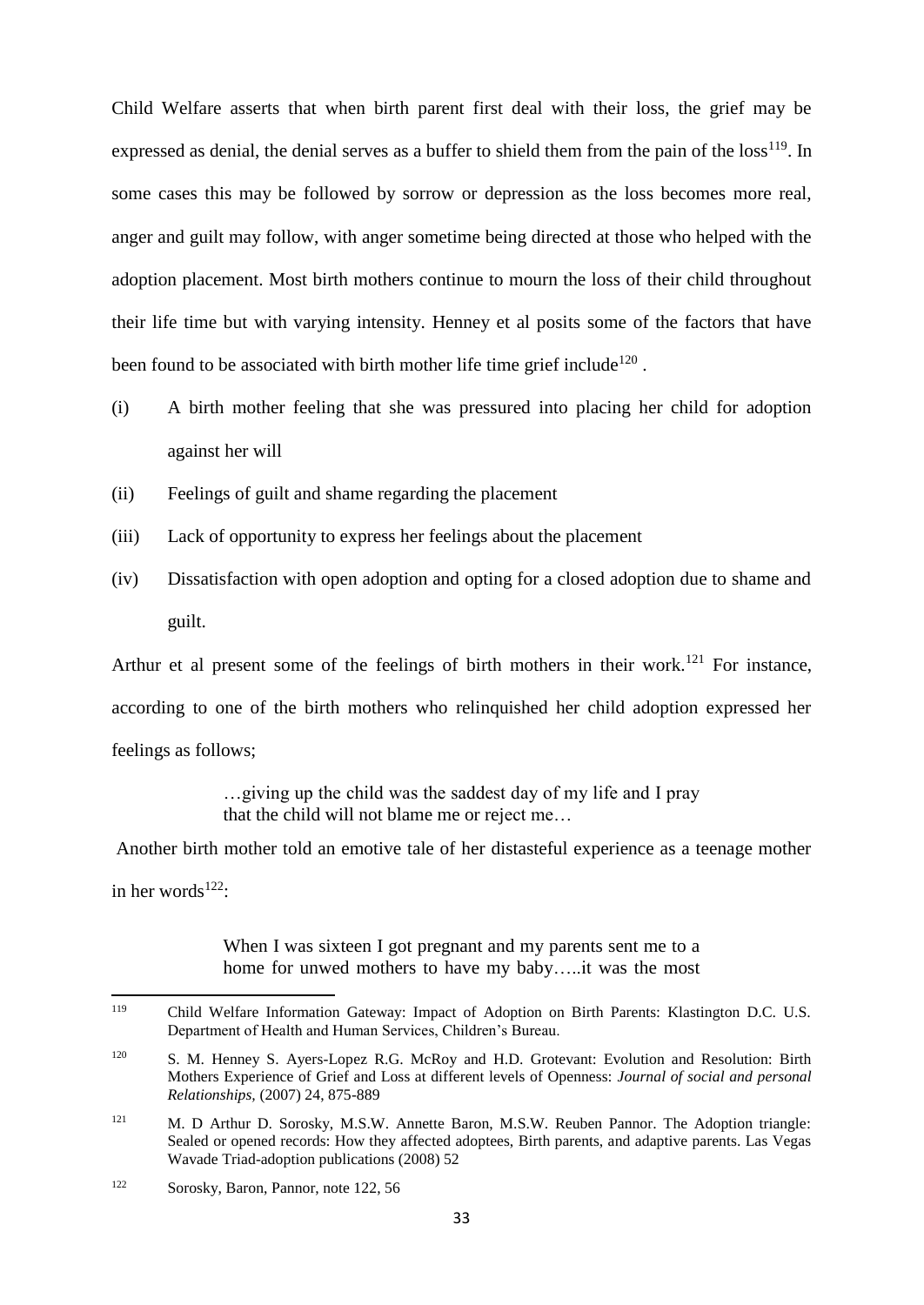painful decision i ever had to face, the feelings never really get resolved, it goes on and on, you remember everything and the longer it has been, the easier you remember.

In what may be described as an emotional outburst, another parent remarked thus $^{123}$ :

The experience had been a lonely and a painful one with a tremendous feeling of emotional isolation. I know that the experience has greatly affected my life in many ways that I am aware of daily.

A teenage birth mother expressed in a most touching introspective way<sup>124</sup>:

I had an illegitimate baby girl at the age of fourteen, surprisingly after my first sexual experience. Being alone, pregnant, and fourteen is something no girl should go through, I was shut out from everyone, too young to be grown up, too mature to be a child. Not knowing what else to do I gave the baby up for adoption<sup>125</sup>.

Freundlich assert that in the adoption process research on birth father is almost no existent<sup>126</sup>.

Deykin path and Ryan posits that majority of birth fathers are reportedly uninvolved in the

adoption and further stated that factors were associated with birth father absence from the

process<sup>127</sup>: Pressure from the families, poor relationship with the birth mother, financial

issues, altitude of adoption agencies. However, a teenage birth father expressed his feelings in

the following words:

Her family was against our marrying. We were too youthful, too irresponsible and I was no good or/would not have put their daughter in that position. I really wanted to marry her and raise the child but they sent her away and there was nothing I could do about it. I heard after it was too late that it was a boy. It hurts more than I can express, may be some day, and I hope so,

<sup>123</sup> Sorosky, Baron, Pannor, note 122, 59

<sup>124</sup> Sorosky, Baron, Pannor, note 122, 59

<sup>125</sup> Sorosky, Baron, Pannor, note 122, 61

<sup>&</sup>lt;sup>126</sup> M. Freundlich, 'Adoption research: An assessment of empirical contribution to advancement of adoption practice,' *Journal of Social Distress and the Homeless,* 11 (2007): 143-168.

<sup>127</sup> E.Y. Deykin, L. Campbell and P. Patti. 'The post adoption experience of surrendering parent,' *American Journal of Orthopsychiatry,* 54(1984):271-280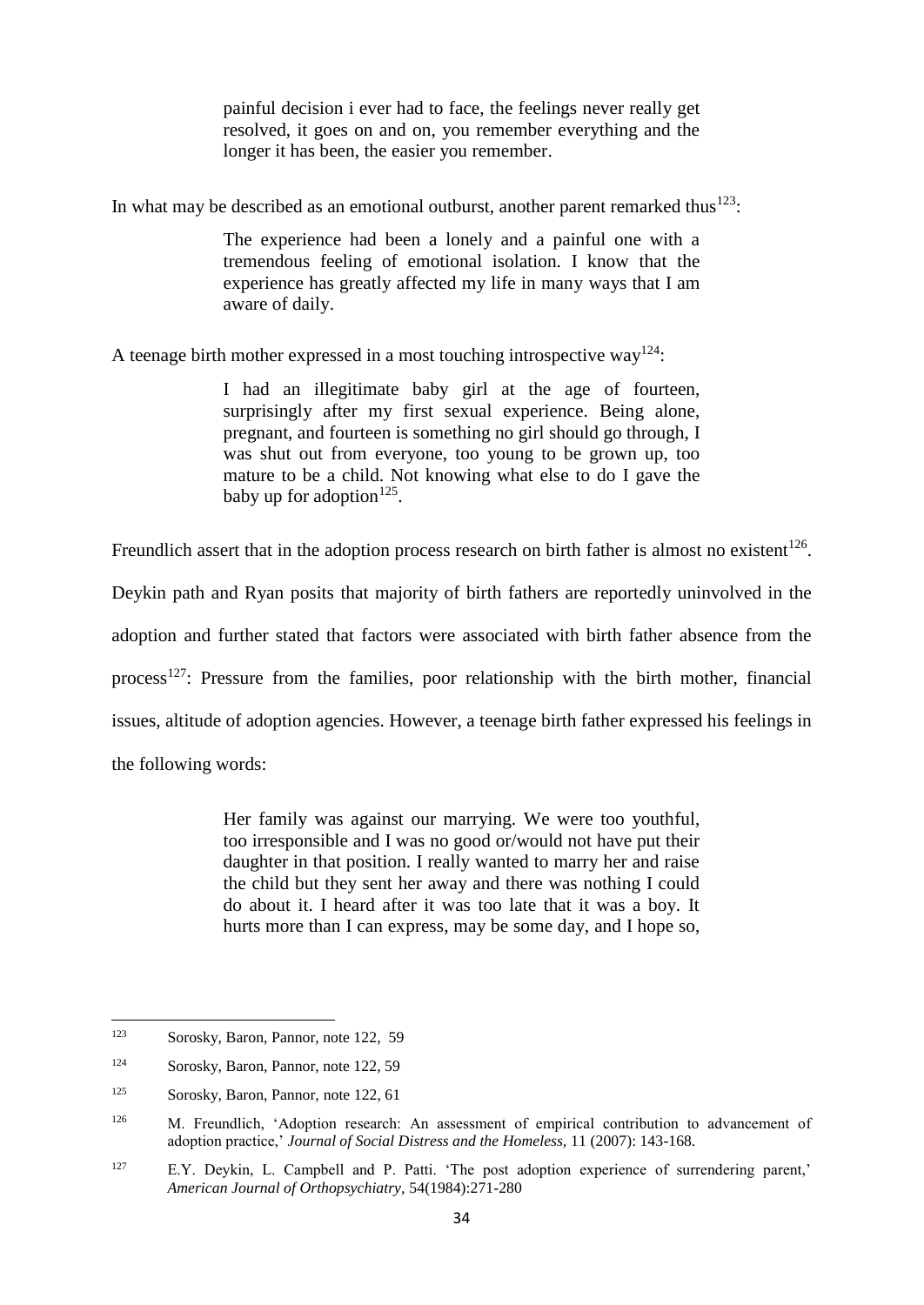that the boy will give me an opportunity to explain why I did not raise him like I should have.<sup>128</sup>

Conclusively, this study, align with the views of Anne Brodizinky that birth parents especially the birth mothers who relinquished their children for adoption due to pressure of circumstance are not devoid of maternal emotions. Most of them see the relinquishment as a loss of their children which they mourn for the rest of their lives although the silent member of the adoption triangle, they are crying and lonely too, that when the society saw them carrying a heavy load why did they not give them a helping hand? Instead of taking the load completely from and bide them to live happily thereafter.

We equally agreed with Zikook and Devaul that bereaved persons need temporary relief from their usual occupational academic, domestic and societal responsibilities so they can have time and a safe place to freely and openly mourn their  $loss^{129}$ , this is not the case with a birth mother, because the placement of child for adoption is laden with secrecy and shame once a relinquishment takes place the birth mother is expected to move on with her life and pretend as though nothing happened thereby denied the privilege of grief.

Finally, however this study disagreed with the views of Anne Brodizinky, Zikook and Devaul that it is not all birth mothers that mourn the loss of their children through relinquishment; some parents abandoned their children out of mere callousness or wickedness because they simply could not be bothered by parenthood. Some birth mothers, due to their immoral life style have multiple expert sex partners and cannot identify the real biological father of their children. Some are drug addict, while some of them are commercial sex hawkers. When they get pregnant and give birth to these children, they give up the children for adoption and walk away to continue in their immoral lifestyle. In the field of adoption in Edo State, study have showed that some birth mothers take their children to the ministry of social development and

<sup>128</sup> Sorosky, Baron, Pannor, note 122, 68

<sup>129</sup> S. Zisoo and R. Devaul: Unresolved grief" *American Journal of Psychoanalysis,* 45(1985): 370-379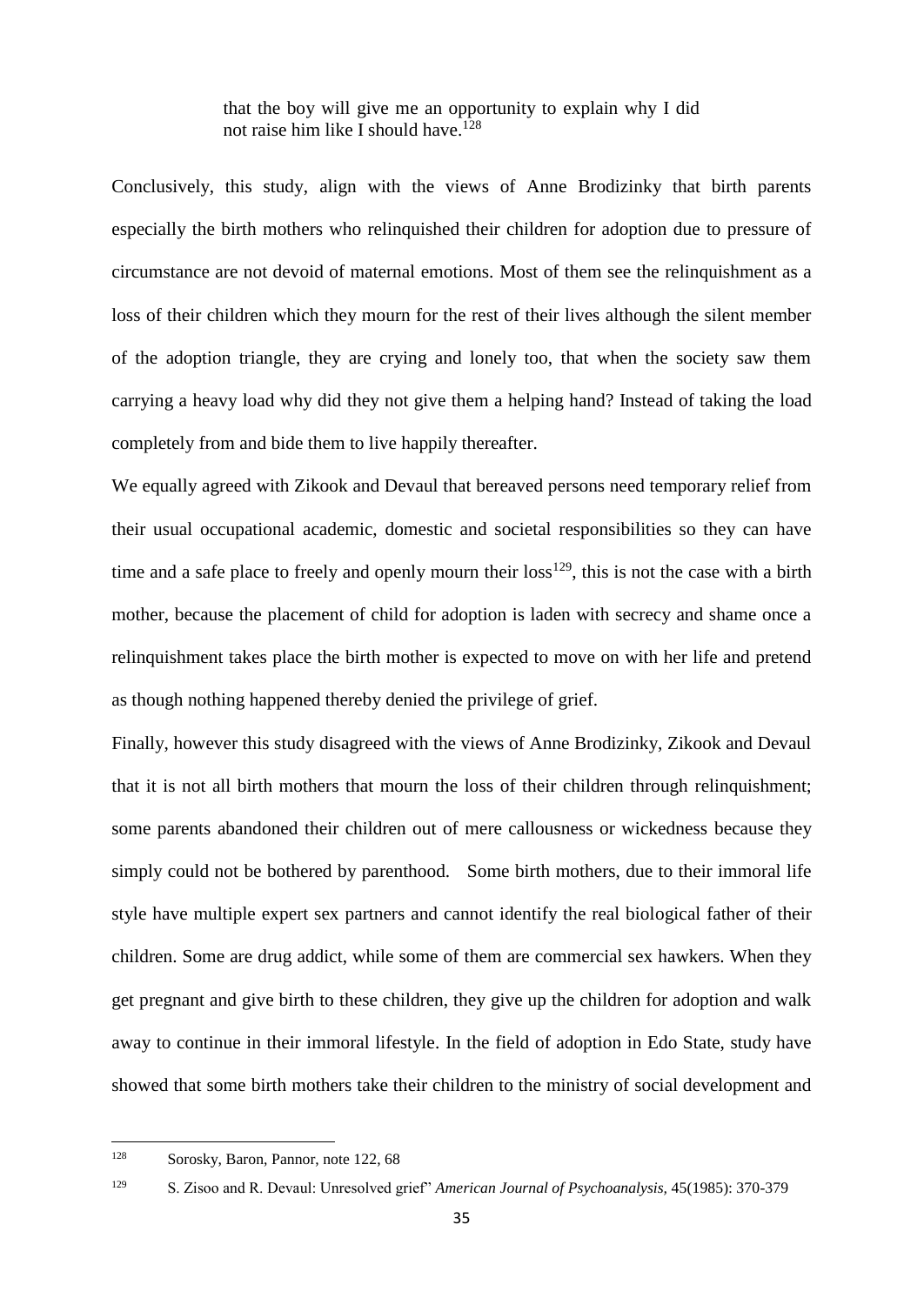Gender issues seeking for help particularly women with about five, six, seven or eight children, some are seeking for a foster parents for their children but not adoption. Family planning pills are freely given in the hospitals. Some of these birth mothers are so irresponsible with all due respect that they will deliberately refuse to plan their family. Everyone living in Nigeria know the economy is not friendly at all, so it is only an irresponsible parents that can continue in an protected sex given birth to babies they cannot care for. This study contents that the law should be amended to the effect that parents should only give birth to children that they can conveniently care for.

# **2.4.2 The Adoptee**

A significant component of the adoption triad or triangle is the adoptee. The adoptee is the child that is declared adoptable. As earlier explicated, this could be as a result of being orphaned, abandoned or the parental right of the child has been terminated voluntarily or involuntarily.

Boswell asserts that parents abandoned or relinquished their children for adoption in "desperation when they are unable to support them due to poverty, shame, in self-interest or when inheritance or domestic resources would be compromised by another mouth, in hope, in believe that someone of greater means or higher standing might find them and bring them up in better circumstances"<sup>130</sup>.

Brodzinsky posits that adoption has been viewed as a societal solution for stress confronting all three members of the adoption triangle; that is, stress associated with an unwanted pregnancy on the part of the birth parents, a state of homelessness and sense of insecurity on the part of prospective adopted children, the infertility and childlessness on the part of

<sup>130</sup> John Boswell, note 72 429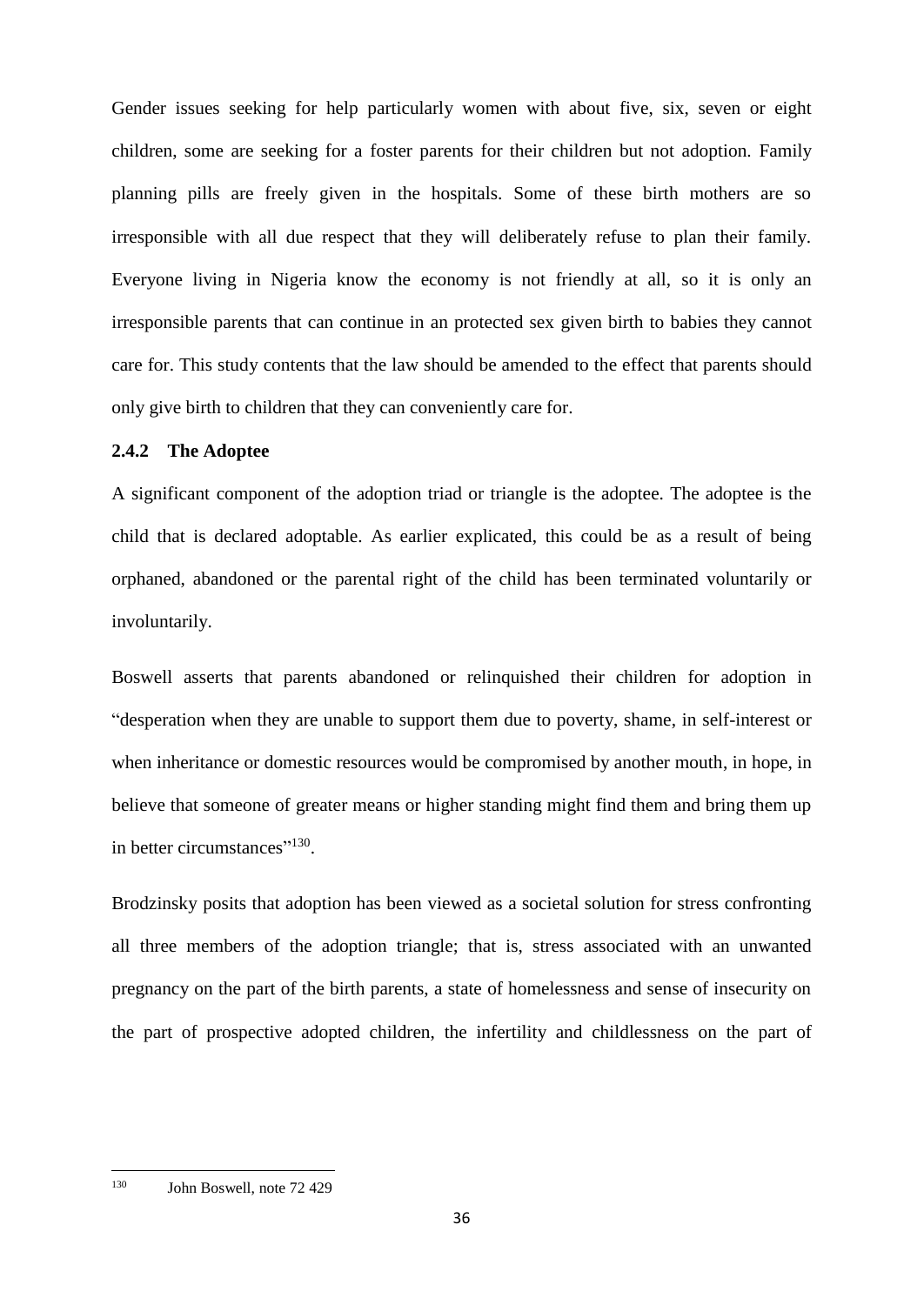adoptive parents.<sup>131</sup> Brodzinsky further defined stress as an environmental event that produce undesirable consequences for the individual for instance, natural disasters, manmade castrophone, family disruption due to sudden death, divorce, loss of job and so on. Goldstein et al asserts that children are entitled to grow up within families.<sup>132</sup> They need a safe, nurturing environment with at least one stable adult figure. An adoptee should be raise in a family setting as against institutional rearing.

One of the requirements of declaring a child adoptable is to obtain the consent of his or her birth parent (s) or guardians, particularly when the adoption involved infant or minor who cannot participate in the decision making.

This provision of requirement of consent is consistent with Article 21(a) of UNCRC which states that:

> Where appropriate, the persons concerned should give the informed consent to the adoption.

Under the Child's Right Act,  $2003^{133}$  the adoptee must be a child under the age of eighteen years. The Act provides for two categories of children who may be adopted. The first category are children whose parents or where there is no surviving parent, the guardian consents to the adoption.<sup>134</sup> The second category is a child who is abandoned, neglected or persistently abused or ill-treated and there are compelling reasons in the interest of the child why he or she should be adopted.<sup>135</sup> Section 125 (a-b) of the Child's Right Law, 2007 provides;

<sup>131</sup> <sup>131</sup> David M. Brodzinsky, A Stress and Coping model of Adoption Adjustment, in David M. Brodzinsky and Marshall D. Schechter (eds) in The Psychology of Adoption, (New York Oxford University Press 1990), 5.

<sup>132</sup> J. Goldstein, A Freud and A Solnit, Beyond the best interest of the Child, (London Free Press, 1973), 2

<sup>133</sup> Section 277

<sup>134</sup> CRA s 128(a)

<sup>135</sup> CRA s 128(b)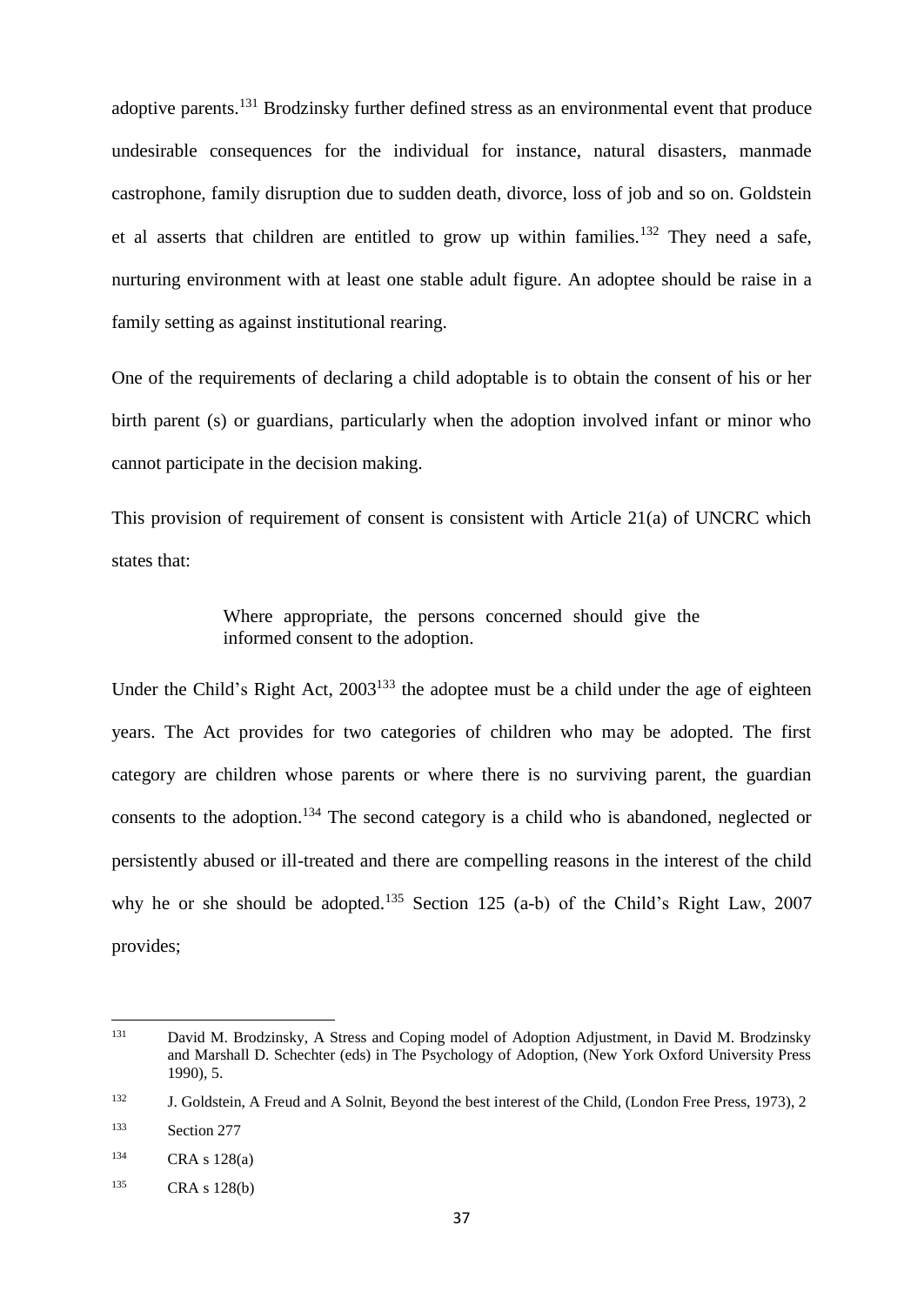The court shall not make an adoption order in respect of a child unless;

- (a) the parents of the child or where there are no surviving parent the guardian of the child consent to the adoption or
- (b) the child is abandoned, neglected or persistently abused or ill-treated, and there are compelling reasons in the interest of the child why he should be adopted.

By the provision of *section 270<sup>136</sup>* a child that is adoptable is a child under eighteen years of age.

*Section 125(b)*<sup>137</sup> of the Child's Right Law provides for the second category of a child who can be adopted, a child who is abandoned, neglected or persistently abused or ill-treated, the provision of the subsection is clear and unambiguous. While the law mentions abandoned, neglected and ill-treated children, no mention is made of orphaned children. It can be argued that in a country like Nigeria where we have so many orphans and vulnerable children, this is absurd. According to UNICEF and FMWASD Nigeria has an estimated 17.5 million orphans and vulnerable children. If according to Boswell adoption ought to be widely accepted solution to the care and rearing of children whose biological parents could or would not provide for them<sup>138</sup>. Brodizinsky reiterated this assertion by stating that the practice of adoption is geared primarily towards meeting the physical, emotional, social and educational needs of children. It is therefore implausible that a piece of legislation which talked about adoption of a child yet failed to expressly include orphaned children. If there is a child that is in dare need of adoption, it is the orphaned child. This study contents that this section of CRA/CRL be amended to include the orphan child. Yet it is hoped that the court's astuteness will accommodate a broad/liberal interpretation of the expression "abandoned" "neglected" to cover orphaned children.

<sup>136</sup> CRL, 2007

<sup>137</sup> Ibid

<sup>138</sup> John Boswell, note 72, 432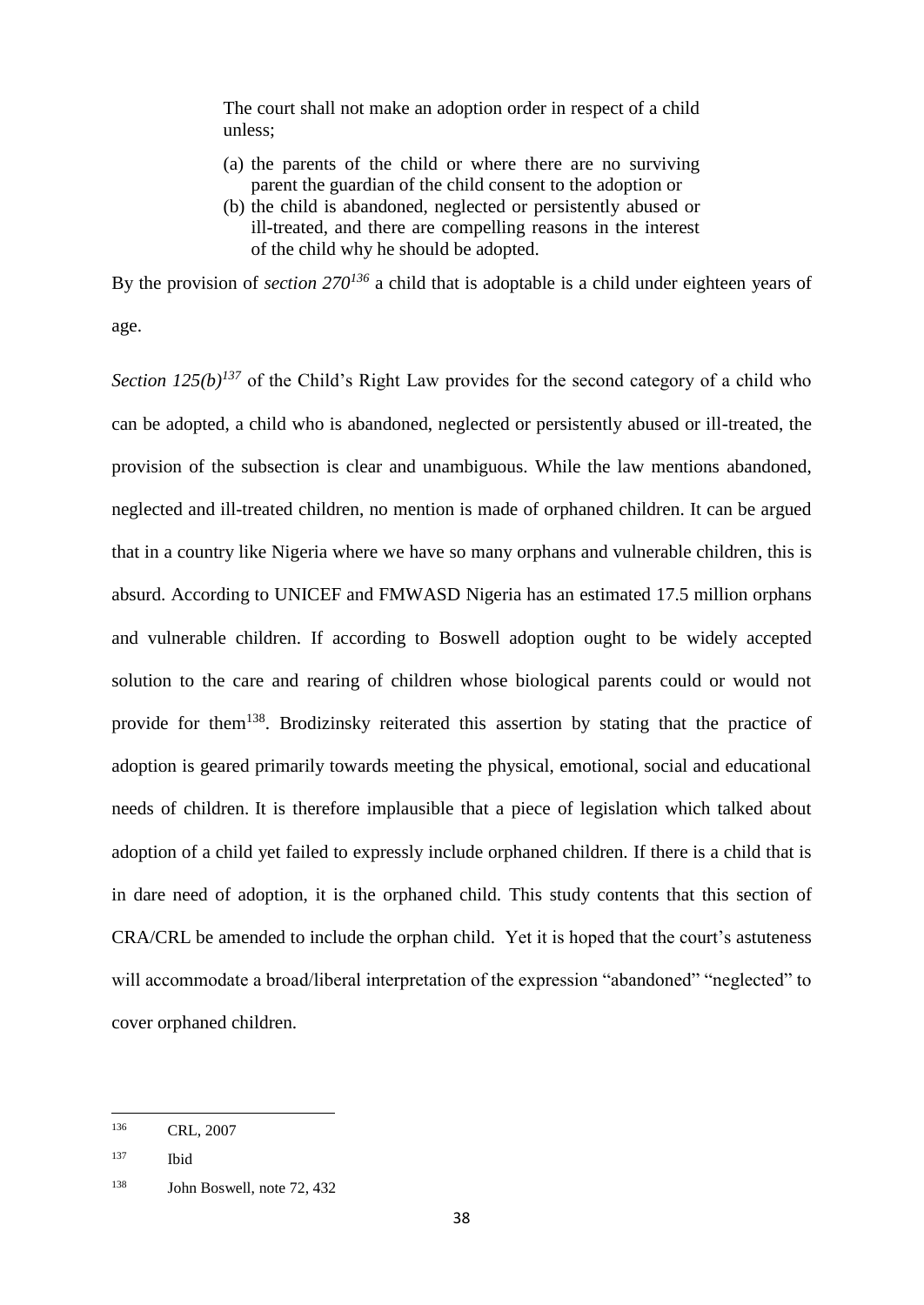The adoptive parents or parent is a significant member of the adoption triad or triangle. Boswell described the role of the adoptive parent in the adoption process as the kindness of strangers.<sup>139</sup>

Schaffer and Lindstorm defined adoptive families "as one-or two parent families who have at least one adopted child who is not related by marriage or blood 140.

Waston provides a definition of adoption that captures the continuing role of the child's biological family in the context of a child's adoptive family<sup>141</sup>.

> Adoption is a means of meeting the developmental needs of a child by legally transferring ongoing parental responsibility from birth parents to adoptive family, recognizing that by this process we have created a new kinship network that forever links these two families together through the child who is shared by them both. This kinship network may also include significance other families, both formal and informal, that, have been part of the child's experience.

Lockock and Hart posit that adoption gives a child a replacement family and provide specially skilled and resourceful parenting<sup>142</sup>. In buttressing this view Luckock and Hart explicated that adoption is a strategy for the placement of abused, neglected and rejected children with competent new parents. They further stated that adoption aim is the replicating of family and reparative parenting.

Sorosky Baran and Pannor assert that understanding an adoptive parent required deep understanding of the factors that motivates the adoption of a child<sup>143</sup>. They further stated that

**.** 

<sup>139</sup> John Boswell, note 72, 434

<sup>140</sup> Judith Schaffer and Christina Lindstrom, Brief Solution-focused-therapy with adoptive families in

<sup>141</sup> Debbie Hindleamd Graham Shulman ed, The Emotional Experience of Adoption: A Psychoanalytic Perception (Routledge Taylor and Frames Group 2008) 3.

<sup>&</sup>lt;sup>142</sup> Barry Luckock and Angle Hart, Adoptive family life and Adoption Support: Policy Ambivalence and the Development of Effective Services, *Child and Family Social Work,* 10(2005): 127

<sup>143</sup> Sorosky, Baron, Pannor, note 122, 73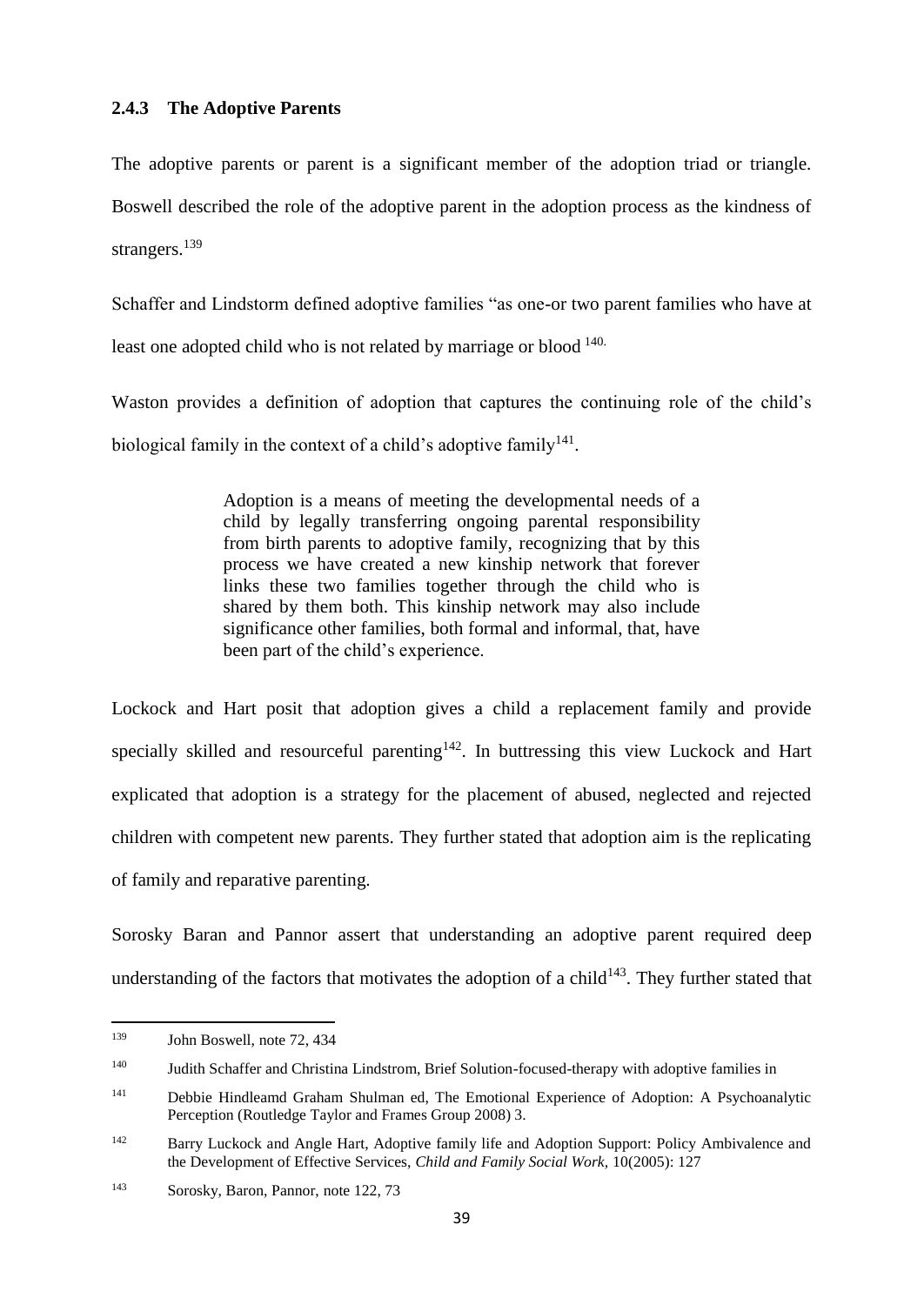the more conscious motivating factors include, wanting a child of their own, infertility, repeated miscarriages or hysterectomy, replacing a child of their own who had died, desire for more children, or wanting another young baby when their own children have grown up, humanitarian concerns such as pity for a homeless child, and taking responsibility for relatives children who have become orphaned. David Kirk the renowned expert on adoption and himself an adoptive father outlined possible and probable difficulties encountered by adoptive parents-feelings of deprivation due to childlessness may be experienced by the adoptive mother prior to adoption.<sup>144</sup>

- (i) Adoptive parents lack experience with other adoptive family situations to use as a model.
- (ii) No physical pregnancy to serve as a framework to prepare the adoptive parent emotionally and no feedback from friends and relation regarding the parental status
- (iii) Adoptive parents subjected to intensive screening and are put in a position where they are dependent on the agency for approval
- (iv) Adoptive parents are sometimes seven to eight years older than the birth parent and have been dealing with childlessness for a longer period
- (v) The probationary period following the adoption creates insecurity and uncertainty for fear that the child could be taken back
- (vi) There are no traditional or religious ceremonies to mark the new family member's approval
- (vii) The adoptive couple's parents and family may not be supportive and the community may be cruel in their handling of the situation.

<sup>144</sup> David Kirk, Shared Fate, (New York Free Press, 1964)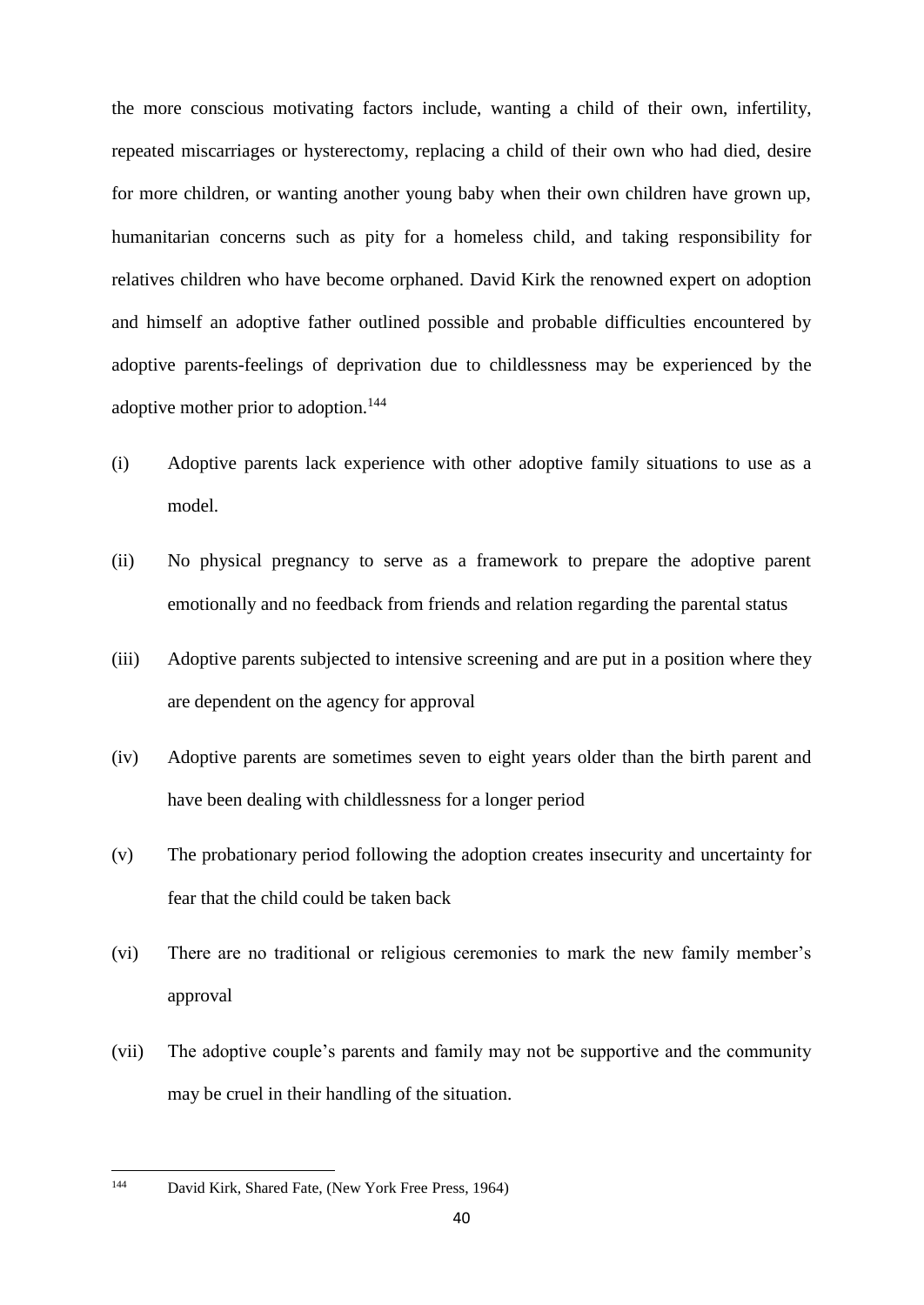- (viii) The revelation of adoption to the adoptee by the adoptive parents is very difficult for most of them
- (ix) Discussing the birth parents with adoptee is extremely difficult and threatening to most adoptive parents.

According to United Nations Department of Economics, most countries in the world require prospective parents to meet specific criteria to be eligible to adopt. The suitability and eligibility tests are established to ensure the adoptive parents are able to meet the child's basic needs, physically, emotionally and financially.<sup>145</sup> According to the Department of Economics, the most commonly stipulated criteria relate to age, sex, marital status, citizenship and place of habitual residence of the prospective adoptive parents.

By virtue of the provisions of section 129 of the Child's Right Act 2003 the following category of person can adopt

- (a) a married couple where
	- i. each of them has attained the age of twenty-five years and
	- ii. there is an order authorizing them jointly to adopt a child; or
- (b) a married person, if he has attained consent of his spouse, as required under section 132 of this Act; or
- (c) a single person, if he has attained the age of thirty five, provided that the child to be adopted is of the same sex as the person adopting and;
- (d) In all cases, the prospective adoptive parent or parents must be found to be competent persons by the investigating social welfare department or child development  $officer<sup>146</sup>$ .

<sup>145</sup> <sup>145</sup> United Nations Depart of Economic and Social Affairs Population Division: Child Adoption Trend and Policies, United Nation New York 2006

<sup>146</sup> CRA 2003 s129(d)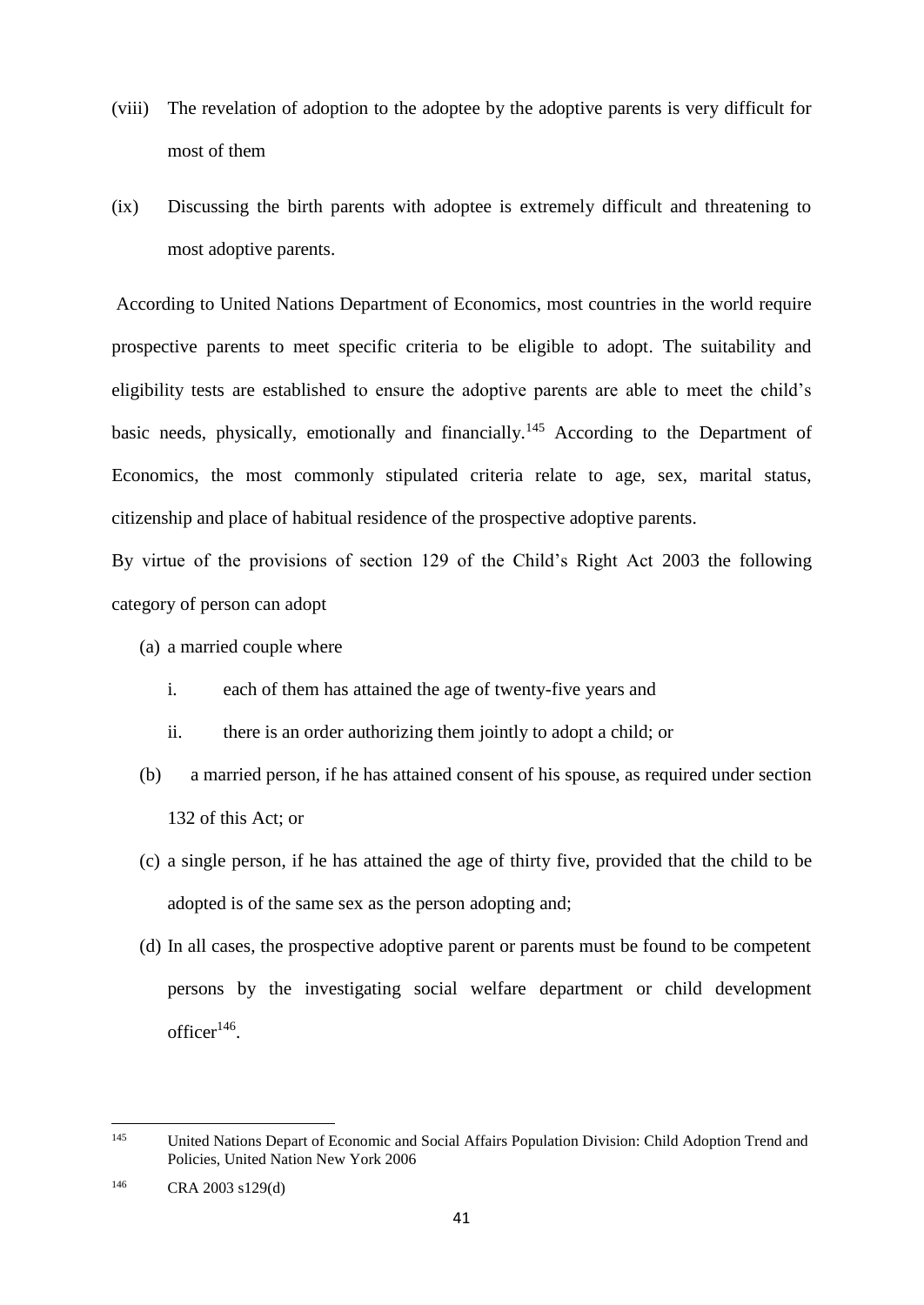By the provisions of section 126 of the Child's Right Law, 2007 of Edo State the following category of persons can adopt

- (a) A married couple where:
	- i. each of them has attained the age of twenty five years; and
	- ii. there is an order authorizing them jointly to adopt a child
- (b) A married person, if he has obtained consent of his spouse as required under section 129 of this law, or
- (c) A single person, if he has attained the age of thirty-five years provided that the child to be adopted is of the same sex as the person adopting; or
- (d) In all cases specified in paragraphs (a), (b) and (c) of this section, the adopter or adopters shall be persons found to be suitable to adopt the child in question by the appropriate investigating officers.

Section 128 (a-f) of the Child's Right Law stipulates an additional requirement a prospective adoptive parent must meet to be eligible to adopt:

- "1 An adoption order shall not be made in respect of a child unless:
- (a) The applicant or, in the case of a joint application, one of them, is not less than twenty-five years old and is, at least, twenty-one years older than the child;
- (b) The applicant, or in the case of a joint application, both or, at least, one of them and the child are resident in the same State;
- (c) The applicant has been resident or, in the case of a joint application, both of them have been resident in the Local Government Area in which the application is made for a period of, at least, five years;
- (d) The applicant is a citizen or, in the case of a joint application, both applicants are citizens of Nigeria;
- (e) The child has been in the care of the applicant for a period of at least three consecutive months immediately preceding the date on which the order is made; and
- (f) The applicant has, at least twelve months before the making of the order, informed the social welfare officer of his intention to adopt the child".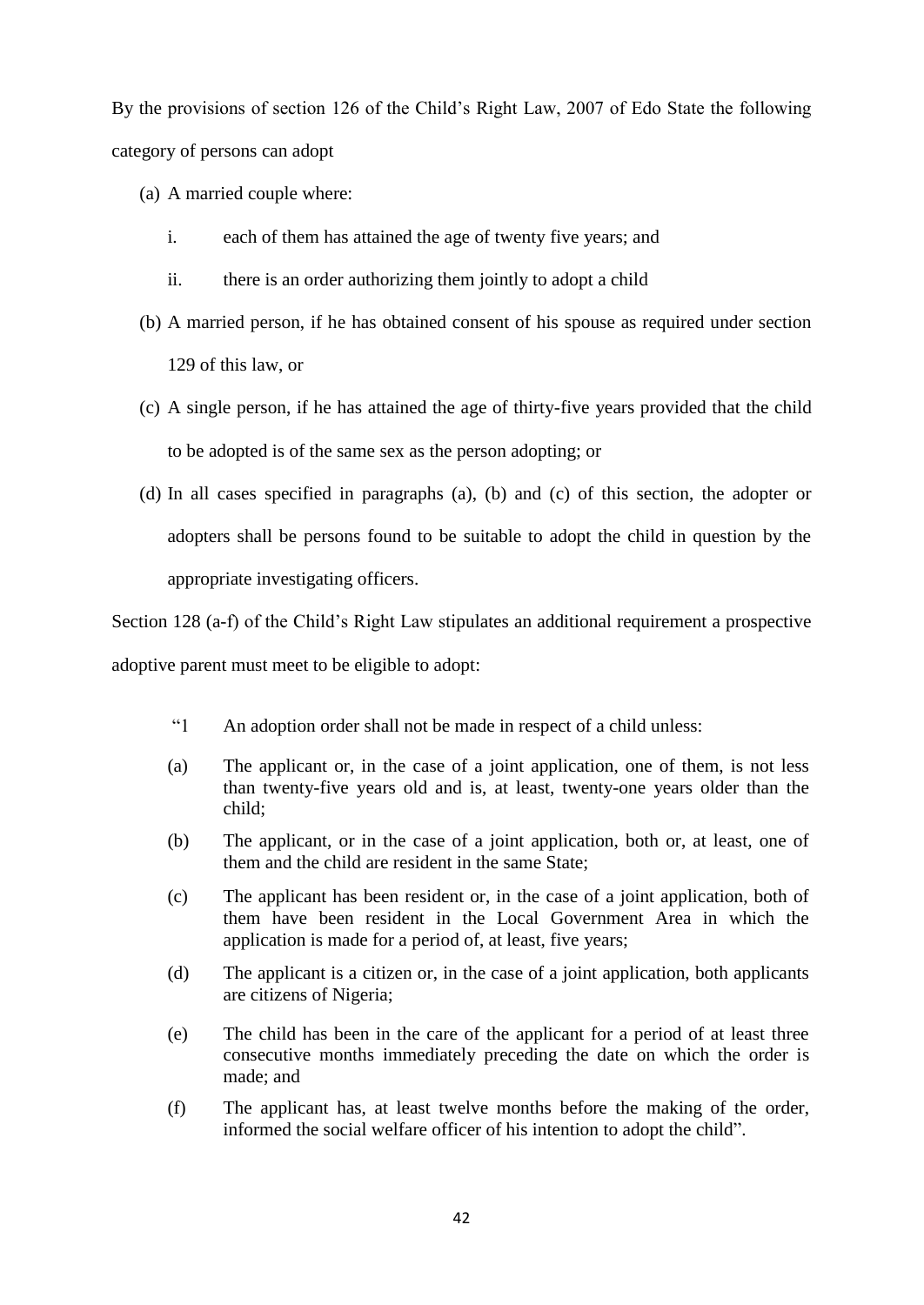# **Section 126(a)(ii)<sup>147</sup> of the CRL 2007 provides:**

"The following persons may apply for an adoption order:

- (a) a married couple where:
- i) each of them has attained the age of twenty-five years;
- ii) there is an order authorizing them jointly to adopt a child".

This study disagrees with the above sub-section of the law. The decision to adopt a child is basically taken by a prospective adoptive parents, based purely on the courage of their convictions. How can a prospective adoptive parent first obtain an order before applying for an adoption order? This study contents that, apart from being otiose and meaningless, it is capable of discouraging a prospective adoptive parents from adopting a child. The procedure to adopt a child is cumbersome as it is, so obtaining an order before applying for an adoption by prospective adoptive parent does not promote a child centered adoption law. It will in fact impedes the attainment of a child-centred adoption. It is the child in an orphanage home who is dire need of parental care and attention that suffers most in all of these, such provision will occasion a prolonged stay a child in the home. These studies submit that this section of the law be amended.

#### Section 131(1)(d) of the CRA 2003 provides:

- 1. An adoption order shall not be made in respect of a child unless –
- (d) the applicant is a citizen or, in the case of a joint application, both applicants are citizens of Nigeria.

The provisions of the above section of the law are clear and unambiguous; a foreigner cannot apply for an adoption order or adopt a child in Nigeria. In effect this prohibits inter-country adoption. Section 145, however, section 146 of the Child Right Act provides:

> Where a person has been adopted under any law in force in any part of Nigeria, or under the law of any other

<sup>147</sup> CRL 2007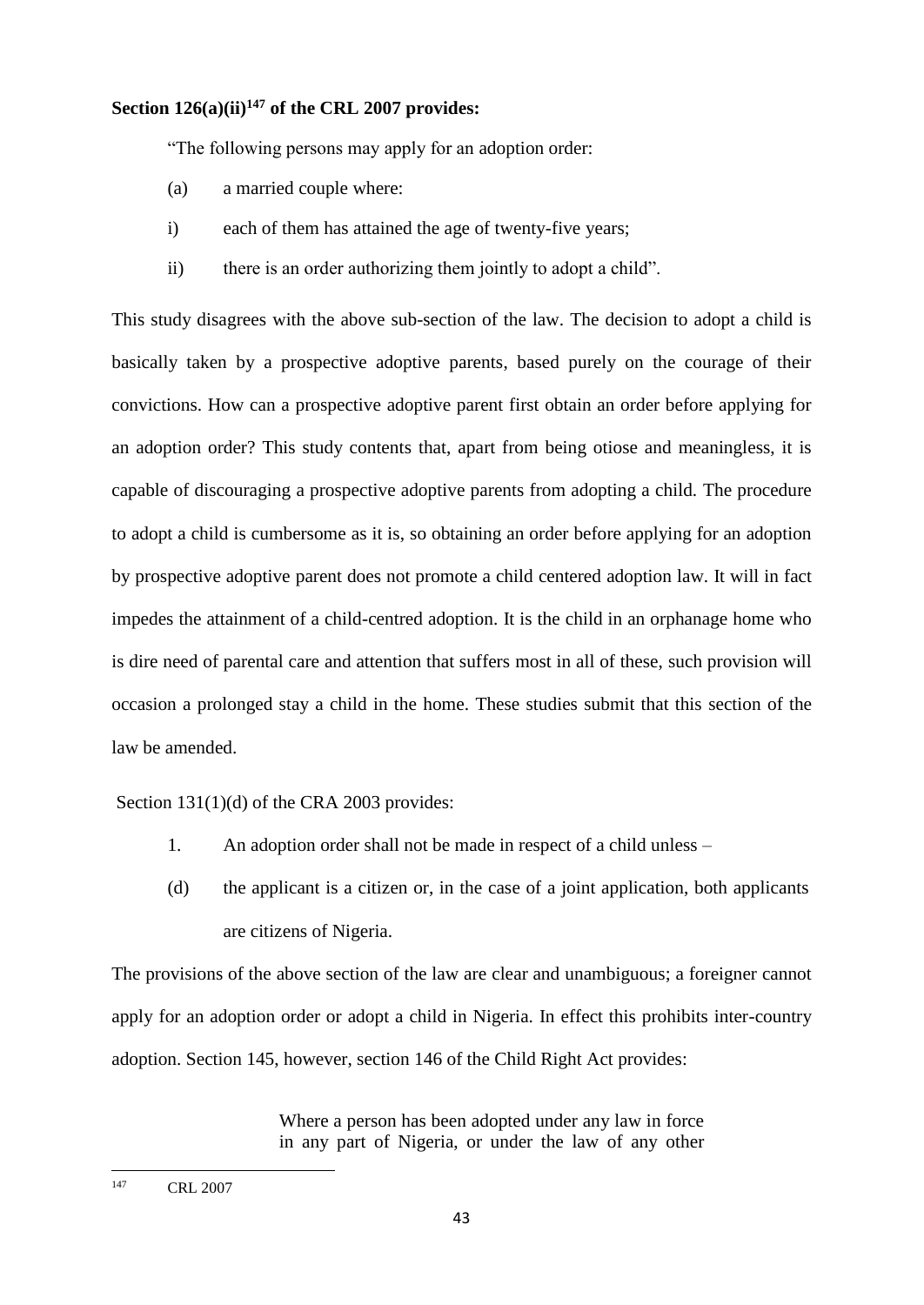country other than Nigeria, the adoption shall have the likely validity and effect as if the adoption has been effected by an adoption order under this Act.

The above section permit inter-country adoption, this study contains that a piece of legislation cannot approbate and reprobate at the same time on the same subject matter. This study submit that the law should be consistent. However, section 146 of the Child Right Act endorsed Article 23 of the Hague Convention which calls upon contracting States to recognize any adoption made under the convention.

# **2.4.4 The Guardians**

According to Obuka,<sup>148</sup> a guardian could come into play in adoption process where he has some right or obligation in respect of the adoptee or the child to be adopted which arises from an agreement, a court order or customary law. A guardian *ad-litem* in the form of a child development officer is usually appointed to safeguard the interest of the child in every adoption proceedings. The court is often guided by the report of these guardians in making an adoption order.

Section  $86(1-3)^{149}$  of the Child Rights Law 2007 provides:

- "1. The Court may, for the purpose of any specified proceedings, appoint a guardian ad litem for the child concerned to safeguard the interests of the child unless it is satisfied that it is necessary to do so.
	- 2. The guardian ad litem shall:
- (a) be appointed in accordance with the Rules of Court;
- (b) be under a duty to safeguard the interests of the child in the manner prescribed by those rules.
	- 3. Where:
- (a) the child concerned is not represented by a legal practitioner; and
- (b) any of the conditions mentioned in subsection (4) of this section is satisfied, the Court may appoint a legal practitioner to represent the child.

**<sup>.</sup>** <sup>148</sup> Obuka, note 101, 103

<sup>149</sup> CRL 2007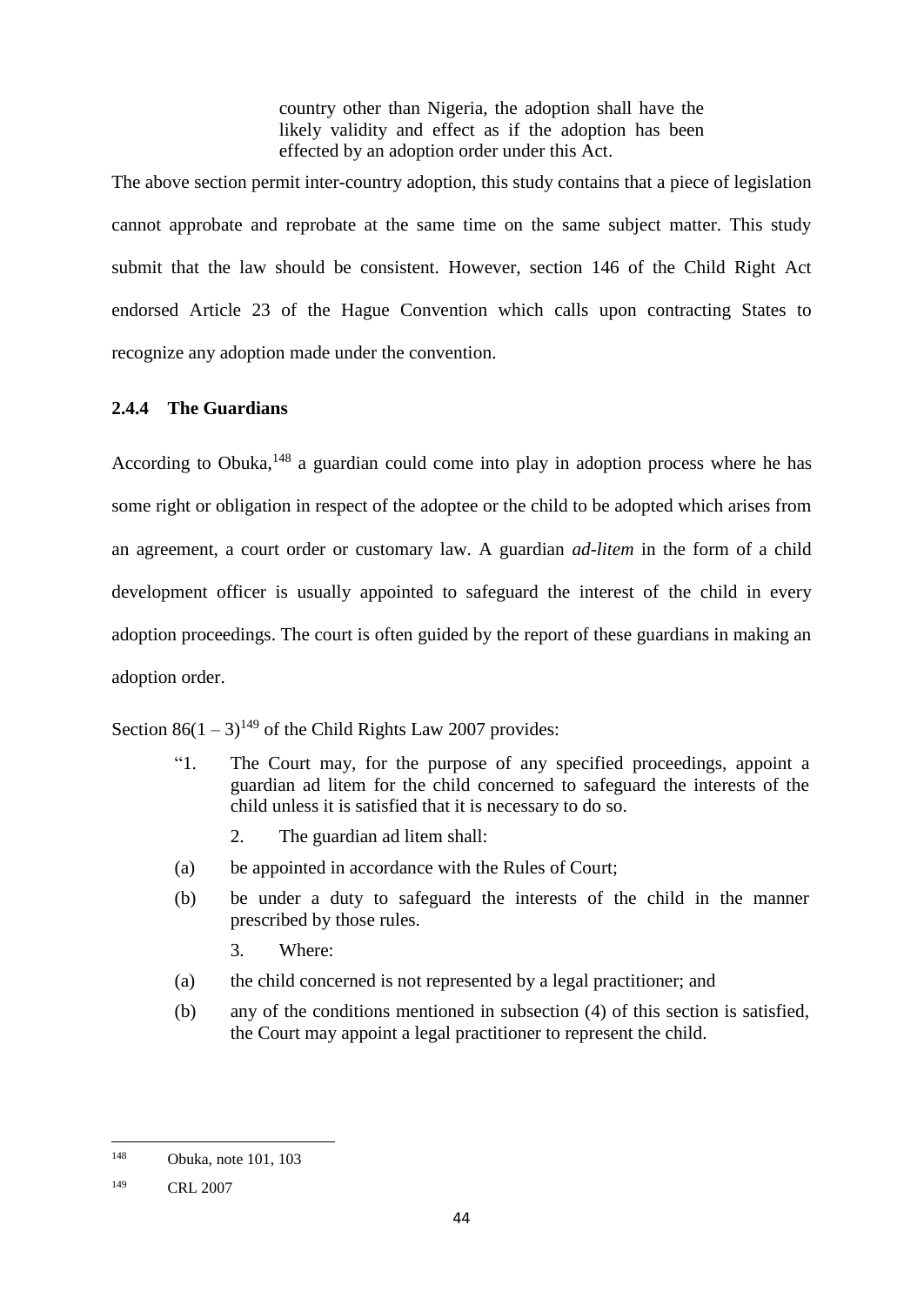The court may for the purpose of any specified proceedings appoint a guardian ad liten for the child concerned to safe guard the interest of the child unless it is satisfied, it is not necessary to do.

By the provision of section  $125(a)^{150}$ , the court shall not make an adoption order in respect of a child unless, the parent consent to the adoption or where there is no surviving parents, the guardian consents to the adoption.

In *Martins v. Martins<sup>151</sup>* the plaintiff, who was an orphan lived with the uncle, the defendant during infancy. The sum of 145 pounds which was part of the Estate of the plaintiff's father was placed on deposits in the bank to the plaintiff's credit. While the plaintiff was residing with the defendant, the latter by means which amounted to an abuse of the process of courts, obtained authority from the court to withdraw the money in the bank for the purpose of purchasing real property as an investment for the infant plaintiff. No real property was purchased. When the plaintiff attained maturity, he brought an action for the return of the money. The defendant pleaded that the whole of the money was spent with the plaintiff's approval, for his benefit during infancy (expenses included payment of school fees, purchase of necessaries and maintenance).

Lloyd J. held that the list of payments and receipt produced by the defendant should be strictly scrutinized and credit given only for items which were affirmatively shown to have been incurred with the infants consent and for his benefit. The defendant was therefore held liable to repay the balance.

#### **2.5 Types of Adoption**

In the adoption field there are various types of adoption practices, the following are the various adoption practices; close adoption, open adoption, international adoption, transracial

<sup>150</sup> CRL 2007.

<sup>&</sup>lt;sup>151</sup> (1940) 15 NLR 126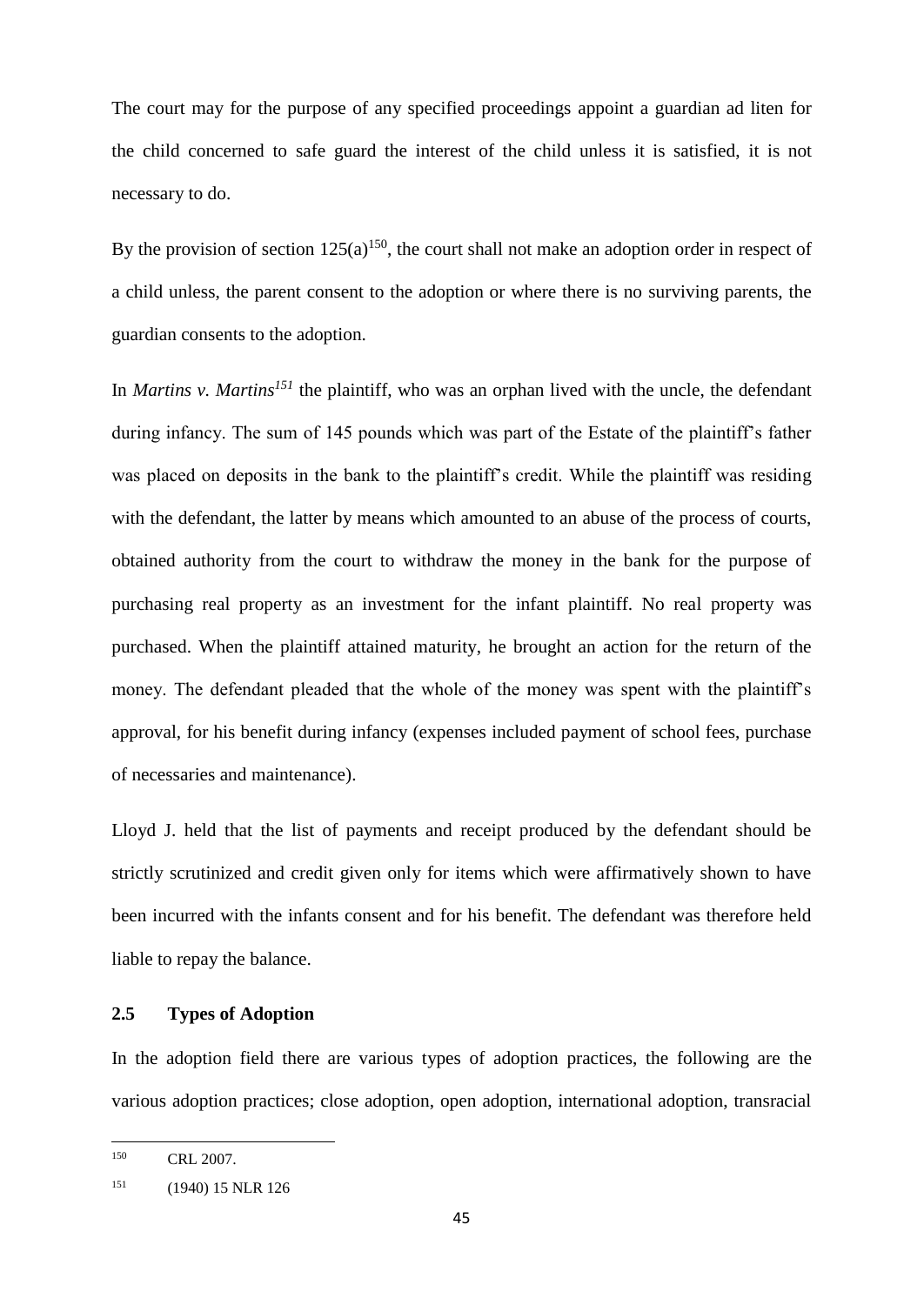adoption, step parents adoption, single parent adoption, related adoption, black market adoption, older children adoption, embryo adoption, lesbian, gay, bisexual and transgender adoption (LGBT) and Customary adoption.

### **2.5.1 Close Adoption**

Close adoption is also known as confidential or secret adoption which is the old traditional practice of adoption. Baran and Pannor posit that closed adoption is buttressed by the sealed adoption records that serves as a barrier to contact between adoptees and their birth families.<sup>152</sup> This includes sealing identifying information, maintaining it as a secret and preventing disclosure of the adoptive parents, biological kins and adoptees identities. However, according to Herman close adoption can allow the disclosure of non-identifying information such as medical history, religious and ethnic background<sup>153</sup>.

Sorosky, Baran and Pannor explicated that the sealing of the original birth certificate and the anomity in close adoption was to protect the adoptee and the adoptee's parents from disruption by the birth parent and in turn to allow the birth parents make a new life for themselves. <sup>154</sup> Free from any form responsibility for the child and safe from the disgrace resulting from errors of the past. Research has shown, however, that the original purpose was to protect the adoptive family from intrusion by some uninvolved persons. Prentice asserts that reporters noising around for news might come up with something juicy and publish it, thereby causing untold suffering and permanent damage<sup>155</sup>. and that unscrupulous relatives could trace a child they wished and used their knowledge to upset a well-established relationship and they could even do worse by using it for actual blackmail. According to

<sup>152</sup> <sup>152</sup> Annettee Baran and Reuben Pannor, in David M Brodzinsky and Marshall D. Scheahter (eds), The Psychology of Adoption (Oxford University Press 1990), 319

<sup>153</sup> Ellen Herman; 'Adoption History Project, University of Oregon,' Topic: Confidentiality.

<sup>154</sup> Ellen Herman, note 154, 4.

<sup>155</sup> Sorosky, Baron, Pannor, note 122, 39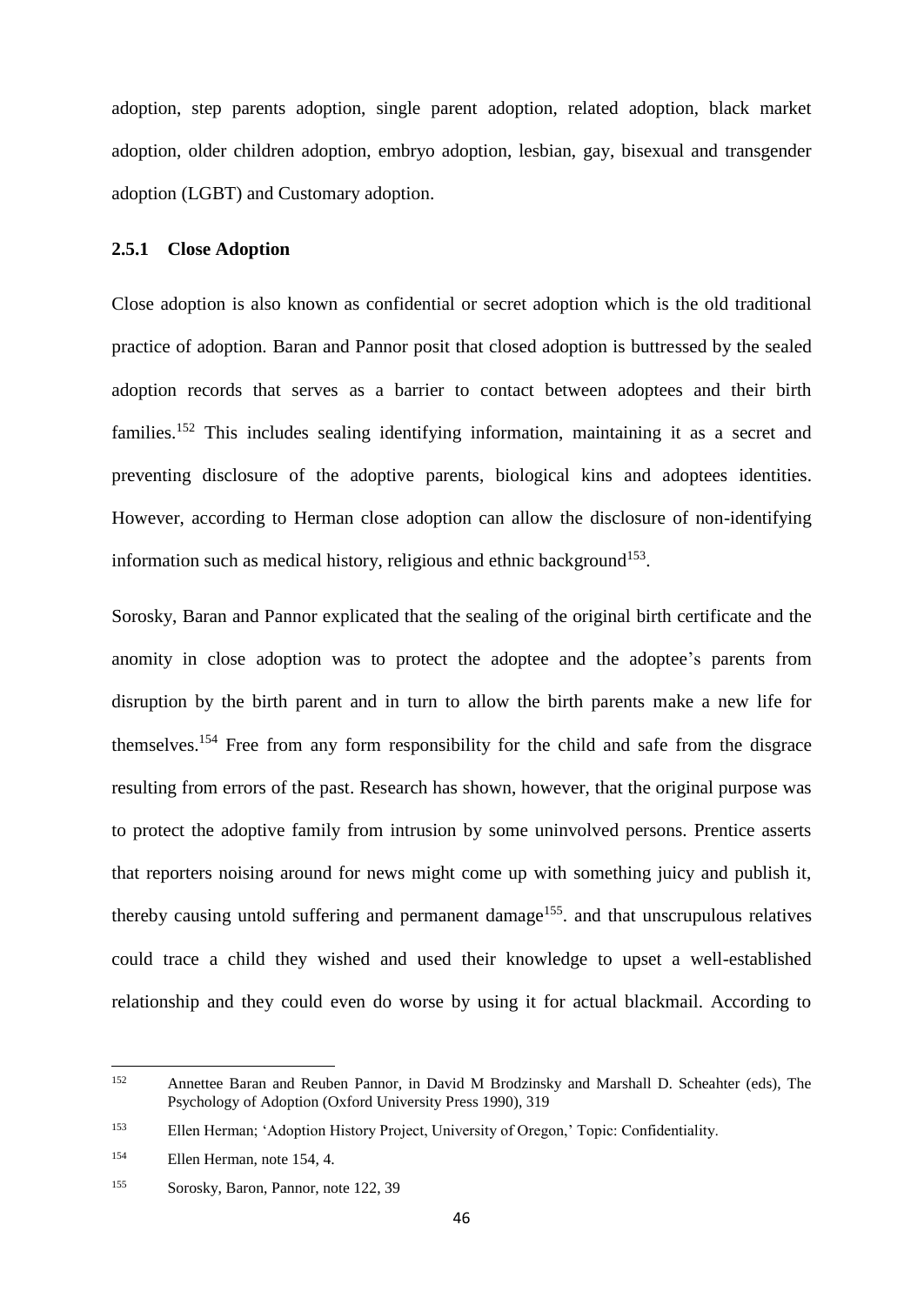Sorosky, Baran and Pannor as the practice of child adoption developed in the United States, adult adoptees began to question the practice of sealing their records including formal activist groups that questioned the rationale behind sealing of records<sup>156</sup>. One of the most influential of them is Florence Ladden Fisher, a New York housewife, who founded a group called the Adoptee's Liberty Movement Association (ALMA). Fisher sees the sealed records as "affront to human dignity" and views the adoptee's need to know his/her hereditary background as necessary part of identity formation<sup>157</sup>. They further stated that as the publicity given to the sealing of the records grows, the pediatric profession has played an important role in determine adoption policy. One of the most vocal spokesmen for "opening the record" is Dr. Joseph H/Davis, Clinical professor of pediatrics at Standford University School of Medicine and a member of the Adoption Committee of the American Academy of Pediatrics, states:

> As physicians, we are in a unique position to serve all three groups involved in adoption, we can educate the adoptive parents as to the true role, that of helping a human being developed in to a mature person, we can prepare them for their adaptive children's desire to learn about their heritage and help them realize that this is a normal process and one which should not weaken the adoptive bond for the adoptee and birth parents, we can maintain records, make them available at appropriate times, and can counsel both groups as to their rights and explore with them their feelings. We can be of great service to the courts and by proper testimony, be of help to the judges hearing such cases. Finally, we can work with the social agencies and encourage their ongoing support of all the parties involved.<sup>158</sup>

A psychiatrist, Robert Jay Lifton of Vale University, states:

Surely it is time to reconsider the strange legal policy of sealing of the records and the equally strange role of adoption agencies in perpetuating the constellation of deception and illusion, for all this to happen, psychiatry and psychoanalysis will require a reawakening of their own regarding adoption. The clichés about the motivation of the search as neurotic dissatisfaction or

<sup>156</sup> <sup>156</sup> C.S. Prentice, An adopted Child Look at Adoption, (New York: Applanton-Century 1940), 62-63

<sup>157</sup> Sorosky, Baron, Pannor, note 122, 40

<sup>158</sup> J.H. Davis, Adoption and Dependent Care: Current Trend and Problems (1975) unpublished Manuscript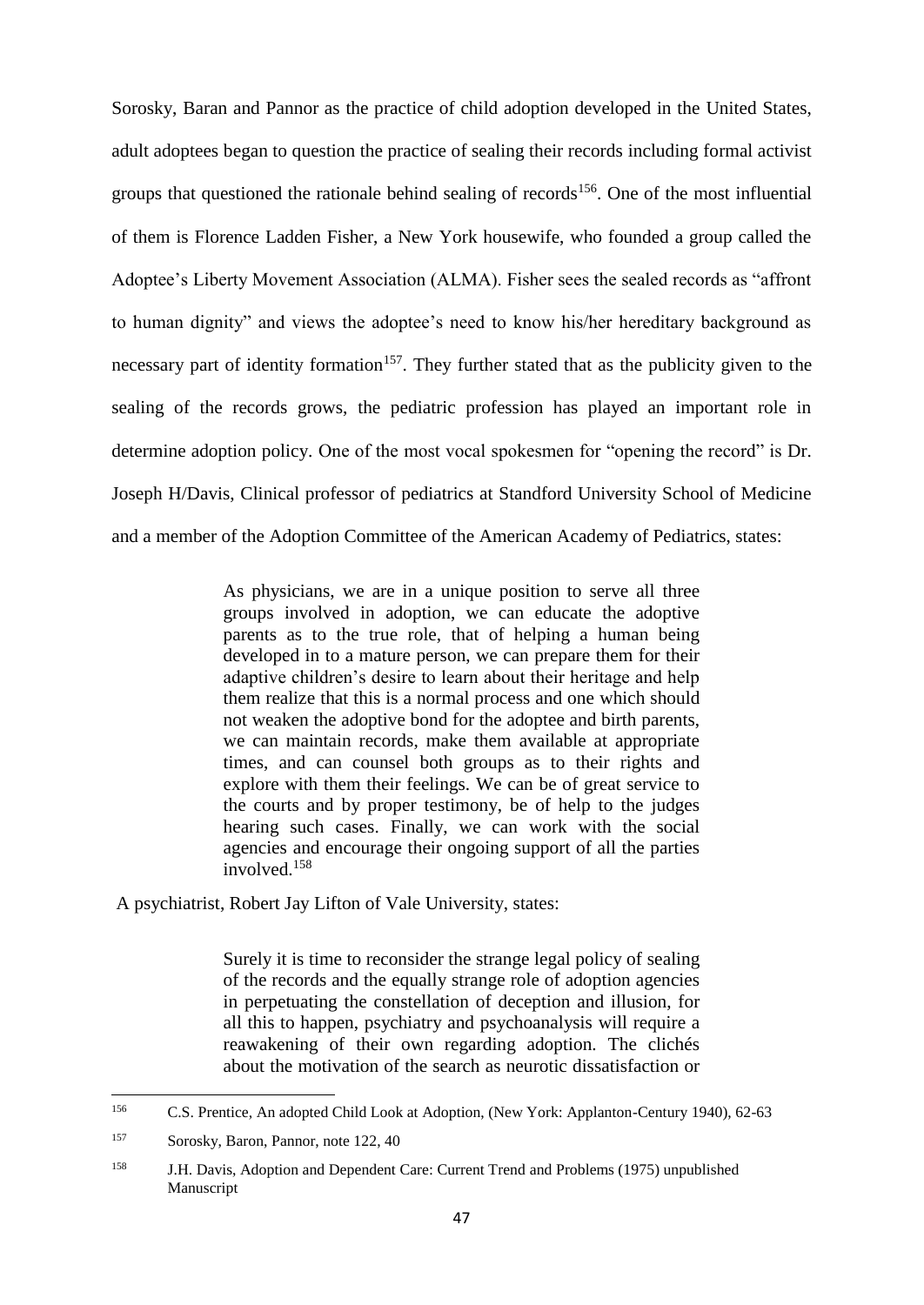unresolved Oedipus complex are being replaced as direct observations tell a different story and reveal a texture of experience and involvements all too human in its complexity but illuminating for all that. Indeed, the movement towards what has been called open adoption will require more of the specifically human and investigating capacity of learning from experience along with a general social shift, by no means confined to adoption, away from parental views of children as possessions whose very history and biology are owned and therefore manipulated by their elders.<sup>159</sup>

The child welfare, League of America Lend Its Voice on the seal record issues states:

The principle of confidentiality is affirmed as a value to the natural parents, the child and the adoptive parents. Social agencies, however should now tell the relinquishing and adoptive parents. That firm assurances of confidentiality can no longer be made because of possible changes in or interpretation of the law. Parents who relinquish their children for adoption should however have the right to waive the right to privacy during the relinquishment and thereafter once the child become adult, with the consent or through legislative or judicial action, the identity of the parents can be disclosed on request of the adult who was adopted.<sup>160</sup>

As the controversy over the sealed records ranges an adoptive parent has this to say;

As a parent who has adopted, I take issue with both sides, it is true that our son came to us through adoption, but it is the relationship and loves that have developed that makes him our son and us his parents. The relationship will continue and grow until he becomes an adult. Then it will be time for us, as for all parents to recognize that our son is a unique individual adult in his own right, I cannot say whether or not he will have deeply disturbing question, about people whose genes gave him life, his physical appearance and possibly even his potentials. I can only be prepared to give him honest answers to his questions as he grows. If he does have question when he reaches adulthood I hope that somehow, he can find answers that will give him peace of mind. It will be a decision that he as a unique individual must make. I will not feel threatened or hurt if he should decide to seek out his birth parents, when he became our son, we wanted to guarantees that he would accept us forever, with never a thought of the people who gave him life. We only wanted to love him and have the privilege of sustaining and nurturing that life. He has another mother somewhere but I am

<sup>159</sup> <sup>159</sup> R.J. Lifton, On the Adoption Expensive: Foreword to M.K. Benet the Politics of Adoption*,* (New York: Free Press,1976) 1-7

<sup>&</sup>lt;sup>160</sup> Child Welfare League of America: Standards for adoption services revisions adopted on December 1<sup>st</sup> New York: Child Welfare League of America (1976).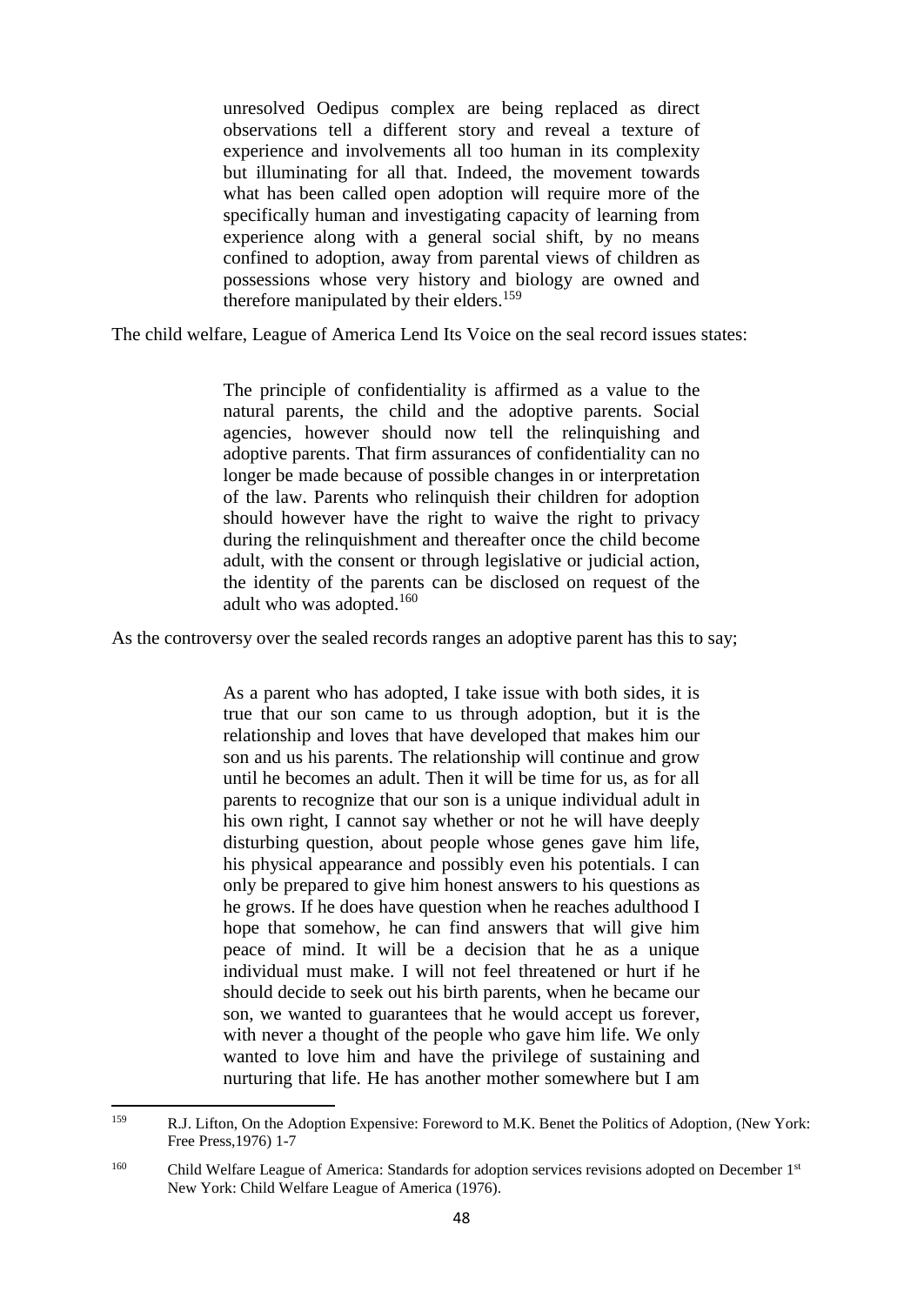his mother, he will have no memories of her, she was not there to comfort him when he was sick. She was not there when his fingers were slammed in the door. She will not be there for his first day at school or for his graduation. Even if our son should someday meet his birth parents, why should we feel threatened? If he should become friends with them or grow to love them it would not diminished the relationship that we share with him. Love for one individual does not diminish because we also love another individual. If knowing and loving his birth parents would give our son more security and happiness, we would welcome the opportunity for him. We love him his happiness will make us happy.<sup>161</sup>

Hill and Emanuel<sup>162</sup> explicated that the accepted rule is that the adoption records are sealed to the adoptee, the birth parents, the prospective adoptive parents. The adoption system of the particular State that the courts are more willing to order the release of adoption records when good cause is shown. "Good cause" is when the adoptee has a specific need for medical information about the adoptee's background. However, in the case of *In re Roger B,<sup>163</sup>* an adult adoptee sought access to his adoption records which were sealed. The State law permitted the opening of such records only when it is based on medical needs. The Adult Adoptee's (AA) search was not based on medical records but a desire to known his roots. He also contended that the right to know his roots and identity is a fundamental right protected by the Equal Protection Clause. The Court held that statute is constitutional and the AA has failed to show good cause. The Court further stated that the right to unseal records does not come within any recognized zone of privacy protected by the Constitution. Furthermore, there is no fundamental right to examine adoption records and that the law bears a rational relationship to a legitimate State interest. Confidentiality promotes the integrity of the adoption process and the rights of the natural and adopting parents.

In Nigeria, the practice of voluntary relinquishment of children by their birth mother is novel in the field of adoption as the practice of adoption itself is evolving and developing. In some

### <sup>162</sup> Myron G. Hill and Steven Emanuel, Family Law*, Formerly Smith's Review,* 169

<sup>161</sup> Sorosky Baran and Pannor, note , 122, 80

<sup>163</sup> 418 N E2d 751 (III 1981)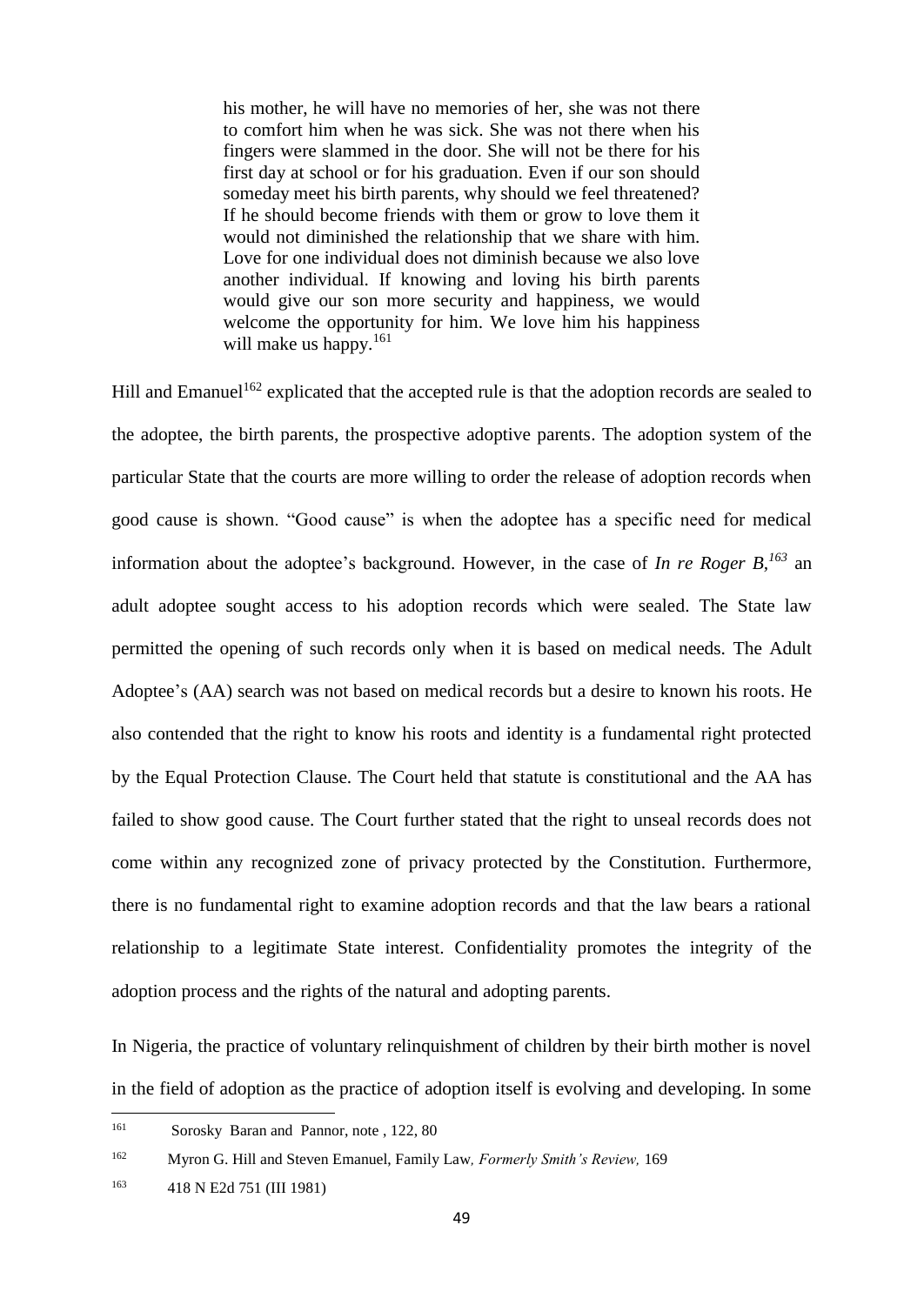jurisdiction like the UK the children Act, 1975 according to Probert introduce measures whereby adopted children who become of age might be able to trace their birth parent. In the same vain the children's Act 1989 went further to established the framework for an Adoption Contact Register for relatives to indicate their desire to be trace. Similarly, section 77 of the Adoption of Children's Act 2002 provides that the Registrar-General to maintain both adopted Children Register while section 81 provides for the Adoption Contact Register.

However, in Nigeria, there is no provision in the CRA and the CRL on tracing. However, the policy in the Edo State Ministry of Women Affairs and Gender Issue, children are given out in a close adoption practice when the biological parents cannot be trace. Children whose parents can be traced are giving out for adoption in a related adoption practice. Conclusively, this study contents that even if there is a right to tracing in the adoption law in Nigeria and Edo State in particular, poor record keeping will frustrate the exercise.

This study aligns its views with the proponents of close adoption to the extent that due to some of our own cultural values and individual orientation*<sup>164</sup>*, close adoption should be done when the child or adoptee is orphaned or the biological parents cannot be traced, this is to prevent adoption disruption. The seal records and total anonymity policy of the birth parents was used as a primary safe guard for adoptive parents.

### **2.5.2 Open Adoption**

Baran and Pannor posit that open adoption is a process in which the birth parents and the adoptive parents meet and exchange identifying information.<sup>165</sup> They further stated that the birth parents relinquish parental rights to the adoptive parents and retain the rights to continuing contact and access to knowledge on behalf of the child. Grotevant and McRoy assert that adoption openness is a broader term which refers to a range of pre-placement and

<sup>164</sup> <sup>164</sup> Some cultures in Nigeria are strongly against child adoption, while some individuals are against adopting a child whose origin are unknown

<sup>&</sup>lt;sup>165</sup> Baran and Pannor: note 166, 318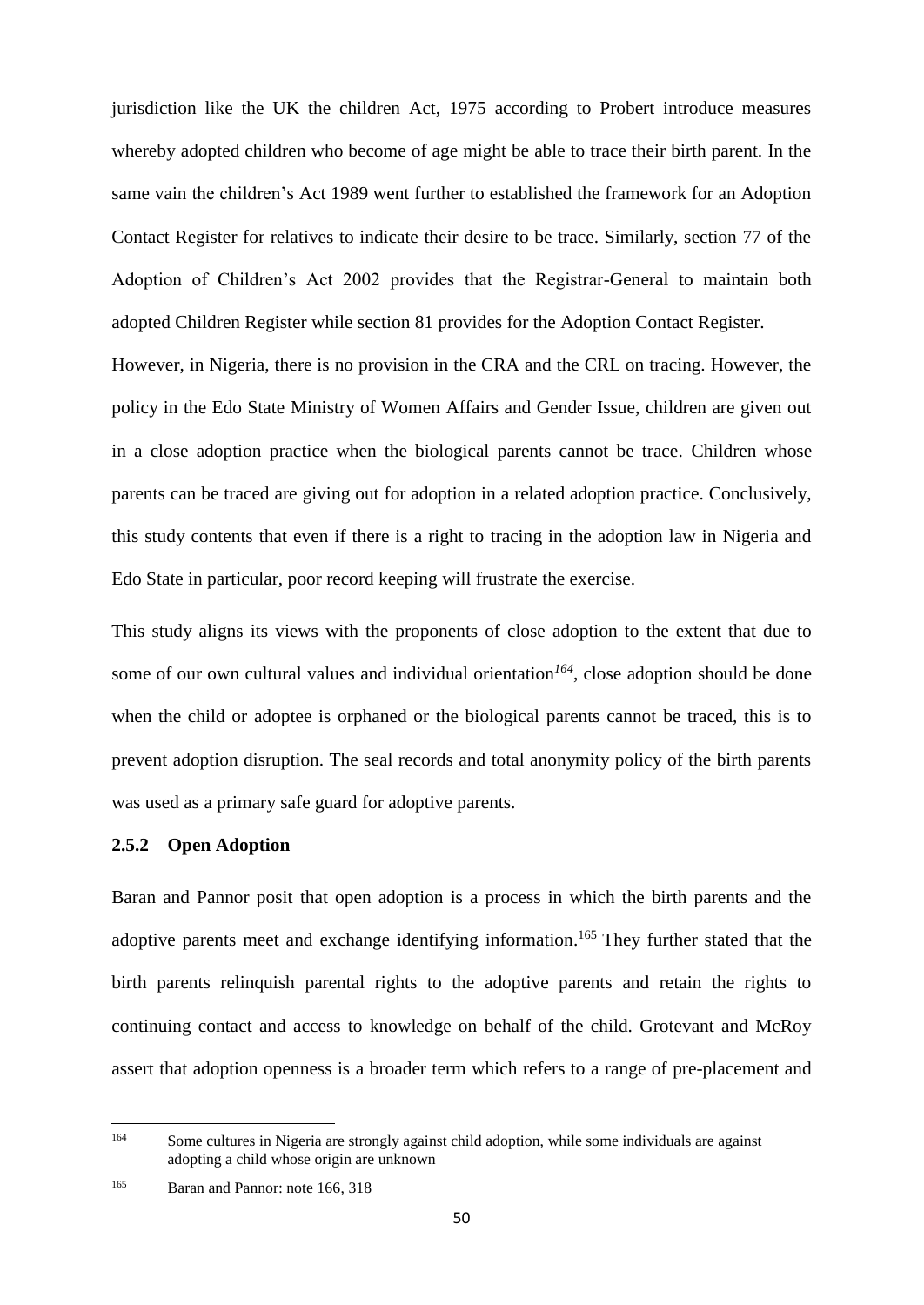post placement contact between birth parents and adoptive parents including accessibility to exchange information<sup>166</sup> either directly or through a mediator, participation by birth parents in section of adoptive parents, placement arrangements and indirect or face to face interactions between birth parents and adoptive parents.

According to Baran and Pannor the practice of open adoption begins with the first contact with both the birth parents and the prospective adoptive parents.<sup>167</sup> It is discussed as an integral part of agency procedure in the adoption of all children. The birth parents relinquish legal rights and basic child rearing rights to the adoptive parents, while both set of parents retain the right to the continuing contact and access to knowledge on behalf of the child. The Child Welfare League at its Biennial meeting in San-Francisco, November 1988, endorsed the practice of open adoption with the following resolution. 168

> All members of the adoption triad are affected by the adoption and as such should be consulted as to their desires, needs and capacities in determining the level of openness in their particular adoption plan selection and utilization of the level of openness is based on the consensus of the birth parents, the prospective adoptive parents and the child if he or she is of age or has ability to make such a decision.

The American Adoption Congress<sup>169</sup> seems to have followed the footsteps of the Child Welfare League when at its annual national conference in Boston Massachusetts made the

following policy statement.

The Board of Directors of the America Adoption Congress unanimously supports the policy of open adoption as standard practice.

<sup>166</sup> <sup>166</sup> H.D. Grotevant and R.G. McRoy, Openness in Adoption: Employing Family Connections (1998 thousand oaks) C.A.

<sup>&</sup>lt;sup>167</sup> Baran and Pannor, note 166 319.

<sup>168</sup> Child Welfare League of America, Standard for Adoption Practice (New York: Welfare League of America, 1980).

<sup>169</sup> Child Welfare League of America, Standard for Adoption Practice (New York: Welfare League of America, 1980).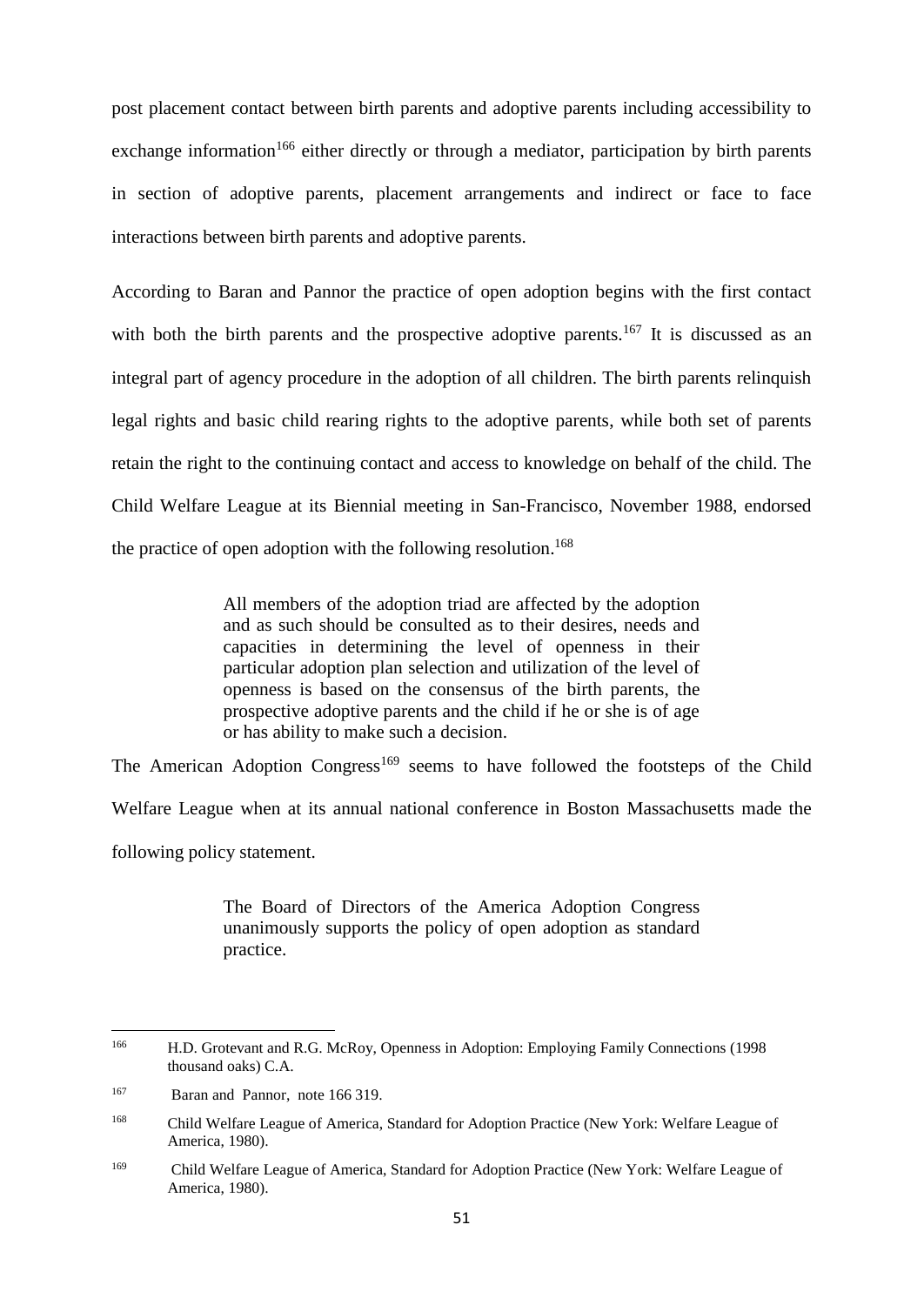The major proponents of open adoption practice are Sorosky, Baran and Pannor.<sup>170</sup> They are of the view that close adoption has serious psychological effect on members of the adoption triangle. On the other hand, open adoption will go a long way to reduce the psychological effect of adoption on members of the adoption triangle particularly the adoptee which might result in identity crisis. However, events have shown that open adoption is not without its peculiar problem as exemplified in the celebrated cases of Baby Jessica and Baby Emily.<sup>171</sup> On February 8, 1991, Cara Clausen an unmarried Iowa woman gave birth to a baby girl who later became known as Jessica Deboer. Two days later, the baby was given up for adoption by Cara and Scott Seefeldt, the man Cara named as the baby's natural father, executed a release of custody four days later.<sup>172</sup> On February 21, 1991 Roberta and Jan Deboer filed an adoption petition.<sup>173</sup> In Juvenile court in Iowa<sup>174</sup> held the same day that the parental rights of Cara and Scott were terminated. In addition, the Deboers were granted custody of Jessica and returned with her to their home in Ann Arbor, Michigan. On March 6, 1991, Cara filed a request in the Iowa juvenile court to revoke, on several grounds, her consent to the adoption.<sup>175</sup> Primarily she claimed that she lied by naming Scott Seefeldt as the natural father and that Daniel Schmidt was Jessica's actual father. Later that month, Daniel filed an affidavit of paternity and sought to intervene in the Deboer's adoption proceedings on the grounds that he had never consented to the adoption. The Iowa district court ordered blood

<sup>170</sup> <sup>170</sup> Baran and Pannor, Open Adoption in D. M. Brodzinsky and M.D. Schechter (ed), note 168*,* 319.

<sup>171</sup> Andrew S. Rosenman: Babies Jessica, Richard and Emily, 'The need for legislative Reform of Adoption Laws,' *Chi. Kent L. Rev.* 1851 (70) (1995). [<https://scholarship.kentlaw.edu./cklawreview/vol.70/ISS4/18.](https://scholarship.kentlaw.edu./cklawreview/vol.70/ISS4/18)> accessed 20th August, 2020

 $172$  In re Clausen, 501 NW 2d 193, 194 (Mich. Ct. App)

<sup>&</sup>lt;sup>173</sup> An adoption petition sets forth background information regarding the child and both sets of parents and ask the court to approve the adoption.

<sup>&</sup>lt;sup>174</sup> A court hearing is conducted to determine whether the contemplated adoption is a proper one. Courts will usually examine all available information in making their decision.

<sup>&</sup>lt;sup>175</sup> Cara claimed that the release of her parental rights was procured by fraud, coercion, and misrepresentation. She also argued that she had "good cause" for revoking her consent because her release of custody was obtained forty hours after birth in violation of Iowa law. The relevant portion of Iowa statute requires that a release of custody be signed not less than seventy two hours after birth of the child to be release by all living parents. Iowa CODE ANN S 600A.4(2)(d) (West 1981)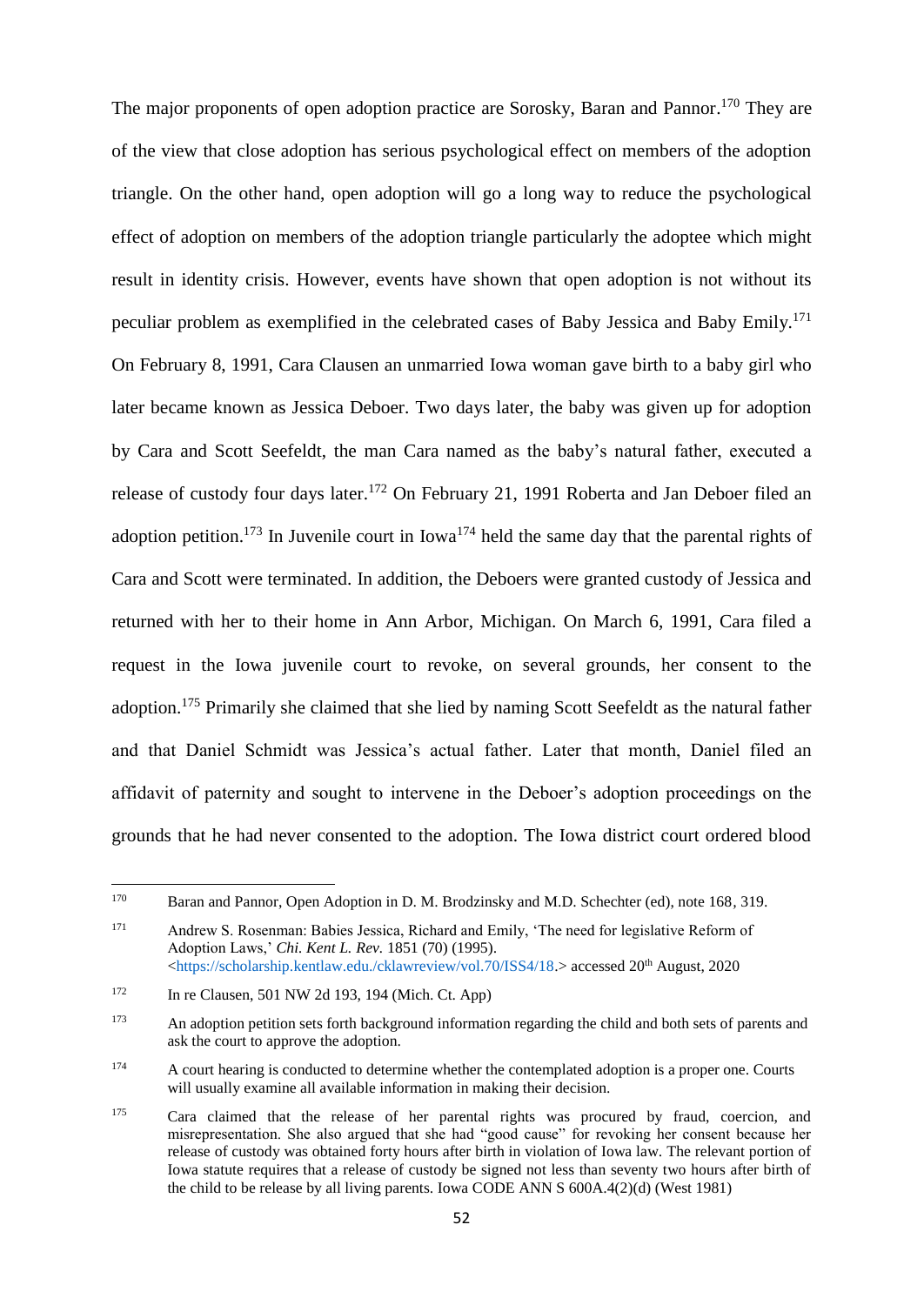tests which ultimately revealed that there was 99.9% chance that Daniel was the biological father and 0% chance that Scott was the biological father. As a result of the blood tests, the Iowa district court ruled in late 1991 that Daniel's parental rights had not been terminated and that he had not consented to Jessica's adoption.<sup>176</sup> Therefore, the court found Daniel (who had married Cara during the proceedings) was entitled to the custody of Jessica and ordered that Jessica be returned to the Schmidts. At this stage in the litigation Jessica was rapidly approaching her first birthday. Appeals were taken to the Iowa Court of Appeals and then to Iowa Supreme Court, which affirmed the Court of Appeal ruling on September 23, 1992 when Jessica was already nineteen months old. The Iowa Supreme Court maintained that its decision did not invalidate an adoption decree. Adoption of the baby was denied by the district, court because the father's parental rights were not terminated. The court also refused to consider the issue of Jessica's best interests, emphasizing that "courts are not free to take children away from their parents simply by deciding another home offers more advantages." Finally the DeBoers appealed to the United States Supreme Court to stay enforcement of the Michigan Supreme Court's decision. The application was initially heard by Justice Stevens. He denied the DeBoers request because there was neither a reasonable probability that the other justice would grant certiorari, nor a "fair prospect that if the court did hear the case, it would conclude that the decision below was erroneous. Justice Stevens subsequently referred the applications to the full court which in a 6-2 decisions issued on July 30, 1993 the Supreme Court refused to upheld the adoption of baby Jessica. After a twenty-nine month legal battle, Jessica returned to Iowa with the Schmidts on August 3, 1993.<sup>177</sup>

<sup>176</sup> <sup>176</sup> The district court also rejected the DeBoers arguments that Daniel was an unfit parent and had abandoned Jessica because DeBoers failed to prove each of these claims by clear and convincing" evidence

<sup>&</sup>lt;sup>177</sup> The emotional custody dispute ended with the "haunting video tape of a 2 year old child weeping as she was carted away" from the DeBoers home in Ann Arbor. Robeta de Boer, from start, Media took sides in Baby Jessica case *Star Tribune* 23 August, 1993, at 11A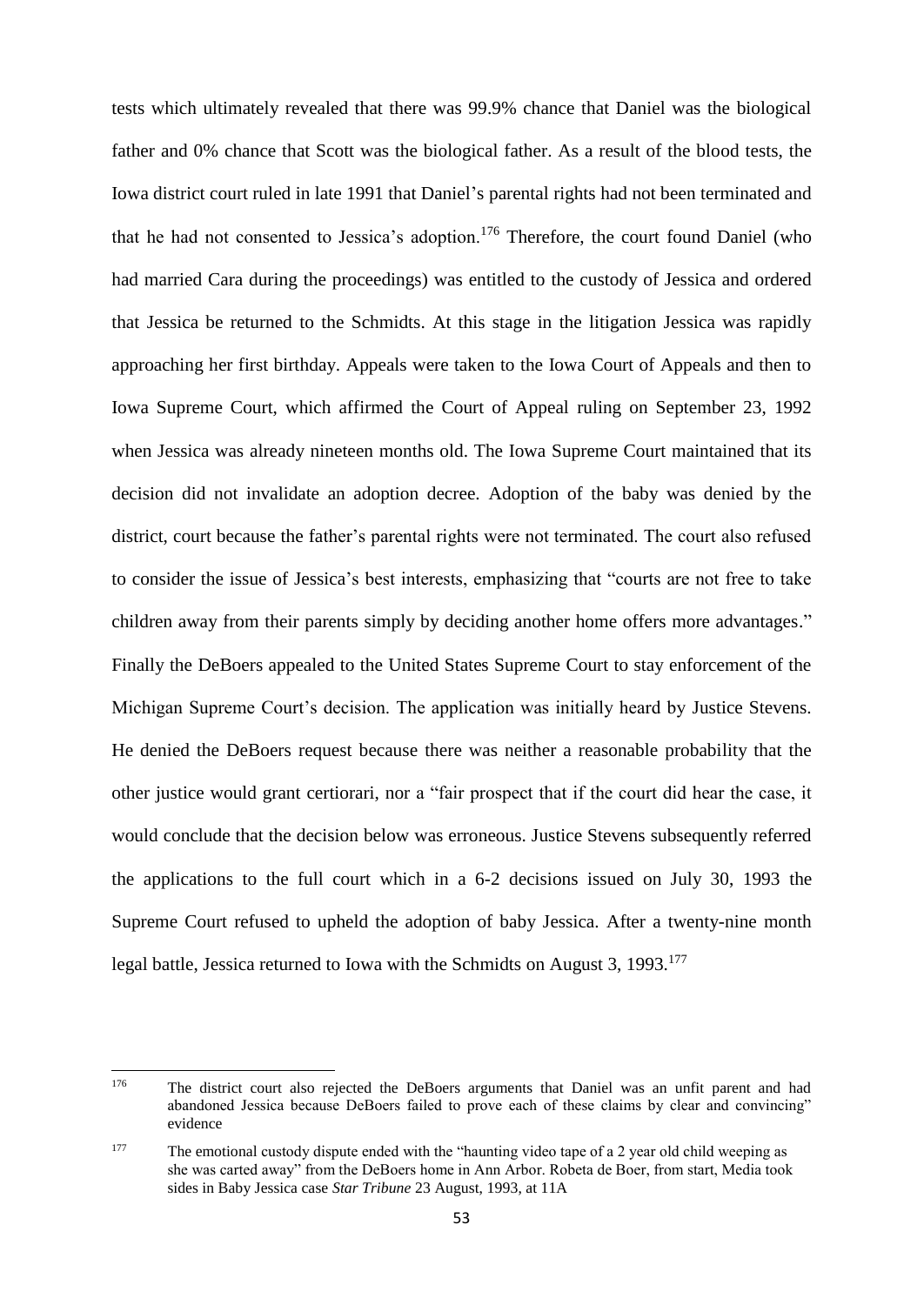However, in Baby Emily case,<sup>178</sup> the United State Supreme Court upheld the adoption of baby Emily on October 13, 1995 on the ground that there were substantial competent evidence to support the trial judge's finding of "clear and convincing" evidence that Gary abandoned Baby Emily.

### **2.5.3 Domestic Adoption**

Is an adoption in which both the adoptee and adoptive parents are within the same state or country. Zamostry at  $al^{179}$  asserts that this type of adoption is usually practiced among America children. It can be public domestic adoption or private domestic adoption. Public adoptions (Forster care) involve children, in State child welfare systems who cannot be returned to their birth families for safety or other reasons. Private domestic adoptions can be arranged through non profit agencies that are licensed by the State or through independent adoptions that involve a third party assisting birth parents and adoptive parents with the direct placement of children. This type of adoption is the one that is mostly practiced in America.

### **2.5.3 International Adoption**

This is also known as inter-country adoption. It means adoption of children that involves two countries, the country of origin, the child's or the adoptees own country and the receiving country where the prospective adoptive parents are citizens. Cantwell posits that inter-country adoption is an exceptional protective measure when a child's general adoptability has been shown to be legally possible, warranted and desirable.<sup>180</sup> He emphasized that inter-country adoption is one possible component of a wider child care and protective provision, to be used only when no suitable alternatives exist or can be created in the child's own country. According to Selman inter-country adoption began as an altruistic response towards orphans

<sup>178</sup> <sup>178</sup> In re Adoption of Baby E.A.W, 647/so,2d 918m 920 (Fia District App. 1994) (enbanc) offd, 650 SO 2d 961 (Fla 1995)

<sup>179</sup> Zamostny et al, The Practice of Adoption: History, Trend, and Social Context: 2.

<sup>&</sup>lt;sup>180</sup> Nigel Cantwell: The Best Interest of a Child in Inter-country Adoption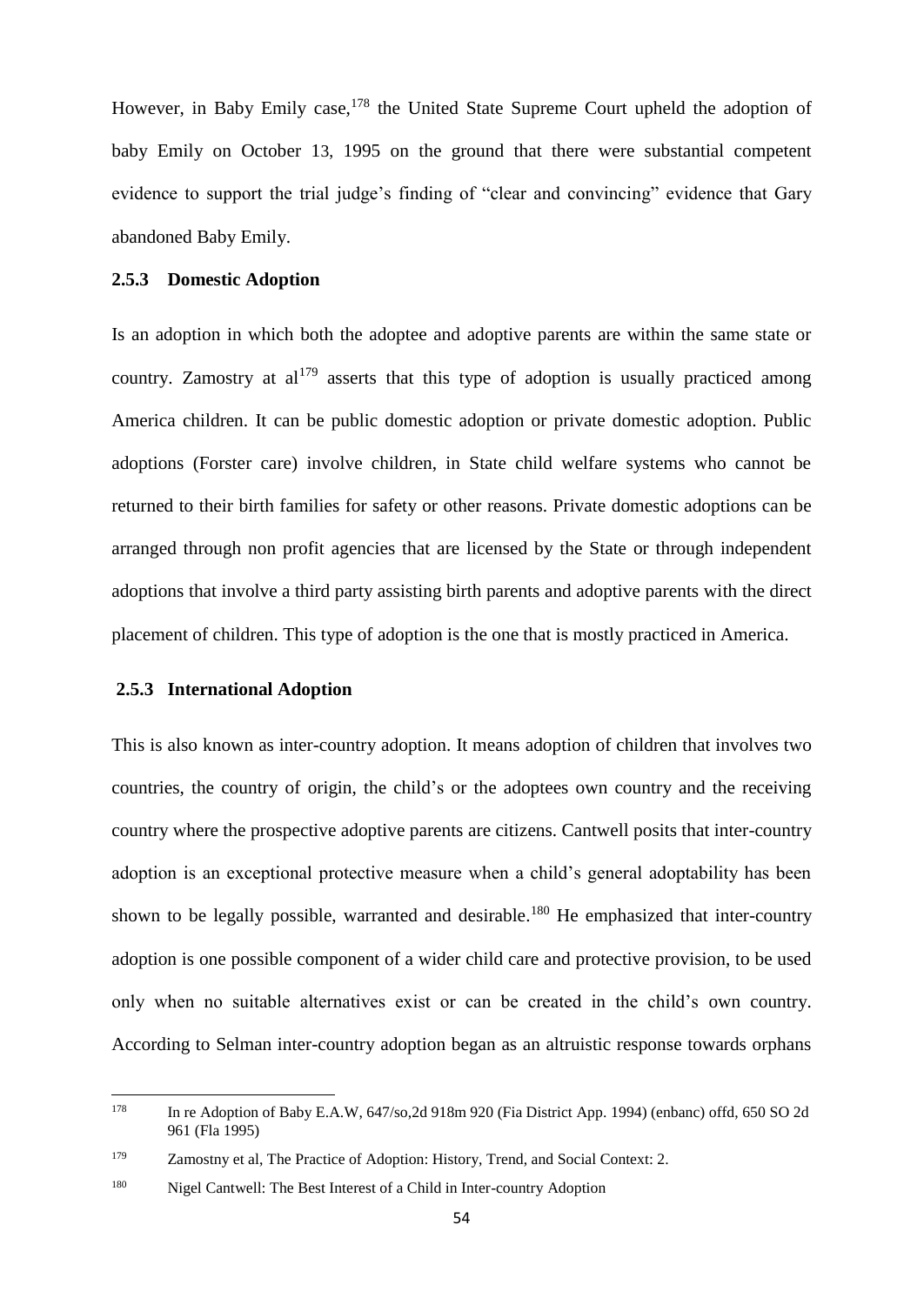and the abandoned children of servicemen in World War II, the Korean War and the Vietnam War, due to the decline of babies available for adoption in receiving countries.<sup>181</sup> The abandonment and institutionalization of children caused by extreme poverty in countries of origin increased awareness that children overseas could be adopted Van-Loon posits that the adoption of children internationally has long raised legal concerns about the power of the court to make orders in respect of adoption of children from other jurisdiction, the recognitions of orders and the purpose of inheritance rights.<sup>182</sup> Trischotis asserts that the growth of inter-country adoption has also raised ethical concerns as practice has tended to focus on the requirements of adults than the wellbeing of children.<sup>183</sup> He further stated that adoption could provide individual children with a materially better life, it has the potential of removing them from their culture and may expose them to racism, abandonment, child sale and kidnapping.<sup>184</sup> As at 2018 – 2019, the United States represented the highest receiving country in intercountry adoption while the top five sending countries or countries of origins are China, Indian, Ukraine, Colombia, South Korea, and Haiti.<sup>185</sup> Finally, it was the growth of intercountry adoption and the global concerns about its potential to abuse and violation of the rights of children involved in intercountry adoption that led to the drafting of the Hague Convention on intercountry adoption which came into force in 1995.

This study contend that International Adoption is not without its disadvantage, this type of adoption could result in trafficking of children while some children could become victims of organ harvesters where there is actual adoption and the child is taking out of its country of origin, the child might be completing cut off from his or her root resulting in high level of

<sup>181</sup> <sup>181</sup> P. Selman, 'The Demographic History of Inter-Country Adoption,' P. Scchman (ed) *Inter-country Adoption* (2000)

<sup>182</sup> J. Van Loon, Report on Inter-country Adoption (Hague Conference on International Law, 1990).

<sup>183</sup> J. Triseliotis, 'Intercountry adoption global trade or global gift adoption and fostering,' (2000)(24)(2), 25

<sup>184</sup> Abuses have made some countries to declare a moratorium on inter-country adoption, DNA tests are sometime used in some case to ensure the adoption is the child's biological mother.

<sup>&</sup>lt;sup>185</sup>  $\langle$ https://www.statistics.com.statues> accessed 24<sup>th</sup> June 2019.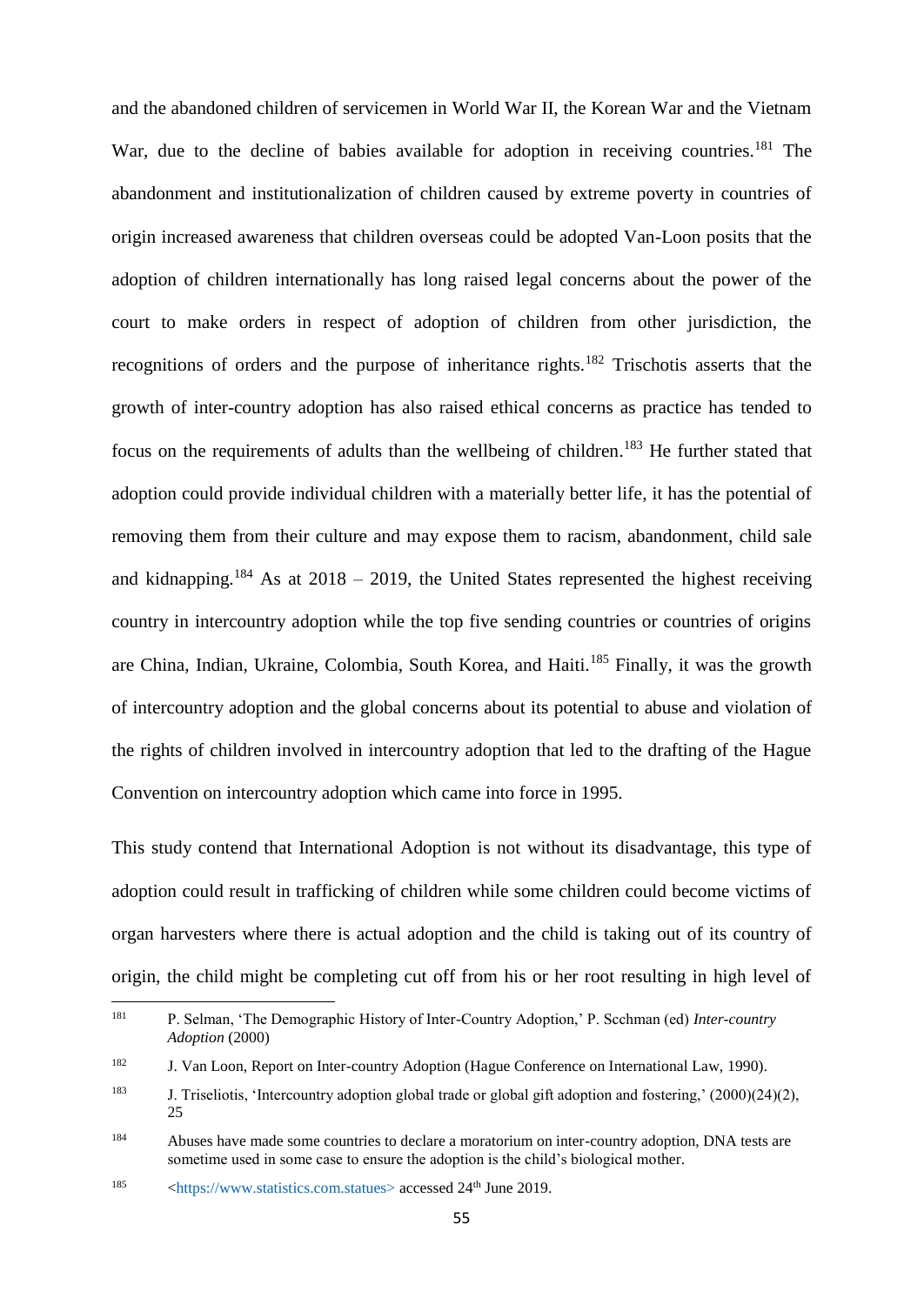identity crisis. Nigeria is not a signatory to the Hague Convention apparently due to the associated risk mentioned above. However, section 131(1)(d) of the CRA and section 146 of the CRA endorse intercountry adoption. This study contents that intercountry adoption should be last resort when there is not alternative in the child's country of origin.

#### **2.5.4 Transracial adoption**

Transracial adoption can be either domestic or international and refers to the placement of children with adoptive parents of a different race or ethnicity. Silverman and Feigelman assert that transracial adoption is the joining of racially different parents and children together in adoptive families.<sup>186</sup> The following case illustrates transracial adoption.

In *Re B (Adoption Setting Aside)<sup>187</sup>* a baby whose mother was an English Roman Catholic and whose father was a Kuwatti Muslin, was placed with a Jewish couple who were told that the baby's father was Jewish. When they discovered that the boy was Jewish, they arranged to have him admitted to the Jewish faith. The boy was brought up as Jewish and emigrated to Israel. There he was assumed, because of his appearance, to be an Arab, he was forced to leave. He made inquiries about his origin and wanted to have the adoption order revoked so he could take on an Arab identity and be accepted in Kuwait, his application and his appeal were refused.

Adams and Kim explicated that the first mass transracial adoption involved Asian children brought to United States after the end of the Korean War.<sup>188</sup> Since then thousands of Korean orphans or abandoned Korean children have been placed in American homes by voluntary

<sup>186</sup> <sup>186</sup> Arnold R. Selverman and William Feigelman: Adjustment in terracial Adoptees. An Overview: David M. Brodzinsky and Marshall D. Schechter (eds), *The Psychology of Adoption* (New York: Oxford University Press, 1990),189

<sup>187</sup> (1995)1 FLR FD, (1995)2 F.L.R. I CA

<sup>&</sup>lt;sup>188</sup> J E Adams and H B Kim, A Fresh look at Intercountry adoptions children (1971)(18)(6)214-21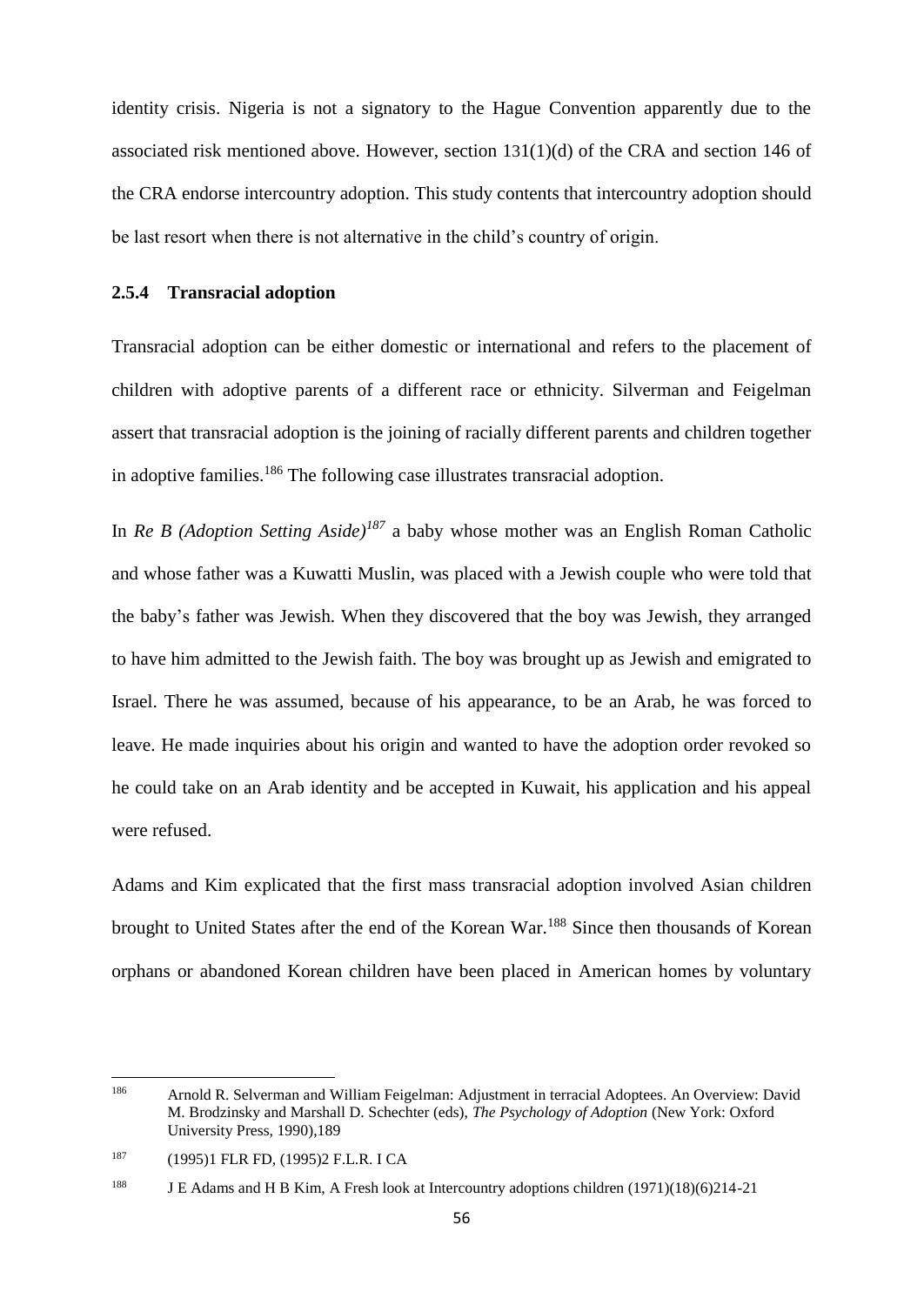organization. According to American Academy of Pediatrics.<sup>189</sup> A follow up of these adopted Korean children indicates that they have made a remarkably good adjustment in their America homes of adoptive parents. Nonetheless transracial adopters will do well to head to the advice of Joyce Ladner,<sup>190</sup> in her book "mixed families."

> To adopt a black child means that these parents have forfeited their rights to be regarded as a "white family." They cannot try to continue to fit the role of the idealized white middle class nuclear family who happen to have a black adopted child. Therefore they will never be able to successfully retreat in to their previously protected all-white enclaves without risking psychological harm to the child, to their biological children and to themselves.

This type of adoption is not practice in Nigeria.

### **2.5.5 Special Needs Adoption**

According to Barth and Berry, special needs adoption refers to the adoption of children, usually from the child welfare system, who are older than five years of age, members of minority or siblings groups or have physical, emotional, or developmental problems.<sup>191</sup> "Children with special needs" are also described as children who are hard to place. In the adoption process finding adoptive families for children and matching a particular child with an adoptive parent is a major social work responsibility. According to Farmer and Dance,<sup>192</sup> The government in England and Wales expressed concerns that insistence on the part of the social workers on finding a "perfect" rather than a good enough match for the adoptee and prospective adoptive family was leading to delays, particularly for black ethnic minority (BEM) Children and the children with special needs or hard to place children. Farmer posits

<sup>189</sup> <sup>189</sup> American Academy of Pediatrics, Committee on adoptions: Identity development in adopted children pediatrics (1971)(47) 984-49

<sup>190</sup> JA Ladner, Mixed Family: Adopting Across Racial Boundaries (Garden City, N.Y.: Anchor Press/Doubleday, 1977), 204.

<sup>191</sup> P.R Barth and M Berry, Adoption and Disruption: Rates Risks and Responses (New York: Aldin De Gryyter, 1099)

<sup>192</sup> Elaine Farmer and Cherilyn Dance, 'Family Finding and Matchive in Adoption: What help to make a good match,' *British Journal of Social Work Oxford University Press,* (2016)(4)994-992.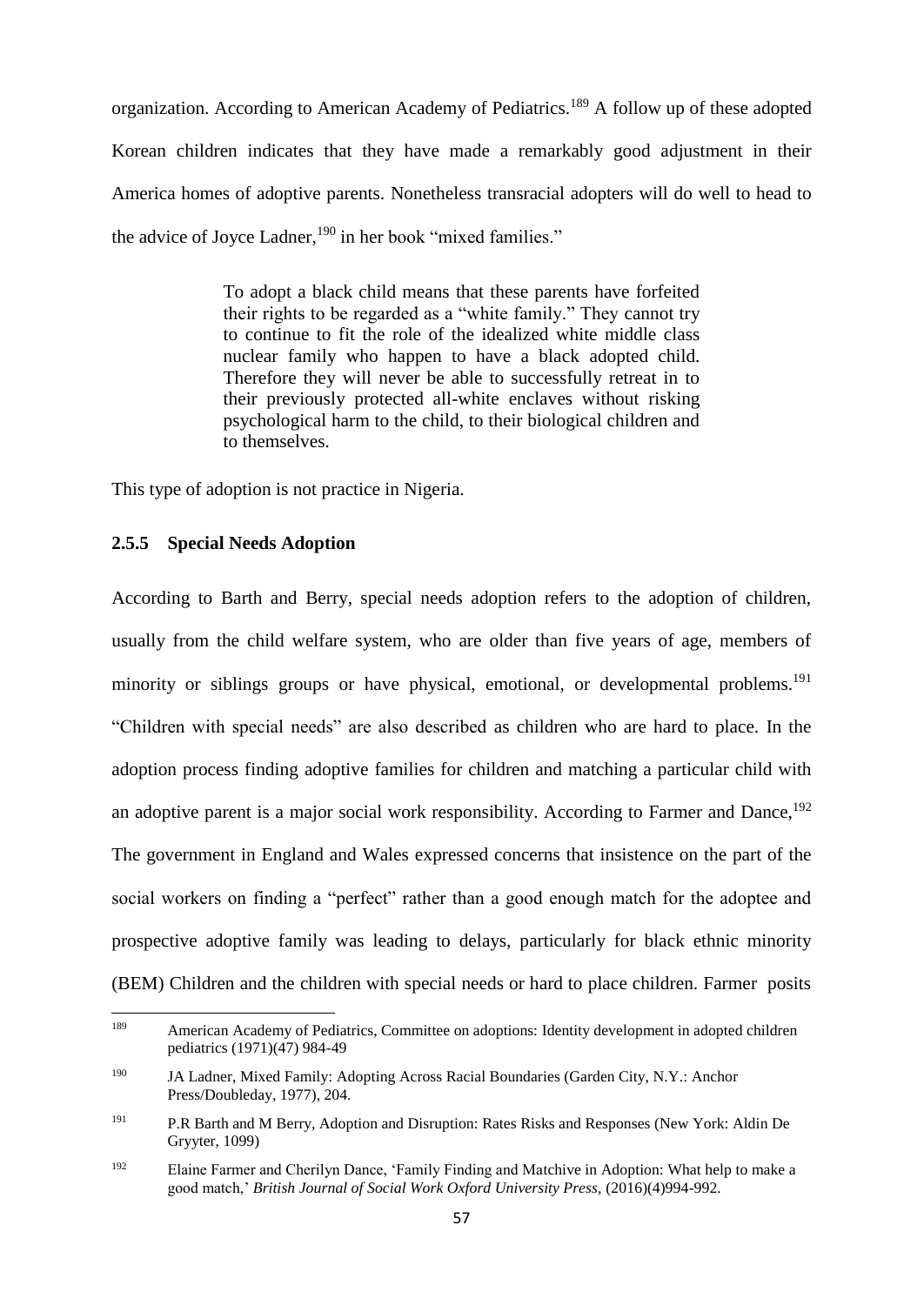that hard to place children are those who are older, no longer infants or who have physical handicaps or sever psychological, mental, emotional or behavioral problems.<sup>193</sup> According to Hardley Centre for Adoption, matching can be defined as the process of identifying a family whose resources will as far as possible meet the assessed needs of a particular child or sibling group.<sup>194</sup> Kadushin posits that applicants who were given children with special needs were very likely to be those with marginal eligibility as adoptive parents<sup>195</sup> and went further to state that in recent years retarded and handicapped or special needs children have been accepted easily by prospective adoptive parents due to the shortage of healthy babies. According to Gallogher retired director of children's Bureau, that parents who adopt mentally retarded children should be persons who<sup>196</sup>

- (i) Emphasis giving to a child rather than receiving from him
- (ii) Have a healthy attitude toward mental retardation based on sound information
- (iii) Do not want to adopt a child as an "extension of self"
- (iv) Expect no more of a child in school or on a job than he can achieve his social adjustment will mean far more to them than his academic or professional success
- (v) Feel secure in accepting a child with limitations and can cope with the questions of relatives, neighbors, and friends
- (vi) Are able and willing to accept a child who is more than normal dependent on them, but are ready to encourage the child to develop himself

<sup>193</sup> <sup>193</sup> Troy D. Farmer, 'Protecting the Right of hard to place Children in Adoption,' *Indian Law Journal*, (1997)(73)116

<sup>194</sup> Hadley Centre for Adoption and Forster Care Studies Research summary; Matching children and families in permanent family placement: Hadley center for adoption and frostier care studies, school for policy studies, Bristol, University of Bristol, 2002

<sup>195</sup> A. Kadushin, 'A study of Adoptive Parents of Hard to Place Children' Social Case – Work, (1962) (43)(2) 27-33

<sup>&</sup>lt;sup>196</sup> U. M Gallagher, 'The Adoption of Mentally Retarded Children,' (Children 1968) (15)(1)17-21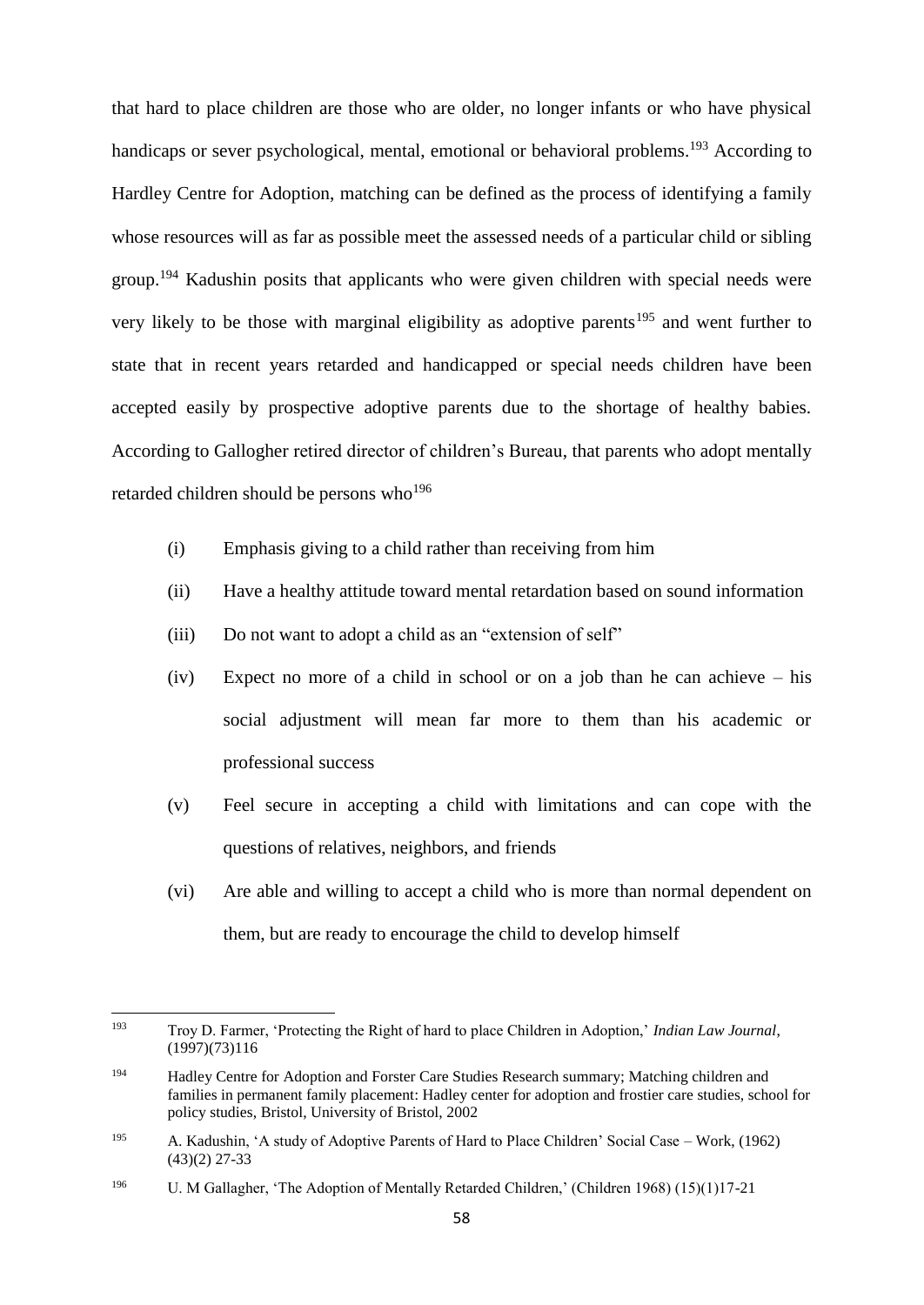- (vii) Have patience beyond that of most parents and are satisfied with small, slow gains and rejoice at gradual improvements they have a high tolerance to frustration
- (viii) And are flexible and can change both their short and long-term plans for the child.

This study contends that this type of adoption is practically impossible in Nigeria. In other jurisdiction like in the United State and Europe, special needs children are given special attention. They have access to free medical attention, their parents or care givers are given financial support by the government that is almost twice the financial support given to normal children due to their mental or physical ability. In Nigeria, where there is no access to free medical care both by normal children or special needs children or the physically challenge children. Most prospective adoptive parents due to financial constraints cannot afford to adopt special needs children.

### **2.5.6 Stepparents Adoption**

Stepparents adoption refers to the adoption of a spouse's child. Sorosky, Baran and Pannor asserts that due to liberalized divorce legislation and a breakdown in the traditional view of marital commitment the rate of divorce among married couple continues to rise.<sup>197</sup> This has resulted in the growing increase in the number of stepparents adoption following the remarriage of divorced parents. Masson, Bailey-Harrison and Probert<sup>198</sup> explicated that stepparent adoption are basically like the other forms of adoption and have the same effect. The birth parent and the stepparent becomes the child's legal adoptive parents. The original birth certificate is replaced with an adoption certificate, and if the applicants are mother and stepfather the child's surname is changed to reflect the name of the legal adoptive parents.

<sup>197</sup> . Sorosky Baran .-Pannor,,,note 122, 205.

<sup>198</sup> Judith Masson. Rebecca Bailey-Harris and Rebecca Probert, (ed)., Principles of Family Law*,* (London: Sweet and Maxwell, 2008)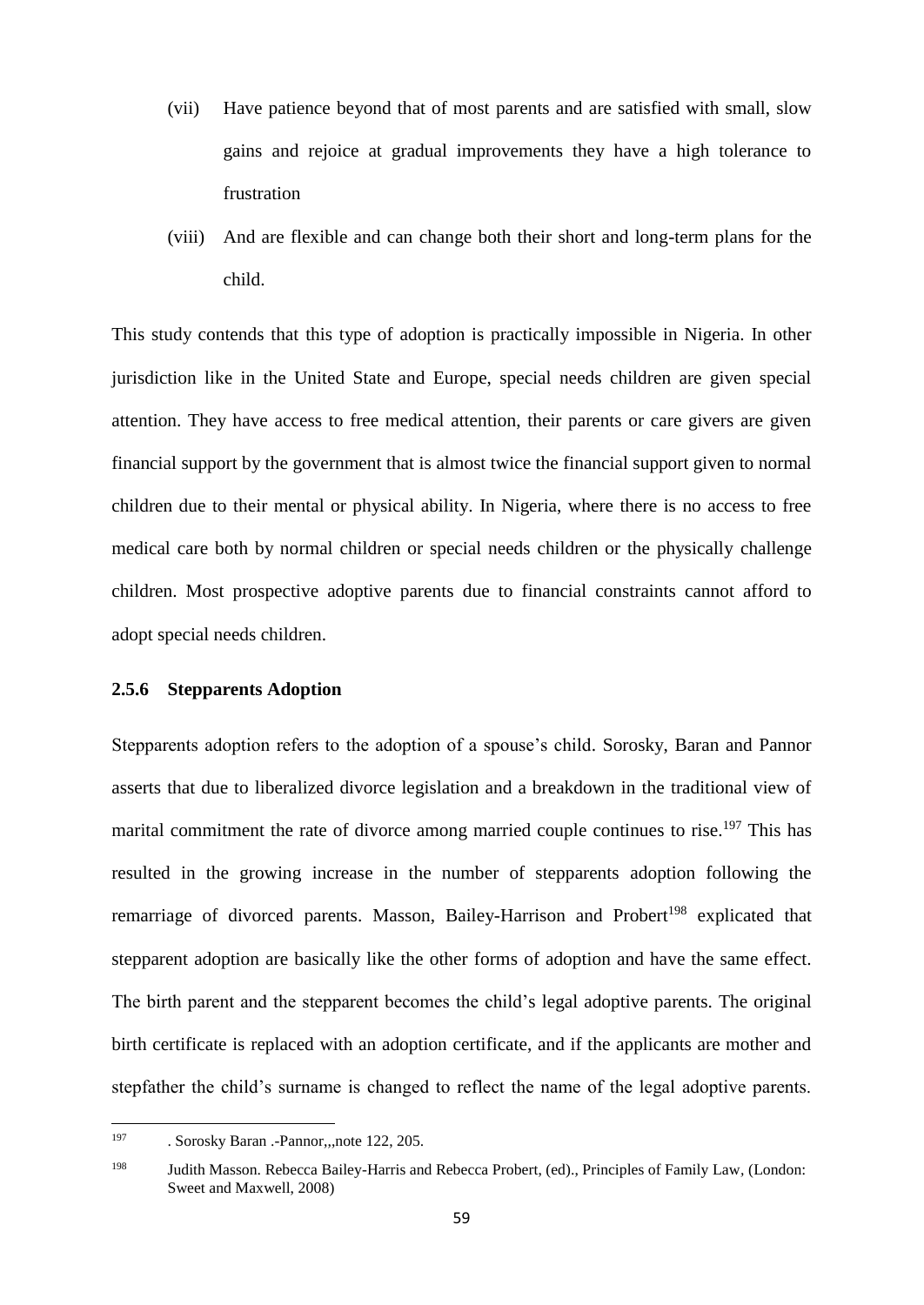Sorosky, Baran and Pannor further argue that step parent adoption is more appropriate for the preadolescent child, who requires a sense of familial intactness and stability for healthy identification and emotional development, particularly when the noncustodial parent has shown little or no interest in the child. <sup>199</sup> For the adolescent a change of name and identity can lead to further conflicts no matter the severity of the abandonment or rejection by the noncustodial parents. They further argued that for children adopted by step parents early in life the same pattern are seen as in a non-related adoptions. Questions information and the where about of the noncustodial parent are usually a common occurrence especially if it is the same sex parent. Searching and reunion are not unusual during the young adult years. A case of stepparent adoption played out in the following case.

Jim is a fifteen year old youngster whose parent divorced when he was an infant.<sup>200</sup> His mother remarried and had a daughter with her second husband. The stepfather adopted Jim when he was six years. When Jim became fourteen he acted out and incurred the wrath of both of his parents. He began to fantacised about his birth father when he figured he could count on him to take him out of his difficult situation. He ran away from home and arrived hundreds of miles away in the town where his birth father was last heard from. He searched through the phonebooks to no avail and an abortive attempt at searching through the neighbor bars and hang-outs. The police picked him up and returned him home. Where he became extremely depressed and withdrawn. It was until he entered therapy that these abandonment conflicts were brought out in to the open and dealt with more effectively by his mother and stepfather.

This type of adoption is not practiced in Nigeria. Divorced parent do not allow adoption of their children by their new spouse.

**.** 

<sup>199</sup> . Sorosky, Baran Pannor, note 122 190.

<sup>200</sup> Sorosky, Baran and Pannor, note 122, 206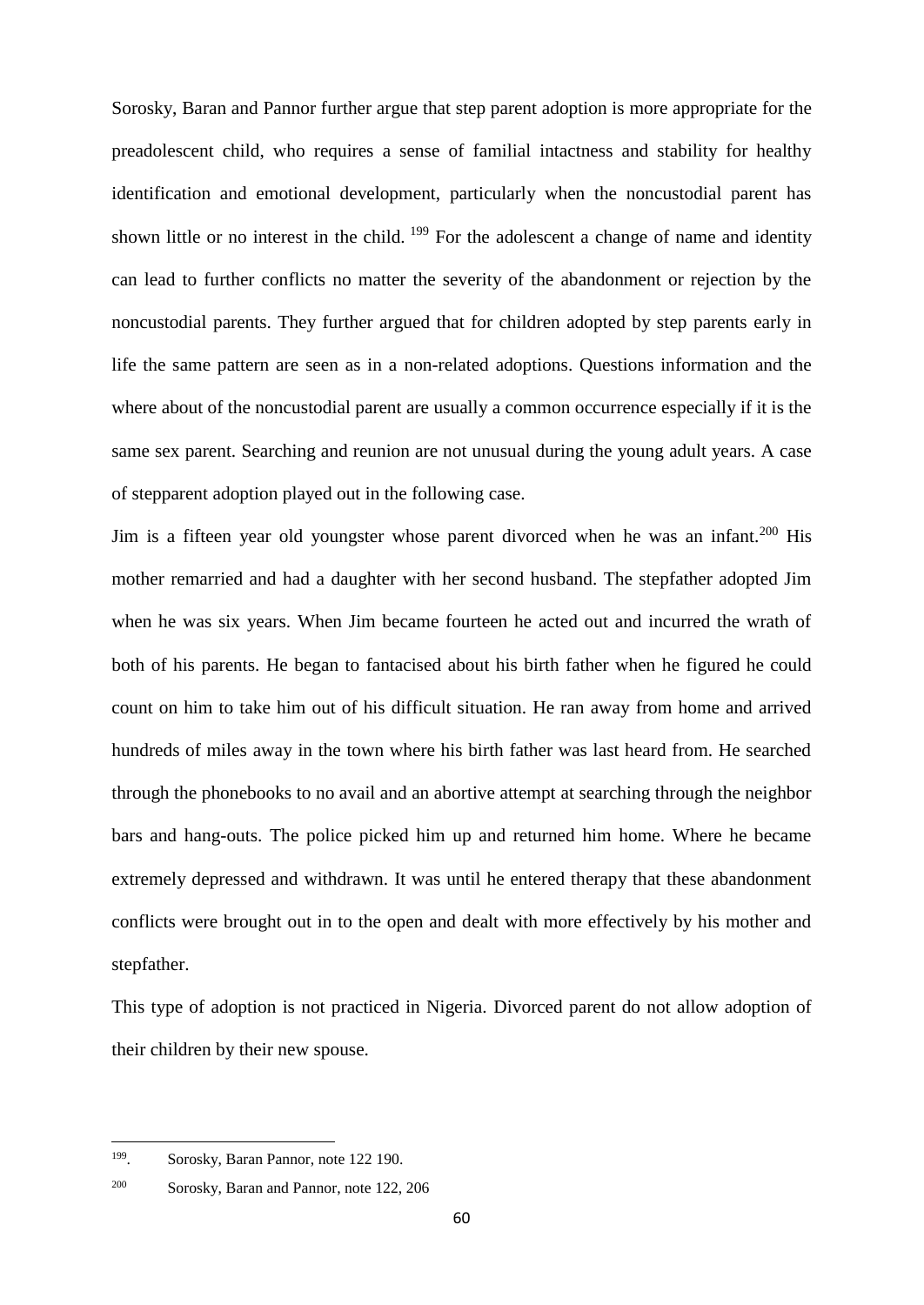#### **2.5. Single Parents Adoption**

Herman explicated that in the early decades of the twentieth century single parent adoption were not allowed in the field of adoption in the United States.<sup>201</sup> Singles were viewed as less desirable parents than married couples. Many States welfare officials in the United States enacted regulations making it difficult if not almost impossible for agencies to place children in the care of a single individual. In 1950 Child Welfare League of America stated simply that adoptive families should include both mother and father, no mentioned was made of single parents. In the 1960s, however, systematic efforts to recruit single parents were initiated by advocates of special needs revolution in adoption. These advocates insisted that children who were hard to place should have equal opportunities to grow up in families inspite of their mental or physical disabilities, advanced ages minority or mixed race, status or a combination of all these factors. Most prospective adoptive parents were looking for healthy white infants.

According to Herman the first organized effort to enlist single parents was a program of the Los Angeles Bureau of Adoptions in  $1965$ <sup>202</sup> where the Public Agency sought out single African-Americans in order to locate same-race parents for African American children for whom married parent could not be found. According to the Los Angeles Bureau director Waiter, A. Health "two parents are preferable but one parent is better than none." In 1968, Child Welfare League of America revised its adoption standards and conceded that "married parent were an unattainable luxury for some children." Single parent adoption were permissible in "exceptional circumstances where the child would not otherwise be adoptable.

<sup>201</sup> <sup>201</sup> Ellen Herman, *The Adoption History Project, Single Parent Adoption,* Department of History, University of Oregon (2012) Eugene, Oregon, 97403-1288 [<https://pages.uoregon.](https://pages.uoregon/)> accessed 5<sup>th</sup> August, 2020

<sup>202</sup> Herman, note 202.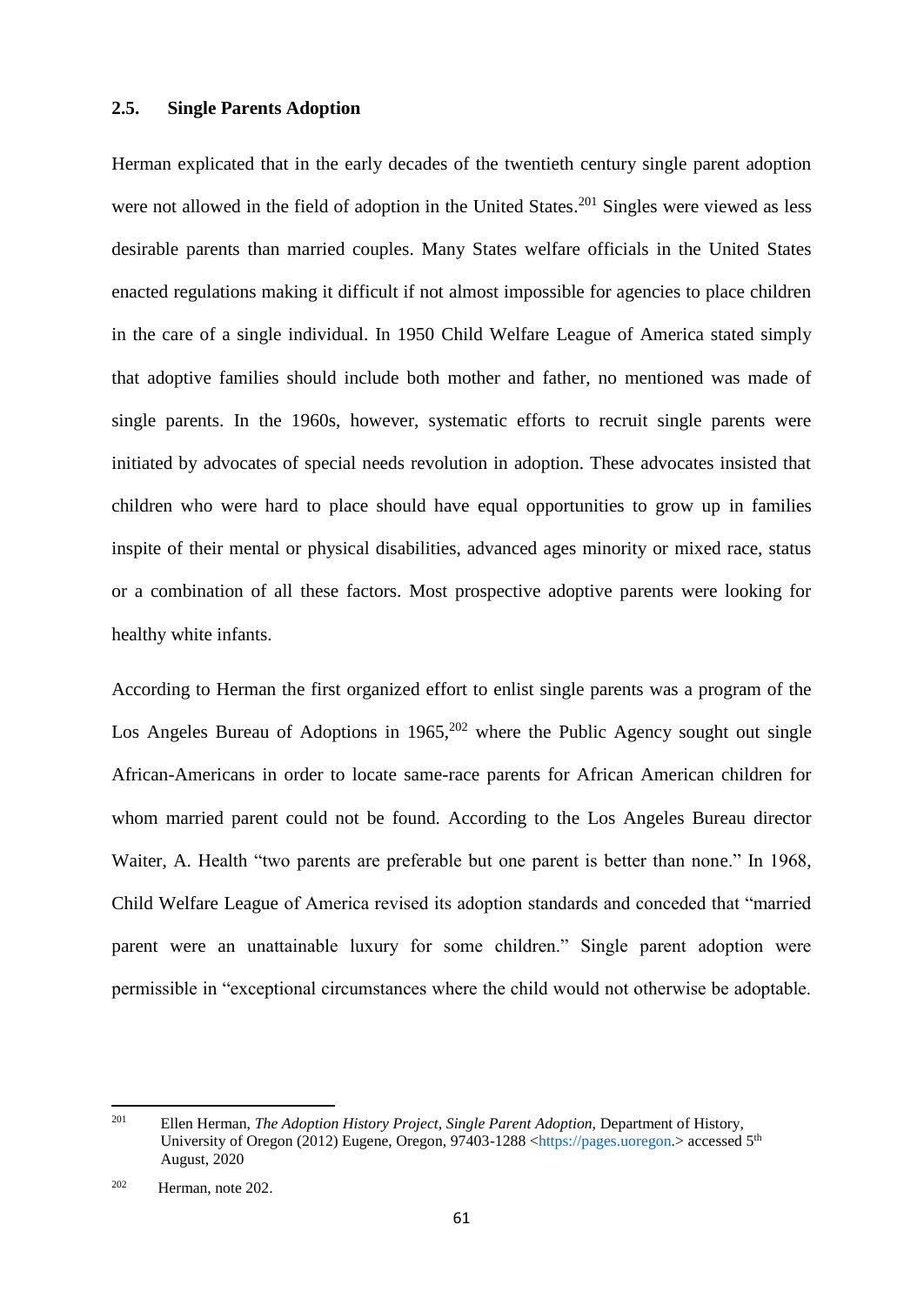Jordan and Little explicated that Los Angeles Country Department of Adoptions which had been accepting applications from single persons since  $1965^{203}$  described their policy thus:

> In addition to the usual qualities that we look for in all adoptive parents, we have established some guidelines for use in our single applicant's studies. We believe it is important to establish that the applicant is not a re-clause who seeks child for companionship, for this reason, we explore social contacts and activities and are particularly interested in social activities with couples who have children. It is also our opinion that close family ties and the support of the extended family are most important for the single adoptive parents. We believe too that it is important for the single parent to be comfortable in her role as a man and to be acceptable of the opposite role. The child should have the opportunity for identification with both roles preferably in the extended family or with friends on a continuing basis.

Herman opined that single parent adoption illustrates change as well as continuity that some adults who were previously ineligible or even unfit for parenthood were eventually recognized as a positive resource for children attests to the democratization of adoption.<sup>204</sup> In Nigeria by virtue of *section 129(c) of the CRA.<sup>205</sup>* Single person who have attained the age of thirty five years of age can adopt a child provided the child to be adopted is of the same sex as the person adopting. By virtue of *section 126(c)* of the CRL<sup>206</sup> a single person who has attained the age of thirty-five years of age can adopt a child provided the child to be adopted is of the same sex as the person adopting.

# **2.5.8 Related Adoption**

Related adoption refers to the adoption involving children who are related to the adoptive parents, related adoption involved biologically related caregivers: stepparents grandparents, uncle, aunts and other relatives adoption are examples of related adoption. In the practice of

<sup>203</sup> <sup>203</sup> V.L. Jordan and W.F Little, Early Comments Single Parents Adoptive Homes, Child Welfare,  $(1966)(45)546-38$ 

<sup>204</sup> Ellen Herman, *The Adoption History Project*, Single Parent Adoption, 2

<sup>205</sup> CRA 2003 s129(c)

 $206$  CRL s126(c)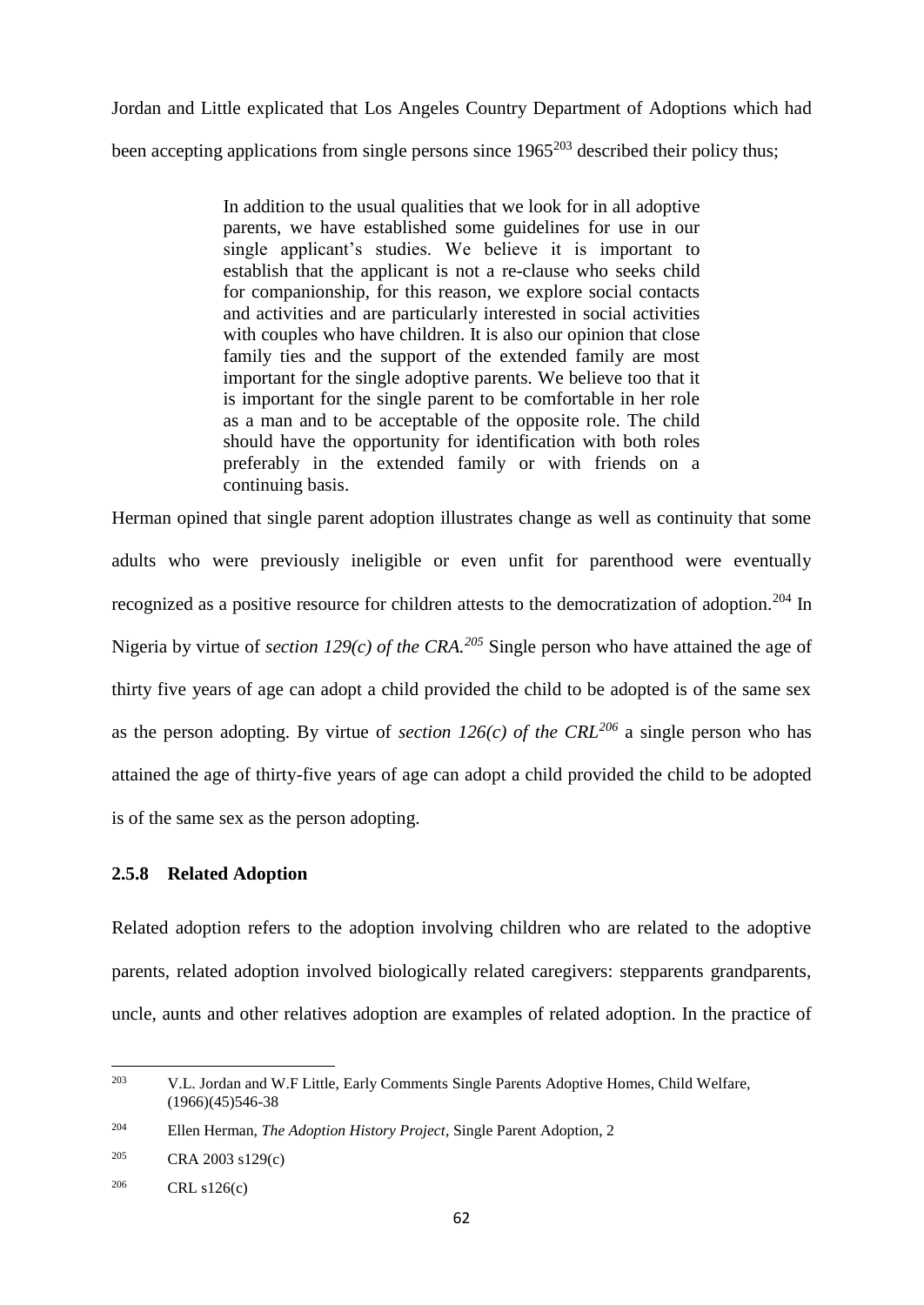child adoption in Edo State, this common form of adoption is usually refer to as 'siblings adoption.' The applicants do not need to go in search of the child because the child is readily available. Hoopes referred to this form as within family adoption.<sup>207</sup>

This type of adoption is commonly practiced in Nigeria. The study contend that this adoption is the best form of adoption as the adoptee is still within his biological family. No change of name is necessary; it is devolved of the usual psychological impact of adoption of the tried members.

# **2.5.9 Black Market Adoption**

Hill and Emanuel explicated that the term "black market" comprises a wide variety of methods by which a child is procured from the birth mother and subsequently adopted by the adoptive parents. <sup>208</sup> It is an illegal way of adopting a child, apart from the agency placement and legal private placement, there is an illegal "Black market" in babies which afford childless couple a chance to obtain a child. Turano asserts that babies like any other commodity are subject to the law of supply and demand, <sup>209</sup> that whenever there is increase in demand at a time when supply decreases conditions are ripe for the growth of a black market. Turano defines black market in babies as that section of the market which seeks to profit from placing a child for adoption.<sup>210</sup> According to her, a representative of the Adoptive Parents Group of Philadelphia testified before the subcommittee on Children and Youth that a certain lawyer whom she approached in hopes of obtaining an adoptable child quoted her a price of \$10,000 plus hospital expenses and added if she had come three months earlier the price

<sup>207</sup> Janet L. Hoopes, Adoption and Identity formation in David D. Brodzinsky and Marshall D. Schechter (eds.,) The Psychology of Adoption, 147.

<sup>208</sup> Myron G. Hill and Steven Emanuel, *Family Law,* The Professor Series, 168

<sup>209</sup> Margaret V. Turano, *Black Market Adoption,* The Catholic Lawyer (1976), 22, [<https://scholarship.law.stJohns.edu.](https://scholarship.law.stjohns.edu/)> Accessed 27<sup>th</sup> July 2020. 54

<sup>210</sup> Turano, Note 209, 56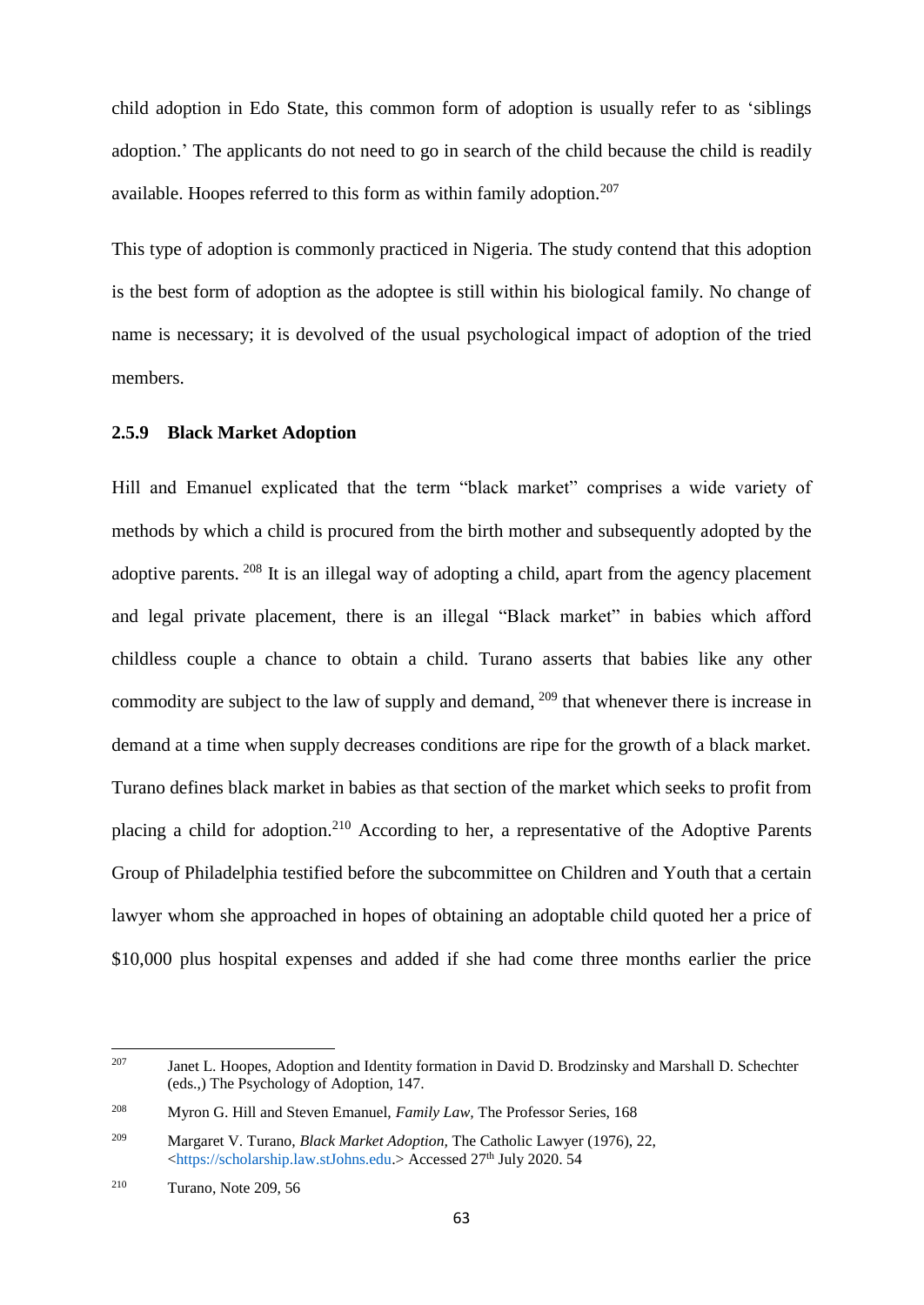would have been seven hundred dollars, they attributed the increase in price to the change in supply and demand.

Alex reported in an article, the incredible real-life stories of orphans who survived the Tennessee's children 'S Home Society. <sup>211</sup> Peggy Koenitzer in the book tells the story of her mother.

> Her mother was one of the seven siblings who lived with their mom. On one fateful day six of them were lured into a Limozine by Georgia Tann, she took them to the orphanage home where they were separated from their siblings and adopted across the country, her mum never got over the trauma of being taken from her parents and separated from her siblings. She lived a very sad life.

Turano further assets that in a black market adoption, the sole aim is profiteering, the safeguards presents in a normal adoption is completely neglected.<sup>212</sup> The welfare of the adoptee, the birth mother and the fitness of the adoptive parents are subordinated to the profit motive of the black marketers. Prospective adoptive parents need not show the marketers that they are fit for parenthood but rather that they can afford the fees. According to Turano this disregard by these unscrupulous marketers lead to the shocking technique called "auctionblocking." This is where the prospective adoptive parents are told that the child for which they have contracted has been born but that complications have arising which may cost additional fees, the marketer informs them that they have another couple who are willing to pay the extra cost. When the original couple agrees to pay the extra cost, the same ploy is used on the second couple to boost the price. Consequently, the existence of a black market promotes a system in which only the rich can adopt a child.

In Nigeria, illegal baby factories that are uncovered across some States in the country are typical example of a black-market adoption. According to Huntley, baby factory are usually

<sup>211</sup> <sup>211</sup> Alex Schroeder, '*Orphan Victims of a Black Market Baby Business Share their stories'* in a Book titled Before and After Written by Judy Christie and Lisa Wingate, *On Point* 22 October, 2019, [<https://www.tpr.org.post.orphan.](https://www.tpr.org.post.orphan/) >

<sup>212</sup> Turano, note 210, 58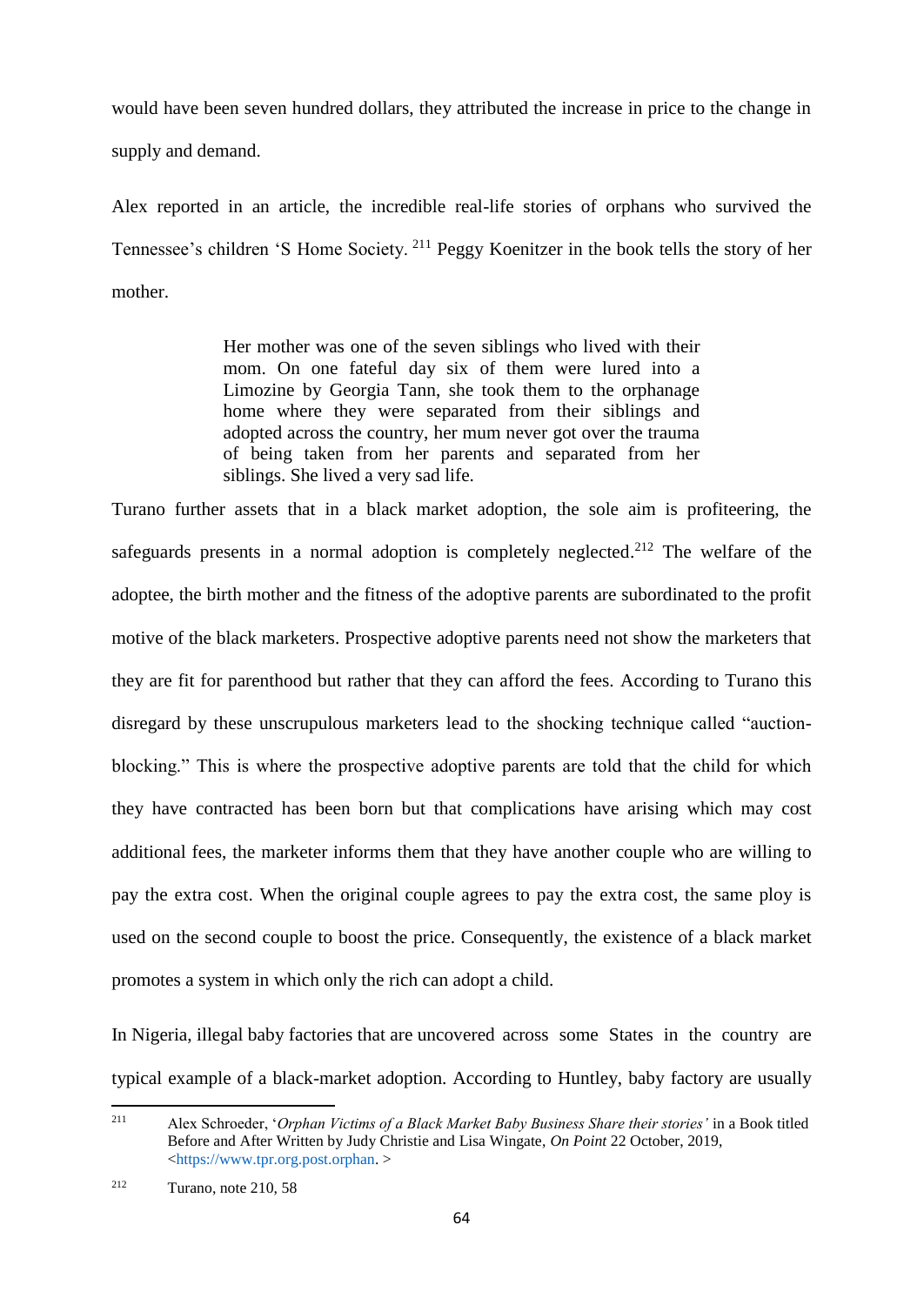buildings or institutions; such as maternity homes, or orphanage homes that have been converted to shelters for young pregnant girls and women for the purpose of delivery and selling off their babies<sup>213</sup>. He further stated that crimes in this baby factories include baby breeding, forced impregnations, sales of babies, illegal adoptions and even human trafficking or5 organs harvesting. This study contends that Black market in adoption is destructive of the best interest of the child, the birth parents and the adoptive parents. It is the sale of babies from one person to another.<sup>214</sup> Black market adoption is a negation of the principle of the best interest of the child, an outright violation of Articles 3 and 21 of the CRC and Article 7 of the Guidelines for the Alternative Care of Children and should be condemned by all and sundry.

### **2.5.10 Older Children Adoption**

The older hard to place children available for adoption are usually children over the age of three who have experienced many separations and loses. Gauthier et  $al<sup>215</sup>$  assert that some of these children are from foster care or institutional rearing with histories of maltreatment such as physical and psychological neglect, physical abuse, sexual abuse and are at risk of developing psychiatric problems. Sorosky Baran and Pannor posit that adopting an older child is more like a marriage than a birth $^{216}$  and they further stated that "it is a process whereby individual already equipped with consciousness, memories, patterns of thoughts and reaction and large stories of life experience, link their lives together" Sorosky Baran and Pannor described these older hard to place children as the "orphans of the living" <sup>217</sup> are

<sup>213</sup> <sup>213</sup> S. Huntley, the phenomenon of baby factory in Nigeria as a new trend of human trafficking. International Crimes Database (2013). [<http://www.internationalcrimesdatabase.org/upload/documents/20131030T045906I](http://www.internationalcrimesdatabase.org/upload/documents/20131030T045906)CD%20Brief%20 3%20-%Huntley.pdf.> Accessed 12 August 2019.

<sup>&</sup>lt;sup>214</sup> Children are not for sale, they are gifts from God see the book of Psalm 127 vs 3-5, that is the reason both the rich and the poor are gifted with children.

<sup>215</sup> L. Gauthier G. Stollack L. Messe and J. Arnoff, 'Recall of Childhood neglect and physical abuse as Differential Predictory of Current Psychological Functioning' Child Abuse and Neglect  $(1996)(20)(7)549-550$ 

<sup>216</sup> Sorosky, Baran, Pannor, note 122, 198.

<sup>217</sup> Sorosky, Baran, Pannor, note 122, 198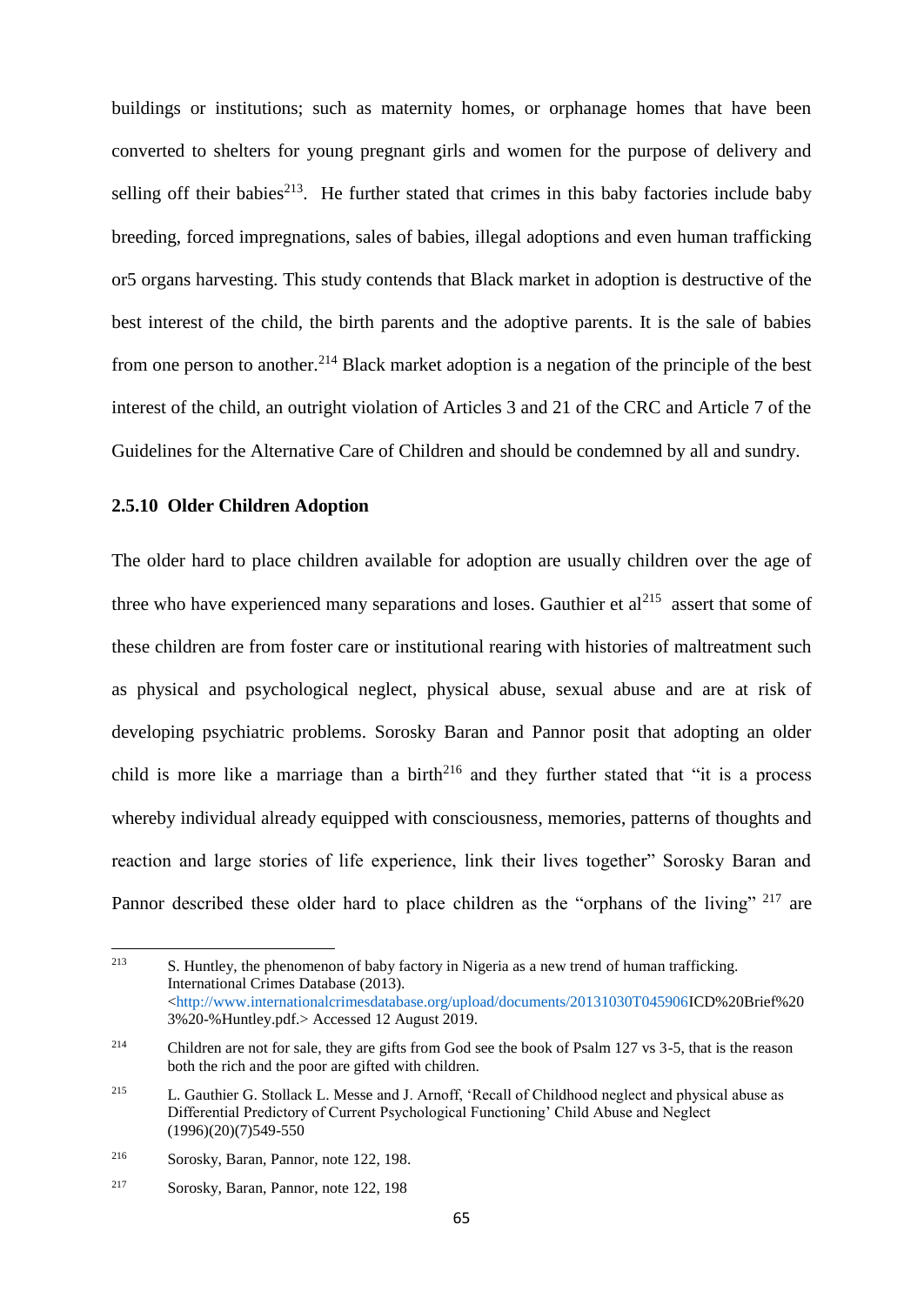abandoned, neglected or abused and have had poor living experience in numerous homes, institution or orphanage homes.

Lyons-Ruth and Jacobvitz asserts that older hard to place children are at risk of developing a disorganized attachment which is associated with a number of developmental problems,  $218$ including dissociative symptoms as well as depressive anxiety and acting – out symptoms which can result in failed adoption.

This type of adoption is practiced here in Nigeria. The adoptive parents are usually come fronted with the problems of rearing the children.

Conclusively, this study contents that older children adoption and the problem associated with it can be avoided when children are given out early in adoption.

# **2.5.11 Embryo Adoption**

Clark posits that human infertility are extremely complex physiologically, psychologically financially, legally and ethically. It is estimated that 85-90% of infertile couples will receive conventional treatment and 10-15% may become candidates for various forms of Assisted Reproductive Technologies (ARTS) to assist them in having their own biological children. In-vitro fertilization (IVF) is one of the most utilized reproductive procedures that has allowed couples to have their own biological children.<sup>219</sup> When couple undergo in-vitro fertilization (IVF) to conceive a child, often they have embryo (egg and sperm) joined together that are not used. These remaining embryos are often cryopreserved or frozen and put into storage for later use, once an embryo have been cryopreserved, decision must be made on their behalf. These embryos can be stored for future family building or discarded or

<sup>218</sup> <sup>218</sup> Lyons-Ruth and Jacobvitzz, 'Attachment Disorganization: Unsolved loss Relational Violence and Lapses in Behavioural and Attentional Strategies' in J Cassdy and P. Shaver (eds) *Hand Book of Attachment,* (New York Guilford Press, 1999), 520-554.

<sup>219</sup> Peter A. Clark: Ethical implications of Embryo Adoption  $\lt$ https://www.intechopen.com/books/p/uripotent-stem-cell-biology-advancesun.mechanisms-methods[and-models/ethical-implications-of-embryo-adoption.](https://www.intechopen.com/books/p/uripotent-stem-cell-biology-advancesun.mechanisms-methods-and-models/ethical-implications-of-embryo-adoption)> Accessed 10 March 2020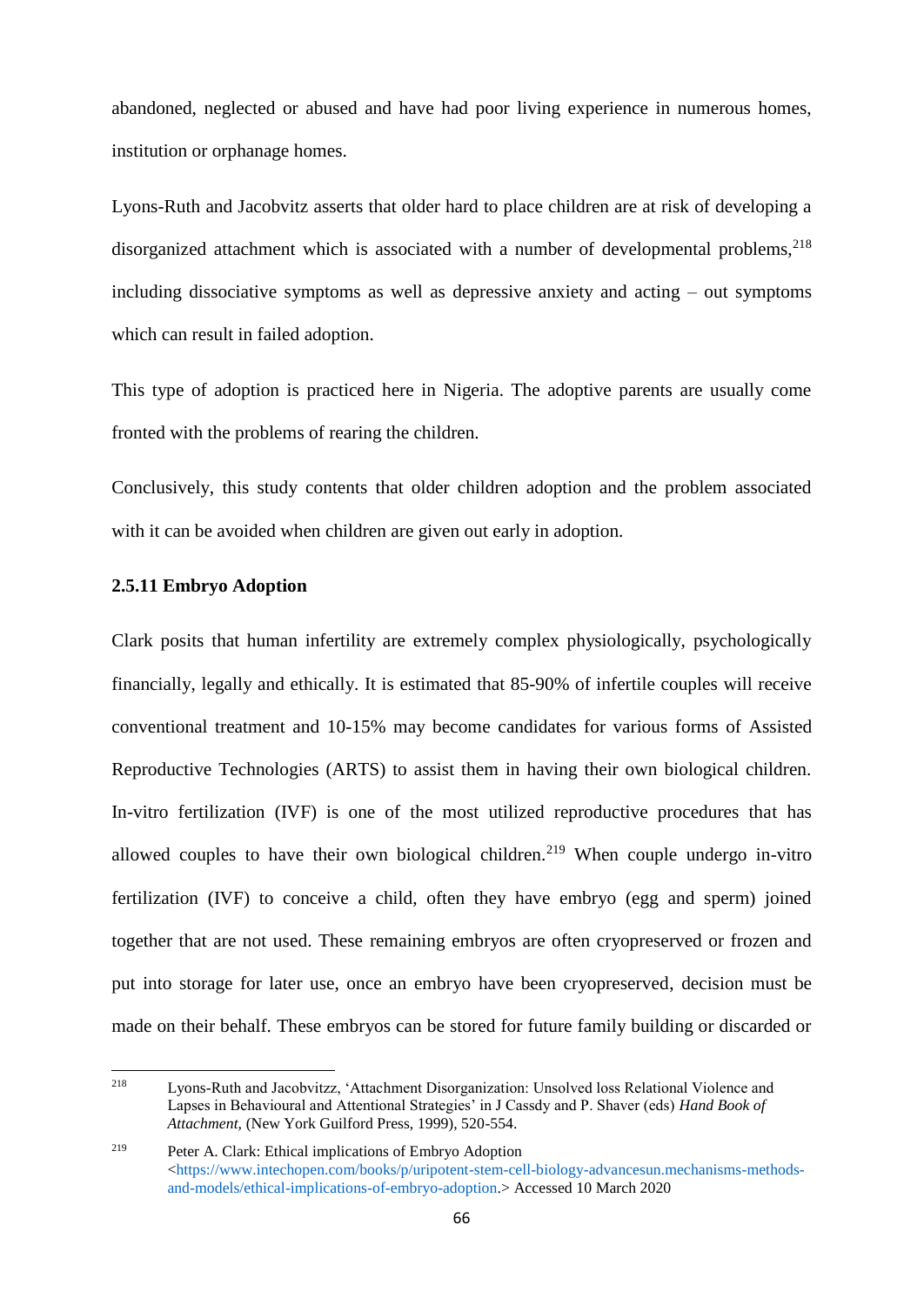submitted to sciences for research purpose or donated to another couple that is struggling with infertility.<sup>220</sup>

The transfer of donated embryos to another couple struggling with infertility is often referred to as embryo adoption. Lester reported that some call embryo donation/adoption as a "rescue mission" in that transferring donated embryo to a woman's uterus was akin to saving a life.<sup>221</sup> He stated "these children are being abandoned in a frozen state" and would be dead if they are not adopted.

According to Clark, abortion rights groups argue that the word 'adoption' encourage people to view the frozen embryos as equivalent to children, instead it should be called "donation."<sup>222</sup> He argued that the distinction between "embryo adoption" and "embryo donation" may be trivial but from a legal perspective raises numerous issues. The Supreme Court of Tennessee in *Davis v. Davis<sup>223</sup>* said that "semantic distinctions are significant in this context because language defines legal status and can limit legal rights." The court held that the frozen embryos are not strictly speaking either person or property but occupy an interim category that entities them to special respect because of their potential for human life. The American Society of Reproductive Medicine has echoed the conclusion that "the embryo deserves respect greater than that accorded to human tissue but not the respect accorded to actual persons<sup>224</sup>.

It does appear that the practice of embryo adoption is a well-known phenomenon in Nigerian even though some treatment clinics in places like Lagos deal with sperm donation and embryo preservation. This study investigation revealed that there is a center for Advanced

<sup>220</sup> <sup>220</sup> Clark, note 220

<sup>221</sup> Caroline Lester, Embryo 'Adoption' is growing but it is getting tangled in the Abortion Debate New' York Times, 17 February 2019

<sup>222</sup> Peter A. Clark, Ethnical Implication of Embryo Adoption.

<sup>223</sup> 842SWZD 488604 (Tenn 1992) <embryo.asu.edu.: accessed 7 June 2020.

<sup>224</sup> Ibid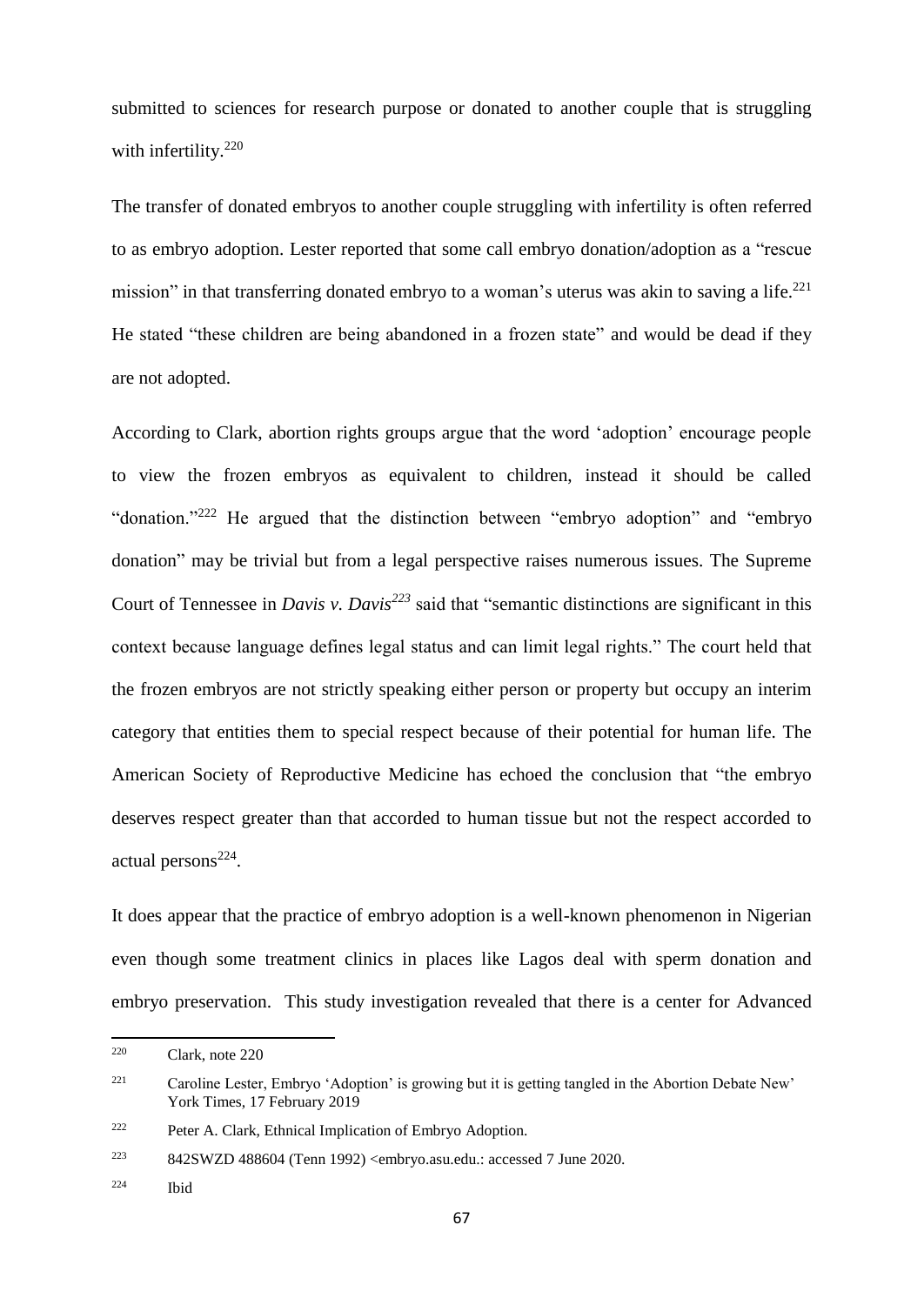Fertility Treatment in Nigeria with branches in Abuja, Lagos and Delta State. Our unofficial interactions with some medical practitioners confirm that human embryo donation is an ethically and legally acceptable way for infertile couple to form families. That embryo donation only takes place where the woman involved is unable to produce fertile eggs that can meet with her husband sperm to form an embryo.

# **2.5.11 Lesbian, Gay, Bisexual and Transgender (LGBT) Adaption<sup>225</sup>**

LGBT adoption is the adoption of children by lesbians, gays, bisexuals and transgender. This maybe in the form of a joint adoption by same-sex couples, adoption by one partner of a same-sex couples of the other's biological child (step-parent adoption) and adoption by single LGBT person. According to Karla before 1973 state courts barred gay and lesbian individuals from holding a parenting role especially through adoption.<sup>226</sup> The American Psychological Association has supported adoption by same sex couples, citing social prejudice as harming the psychological health of lesbians and gays while noting there is no evidence that their parenting causes harm.<sup>227</sup>

Adoption by same sex couples is legal in twenty eight countries and in some territories worldwide, Netherlands Belgium, Spain, Canada, South Africa, Norway, Sweden, Portugal, Iceland, Argentina, Denmark, France, Brazil, Uruguay, New Zealand, Britain Luxembourg and Finland, United States and Mexican have regional or court directed provisions enabling same sex couple to adopt. The only Africa country to allow joint adoption by same sex couples is South Africa. The 2002 decision of the Constitutional Court in of *Du Toit & other* 

<sup>225</sup> <sup>225</sup> [<https://en.m.wikpedia.org.wiki.>](https://en.m.wikpedia.org.wiki/) Accessed 7 June 2020.

<sup>226</sup> Starr Karla, Adoption by Homo-Sexual: A look at differing State Court opinions Ariz LRW, 40 (1998): 1497.

<sup>&</sup>lt;sup>227</sup> R.U. Paige, Proceedings of the American psychological Association Incorporated for the legislative year, 2004, minutes of the meeting of the council of Representative 28 and 30 July 2004: Honolulu Retrieved 18<sup>th</sup> November, 2004.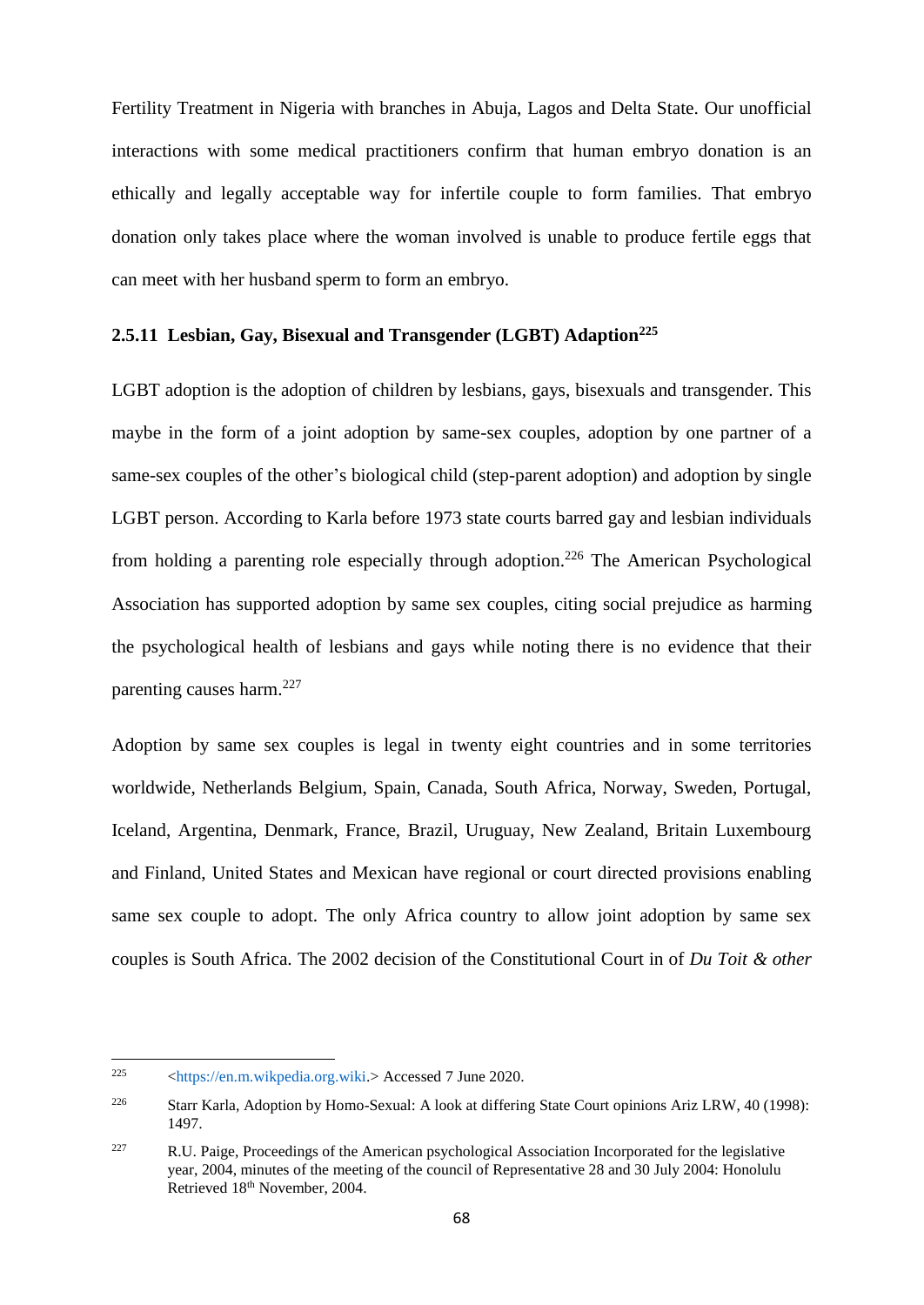*v Minister of Welfare and Population Development and others<sup>228</sup>* amended the Child Care Act 1983 to allow both joint adoption and step parent adoption by "permanent same-sex life partners."<sup>229</sup> The Child Care Act has since been replaced by the children's Act 2005 which allows joint adoption by "partners in a permanent domestic life partnership" whether same or opposite sex and stepparent adoption by a person who is the permanent domestic life partner of the child's current parent.<sup>230</sup> In the adoption of Tammy<sup>231</sup> both members of a lesbian couple were permitted to simultaneously adopt the biological child of one of them. However, *in re Robert Paul P,<sup>232</sup>* H 57 and S 50, were homosexuals who lived together for twenty five years. H petitioned to adopt S, according to them "We are a family and seek to formalize such." The relevant statute that allows for adult adoption is silent on the express issue of whether a gay couple may adopt another. However the statute provides that adoption is "the legal process whereby a person takes another person into the relations of child and hereby incurs the responsibilities of parent. The court held that adoption here is not permitted under the statute. While adult adoptions is generally allowed it must occur in a situation where there are some incidents of parent-child relationship; that if the adoption laws are to be changed so as to permit sexual lovers, whether homosexuals or heterosexual to adopt one another, it is for the legislature, not the court to do so. In Nigeria, lesbian, gay, bisexual and transgender (LGBT) adoption does not exist. Currently Nigerian law does not specifically prohibits homosexual couples from adopting children from Nigeria. However based on the requirement of person who can adopt as stated in adoption laws gay and lesbians couples are not among them. By virtue of the provision of the same sex marriage (prohibition Act) 2013 Same Sex

**.** 

<sup>228</sup> [2002] 2 ACC 20 (2002)10 BCLR 1006 (CC) 2003 (2) SA 198 (CC)

<sup>&</sup>lt;sup>229</sup> Lesbians, Gays, can Adopt Children: News 24 10 September 2002 Retrieved 8<sup>th</sup> October 2017.

<sup>230</sup> Lynley Donelly, A media guide to the children's Act 38 of 2005 (PDF) Centre for children law media monitoring project page 40. Achieved from the original (PDF) on 19 October 2015 Retrieved 8 October 2017.

<sup>231</sup> 619 N.E. 2d 315 (Mass 1993)

<sup>232</sup> 471 NE 2d 424 (N.Y. 1984)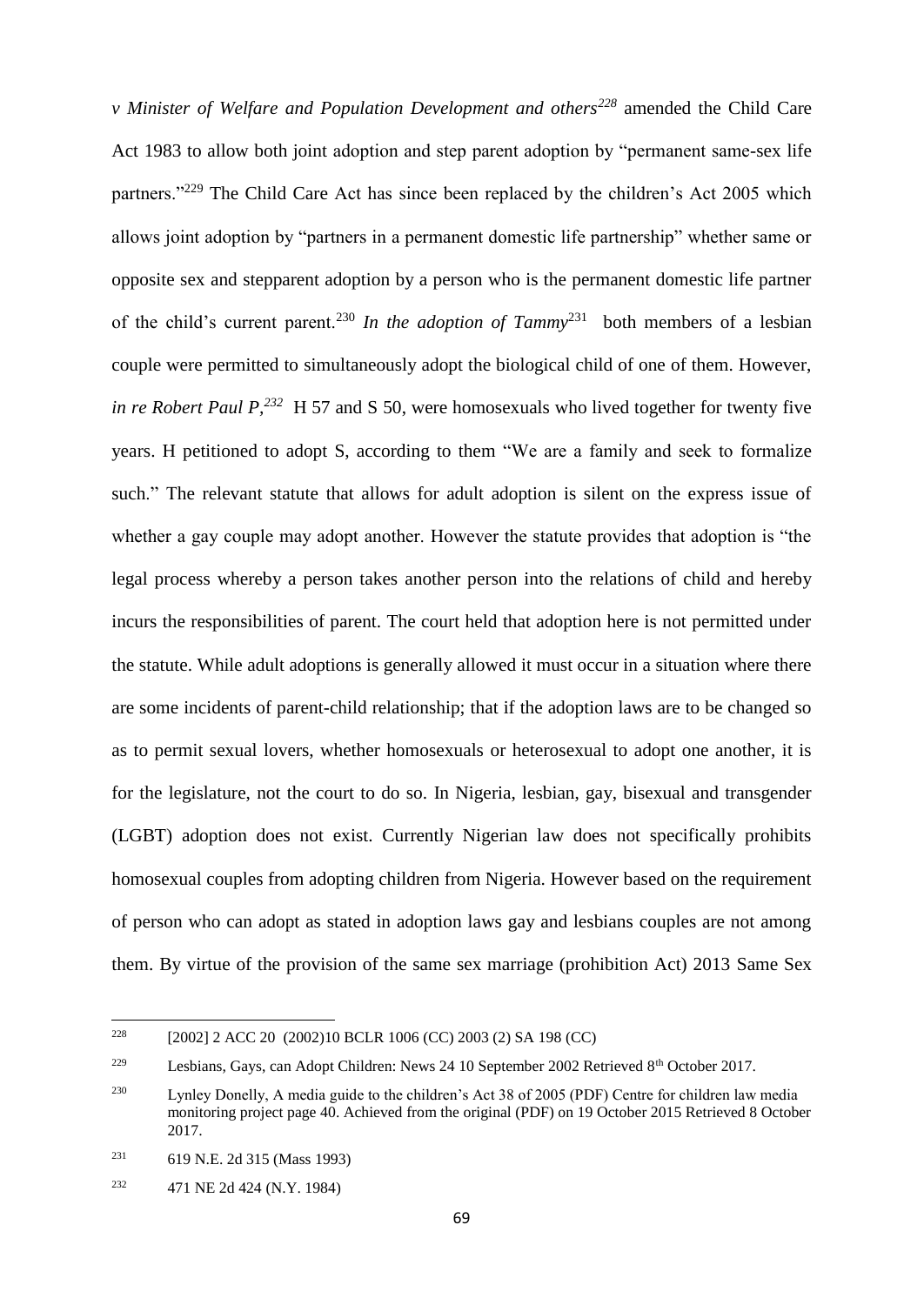Marriage is illegal and constitutes a criminal offence and for same sex couple who co-habit attracting a sentence of 14 years imprisonment. The prohibition of same sex marriage in Nigeria precipitates the notion that same sex adoption is unknown in the field of child adoption practice in Nigeria. Finally same sex couple adoption of children is not practice in any state in Nigeria and Edo State in particularly.

## **2.5.12 Customary Adoption**

Nwogugu posits that adoption as an institution is not unknown to some systems of customary law in Nigeria.<sup>233</sup> However care should be taken to distinguish cases of adoption from guardianship as the two are usually confused under customary law. This is because guardianship involves the exercise of some parental rights especially as regards custody, control and maintenance of an infant. Ogungbe asserts that adoption under customary law may be formal or informal, formal adoption involves the arrangement of a meeting between the prospective adoptive parents and the adoptee or child to be adopted.<sup>234</sup> At the meeting the prospective adoptive parents will announce to both families their intention to adopt the child and make him his heir; this is followed by the consent of the birth family and a performance of an initiation ceremony. At this meeting a formal transfer of parental rights and obligations is performed with the approval of both families. This practice can be found among the Ishan speaking people of Edo State.<sup>235</sup>

However among the Bini-speaking people of Edo State, child adoption is referred to as "Omonrieyihomo." From what is obtainable and eye-witness accounts, the prospective adoptive family meets with the birth parents of the child and makes its intention known to them; usually, the adopter could be a distant uncle or aunt of the child. No ceremony is done, no announcement made to the whole world. It is done with utmost confidentiality between

<sup>233</sup> <sup>233</sup> E.I. Nwogugu, Family Law in Nigeria, (HEEB Publishers,1990), 328

<sup>234</sup> Mojisola Ogungbe, Family Law through the Cases, (College of Law, Igbinedion University 2004), 190

<sup>235</sup> C.G. Okojie, Ishan Native Law and Customs, (John Okwesi and Co., Yaba Lagos 1960), 60.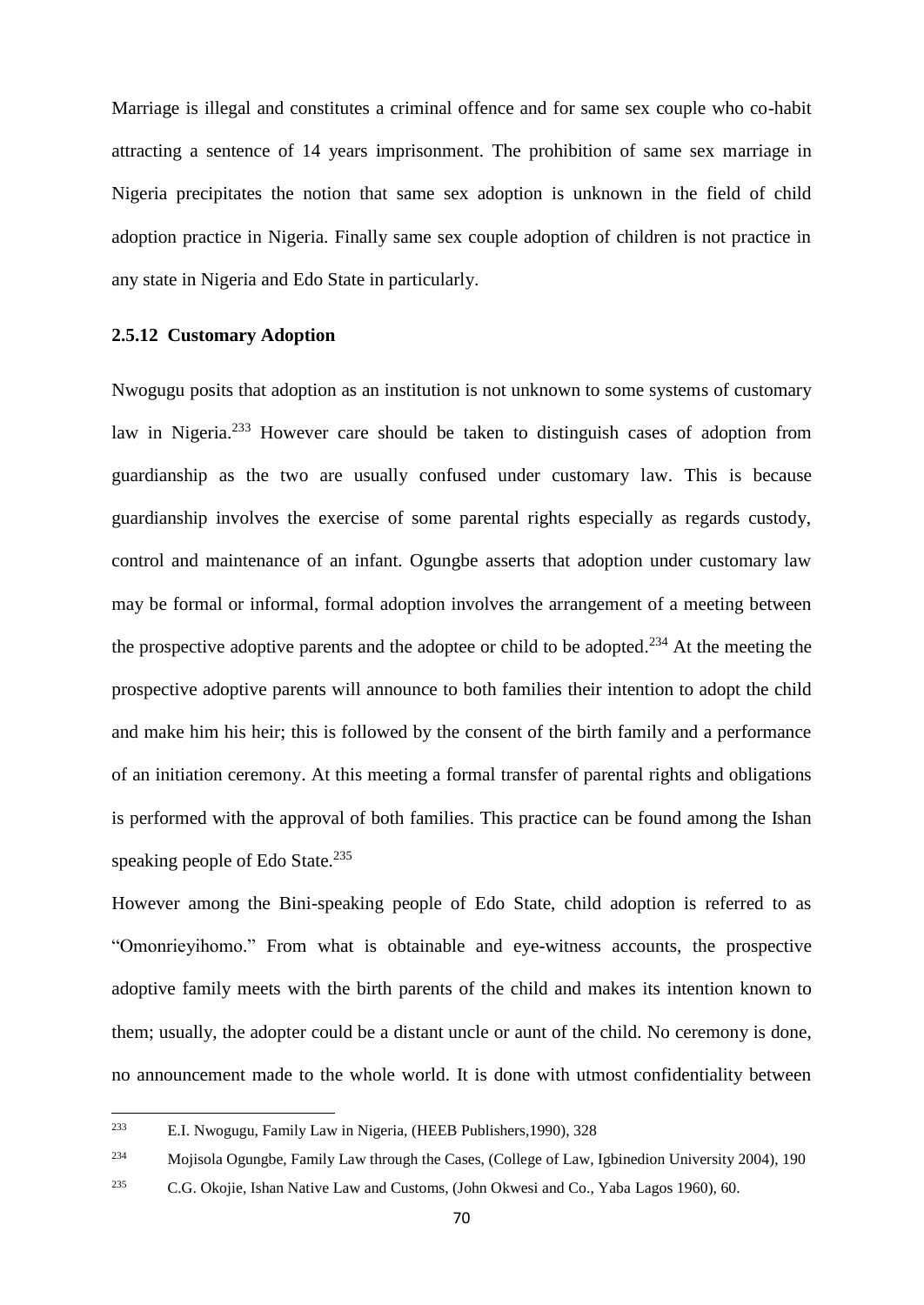both families and extended family members. A formal transfer of parental rights and obligations is made. Subsequent acts or actions of both families in relation the child will indicate/inform the general public that an adoption has occurred.

In an informal adoption under customary law, a relation usually an uncle or aunt takes the child of a relative or an orphans into his family, brings him up and treats him same way as the biological children of the adopter. In the case of *Meribe v. Egwu<sup>236</sup>* a childless woman procured her niece in marriage to her husband in order to have children for her. The court held that the practice was not repugnant to natural justice equity and good conscience. In the same vain, *in Martin v. Johnson<sup>237</sup>* the plaintiff as sister and next of kin of Agnes Martin who died at Bena Cameroon intestate, claimed to have, as such grant of letters of administration. The defendant was claiming to be the person entitled to inherit the estate on the ground that he is the adopted child and was brought up by the deceased herself and appointed to succeed to her property. The court held where a claim such as this is based on native law and custom, that particular native law and custom must be established by clear and convincing evidence. Ogungbe asserts that under customary law adoption the consent of the adoptee is more important than the consent of the birth parents. Where the child is an infant and unable to form an opinion, then on attainment of majority the consent may be obtained, where he refuses to consent, there will be no adoption. Once an adoption is done under customary law, the child takes the name of the adoptive parents and will be treated as his biological child, the adoptee has a right to inherit the properties of the adoptive parent just like the biological children. The adopted child cannot marry any of the biological children of the adoptive parents because by virtue of the adoption a consanguineous relationship has been formed between the adoptee and the biological children of the adoptive parents. In case of *Olaiya v.* 

**<sup>.</sup>** <sup>236</sup> (1976) NMLR 323

<sup>237</sup> (1936)3 WACA 91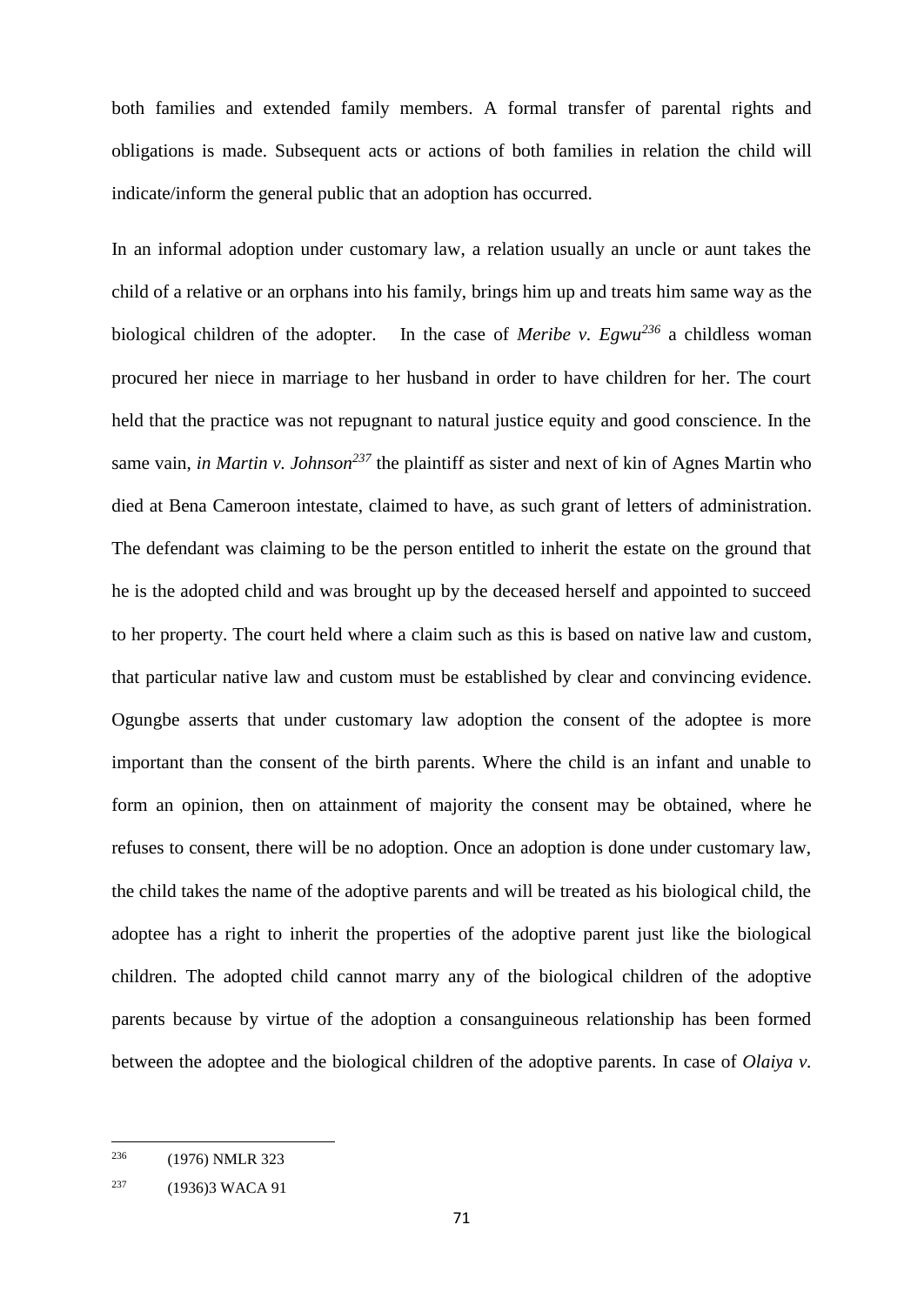*Olaiya*, <sup>238</sup> the first respondent, Mrs. Cornelia Olaiya, married Solomon Kayode Olaiya in 1963 under the Marriage Act in England. The couple lived together in England and later returned to Nigeria where they lived together as husband and wife until the husband died intestate in 1981. There was no biological child of the marriage. Upon the death of the husband, his brothers, the  $2<sup>nd</sup>$  and  $3<sup>rd</sup>$  respondent took over the deceased's estate and continued to manage same without any reference to the deceased widow. She sued them claiming, among other reliefs, a declaration that the plaintiff and the children of the deceased namely Emmanuel Olaiya, Sarah Olaiya and Remilekun Olaiya were the exclusive beneficiaries of the intestate estate of the deceased. In her pleadings, the plaintiff claimed that the first two children were both children of the deceased by legal and valid adoption under the applicable law and were brought up and recognized as such prior to the deceased's death in 1981. However, the defendants denied the averment that their deceased brother ever adopted the children. The trial court accepted the plaintiff's oral evidence that she and her deceased husband adopted the two children. Accordingly, it held that the children were entitled to share in the intestate estate of the deceased and the Court of Appeal upheld the decision. On further appeal to the Supreme Court. The Apex Court held that where a child is alleged to have been adopted under and Adoption Law, the best evidence of the adoption should come from the Adopted Children Register established under the Law. Since the adoption of the two children in question had not been proved in the manner required by the Law, the Supreme Court held that they were not entitled to share in the intestate estate of the deceased.

With all due respect to the learned justices of the Supreme Court the above judgment cannot be said to be promoting the best interest of the child or protecting a child centered adoption law. The Supreme Court fail to take cognizance of the fact that there are other forms of child

238

<sup>238</sup> (2002)8 NWLR (Pt. 782) 652; (2005)2 SMC 84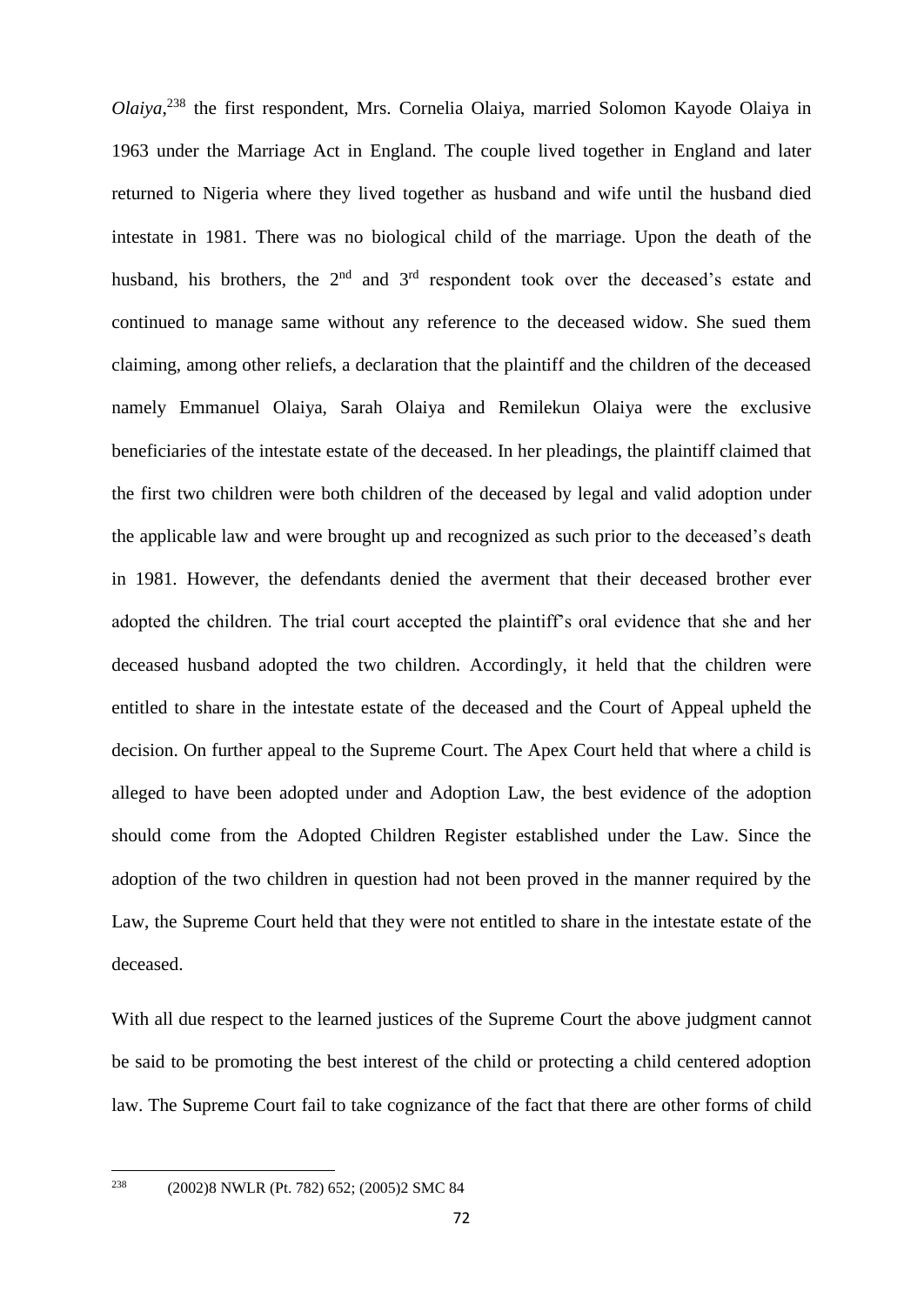adoption beside the legal adoption. There was evidence before the court that the two children, Emmanuel and Sarah Olaiya have lived with their parent visually all their live, they bore the family name and cannot be regarded as strangers in the family. There is prima facie presumption of adoption in favour of the two children.

Again the Supreme Court also fail to avert its mind to the legal theory of non-discrimination laid down in section 42(2) of the Constitution of the Federal Republic of Nigeria as amended. That no child should be discriminated against by reason of the circumstance of his or her birth. In this instant case can best be described as the customary adoption and prove of adoption from Adopted Children's Register as prescribed by law was not required and as such the children should be entitled to share from the intestate estate of their deceased father.

### **2.6 Theories of Adoption**

One great theorist who impacted in adoption is Sigmund Freud; Freud had a significant influence on modern adoption theory and practice.<sup>239</sup> His ideas about unconscious desires, erotic instincts and critical childhood stages in the formation of adult personality and behavior shaped the way that many parents and professionals thought about adoption, especially its special challenges and potential hazards.<sup>240</sup> Brodzinsky posits that adoption is viewed as a highly successful solution for the problem confronting children who are deprived of their family, <sup>241</sup> for women experiencing unwanted and unplanned pregnancies and for infertile couple who wants to be parents. He argued that professionals and lay people often have difficulty accepting the possibility that the solution itself could as well be a problem. He further argued that in the past three decades a sizeable body of empirical clinical and

<sup>239</sup> Sigmund Freud, On narcissism. In J. Strachey (ed. and Trans.) The Standard edition of the complete psychological works of Sigmund Freud (vol. 9 London: Hogarth Press, 1959) 74-78.

<sup>240</sup> Ellen Herman, 'Sigmund Freud, Retrieved from the Adoption History Project' (2012)

<sup>241</sup> David M. Brodzinsky, 'Long-term outcomes in Adoption,' *The Future of Children* (1993)(3)(1).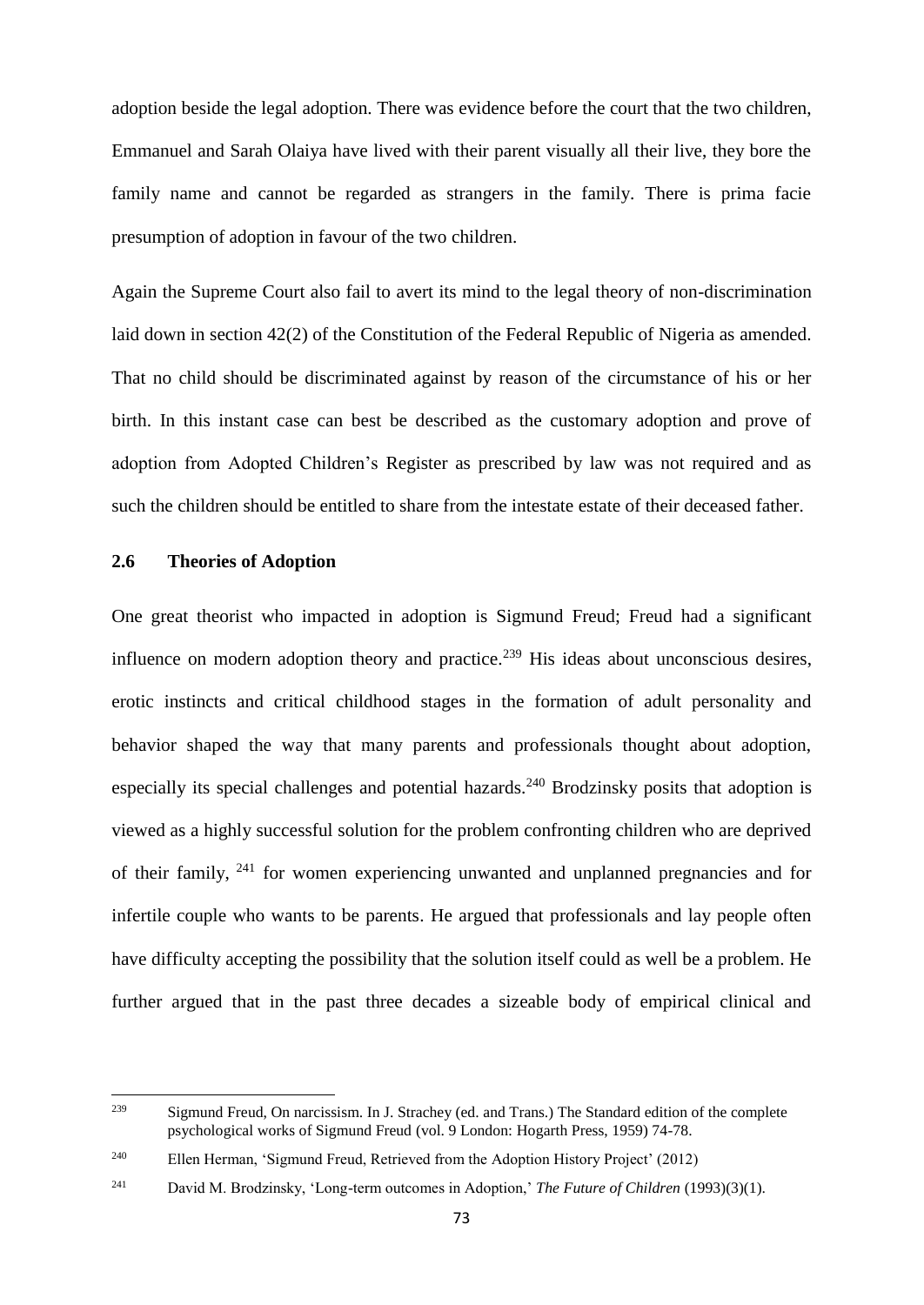theoretical writings have emerged focusing on the complexities of family life and on the possible psychological risk associated with adoption triad.<sup>242</sup>

Cadoret asserts that a number of theoretical perspective have been offered to explain developmental patterns adjustment difficulties and effects of adoption on the members of the adoption triangle and their families, some based on biological models, others on psychoanalytic, theory, attachment theory social role theory, fertility theory, family system theory, stress and coping theory. The theoretical framework of this study will be based on the following theories as it relates to our study and the problems we are trying to engage. Psychological theory, psychoanalytical theory, attachment theory, infertility theory, the theory of non-discrimination and legal transplant theory.<sup>243</sup> If the lessons associated with these theories are taking into consideration and internalize into our adoption policies and laws, it will promote the best interest of a child principle and pave way for a child centre adoption law.

## **2.6.1 Psychological Theory**

Hindle and Shulman posit that adoption offers the possibility of a new beginning and of regeneration but also has the potentials for disappointment, destruction and psychological disaster.<sup>244</sup> They argued that psychologically, adoption is a highly "charged" or "supercharged" process; it is a field in which diverse realms of individual experience and society interact. It involves the internal worlds of the birth parents, the adoptee and the adoptive parents and their families. The law, legal system, social and cultural values beliefs ideology and even myth. As a psychological field adoption thus involves a distinctive constellation of emotional forces. Hockenburg defines emotion as "a complex psychological

<sup>242</sup> Brodzinsky, Note 242, 2

<sup>&</sup>lt;sup>243</sup> JR Cadoret, Biologic Perspective on adoptee adjustment: In the psychology of Adoption D Brodzinsky and M Schechter, (eds) (New York: Oxford University Press, 1990), 25

<sup>244</sup> Debbie Hindle and Graham Shulman, (eds.) The Emotional Experience of Adoption: A Psychoanalytic Perspective*.* (Routledge: London and New York, 2008), 1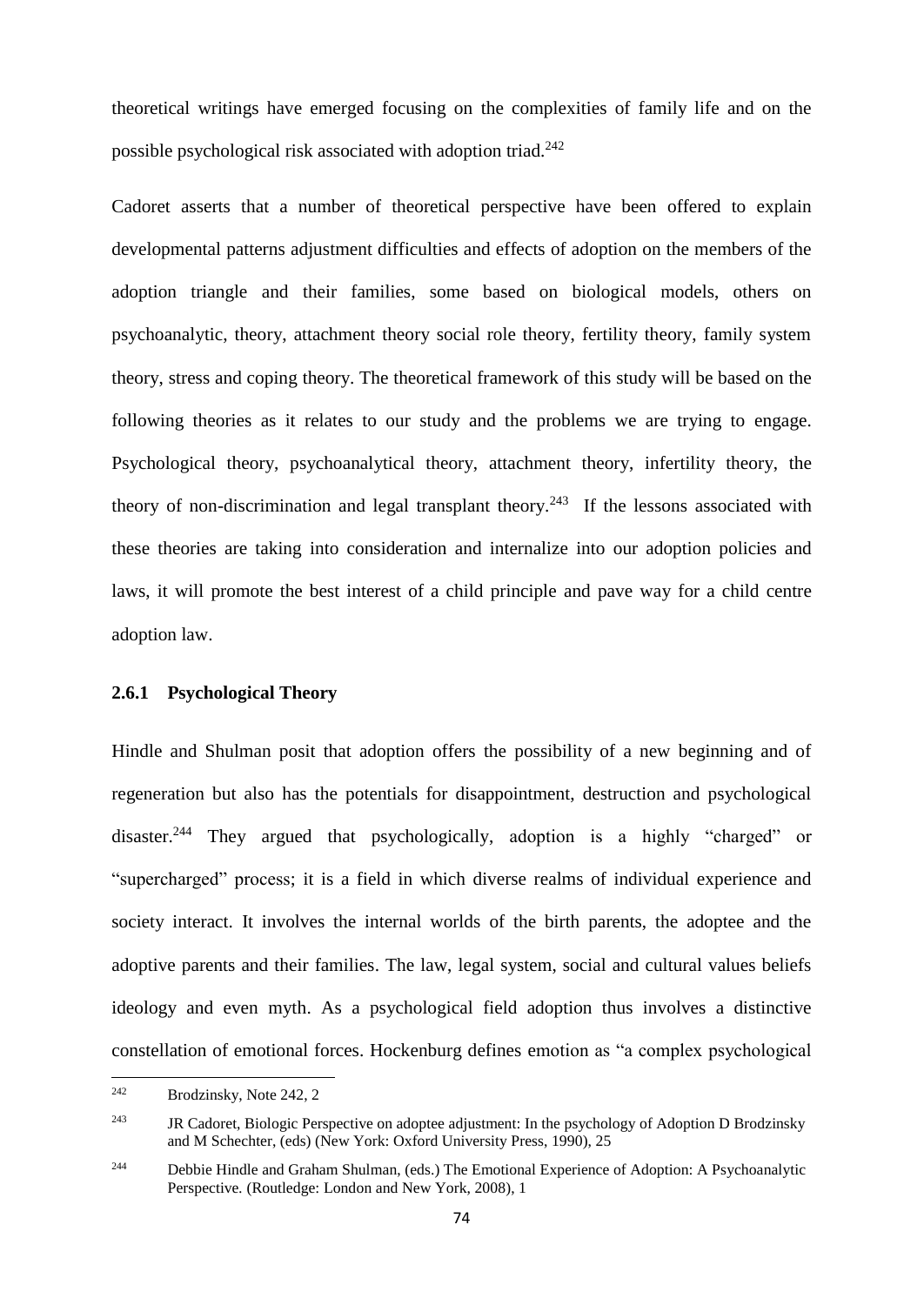state that involve three distinct component: a subjective experience, a physiological response and a behavioral or expressive response." <sup>245</sup>

Psychology emotion is defined as a complex state of feeling that results in physical and psychological changes that influences thought and behavior.

The psychological impact of adoption on members of the adoption triangle cannot be overemphasized. According to Freud all members of the adoption triangle face some form of psychological dysfunction.

# **2.6.1.1 Physiological Theory: Impacts on Adoptee**

For the adoptee, according to Clothier a child deprived of the benefit of growing up with his biological parents, does not know them or any of his biological siblings is an individual who has lost is thread of family continuity.<sup>246</sup> Clothier further asserts.

> Every adopted child at some point in his development, has been deprived of this primitive relationship with his mother. This trauma and the severing of the individual from his racial antecedents lie at the core of what is peculiar to the psychology of the adopted child. <sup>247</sup>

She stated further that a child who is separated from his biological mother soon after birth misses the mutual and satisfying mother-child relationship, the roots of personality growth where the physiological and psychological are merged both for the child and the natural mother. For most adopted children the loss of their birth parents as a result of adoption may set the stage for the feelings of loss and grief, as well as anger, anxiety and fear. Afifi explicated that the loss experienced by adopted persons may be characterized as an ambiguous loss or the loss of someone who is still alive or may not be alive and thus feeling of loss will also increase the feelings of uncertainty.<sup>248</sup> Apart from the loss of their birth

<sup>245</sup> D. Hockenbury, Discovering Psychology, (4<sup>th</sup> ed., Worth Publishers Inc, 2007).

<sup>&</sup>lt;sup>246</sup> Florence Clothier, 'The psychology of the Adopted Child,' Mental Hygiene, (1943)(27) 222-226

<sup>247</sup> Ibid

<sup>248</sup> P.A. Afifi, 'Uncertainty Management and Adoptee Ambiguous Loss of their Birth Parents,' *Journal of Social and Personal Relationships* (2005):129-155.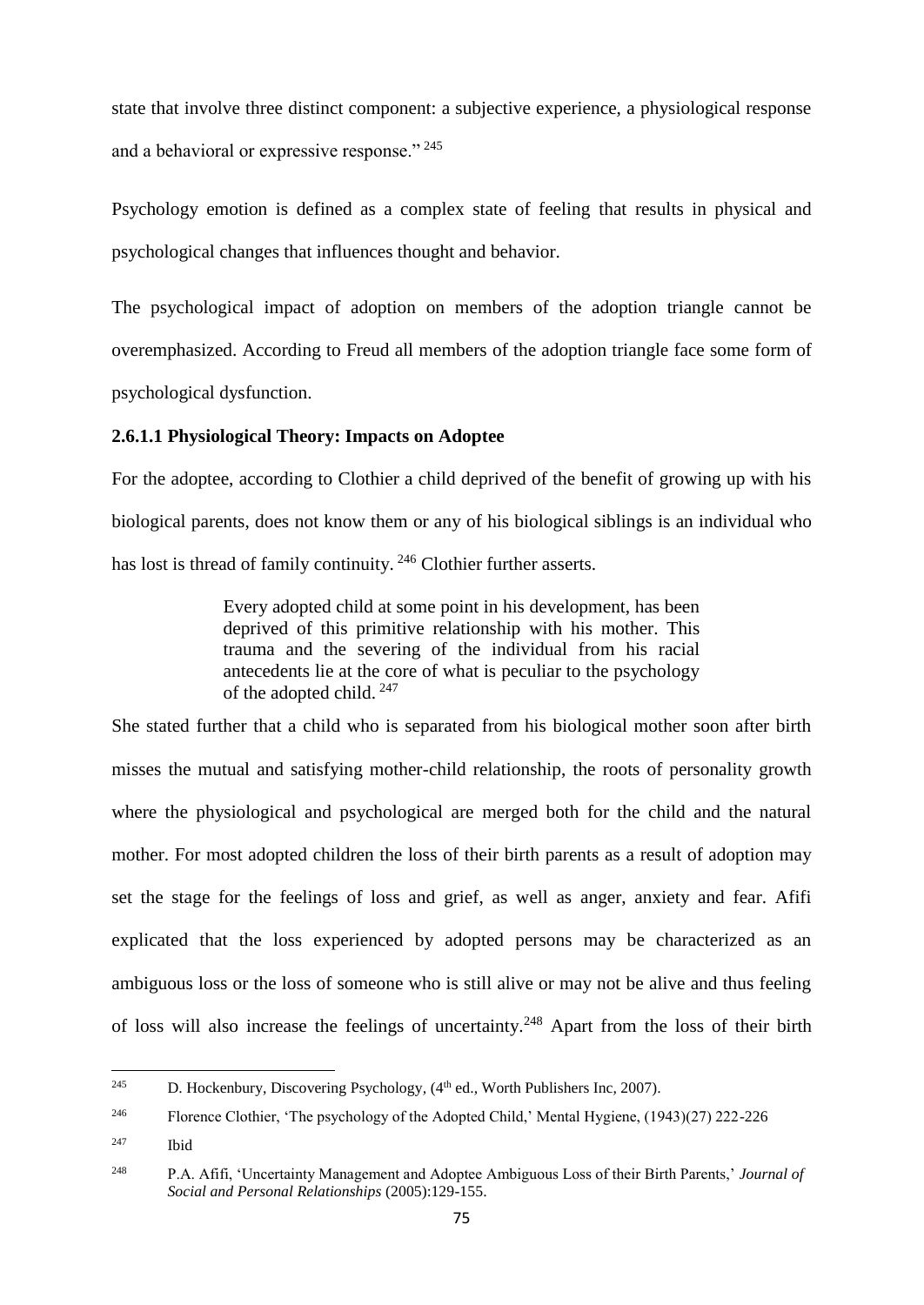parents, adopted children may also suffer secondary loss, loss of the siblings, aunts, uncles or grandparents; and for those children who were adopted as older children they may suffer the loss of friends, foster families, pets, schools and neighbours and familiar environment.<sup>249</sup> Another issue face by an adoptee is the issue of identity. Erikson wrote identity development is partially established through identification with parents,  $250$  particularly the same sex parents, for the adoptee the process is complicated because he or she is aware that an essential part of the self has been cut off and remain on the other side of the adoption barrier. Kornitzer supports Erickson's views that this development will result in confusing the psychological identity of the adoptee.<sup>251</sup> Sorosky et al described these adoption-related conflicts as resulting in "identity lacunae" that can lead to a sense of show embarrassment and lowered self-esteem.<sup>252</sup>

## **2.6.1.2 Psychological Theory: Impacts on Birth Mother**

According to Henney relinquishing a child for adoption can be traumatic for the birth parent. Birth parents continue to mourn the loss of their child throughout their life time but with varying intensity.<sup>253</sup> Lewis shared the same view with Henney, that parents who cannot keep their infants have a sense of worthlessness and considerable feelings of guilt.<sup>254</sup> Smith emphasized that birth mother who relinquish her baby for adoption is trying to give her child what she know he or she needs and what she want her baby to have, love, care and security from two parents in a normal home situation that she cannot provide.<sup>255</sup> Once the adoption

<sup>249</sup> **Ibid** 

<sup>250</sup> HE Erikson, Identity: Youth and Crisis, (New York Nortion)

<sup>&</sup>lt;sup>251</sup> M Kornitzer, 'The Adopted Adolescent and the Sense of Identity,' Child Adoption (1971)(66):43-48

<sup>252</sup> D A Soroky A Baran and R. Pannor, 'Identity Conflicts in Adoptees' *American Journal of Orthopsychiatry* (1975)(45)18-27

<sup>&</sup>lt;sup>253</sup> S M Henney, 'Evolution and Resolution' Birthmothers Experience of Grief and Loss at different levels of openness' *Journal of Social and Personal Relationships* (2007): 875-889.

<sup>254</sup> H P Lewis, The Psychiatric Aspect of Adoption, in J.H. Howells (ed.), *Modern Perspectives of Child psychiatry* (New York: Brunner/Mazel, 1971).

<sup>255</sup> E Smith, Readings in Adoption, (New York: Philosophical Library, 1963).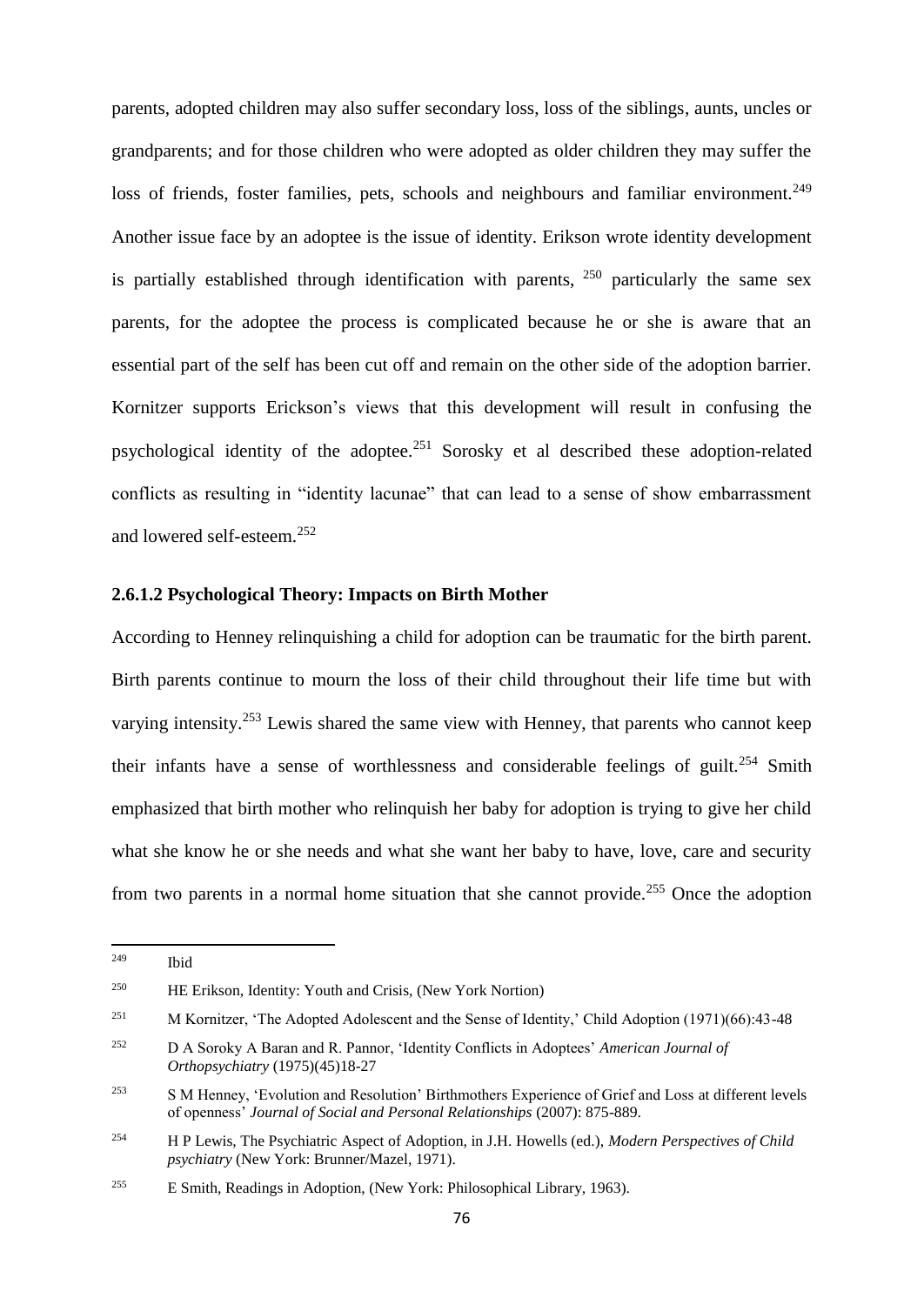proceedings have been completed, the birth mother becomes the forgotten parent. Sorosky, Baran and Pannor maintained that relinquishment and adoptive placement has a traumatic experience on the birth mother that remained with them throughout their life.<sup>256</sup>

### **2.6.1.3 Psychological Theory: Impacts on Adoptive Parents**

For the adoptive parents, the relationship within the adoptive families are subject to conflicts not found within their nuclear family. Pringle opined that this conflict creates stress on the adoptive parent with problems similar to those of having a handicapped child.<sup>257</sup> Seglow, Pringe & Wedge described the adoptive parent as one caught in a double bind implored to "make the child your own, but tell him he is not."<sup>258</sup> Hartman and Laird posit that most adoptive parents experience difficulties and anxiety in telling, retelling, sharing and the reconstruction of the adoption story to their adopted child.<sup>259</sup> Kirk emphasized that if the adoptive parents can accept the fact that they are different from the biological parents rather than denying it, they will be able to communicate better with the adoptee regarding his or her adoptive status and have the possibility of handling any problem that might arise throughout the child development with loving support, understanding and empathy. This study has explicated the various proponents of psychological theory and the psychological effect of child adoption on the triad members. This study agrees with their views that adoption impacts on members of the adoption triangle particularly the adoptee. Unlike the birth parent or adoptive parents that at one point in time made a decision to relinquish or to adopt a child but the adoptee according to Simmonds is a passive victim of the birth parents transgression, thus left without a choice.

<sup>256</sup> Sorosky, Baran and Pannor, note 122, 78.

<sup>&</sup>lt;sup>257</sup> M.L.K. Pringle, 'Adoption facts and Fallacies,' A Review of Research in the United States, Canada and Great Britain between 1948 – 1965 London, Longman 1967

<sup>258</sup> Seglow, J. Pringe, MLK, & Wedge P. *Growing up Adopted,* Windsor, Acta, National Foundation for Educational Research in England and Wales, (1972).

<sup>&</sup>lt;sup>259</sup> Ann Hartman and Joan Laird, Family Treatment after Adoption: Common Themes, in the Psychology of Adoption, David M. Brodzinsky Marshall D Schechter (eds) (New York: Oxford University Press, 1990),221-232.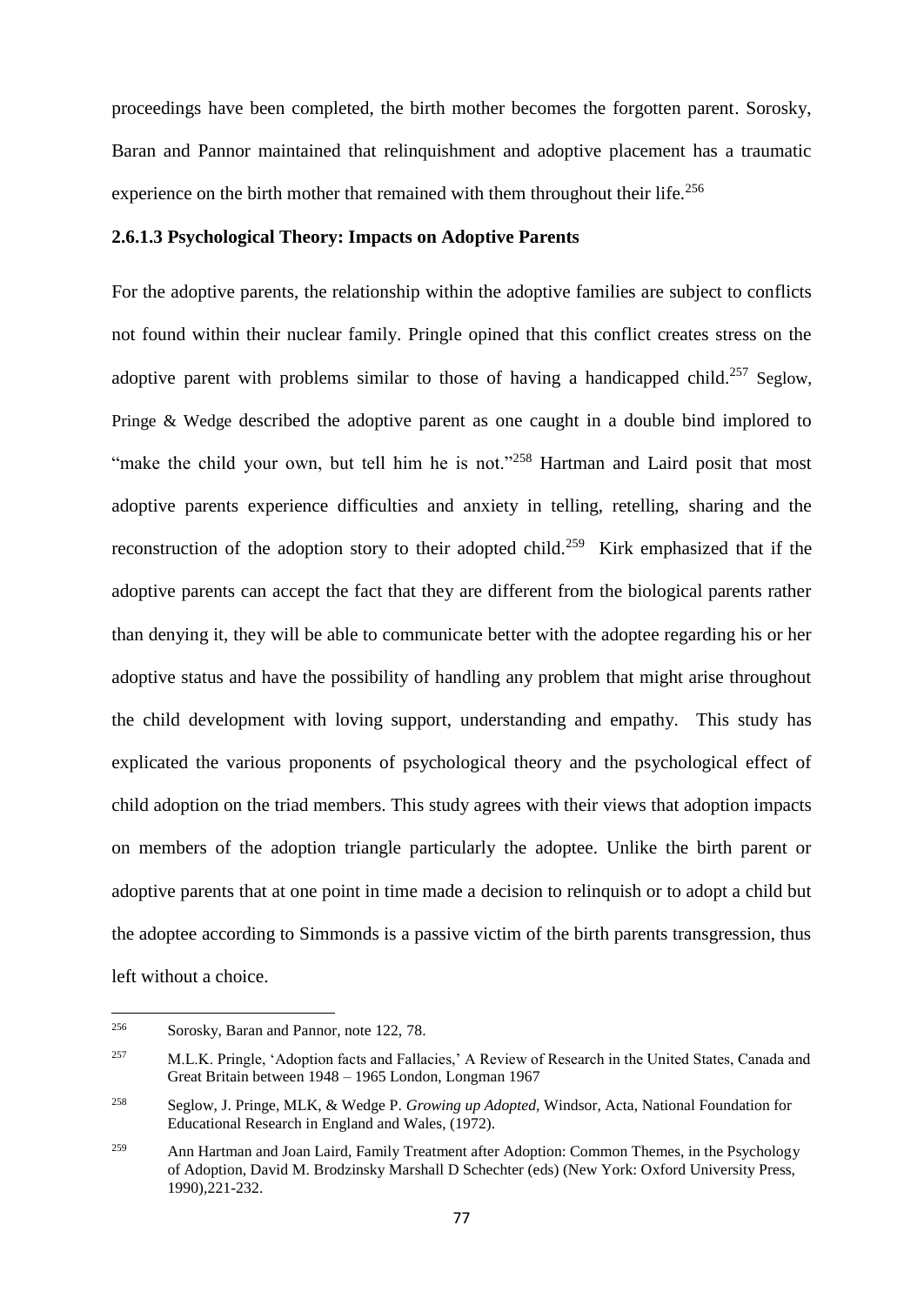In the field of adoption in Edo State, when children are abandoned and rescued by a stranger who takes them to the orphanage home, they become once again a victim of the home, as they are treated like a chattel waiting for the highest bidder to adopt them. A child separated from his or her birth mother is a traumatized child, early adoption can help the child recover from the initial effect of separation.

This study contents that it is on the basis of this theory that institutional rearing or orphanage homes was gradually phased out in the United State, due to their deplorable state and its negative impact on this children, this resulted in the creation of foster care parentage and residential rearing of children before final adoption. For a child centre adoption law, early adoption of children from orphanage home should be enforced.

## **2.6.2 Attachment Theory**

Attachment theory is focused on the relationships and bonds between people particularly long-term relationship between romantic partners, attachment is an emotional bond to someone. Bowlby described attachment as a "lasting psychological connectedness between human beings.<sup>260</sup> He further asserts that the earliest bonds formed by children with their primary caregivers have a tremendous impact that continues throughout life and that attachment helps to keep the infant close to his mother, thus improving the child's chances of survival. Schechter and Bertocci posits that bonding between child and adult is an intimate, continuous and consistent interplay of communication, the adult given evidence of recognizing the expressions and intuiting the child's emotion at every level of need, the adult responses to these feelings with action based on an empathic sense of the child's emotion at every level of need, or of the child's inner state.<sup>261</sup> According to Golding attachment theory

<sup>260</sup> <sup>260</sup> John Bowlby, 'Fifty years of attachment theory,' The Donald Winnicott Memorial Lecture, (London: Karnae 2004).

<sup>&</sup>lt;sup>261</sup> Marshall D. Schechter and Doris Bertocci, The meaning of the search in the Psychology of Adoption, David M. Brodzinsky and Marshall D. Schechter (eds) (New York: Oxford University Press 1990), 83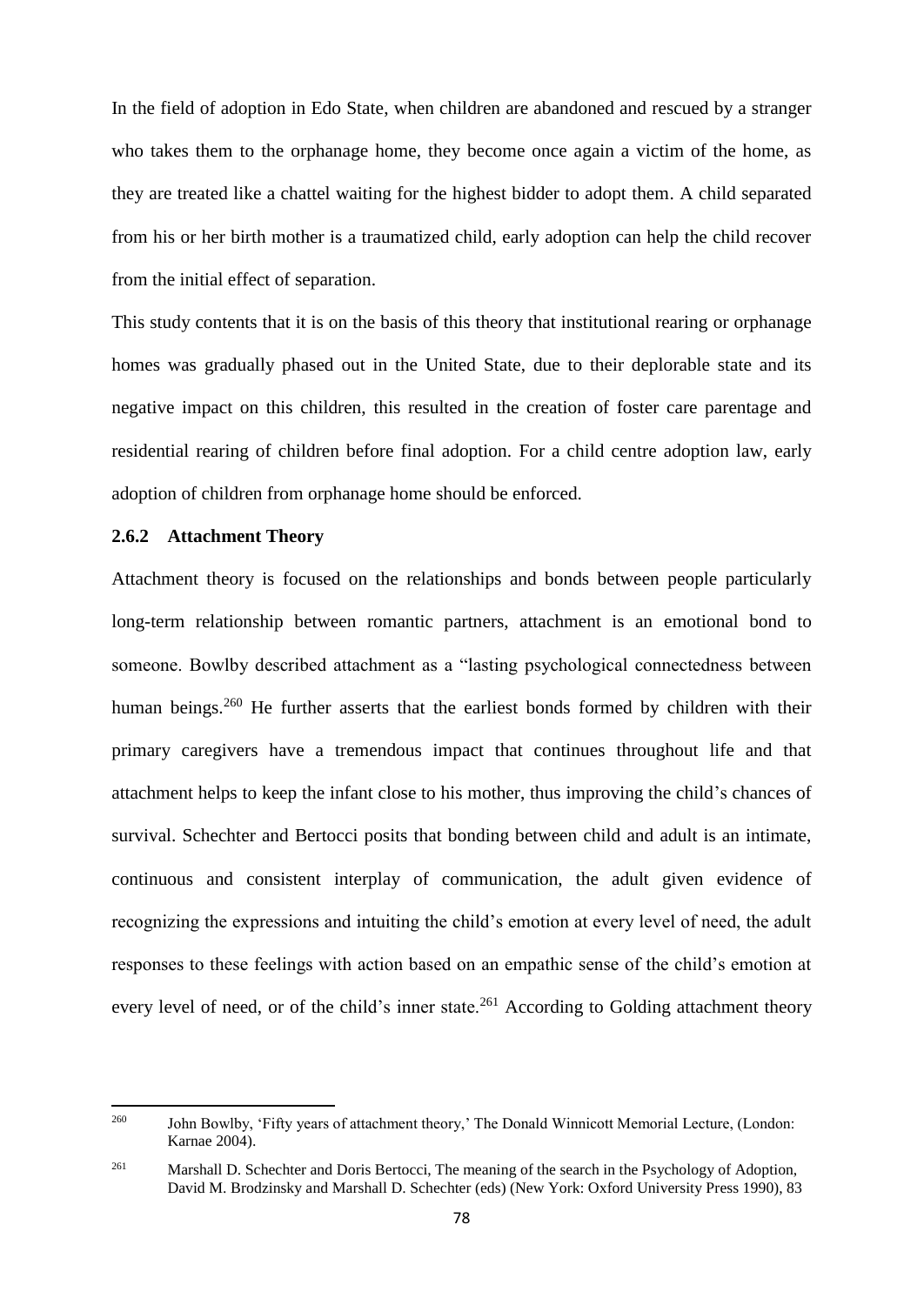helps in the understanding of children who grew up in an institutional, foster care, orphanage home or adoptive homes.

Attachment is concerned with early years of life, a time of life that is most troubling for fostered and adopted children and the impact of this early experience on later social, emotional development and subsequently on cognitive development is explained within this early experiences or relationships.<sup>262</sup> Golding stated further that children/who are securely attached as infants tend to develop stronger self-esteem and better self-reliance as they grow old, these children also tend to be more independent, perform better in school and have successful social relation and experience less depression and anxiety. <sup>263</sup> On the other hand, Berth<sup>264</sup> assert that research has shown that children who fail to form secure attachments early in life can result to a negative impact on their behavior all through their lives, that children diagnosed with Oppositional Defiant Disorder (ODD) conduct disorder (CD) or post-traumatic stress disorder (PTSD) usually display attachment problem probably due to early abuse, neglect or trauma and further stated that clinicians suggest that children adopted after six months of age have a higher risk of attachment problems.

Bowlby a foremost attachment theorist explicated further that attachment relationship is the foundational relationship of a child's life. <sup>265</sup> Early experience can alter a child's developmental pathway, that attachment theory provides us a framework for understanding the resulting behavior and guidance about ways of parenting children that can foster/increased trust and security. Wassell<sup>266</sup> asserts in the area of adoption early attachment

<sup>262</sup> K. Golding, Attachment Theory as a support for Foster Careers and Adoptive Parents (2007) 31 [<http://www.johnwhitwell.com.](http://www.johnwhitwell.com/)> Accessed 3/4/2010.

<sup>263</sup> Ibid

<sup>264</sup> CR Barth, 'Beyond Attachment Theory and Therapy.' Towards sensitive and evidence-based interventions with Foster and Adoptive Families in Distress Child and Family Social Work (2005) 257- 288

<sup>265</sup> Bowlby, note 261

<sup>&</sup>lt;sup>266</sup> Sally Wassel, 'Why is Early Development Importable.' The Emotional Experience of Adoption, 42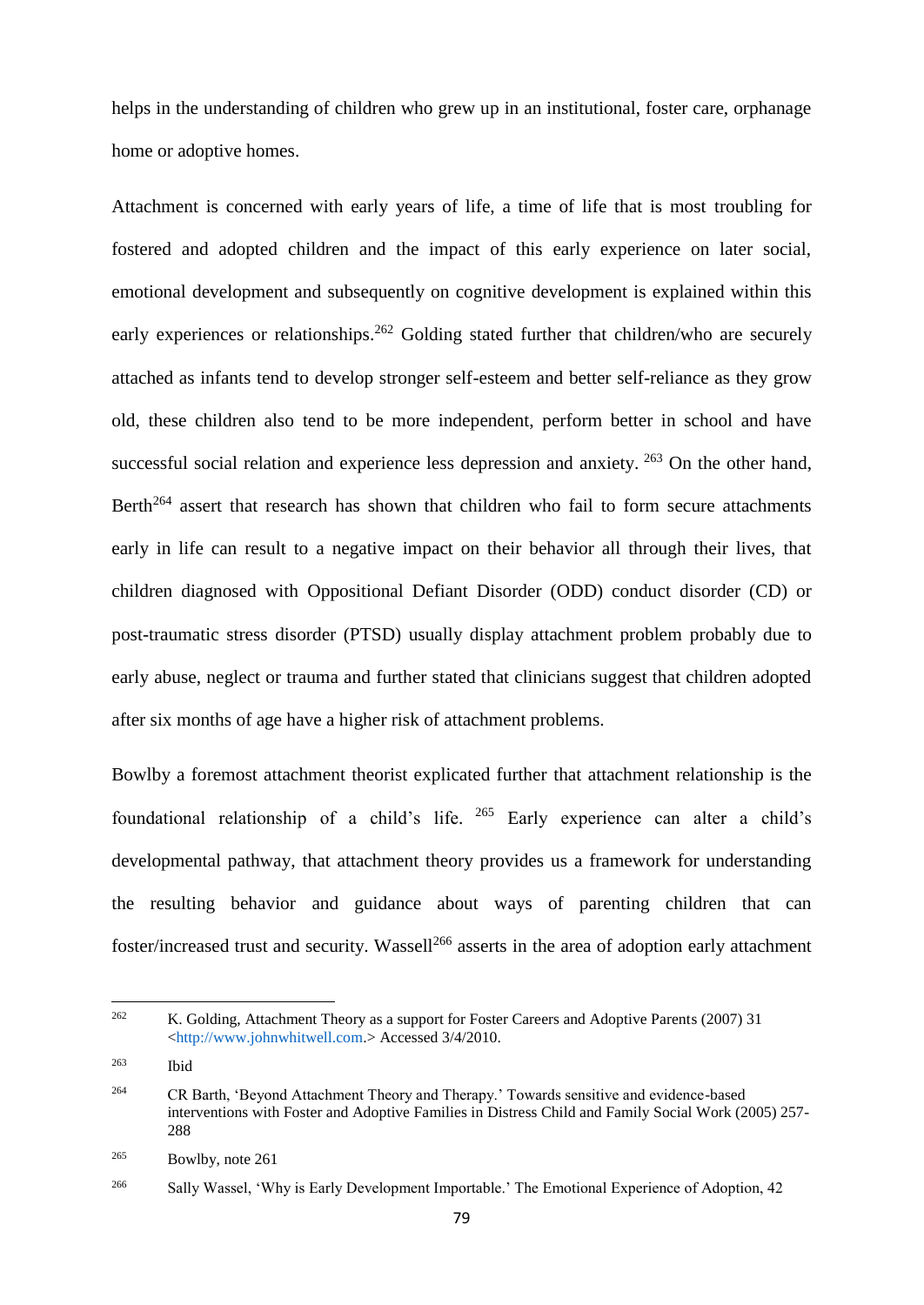relationship need to be understood in order to inform the emotional caregiving within the new adoptive home. Wassell postulated four key systems of behavior which can inform the careful assessment of the impact, of previous experience on a child's attachment security. The first key governs a child's need for closeness and the ways developed to alert their caregiver to their need for reassurance, accurate and prompt response to experiences of distress and arousal. The second key is, the caregiver needs to be attuned to the child's signals of need in order to respond in a sensitive way, the adult behaviors, both in responding and initiating socio-emotional interactions make up the caregiving system. Schofield and Beek put it this way "the child's experience of having needs met and then of relation and wellbeing is also a learning experience at a psychological level, it shapes beliefs and expectations. <sup>267</sup> The caregiver and the child communicate what it is in their minds by their behavior."

The third key is when a child's basic need for reliability and responsiveness is met, they are free to devote their energies to exploring their environment. These behavioral initiatives are described as the exploratory system. The sensitive caregiver offers a base for the child to venture always from the relationship knowing that he or she can return when in trouble, this secure base is fundamental to a child's capacity to develop competence in task completion, promoting resilience and mastery. According to Wassell the fourth key was the original idea of Bowldy which he described as "sociable and affinitive."<sup>268</sup> This fourth behavioral key emphasizes the importance of other relationship with adults and peers for an overall sense of security in the outside world. According to Ainsworth attachment theory has its root in ethological theory and attachment relationships develop gradually over the first six to eight

<sup>267</sup> <sup>267</sup> G Schofield and N. Beek, 'Attachment Handbook for Foster Care and Adoption.' London British Association for Adoption and Foster, 2000

<sup>&</sup>lt;sup>268</sup> S. D. M Ainsworth, The Development of infant-mother Attachment. In B.M. Caldwell and H.N. Ricciuti (Eds), *Review of Child Development Research*, (Chicago: Chicago University Press, 1973), 3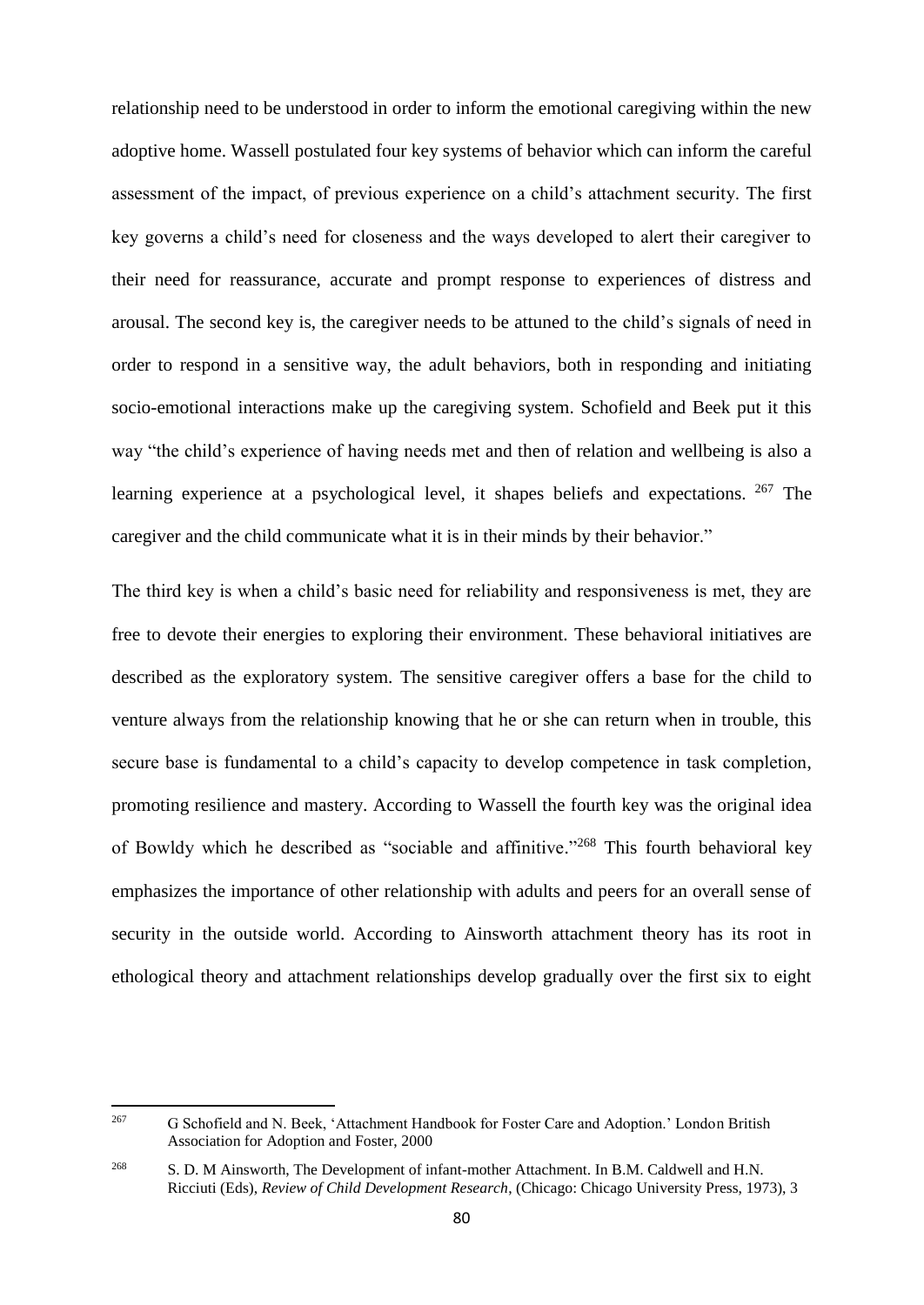months of a child's life and emphasized that roots of secure attachment lie in the caregiver's responsiveness to the needs of the infant.<sup>269</sup>

Finally this study agrees with the proponents of attachment theory, the instinctive propensity for humans to form bounds with attachment figures which diminish feelings of strangeness fear and isolation. Bowdly emphasized that when this attachment relationship are threatened by separation, the child can be subjected to acute physiological and emotional distress. However, it can be argued that when this relationship with attachment figure is abusive and devoid of love there can never be bonding. This theory brings to the fore the reason some jurisdiction like in the United State is against institutional hearing/orphanage homes rearing of children abandoned or orphaned. The continuous changing of care givers of these children in these homes have impacted negatively on the mental and emotional health of these children, hence the emphasis on early adoption from these homes. This study further contends that the law should be amended to expressly state the period a child should stay in an orphanage home for final adoption.

### **2.6.3 Psychoanalytic Theory**

Freud stated that psychoanalysis is part of psychology, not of medical psychology in the old sense, not of the psychology of morbid processes, but simply of psychology.<sup>270</sup> Brinch posits that psychoanalysis is an invaluable research technique for understanding the complexities of adoption because of its appreciation of the unconscious aspects of human psychic functioning that are often neglected by other perspectives.<sup>271</sup> Brodozinsky et al explain that psychoanalytic theory suggest that the circumstances surrounding the child's birth, adoptive parent's concern about infertility and the adoptee's concern about having two set of parents

<sup>269</sup> <sup>269</sup> J Bowlby, Attachment and Loss Separation, Anxiety and Anger*,* (London Hagarth Press 1973), 11.

<sup>270</sup> Freud Sigmond, An outline of psychoanalysis. In J. Strachey (ed. and trans.), *The standard edition of the complete psychological works of* Sigmund Freud, vol 23 (Holgarth Press, 1964), 29

<sup>271</sup> Paul M. Brinich, 'Adoption from the inside out: A psychoanalytic perspective' in D M Brodozinsky and M.D. Schechter (Eds). The Psychology of Adoption 1990: 49.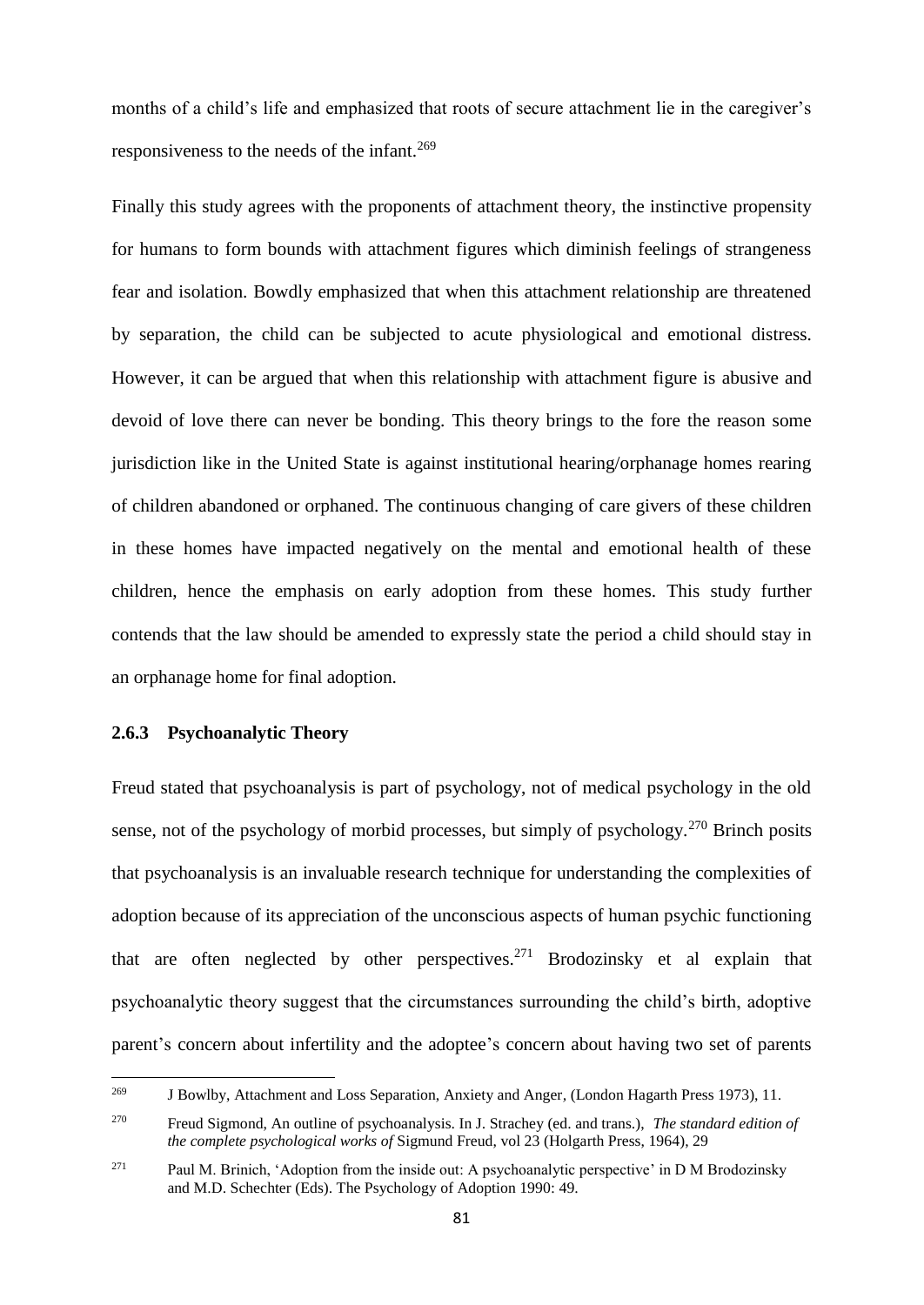can result in emotional disorders in adoptee children.<sup>272</sup> According to Hart and Luckoct a psychoanalytic perspective offers a window into the inner world of the adopted child through clinical encounters.<sup>273</sup> Hindle and Shulman identify five key psychoanalytic concepts that are central to adoption triad. The first key psychoanalytic concept is the inner world. In this psychoanalytic model of the inner world, later versions, internal representations of people and experiences from childhood, adolescence and adulthood do not erase earlier once but co-exist in the mind with varying degrees of consciousness of them, that when this earliest experience continue to exert significant influence on a person's mental life in later development, this may have negative effect on attachment and intimate relationship. It is for this reason that an understanding of an adopted child's inner world is important, particularly when the child has a history of trauma, abuse and neglect.

The second key psychoanalytic concept is that of psychic pain or mental pain, according to them psychoanalytic is in part been the systematic study of psychic pain; the way the mind deals with psychic pain and the impact of psychic pain on the development and growth of the mind, the personality and relationship. The question is whose pain is this? The pain of the primal wound, according to Verrier experienced by the adopted child from the initial separation from his or her birth mother and the pain of the infertile couple.  $274$  The third key psychoanalytic concept is ambivalence. This refers to the feelings of both love and hate towards the same person. This third concept is all about the feeling a child has toward his or her primary attachment figure who is usually the birth mother. Hindle and Shulman further stated that when a child feels cared for, loved and understood by the mother it will evoke loving feelings towards the mother. In contrast when a very young baby feels pain, frustration

<sup>272</sup> <sup>272</sup> David M. Brodzinsky et al, 'Psychological and academic adjustment in adopted children.' *Journal of Consulting and Clinical Psychology,*(1984)(52) 582-590

<sup>273</sup> A Hart and B Luckoct, Developing adoption and therapy: New Approaches for Practices*.* (London Jessica Kingly 2004)

<sup>&</sup>lt;sup>274</sup> Nancy Newton Verrier, The Primal wound: The Effect of Separation from the Birth Mother (Gateway Press 1993), 10.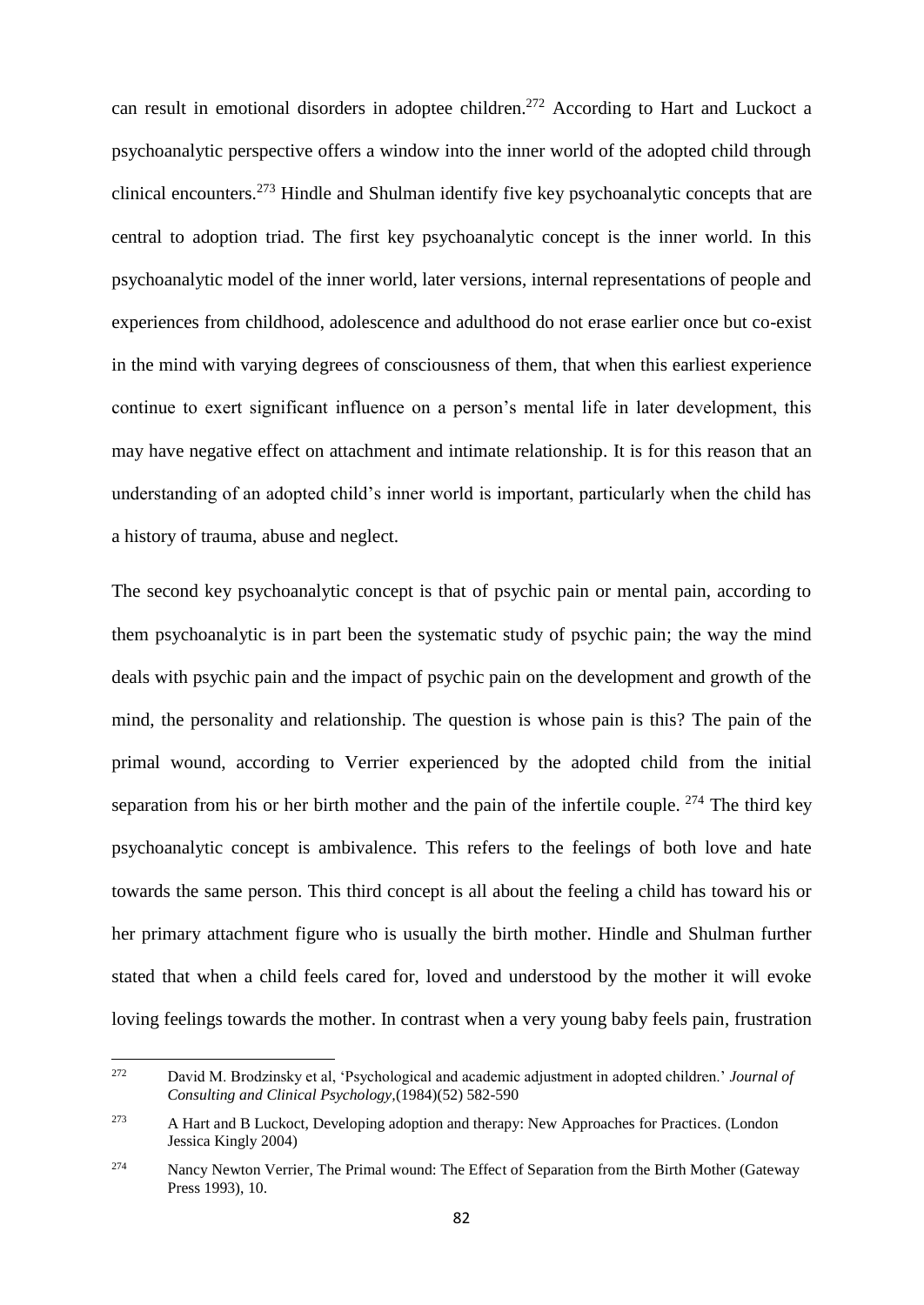and distress it equally evokes the feelings of hate towards his mother. The constant interaction of love and hate starts in the first week or months of a child's life. Klein saw this as "the most fundamental and archaic dimension of emotional life." The capacity to hold these opposing feelings towards the same person if not properly guided remains a challenge in the life of a child.

The fourth key psychoanalytic concept is splitting: this refers to the state of inner conflicts and tension arising from co-existence of love and hate toward the same person. This experience can be overwhelming and can lead to the fear that hate will destroy love. Splitting as a defence against the pain of love and hate is a primitive form of intra-psychic mental functioning which has its origin in infancy and the relationship to the mother of primary attachment figure. The fifth key psychoanalytic concept according to Hindle and Shulman is Bion formulation about a type of knowledge and learning based on truthfulness to emotional experience. Bon conceptualizes this in a form of a relationship in what he called the "K" link. "K" represents a particular kind of knowing based on emotional experience in a relationship. "K" according to Hindle and Shulman is getting to know someone and someone getting to know you. According this theory, is relevant to the adoption process where being open to the emotional truth of knowing and knowing someone can present some challenges especially when it involves a child with a seriously disturbed inner world for whom psychic pain is extreme.

This study conclude that this theory gives a better understanding of the inner feelings of members of the adoption triangle particularly the adoptee and the adoptive parents. Further, it is this theory that draw the attention of the adoption world to the fact that some triad member could be victims of emotional trauma and mental health disorder particularly the adoptee, due to the effect of the initial separation from the birth mother and therefore require the attention of medical and mental personnel, clinicals, social workers and medical health practitioners.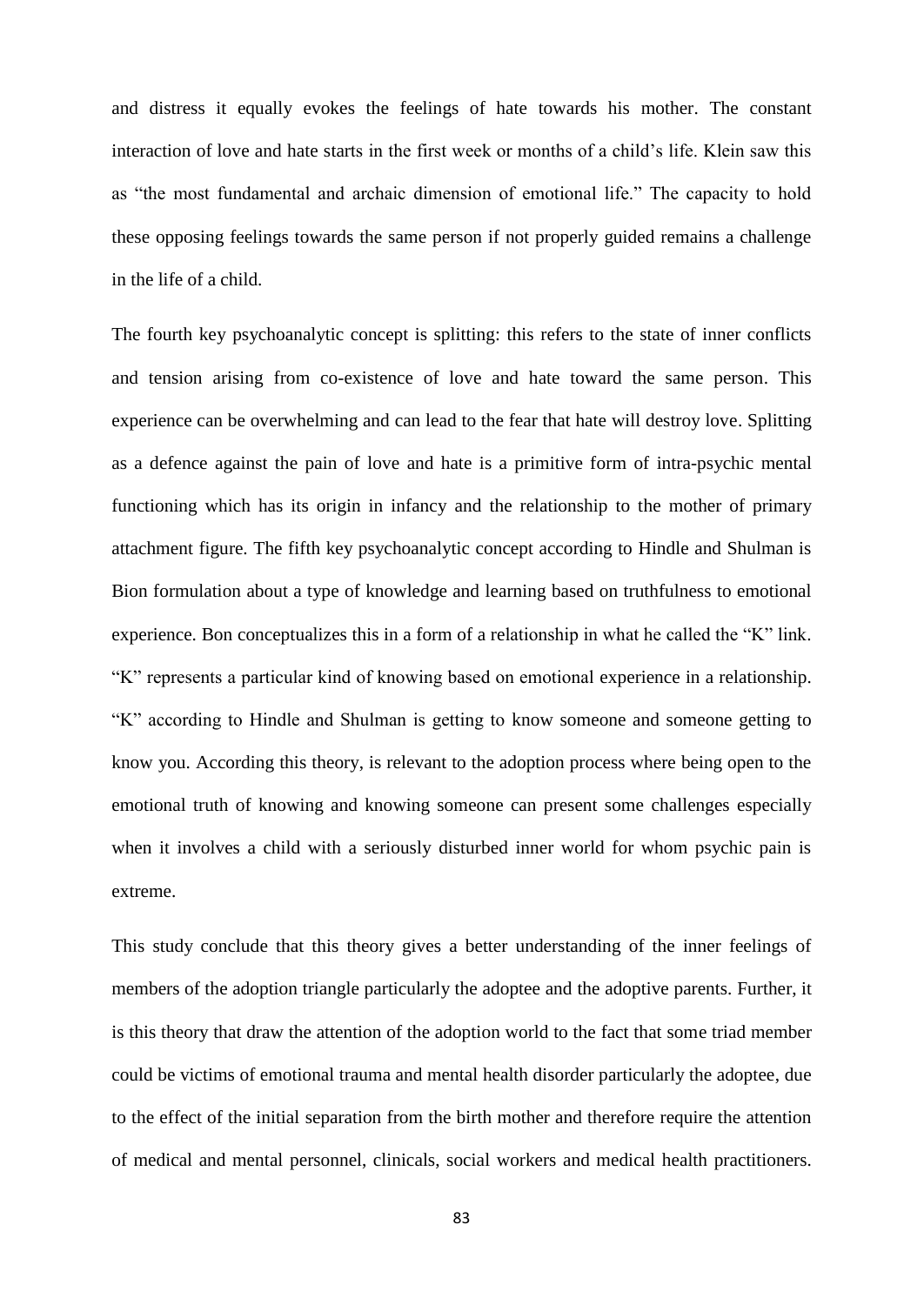This study agrees with the proponents of this theory, that a better understanding of this theory would help them cope with the problems associated with raising an adopted child. However, this study argues that, it is not only adopted children that are prone to medical or mental health conditions, that non adopted children can also have some medical conditions that require the attention of psycho-analysis. This study argues that there is, this hasty conclusion on the part of some of this professional health workers that adopted children are generally prone to emotional and mental health conditions. This study contents that, it is an effort to stigmatise the adopted children. Furthermore, this study argues that, it is when the adopted child has access to a psychoanalysis that such a child can be helped and can understand and be better equipped to deal with the warring emotions of the inner world. However, this study argues that adopted children in the field of adoption in Nigeria, Edo State in particular, do not have access to free medical care much less a psychoanalyst. So when some adoptees display ambivalent behavior, the adoptive parents are usually at loss not knowing what to do. In a child-centred adoption law, the triad members should have access to free medical care particularly the adoptee, when this is in place, the adoptee can have access to psychologists, psychoanalyst, mental health practitioners, clinicians and social workers for therapy and counseling. It is this theory that led to the policy and laws in some jurisdictions, like in the United States that adoptee and the adoptive parents must go for a medical checkup, counseling and therapy at least once a month with the government footing all expenses.

#### **2.6.4 Infertility Theory**

Brinich posits that infertility is not something that usually "happen." <sup>275</sup> It is a reality that is forced on a couple over a period of months that can stretch into years. It includes anxiety about sexual performance and about bodily integrity, the taking of drugs, medical investigation and surgical interventions. It includes the shifting of blame from the man to the

275

<sup>275</sup> Paul M. Briinich, 'Adoption from the inside out: A psychoanalytic perception.' In D. Brodzinsky GD Scheachter (eds) the Psychology of Adoption (1990) 46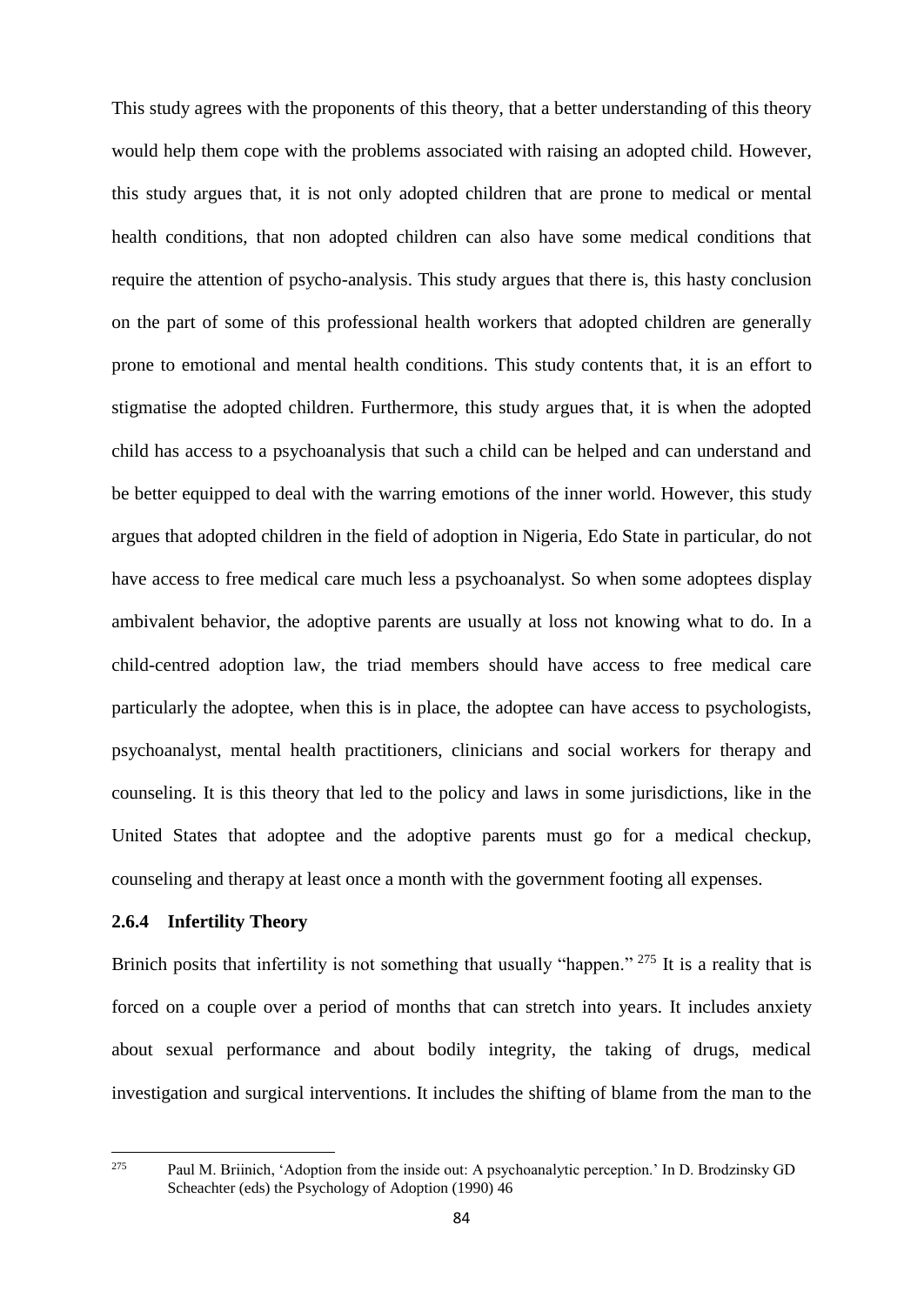woman or to both and it requires mourning,  $276$  mourning in the sense that infertility implies some very significant losses, the loss of an image of one self or of once partner as biologically intact and capable of conceiving a child). Clark defined infertility as failure to get pregnant after one year of unprotected sex.<sup>277</sup> He further stated that about 40% of infertility is due to female factors, 40% is also due to male factors while 20% is a combination of both male and female factors and some unknown causes.

Baran and Pannor defined adoption as a method by which babies born to unwed mothers could find permanent homes with infertile couples desiring to become parents, <sup>278</sup> Sprince opined that prospective adoptive parents are not out looking for a traumatized child, they simply want to have a family after many years of struggling with the issue of infertility and years of painful longing for a child. <sup>279</sup>

Brinich asserts that adoption exists as a social institution because some couple do not want children while other couples who want children cannot conceive or bear their own biological children.<sup>280</sup> He argued that it is impossible to understand adoption from all intrapsychic point of view without taking in to account these two facts: first that the child was not wanted by his biological parents and second that the adoptive parents were unable to conceive or bear children of their own.

<sup>276</sup> Ibid

<sup>277</sup> Peter A. Clark, Ethnical Implications of Embryo Adoption, Pluripotect Stem Cell Biology. Advances in Mechisms. Methods and Models, Craigs Atwood and Sivan Vadakkadath MEethal Intect open.

<sup>278</sup> Annette Baran and Reubu Pannor, Open Adoption*.* In D Brodzinsky and M. Schreacter (eds) in the Psychology of Adoption (1990), 321.

<sup>&</sup>lt;sup>279</sup> Jenny Sprince, The Network around adoption: The Forever Family and the Ghosts of the Dispossessed: In Debbie Hindle and Graham Shulman (eds) in the Emotional Experience of Adoption (2008), 100.

<sup>280</sup> Brinich, note 276, 45.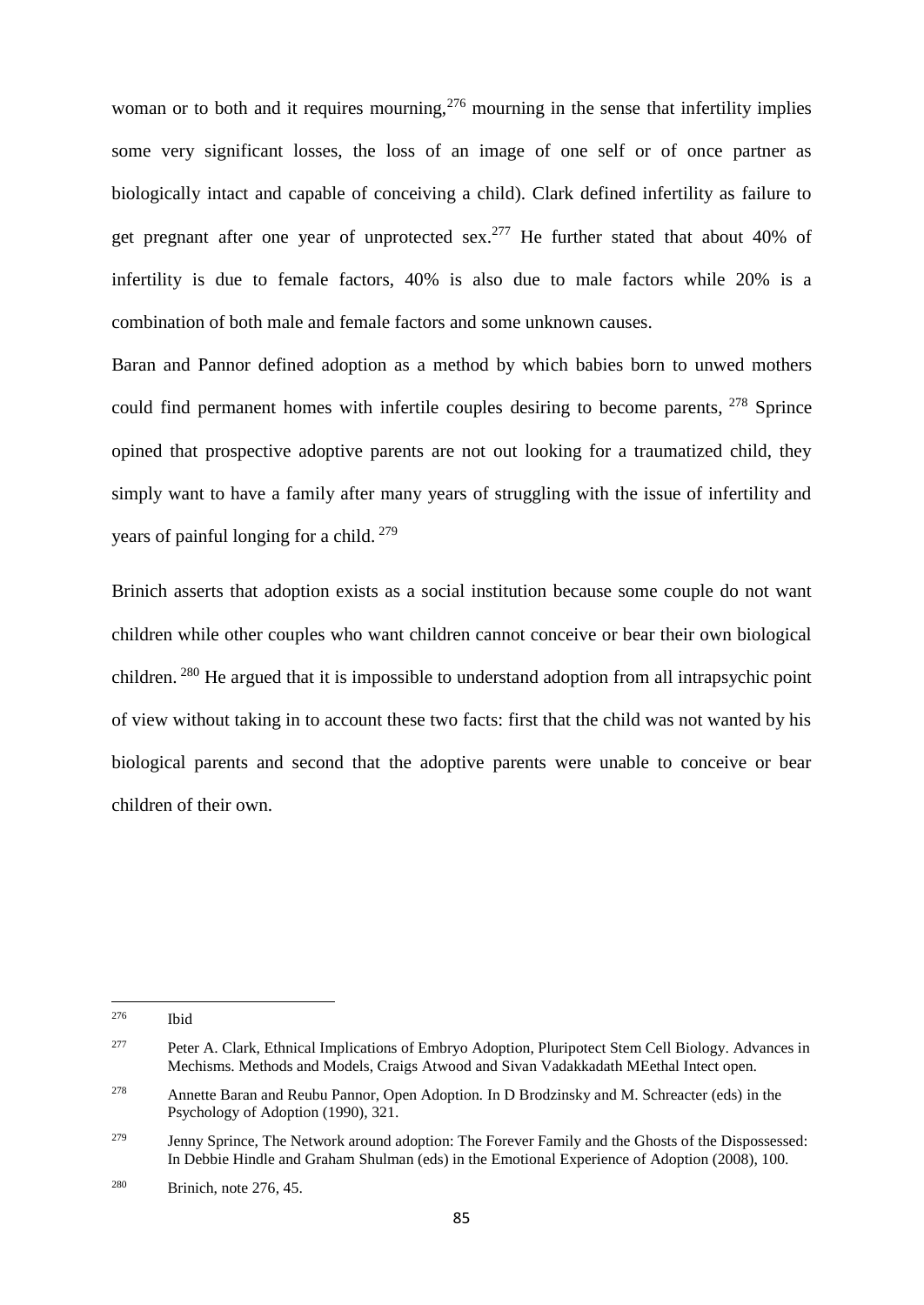Schechter in his review of dynamic issues encountered among adoptive parents came up with the following subset, chosen on the basis of their intrapsychic importance to the infertile couple.<sup>281</sup>

- 1. The discovery of one's infertility inflicts a narcissistic wound (Analogous to the amputation of a body part).
- 2. This wound requires both mourning and a painful reworking of one's own mental self-representation.
- 3. This wound provokes intense anger (at one's partner, parents, self, and other)
- 4. The sense of defectiveness, the envy of others' fertile sexuality, and the anger consequent to infertility can find expression in the adoptive parents' relationship to their adopted child and in the fantasies about the child's biological parents.
- 5. Many of these issues are reencountered when the adopted child reaches puberty. Envy of and anger about the adopted child's sexuality and fertility.

Deutch asserts that the psychological impact of infertility and adjustment to knowledge of same are regarded as central issues in determining qualification for adoptive parenthood.<sup>282</sup> Infertility is described as a narcissistic blow with resulting emotional trauma. She further stated that the infertility itself maybe an expression of unconscious rejection of parenthood and most agencies have ruled out prospective adoptive parents where no organic reason for infertility can be found.<sup>283</sup>

The traditional and primary function of women in our society is to bear children and care for them, failure to do this will result in the feelings of insecurity and inadequacy. According to her it is important to know how the adoptive parents have learned to live with the knowledge

<sup>281</sup> <sup>281</sup> Marshall D. Schecter, About adoptive parents. In EJ Anthony and T. Benedek (Eds) *Parenthood*: Its psychology and psychopathology: Boston Little Brown 1970.

<sup>282</sup> Helene Deutch, 'Adaptive Mother's: Ruth Brenner.' A follow up study of Adoptive Families Child Adoption Research Committee, New York (1951), 397

<sup>283</sup> Deutch, note 283, 270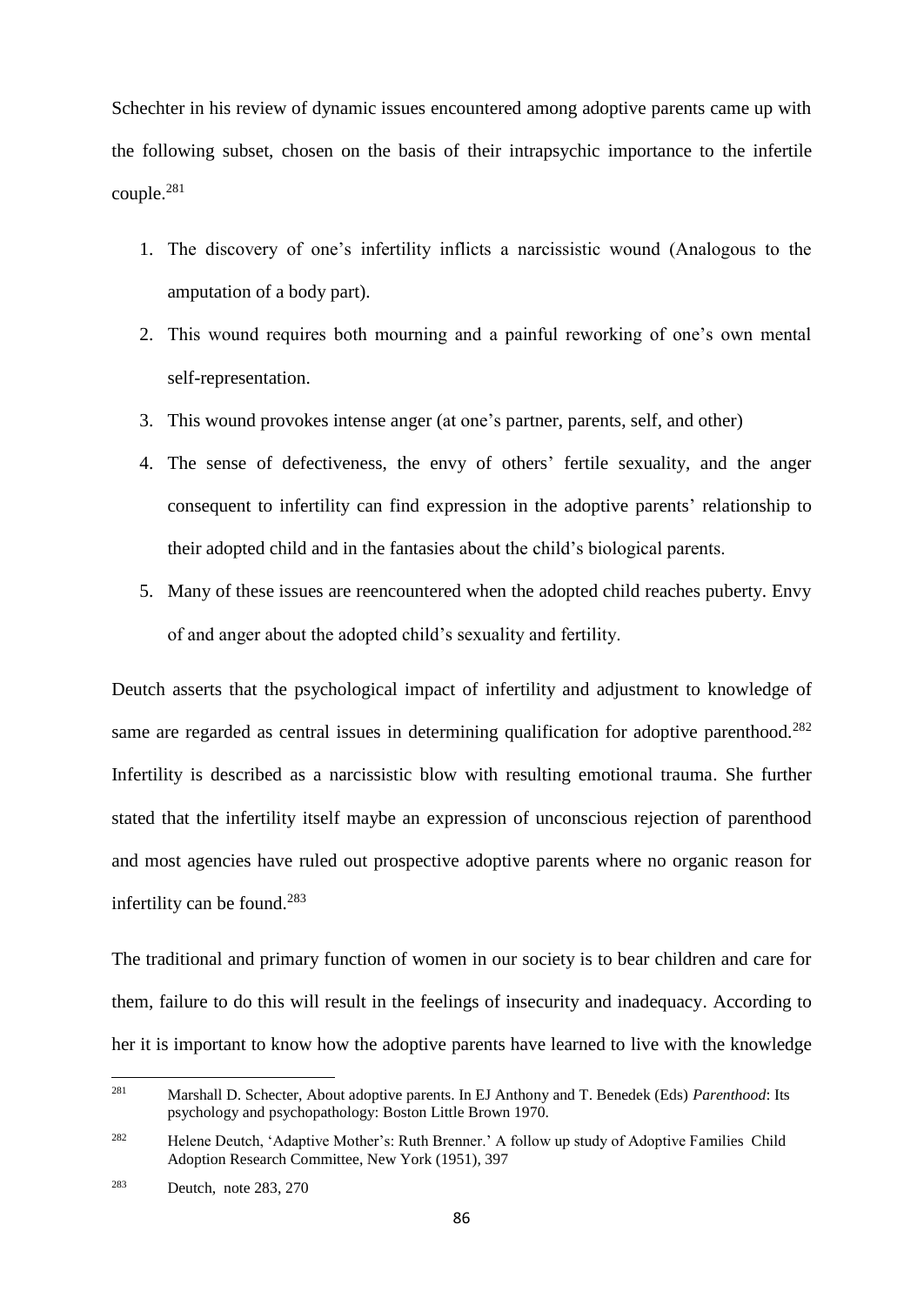of their infertility: is it still so painful to discuss it; can they freely talk about it; do they look upon it as a disgrace? Have they reconciled themselves to it? Do they continue to long for their biological children? Can they tell their friends and family about adoption or will they feel impelled to hide their infertility? The answer to these questions may well determine whether the adoptive child will be given a healthy and secure family environment or be a symbol of the parents frustrations. The admission of infertility and acceptability of child adoption as an option of child bearing can be heart renting. This study agrees with the proponents of this theory. Infertility is like a serious wound that can cause acute pain. However, but when a couple accepts adoption and lets go, they can find happiness again as parents to an adopted child.

Conclusive, this study argues that, this theory of infertility was one of the primary purpose that the foundation of adoption was laid. Adoption was mainly used to satisfy the desire of infertile couple of becoming parents. Infact, adoption in the antiquity era, it was only the infertile couple that is allow to adopt a child. Evidence of years of childless and efforts made through medical investigation and treatment to overcome the state of childless must be shown. Again, it must be shown whether the childlessness was self-imposed or not, for instance a childless couple who deliberately refuse to bear children of their own will not be allow to adopt a child, because their refusal to bear children is seen as a rejection of parenthood. The development in the adoption field in Nigeria is that child adoption is open to all and sundry as long as the requirement for adopting a child is meant and they have the resources to so do. This study contents that priority should be given to the childless couple to adopt a child before any other person in the adoption field. If this lesson and the experience from this theory are internalized in our policies and laws, this will effectively promote the best interest of the child and protect a child-centred adoption process.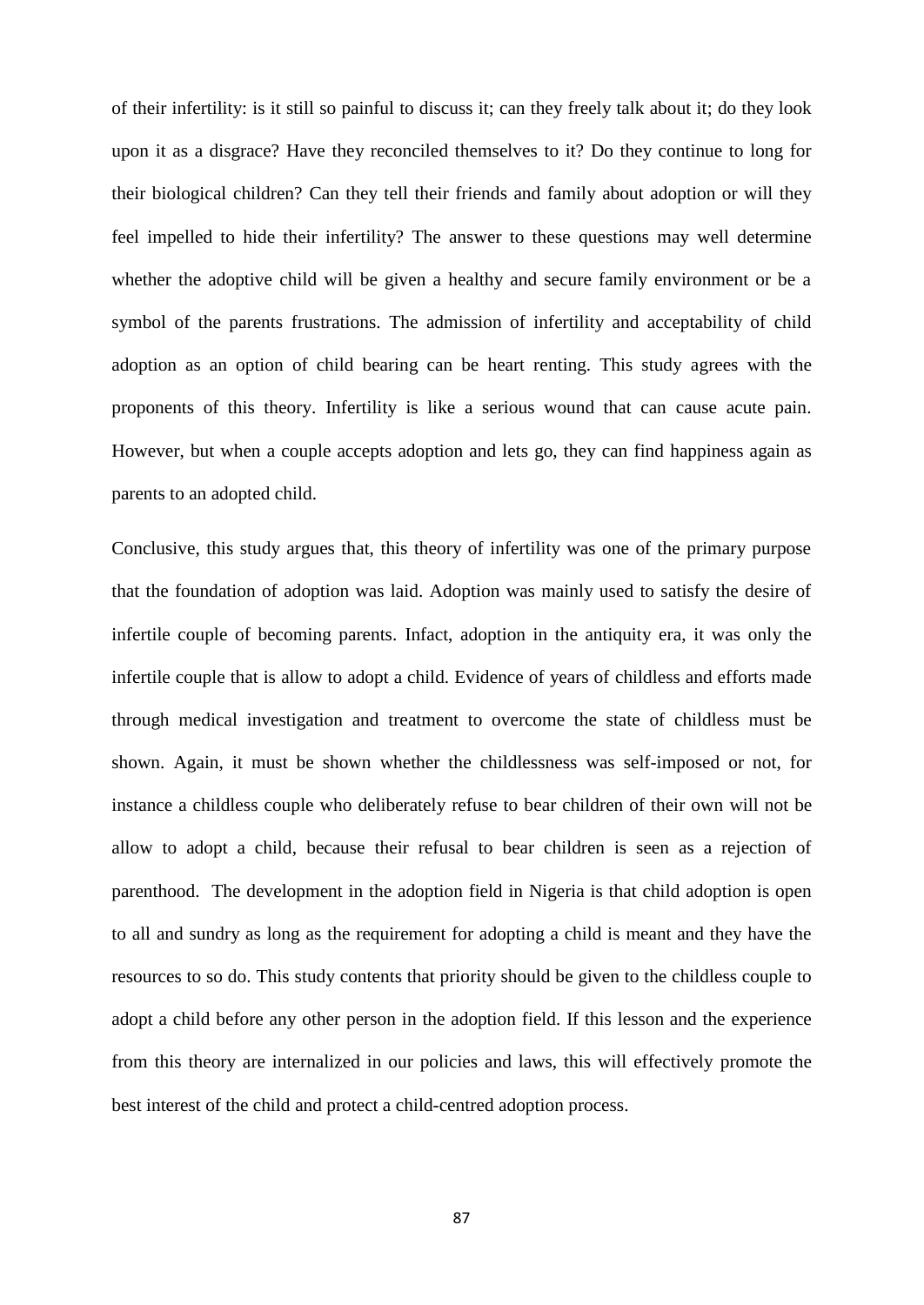#### **2.7 The Theory of Non-Discrimination**

The theory of non-discrimination is central to human rights. Non-discrimination in human rights law is both a theory and a principle. Waiwei asserts that the prohibition of discrimination was only dealt with in minority treaties which was limited in scope,<sup>284</sup> with the adoption of the United Nation Charter in 1945 non-discrimination clause became a recognized part of international law.

According to him the notion that the UN is the international protector of individual rights was borne out of the tragic experience of the World War II and the horrendous violations of human rights committed by Hitler with the holocaust.<sup>285</sup> One delegate to the Third Committee stated that "United Nations Organization had been founded principally to combat discrimination in the world.<sup>286</sup> Shestack observed that equality and non discrimination "are central to the human rights movement".<sup>287</sup>

In December, 1948 Resolution 217A was adopted known thereafter as the Universal Declaration of Human Rights (UDHR). The UDHR elaborates the UN Charter equal rights. All the thirty articles are one way or another connected to equality. Article 7 provides

> All are equal before the law and are entitled without any discrimination to equal protection of the law.

According to Besson the importance of the principle of non-discrimination has been recognized in almost all international human rights instruments. The three major international human rights instruments are the 1948 UDHR, 1966 International Covenant on Civil and Political Rights (ICCPR) and the 1966 International Covenant on Economic, Social and

<sup>284</sup> <sup>284</sup> Li Weiwei, "Equality and Non-discrimination under International Human Rights Law," *Norwegian centre for human rights,* 2004. [<http://www.humanrightsuio.no/forskning/publ/publikasionlistic.html>](http://www.humanrightsuio.no/forskning/publ/publikasionlistic.html) accessed 5th April 2021.

<sup>285</sup> Ibid

<sup>286</sup> UN Document AC3SR, 100,

<sup>&</sup>lt;sup>287</sup> Jerome Shestack, "The Jurisprudence of Human Tights" in Theodore Meron (ed), Human Rights in International Law: Legal and Policy Issues 1984, 101.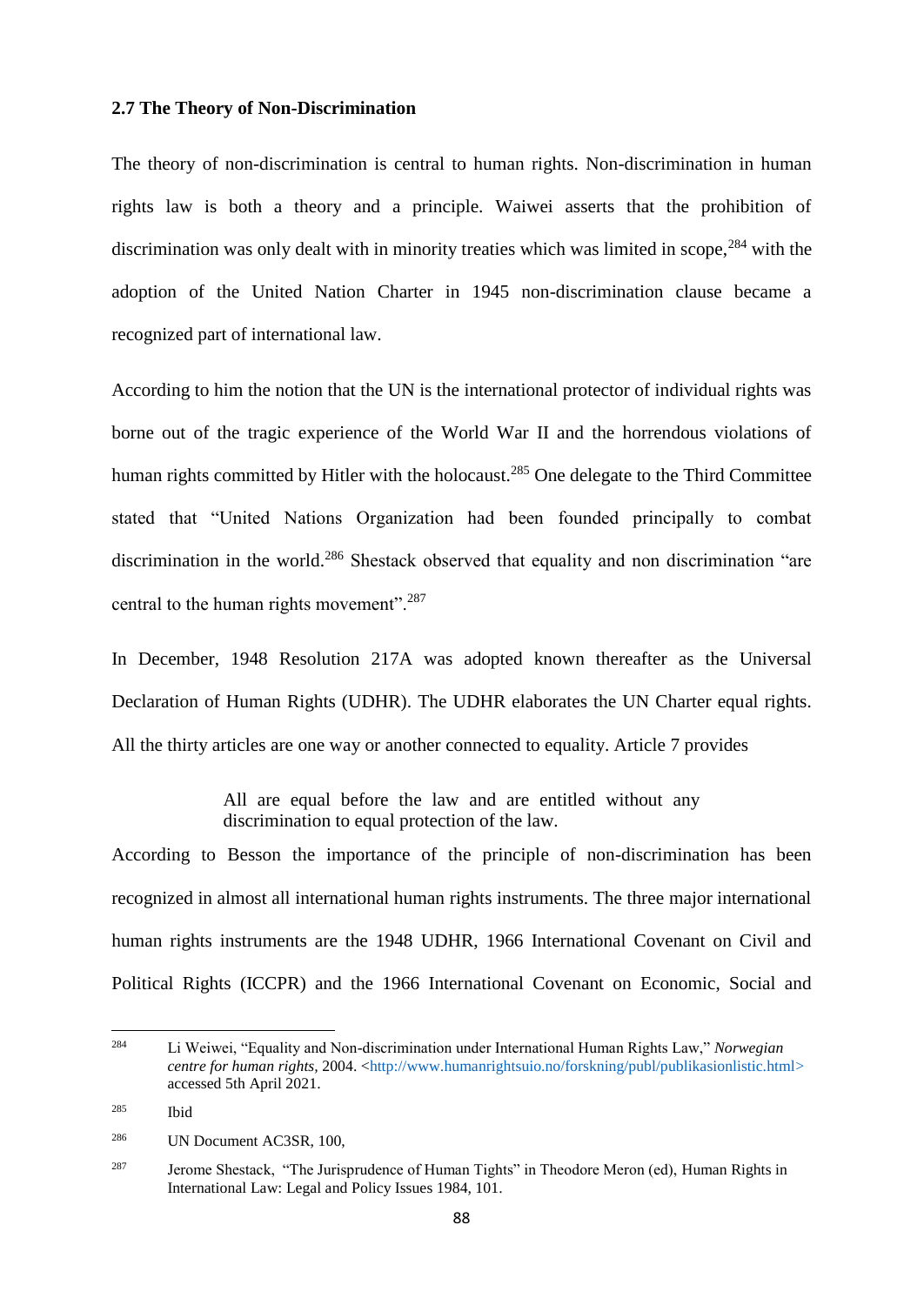Cultural Rights (ICESCR), and maintain that there are four major international guarantees of

the principle of non-discrimination,<sup>288</sup> which are spread out in universal UN instruments, but

also in regional instruments like the ECHR and the ACRWC

i. The Universal Declaration of Human Rights

According to Article 2 UDHR:

Everyone is entitled to all the rights and freedoms set forth in this Declaration, without distinction of any kind, such as race, colour, sex, language, religion, political or other opinion, national or social origin, property, birth or other status.

This general principle of non-discrimination is specified further in the legal context,

according to Article 7 UDHR

All are equal before the law and are entitled without any discrimination to equal protection of the law. All are entitled to equal protection against discrimination in violation of this Declaration or against any incitement to such discrimination.

ii. The International Covenant on Civil and Political Rights

According to Article 2 par. 1 ICCPR

Each State Party to the Present Covenant undertakes to respect and to ensure to all individuals within its territory and subject to its jurisdiction the rights recognized in the present covenant, without distinction of any kind, such as race, colour, sex, language, religion, political or other opinion, national or social origin, property, birth or other status.

This general principle is specified further in the legal context according to art. 26 ICCPR:

All persons are equal before the law and are entitled without any discrimination to the equal protection of the law. In this respect, the law shall prohibit any discrimination and guarantee to all persons equal and effective protection against discrimination on any grounds such as race, colour, sex, language, religion,

<sup>288</sup> <sup>288</sup> Samantha Besson, "The Principle of Non-discrimination in the Convention on the Rights of the Child 2005, 13, 441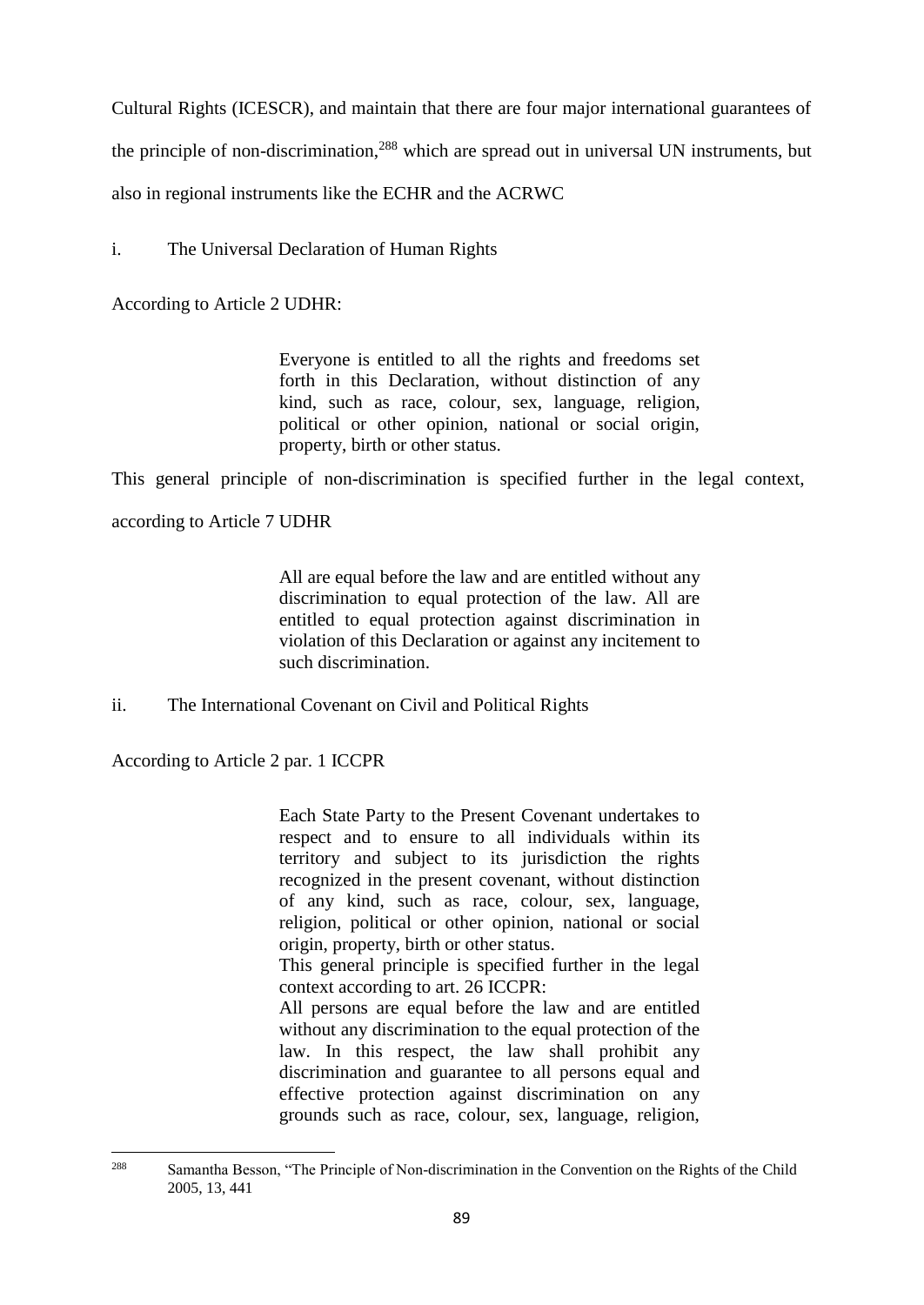political or other opinion, national or social origin, property, birth or other status.

iii. The International Covenant on Economic, Social and Cultural Rights

According to Article 2 par. 2

The State Parties to the present Covenant undertake a guarantee that the rights enunciated in the present covenant will be exercised without discrimination of any kind as to race, colour, sex, language, religion, political or other opinion, national or social origin, property, birth or other status.

iv. The European Convention on Human Rights

According to Article 14 ECHR

The enjoyment of the rights and freedoms set forth in this Convention shall be secured without discrimination on any ground such as sex, race, colour, language, religion, political or other opinion, national or social origin, association with a national minority, property, birth or other status.

According to Article 3 is on non-discrimination

Every child shall be entitled to the enjoyment of the rights and freedoms recognized and guaranteed in this Charter irrespective of the child's or his/her parents' or legal guardians' race, ethnic groups, colour, sex, language, religion, political or other opinion, national and social origin, fortune, birth or other status.

Within the coming into force of the CRC in 1989, the principle of non discrimination took a central stage.

Article 2 of CRC, According to Rehman Article 2 is aimed at ensuring the applicability of the international norm of non-discrimination as it relates to children, especially discrimination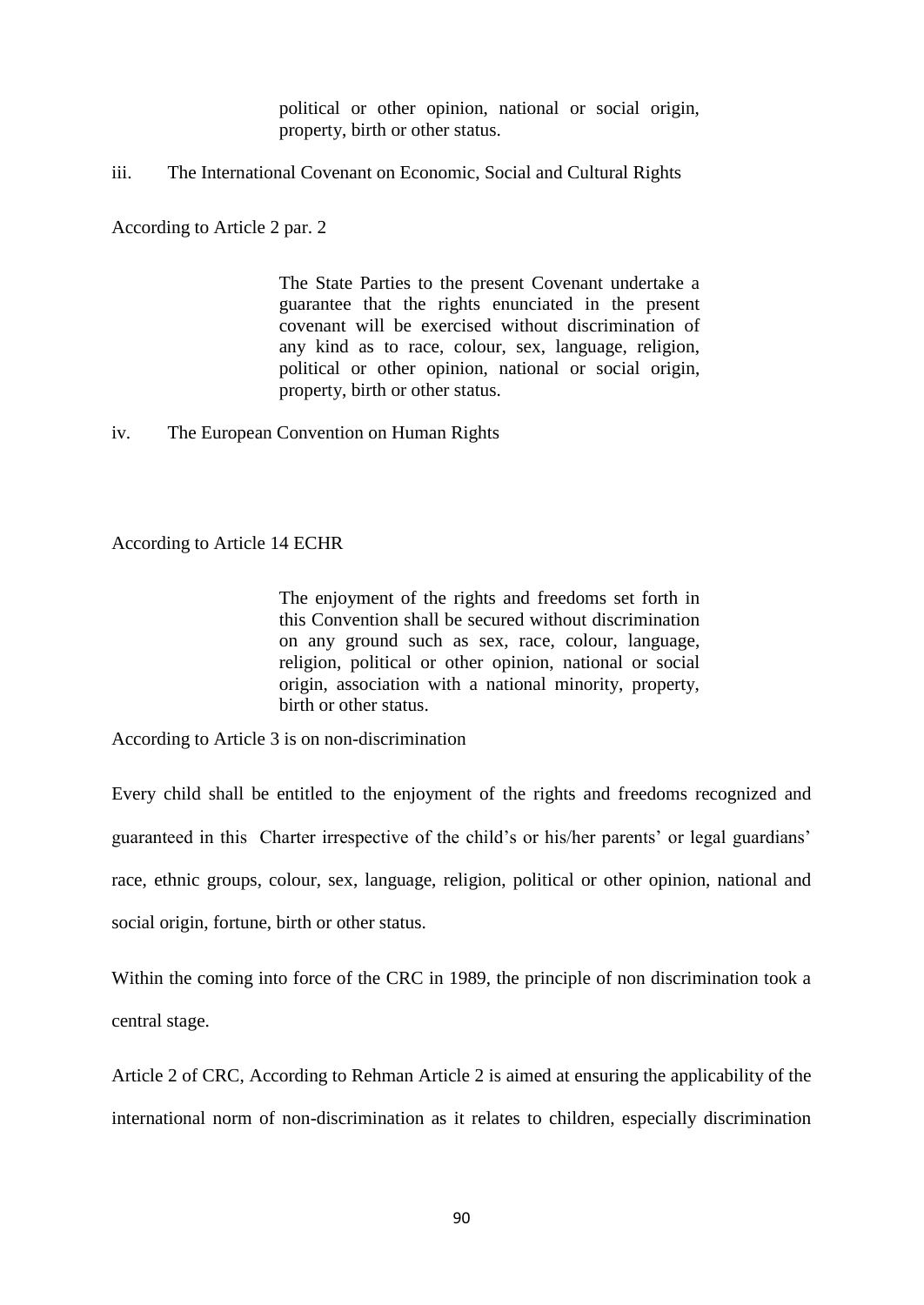against children living in institutions.<sup>289</sup> The Committee on the Rights of the Child in its concluding observation to Egypt noted that the principle of non-discrimination, as provided for under Article 2 of the Convention must be vigorously applied; and that State parties need to confirm whether the principle of non-discrimination relating to children has been incorporated in the State constitution or within domestic legislations. Again the 1999 Constitution of the Federal Republic of Nigeria (as amended) endorsed this principle of nondiscrimination in section 42.

Furthermore, Nigeria domesticated the CRC in 2003 and enacted the Child Rights Act 2003. The CRA incorporates all the rights and responsibilities of children and consolidate all laws relating to children into a single law and endorsed the principle of non-discrimination in section 10 (1-2).

In Edo State, the CRA was passed into law in 2007. The Child Rights Law 2007 equally endorsed the theory of non-discrimination.<sup>290</sup> This theory is relevant and applicable to our research especially in the area of supporting the law in adoption of children in Edo State. This theory, though independent of the law, is a legal acceptance and confirmation of the decision of the Court of Appeal in *Aduba & Ors. v. Aduba* over the sharing of the property of the plaintiff's deceased father where it was held that an adopted child cannot be discriminated against over inheritance as he or she has the same status and on the same footing with the biological children of their parents.

# **2.7 The Legal Transplant Theory**

Probert asserts that the concept of child adoption is viewed as a legal transplant as the adoptive parents did not only have the care and custody of the child but become for all legal

**.** 

<sup>289</sup> Javid Rehman, *International Human Rights Law*, 561.

<sup>290</sup> Section 10(1-2) of the Child Rights Law 2007.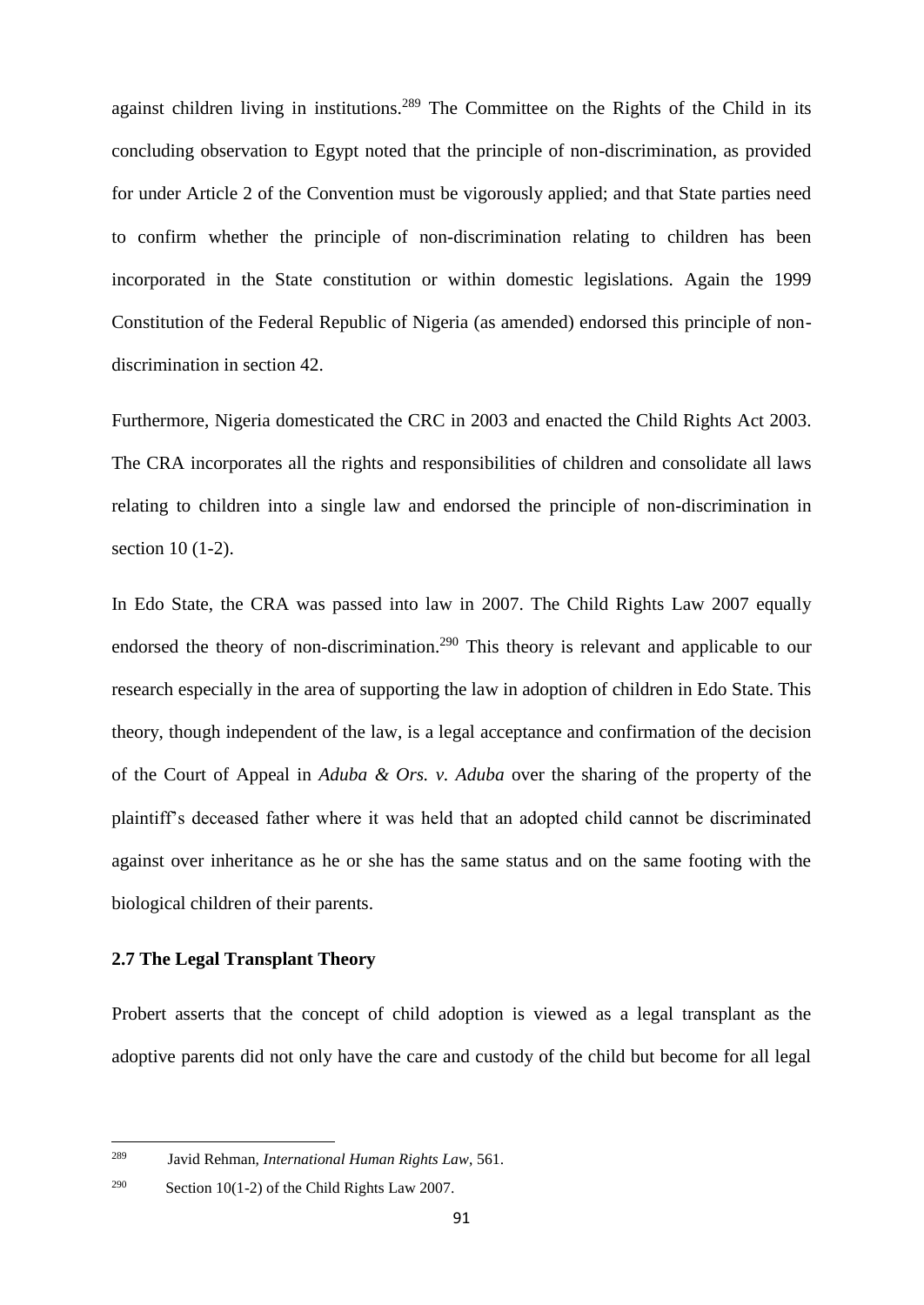intents and purposes the child's parents.<sup>291</sup> Baroness Hale stated in Rep (Adoption: Unmarried Couple),  $^{292}$ 

> It creates a new legal relationship not only between the child and each of her adoptive parents' families. Their parent becomes her grandparents; their brothers and sisters her uncles and aunts.

Atta posit that the "legal transplant theory is actually the effect of an adoption order when made, the adopters is vested with parental responsibility, including responsibilities arising under any other order under the personal law of the parents of the child in relation to the future custody, maintained, supervision, education and all religious rights, rights to appoint a guardian and right to give consent or notice of dissent to marriage are extinguished against the parents or guardian and vested in the adopters.<sup>293</sup>

In other words, the adoptee stands in the place of a biological child of the adoptive parents, with all rights, privileges and responsibilities which accrue to a biological child also accruing to the adoptee. Consanguineous relationship is formed between the adoptee and the adoptive parents.

Diwan posits that adoption of a child means that the child is totally uprooted from the natural family and transplanted to the new family.

Interestingly section 14I (I-4) of the Child Rights Act<sup>294</sup> and Section 138 (1-4) of the Child Rights Law<sup>295</sup> adopted the legal transplant theory of child adoption.

Section 138(1-4)

**.** 

On an adoption order being made:

<sup>291</sup> Rebecca Probert Cretney and Probert's, Family Law (Sweet and Maxwell, 2009)371

<sup>292</sup> 2008, UKHL 38

<sup>293</sup> Micheal Atta, *Family Welfare Law in Nigeria* (Ambik Press, 2006), 210.

<sup>294</sup> CRA 2003 s141(1-4)

<sup>295</sup> CRL 2007 s138(1-4)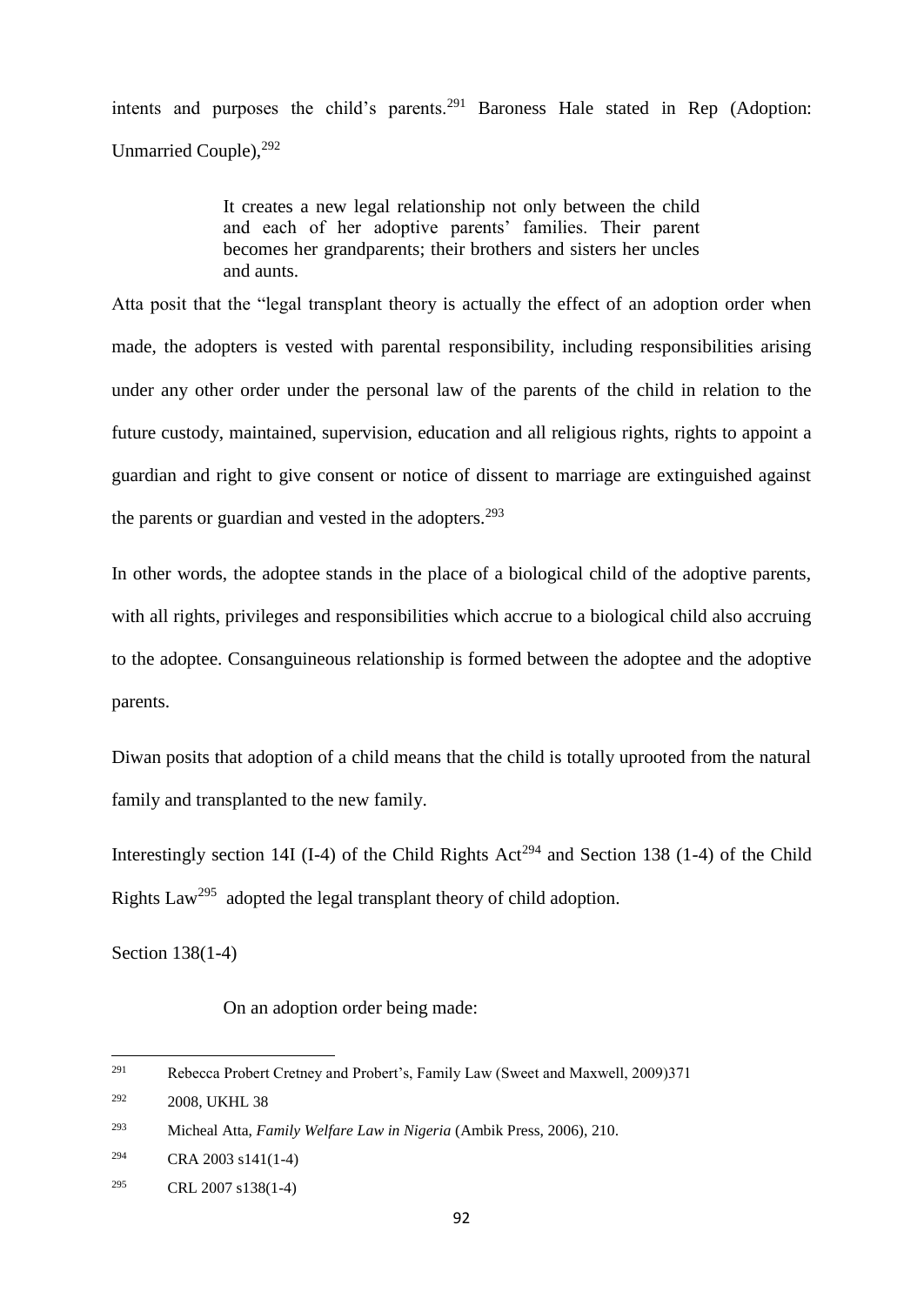- (a) All rights, duties, obligations and liabilities, including any other order under the personal law applicable to the parents of the child or any other person in relation to the future custody, maintenance, supervision and education of the child, including all religious rights, right to appoint a guardian and to consent or give notice of dissent to marriage, shall be extinguished; and
- (b) There shall vest in, and be exercisable by and enforceable against the adopter:
	- i. All rights, duties, obligations and liabilities in respect of the future custody, maintenance, supervision and education of the child, and
	- ii. All rights to appoint a guardian and to consent or give notice of dissent to marriage of the child, as would vest int eh adopter as if the child were a natural child of the adopter, and in respect of those matters, the child shall stand to the adopter int eh relationship of a child born to the adopter.

(2) where a husband and wife are joint adopters of a child, the shall:

(a) in respect of the matters specified under this section; and

(b) for the purpose of the jurisdiction of the court to make orders as to the custody and maintenance of and rights of access to the children, stand to each other and to the child in the same relationship as they would have stood if the child were their natural child, and in respect of those matters, the child shall stand to them in the relationship of a child born to the adopters.

(3) For the purposes of the devolution of the property on the intestacy of the adopter, and adopted child shall be treated as a child born to the adopter.

(4) In a disposition of property made after the date of an adoption order, reference, whether express or implied, to:

(a) the child or children of the adopter shall, unless the contrary intention appears, be considered as including, a reference to the adopted child; and

(b) a person related to the adopted child in any degree shall, unless the contrary intention appears, be construed as a reference to the person who would be related to him in that degree if he were the natural child of the adopter and were not the child of any other person.

The Legal Transplant Theory is relevant and applicable to our research. As an approach to the

study of adoption, the theory is on all fours with the purpose and intent of the law on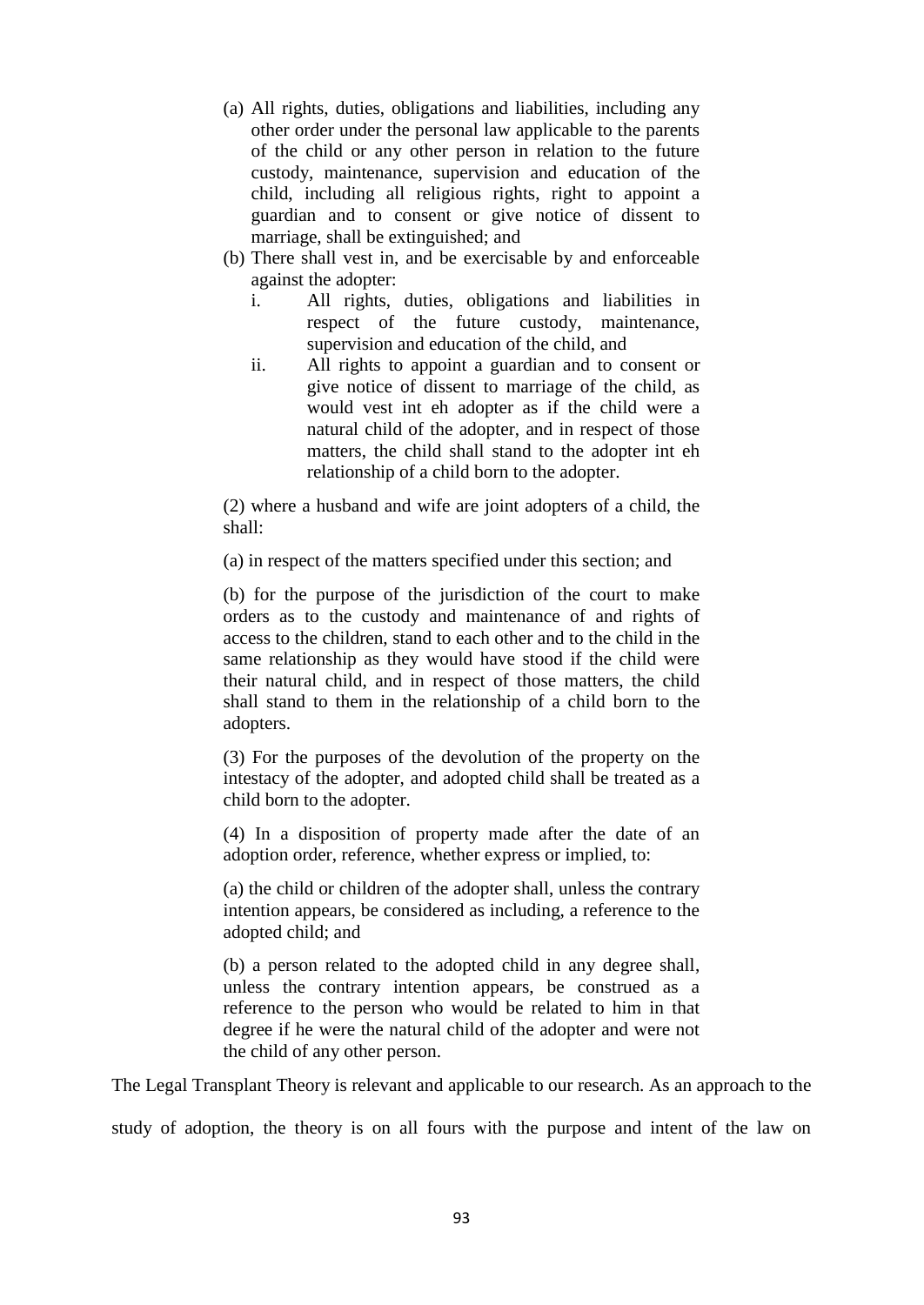adoption of children and should provide a guiding principle for adoption of children in Edo State.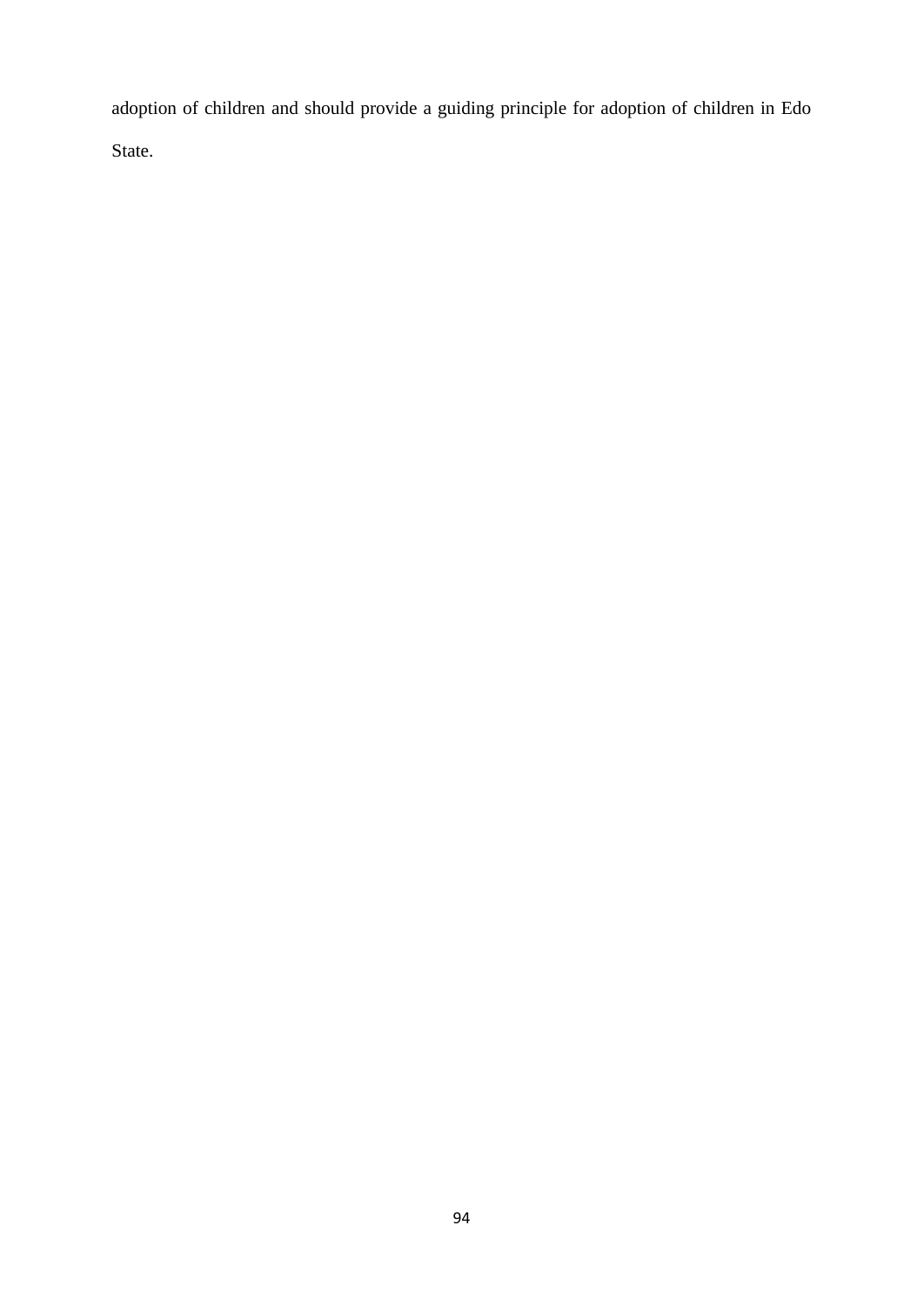#### **BIBLIOGRAPHY**

### **Books**

- Ainsworth S.D.M. The Development of infant-mother Attachment. In B.M. Caldwell and H.N. Ricciuti (Eds), Review of Child Development Research, (Chicago: Chicago University Press, 1973).
- Anne B. Broadzinsky, 'Surrendering an Infant for Adoption: The Birth-Mother Experience' in David M. Brodzinsky and Marshall D. Schechter (eds) in the *Psychology of Adoption,* New York, (Oxford University Press, 1990).
- Atta Micheal. Family Welfare Law in Nigeria (Ambik Press, 2006).
- Barth C.R. 'Beyond Attachment Theory and Therapy.' Towards sensitive and evidence-based interventions with Foster and Adoptive Families in Distress Child and Family Social Work (2005).
- Barth P.R and Berry M. Adoption and Disruption: Rates Risks and Responses (New York: Aldin De Gryyter, 1099)
- Boswell John. Kindness of Strangers: The Abandonment of Children in Western Europe from late Antiquity to the Renaissance (New York: Pantheon Books, 1988).
- Bowlby J. Attachment and Loss Separation, Anxiety and Anger, (London Hagarth Press, 1973).
- Brace Charles Lorine, The Dangerous Classes in New York and Twenty Years Among Them, (New York Wynkoop and Hallenback, 1872).
- Cadoret J.R. Biologic Perspective on adoptee adjustment: In the psychology of Adoption D Brodzinsky and M Schechter, (eds) (New York: Oxford University Press, 1990).
- Cole E.S. 'Adoption History Policy and Program,' in J. Laird and A. Hartman ed., A Handbook of Child Welfare (New York Free Press, 1987).
- Cretney Rebecca Probert and Probert's, Family (Sweet and Maxwell, 2009).
- David M. Brodzinsky, A Stress and Coping model of Adoption Adjustment, in David M. Brodzinsky and Marshall D. Schechter (eds) in The Psychology of Adoption, (New York Oxford University Press 1990).
- Elizabeth S. Cole and Kathryns S. Donkey, 'History, Values, and Placement Policy Issues in Adoption' in David M Brodzinsky and Marshall D. Scheahter (eds), The Psychology of Adoption (Oxford University Press 1990).
- Erikson H.E. Identity: Youth and Crisis, (New York Nortion)
- Freud Sigmund. On narcissism. In J. Strachey (ed. and Trans.) The Standard edition of the complete psychological works of Sigmund Freud (vol. 9) London: Hogarth Press, 1959).
- Garner Bryan A. Black's Law Dictionary, 9<sup>th</sup> ed. (New York: Simon & Schuster Macmillan, 1996)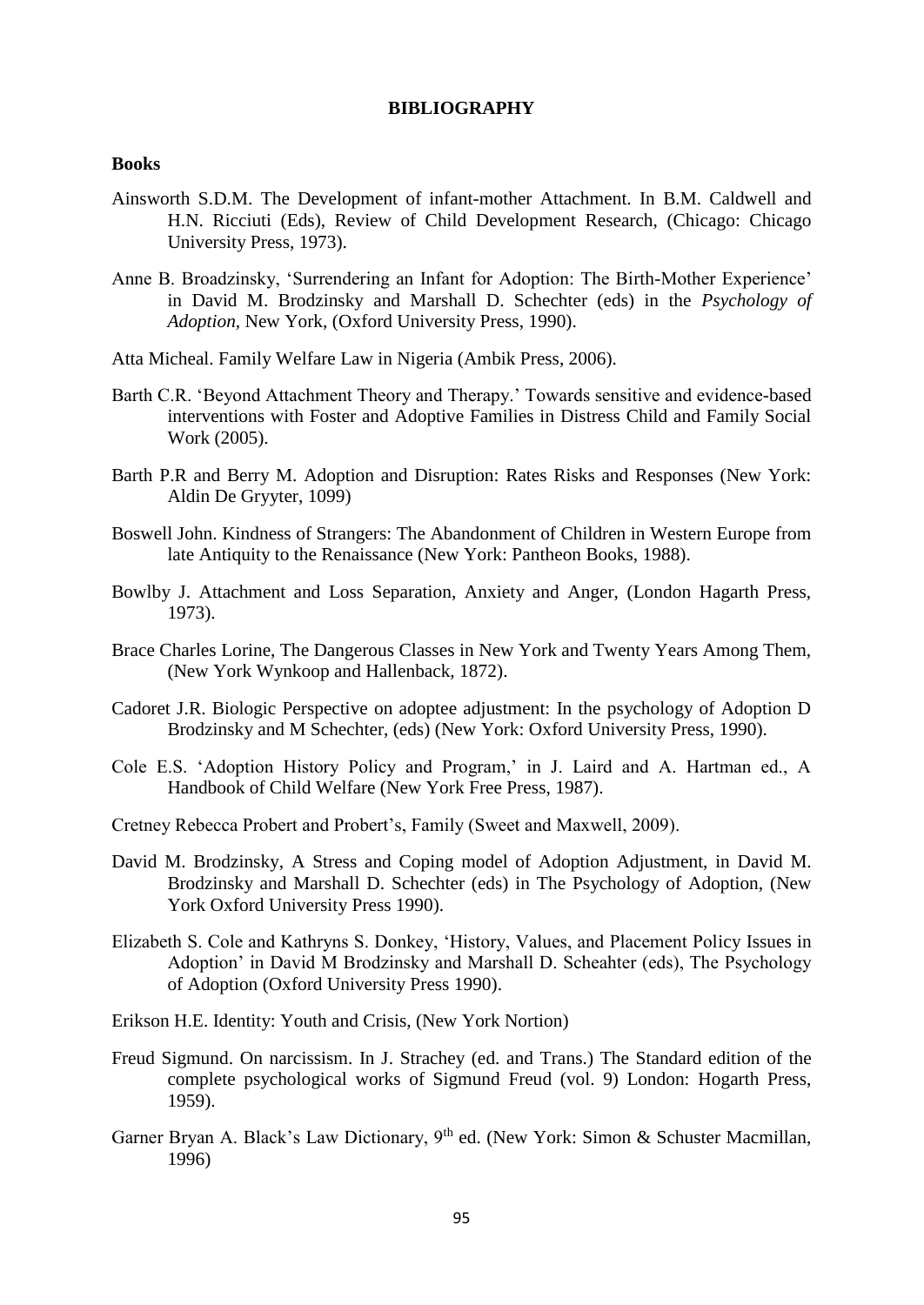- Goldstein, J. A Freud and A Solnit, Beyond the best interest of the Child, (London Free Press, 1973).
- Hart A and Luckoct B. Developing adoption and therapy: New Approaches for Practices. (London Jessica Kingly 2004)
- Hartman Ann and Laird Joan. Family Treatment after Adoption: Common Themes, in the Psychology of Adoption, David M. Brodzinsky Marshall D Schechter (eds) (New York: Oxford University Press, 1990).
- Hindle Debbie and Shulman Graham. (eds.) The Emotional Experience of Adoption: A Psychoanalytic Perspective. (Routledge: London and New York, 2008).
- Hindleamd Debbie Graham Shulman ed, The Emotional Experience of Adoption: A Psychoanalytic Perception (Routledge Taylor and Frames Group 2008).
- Hockenbury D. Discovering psychology,  $(4<sup>th</sup>$  ed., Worth Publishers Inc, 2007).
- Kathleen Mary Benet, The Politics of Adoption. (New York, Free Press, 1976).
- Ladner J.A. Mixed Family: Adopting Across Racial Boundaries (Garden City, N.Y.: Anchor Press/Doubleday, 1977).
- Lewis H.P. The Psychiatric Aspect of Adoption, in J.H. Howells (ed.), *Modern Perspectives of Child Psychiatry* (New York: Brunner/Mazel, 1971).
- Lifton R.J. On the Adoption Expensive: Foreword to M.K. Benet the Politics of Adoption, (New York: Free Press,1976).
- Lyons-Ruth and Jacobvitzz, 'Attachment disorganization: Unsolved loss relational violence and lapses in behavioural and attentional strategies' in J Cassdy and P. Shaver (eds) Hand Book of Attachment, (New York Guilford Press, 1999).
- Marshall D. Schechter and Doris Bertocci, The meaning of the search in the psychology of Adoption, David M. Brodzinsky and Marshall D. Schechter (eds) (New York: Oxford University Press 1990).
- Masson Judith, Bailey-Harris Rebecca and Probert Rebecca, Principles of Family Law, (Thomson: Sweet and Maxwell 2008).
- Melosh Barbara, Stranger and Kin, The America Way of Adoption, (Harvard University Press, 2002).
- Nwagugu E I. 'Family Law in Nigeria' (HEBN Publishers Plc Revised Edition 1990).
- Oconnor Stephen. Orphan Train: The Story of Charles Loring Brace and the Children he saved and failed (Chicago: University of Chicago Press, 2004).
- Ogungbe Mojisola. Family Law through the Cases, (College of Law, Igbinedion University, Okada 2004), 1990
- Okojie C.G. Ishan Native Law and Customs, (John Okwesi and Co., Yaba Lagos 1960), 60.
- Prentice C.S. An adopted Child Look at Adoption, (New York: Applanton-Century 1940).
- Romanchik B. Birth Parents: Royal Oak, (MI: Royal Squared Press, 1999)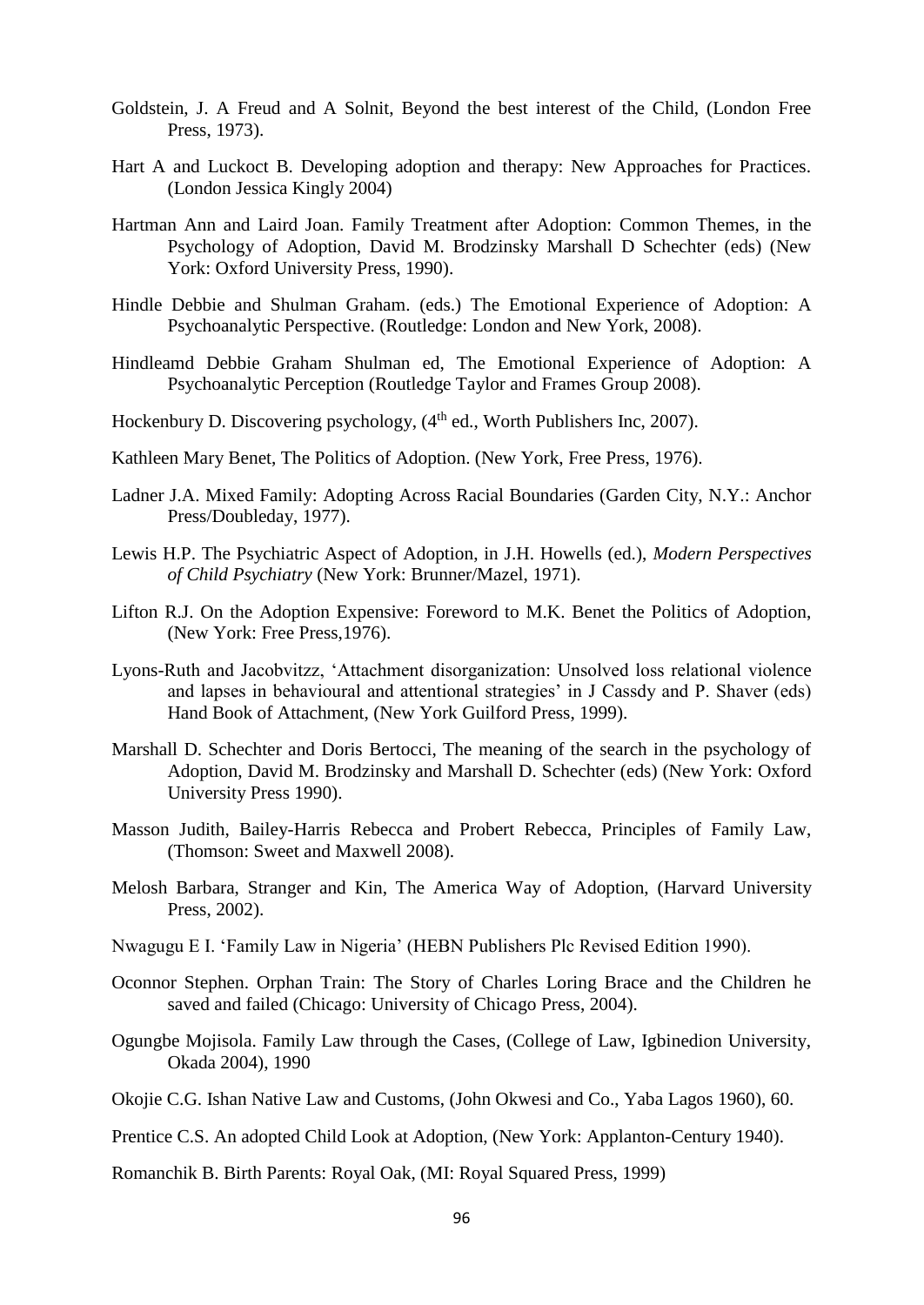- Selverman Arnold R.and Feigelman William. Adjustment in terracial Adoptees. An overview: David M. Brodzinsky and Marshall D. Schechter (eds), *The Psychology of Adoption* (New York: Oxford University Press, 1990).
- Smith E. Readings in adoption, (New York: Philosophical Library, 1963).
- Sorosky, A. Baran, A & Pannor, R. The Adoption Triangle, (New York: Doubleday, 1984).
- Van Loon J. Report on Inter-country Adoption (Hague Conference on International Law, 1990).
- Wayne Carp E. (ed), Adoption in America: Historical Perspectives, (University of Michigan Press, 2002).
- Wayne Carp E., Family Matters: Secrecy and Disclosure in the History of Adoption, **(**Harvard University Press, 2000).

#### **Articles and Chapters in Book**

- Afifi P.A. 'Uncertainty Management and Adoptee Ambiguous Loss of their Birth Parents,' *Journal of Social and Personal Relationships* (2005):129-155.
- Agbo Maria C., 'Socio-Cultural Challenges of Child Adoption in Eastern Nigeria in West Africa,' *Humanities & Social Sciences Review*, Vol. 2 (1), (2014), 86-93.
- Akolokwu G.O., 'Examining Adoption Procedures and the Challenge of Child Purchase in Nigeria: Matters Arising,' *Journal of Property Law and Contemporary Issues*, (2017): 5
- Annette Baran and Reubu Pannor, *Open Adoption.* In D Brodzinsky and M. Schreacter (eds) in the psychology of Adoption (1990), 321.
- Bhaskar Saras. 'Rens Hoksbergen, Anneloes Van Baar, and in India the Past, Present and Future trends,' *Journal of Phychosocial Researches,* 7 (2012):2.
- Brinich Paul M., 'Adoption from the inside out: A Psychoanalytic Perspective' in D Brodzinsky and M Scheater (ed) the Psychology of Adoption (1990), 45.
- Clotheir Florence, 'Some Aspects of the Problems of Adoption.' *American Journal of Orthopsychiatry*, (1939), 598-615
- Cole E.and Donely K., *History Values and Placement Policy Issues in* D. Brodzinsky and M. Schechter (Eds) *The Physiology of Adoption* (1990).
- David M. Brodzinsky et al, 'Psychological and academic adjustment in adopted children.' *Journal of Consulting and Clinical Psychology,*(1984)(52) 582-590
- Deykin E.Y., Campbell L. and Patti P.. The post adoption experience of surrendering parent," *American Journal of Orthopsychiatry,* 54(1984):271-280
- Elaine Farmer and Cherilyn Dance, 'Family Finding and Matchive in Adoption: What help to make a good match,' *British Journal of Social Work Oxford University Press,* (2016)(4)994-992.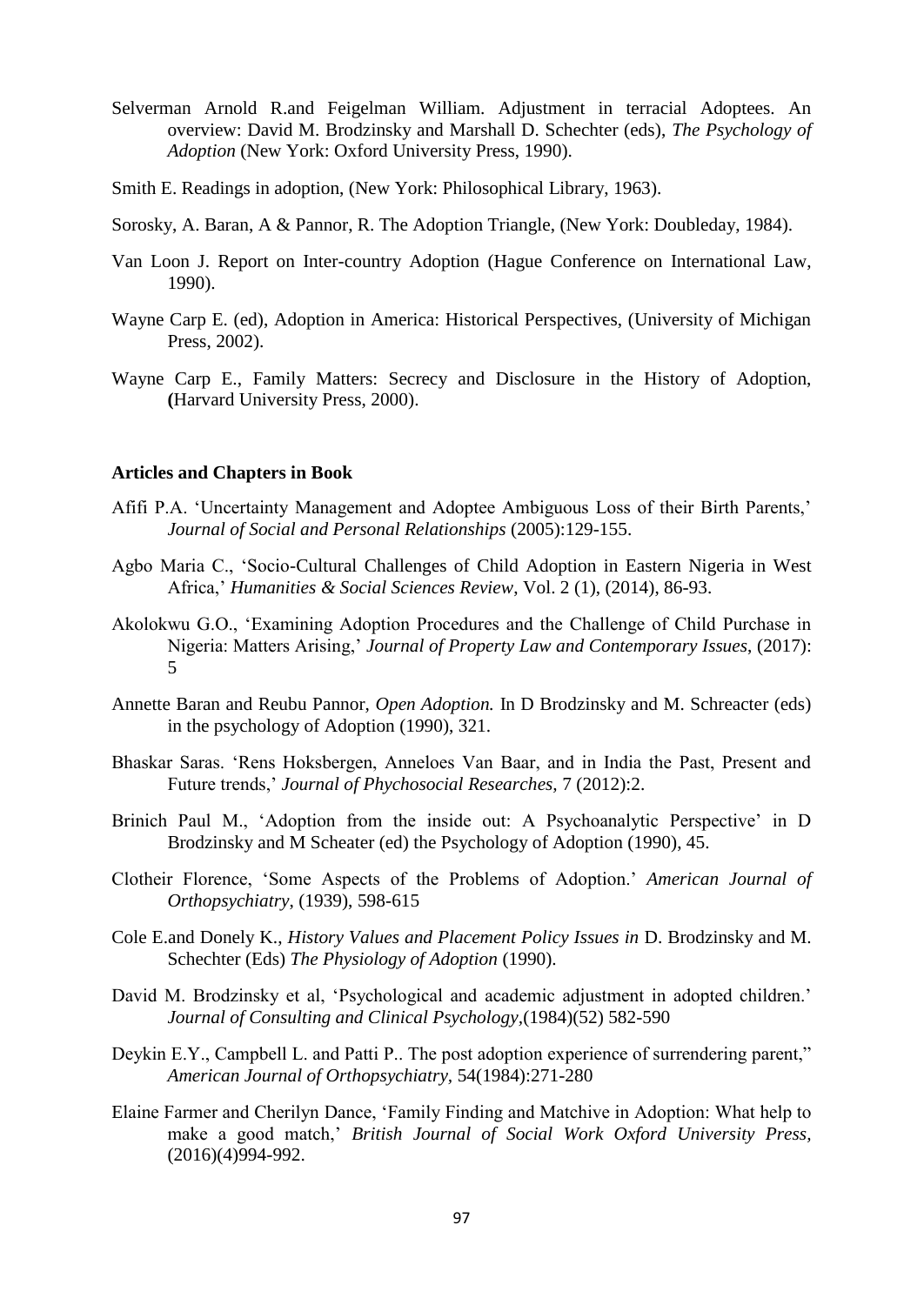- Farmer Troy D. 'Protecting the right of hard to place children in adoption,' *Indian Law Journal*, (1997)(73)116
- Freundlich M., "Adoption research: An assessment of empirical contribution to advancement of adoption practice," *Journal of Social Distress and the Homeless,* 11 (2007): 143- 168.
- Gauthier L., Stollack G., Messe L. and Arnoff J., 'Recall of Childhood neglect and physical abuse as Differential Predictory of Current Psychological Functioning' Child Abuse and Neglect (1996)(20)(7)549-550
- Henney S. M. S. Ayers-Lopez R.G. McRoy and H.D. Grotevant: Evolution and Resolution: Birth Mothers experience of grief and loss at different levels of openness: *Journal of social and personal Relationships,* (2007) 24, 875-889
- Kornitzer M, 'The Adopted Adolescent and the Sense of Identity,' Child Adoption  $(1971)(66):43-48$
- Kwagyang Garb Umaru and Mu'azu Abdullahi Saulawa, 'Child Adoption as a tool for child trafficking in Nigeria: Examining the position of the Law,' *International Journal of International Law,* vol. 2 Issue 2 (2016), 46.
- Obuka U.U. 'The Irrevocable Nature of Consent in Child Adoption in Nigeria' *Unizik Law Journal* (2013)101
- Ogwezzy Oluwatosin O., 'Legal Perspective of Child Adoption under the Nigerian Law,' *AGORA International Journal of Juridical Sciences*, No. 2 (2018), 57-63.
- Paul M. Briinich, 'Adoption from the inside out: A psychoanalytic perception.' In D. Brodzinsky GD Scheachter (eds) the Psychology of Adoption (1990) 46
- Presser SB., 'The Historical Background of the American Law of Adoption.' *Journal of Family Law* 11(1972):443-516.
- Schecter Marshall D., About adoptive parents. In EJ Anthony and T. Benedek (Eds) *Parenthood*: Its psychology and psychopathology: Boston Little Brown 1970.
- Soroky D A. Baran A and Pannor R., 'Identity Conflicts in Adoptees' *American Journal of Orthopsychiatry* (1975)(45)18-27
- Sprince Jenny. The Network around adoption: The Forever Family and the Ghosts of the Dispossessed: In Debbie Hindle and Graham Shulman (eds) in the Emotional Experience of Adoption (2008), 100.
- William D. Masher and Christian A. Bachrach, 'Understanding U.S. Fertility: Continuity and Change in the National Survey of Family Growth, 1988 – 1995,' *Family Planning Perspectives,* (1996)(28)5
- Wirgher K.M., 'Abandonment as a Ground for Termination of Parental Rights' *The Journal of Contemporary Legal Issues* (2007), 333.
- Zamostiny et al 'The practice of Adoption History Trends and Social context' *the Counselling Psychologists* (2003) DoI:10117700110000025806.
- Zisoo S. and Devaul R. "Unresolved grief" *American Journal of Psychoanalysis,* 45(1985): 370-379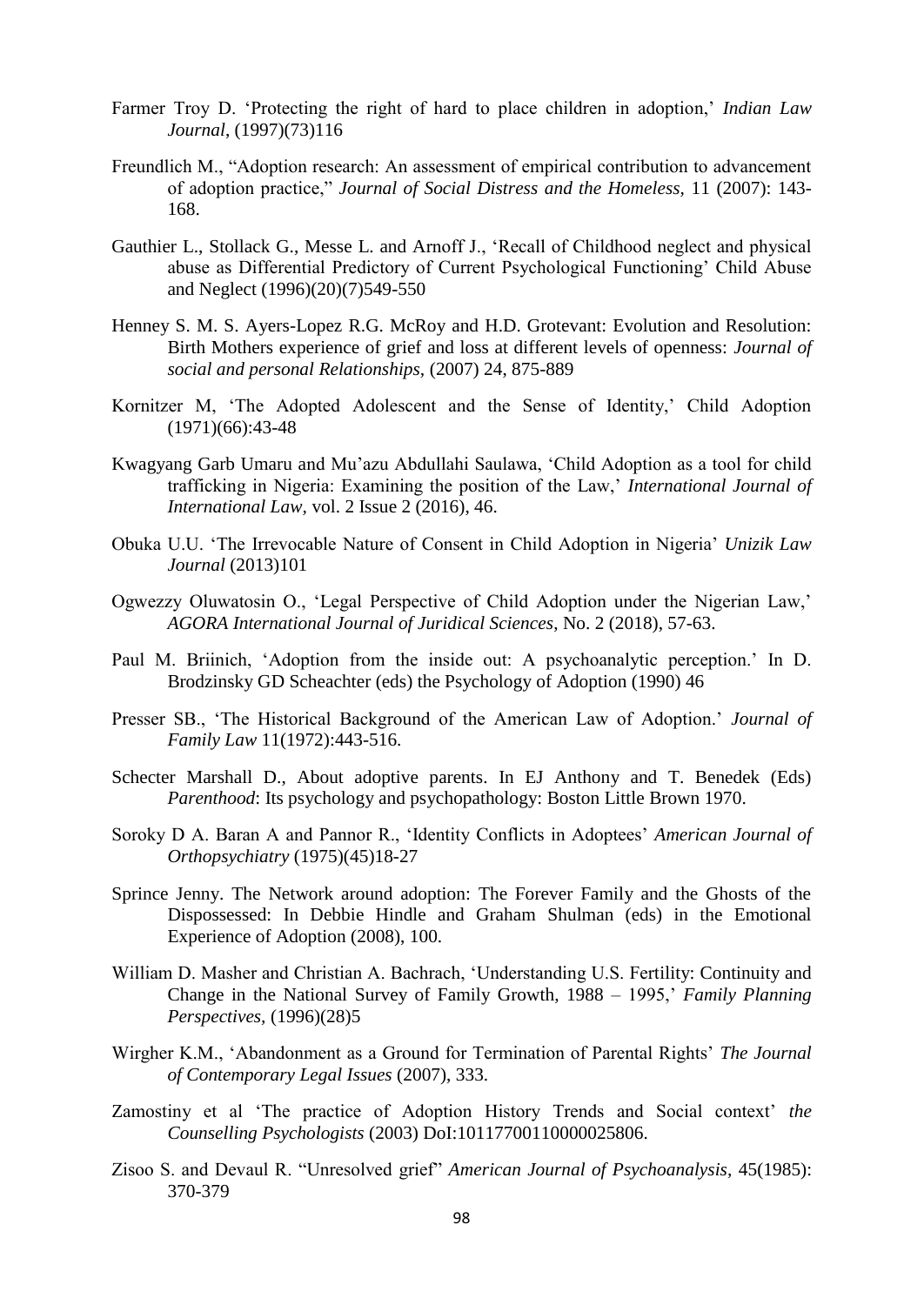#### **Website Contents**

- Andrew S. Rosenman. Babies Jessica, Richard and Emily, "The need for legislative Reform of Adoption Laws," *Chi. Kent L. Rev.* 1851 (70) (1995). [https://scholarship.kentlaw.edu./cklawreview/vol.70/ISS4/18.](https://scholarship.kentlaw.edu./cklawreview/vol.70/ISS4/18)
- Brown Kevin, Child Abandonment its Prevention, the University of Nottingham U.K [<http://kevinbrownottingham.oc.uk>](http://kevinbrownottingham.oc.uk/) accessed 11 January 2020.
- Donaldson Evan B. Adoption institute: Safeguarding the rights and wellbeing of birth parents in the adoption process: (2007)<http://www.adoptioninstitute.org/publication/2006> 11 Birth Parents study all pdf accessed 15<sup>th</sup> January, 2020
- Ellen Herman, Adoption History Project, (University of Oregon Topic Placing Out, 2012), 1 <https://pages.uorogon.edu.adoption> accessed 15 June 2020.
- Golding K., Attachment Theory as a support for Foster Careers and Adoptive Parents (2007) 31 [<http://www.johnwhitwell.com.](http://www.johnwhitwell.com/)> Accessed 3/4/2010.
- Hastings James, Encyclopedia of Religion and Ethnics*,* (New York Scribner, 1908), 273. [<http://openlibary.org.books>](http://openlibary.org.books/) accessed 12 April, 2020.
- Henry Mason Bauni, D.C.L. and Frederick Bennett Wright, (eds) Records of the Past: The Code of Hammurabi (Record of the Past Exploration Society 1908), 2. [<https://openlobrary.org.books>](https://openlobrary.org.books/) accessed 12 April, 2020.
- Herman Ellen, *The Adoption History Project, Single Parent Adoption,* Department of History, University of Oregon (2012) Eugene, Oregon, 97403-1288 [https://pages.uoregon.](https://pages.uoregon/)
- Huntley S, the phenomenon of baby factory in Nigeria as a new trend of human trafficking. International Crimes Database (2013). [<http://www.internationalcrimesdatabase.org/upload/documents/20131030T045906](http://www.internationalcrimesdatabase.org/upload/documents/20131030T045906) ICD%20Brief%203%20-%Huntley.pdf.> Accessed 12 August 2019.
- Jennifer Wolf "Understanding and coping with Child Abandonment, [<https://www.verywellfamily.com/help-help-a-child-cope-with-abandonment-](https://www.verywellfamily.com/help-help-a-child-cope-with-abandonment-2997768)[2997768>](https://www.verywellfamily.com/help-help-a-child-cope-with-abandonment-2997768), accessed 6 January 2020.
- Larry OC Chukwu, "Adoption of Child in Nigeria under the Child's Right Act 2003 [http://www.law2.byu.edu/isfl/saltalkeconference/papers/isflpdfs/Chukwu.pdf.](http://www.law2.byu.edu/isfl/saltalkeconference/papers/isflpdfs/Chukwu.pdf) Accessed on July 17, 2018.
- Margaret V. Turano, *Black Market Adoption,* The Catholic Lawyer (1976), 22, [https://scholarship.law.stJohns.edu.](https://scholarship.law.stjohns.edu/) Accessed 27<sup>th</sup> July 2020.
- Perreau Bruno. The Politics of Adoption Gender and the making of French Citizenship, (MIIT Press, 2014), 16. < https://mitigs/mtt.edu.people>
- Peter A. Clark: Ethical implications of Embryo Adoption [<https://www.intechopen.com/books/p/uripotent-stem-cell-biology](https://www.intechopen.com/books/p/uripotent-stem-cell-biology-advancesun.mechanisms-methods-and-models/ethical-implications-of-embryo-adoption)[advancesun.mechanisms-methods-and-models/ethical-implications-of-embryo](https://www.intechopen.com/books/p/uripotent-stem-cell-biology-advancesun.mechanisms-methods-and-models/ethical-implications-of-embryo-adoption)[adoption.](https://www.intechopen.com/books/p/uripotent-stem-cell-biology-advancesun.mechanisms-methods-and-models/ethical-implications-of-embryo-adoption)> Accessed 10 March 2020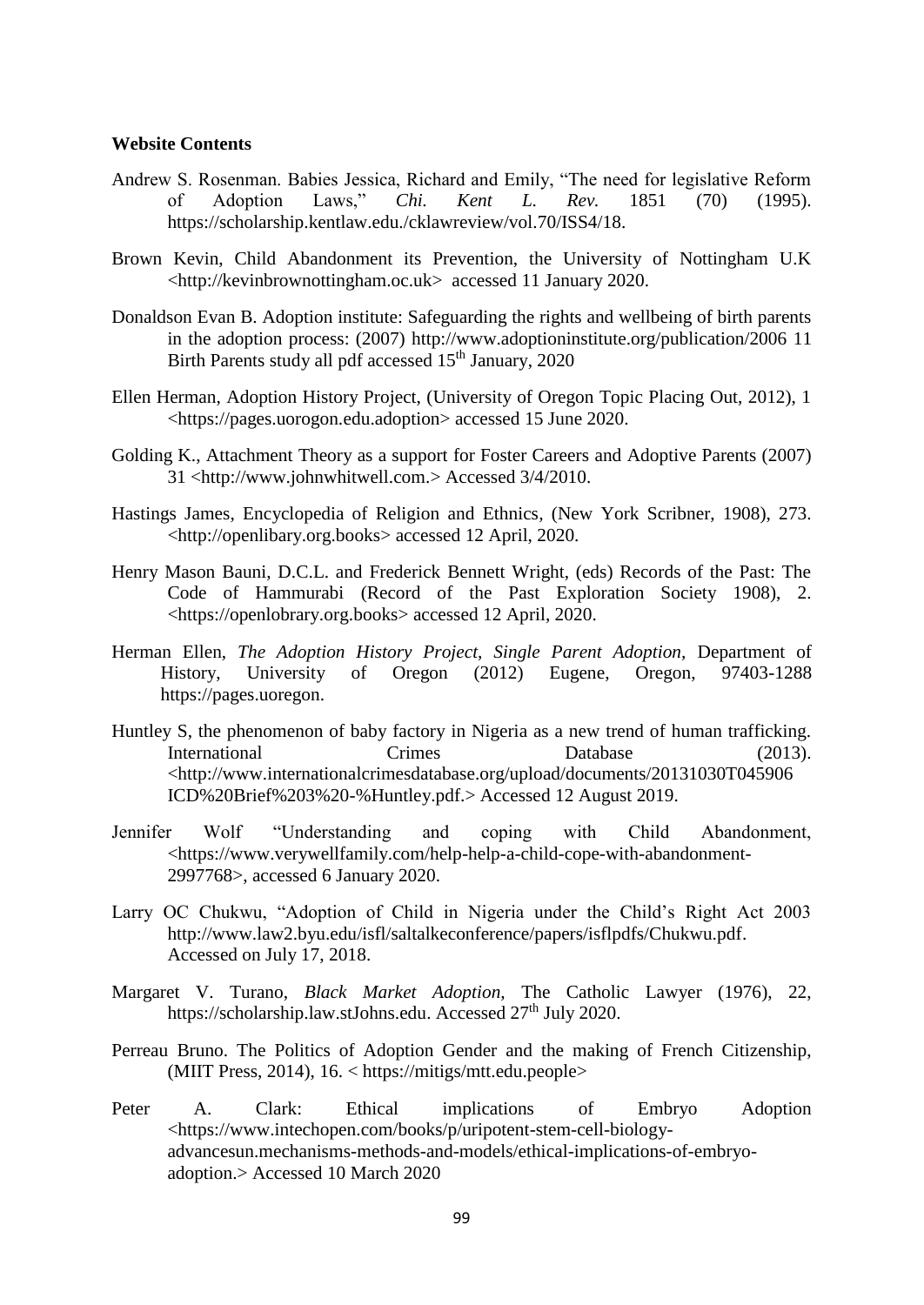- Schroeder Alex, *Orphan Victims of a Black Market Baby Business Share their stories"* in a Book titled Before and After Written by Judy Christie and Lisa Wingate, on point October 22, 2019, [https://www.tpr.org.post.orphan.](https://www.tpr.org.post.orphan/)
- Tajudeen, Ojo. Ibrahim, 'Adoption Practice in Nigeria: An Overview,' *Journal of Law, Policy and Globalization,* (2013)(19), [<http://www.liste.org/Journals/index.php/JLPG/article/viewFile/8922/9081>](http://www.liste.org/Journals/index.php/JLPG/article/viewFile/8922/9081) accessed on June 3, 2018.
- TheoChris Mark. "Child Dissertation and Abandonment, [<https://www.verywellfamily.com/help-your-child-cope-with-abandonment-](https://www.verywellfamily.com/help-your-child-cope-with-abandonment-2997465)[2997465>](https://www.verywellfamily.com/help-your-child-cope-with-abandonment-2997465), accessed 8 February 2020.
- Weiwei Li, "Equality and non-discrimination under international Human Rights Law" *Norwegian centre for human rights,* 2004. <http://www.humanrightsuio.no/forskning/publ/publikasionlistic.html> accessed 5th April 2021.

# **Other Sources**

- Adams J E and Kim H B, A Fresh look at Intercountry adoptions children (1971)(18)(6)214- 21
- Akinlawaon Titilola, 'Adoption of Children: National and International Perspectives' (Paper delivered at a 2-day interactive seminar organized by NBA Ikeja branch) 2015.
- Alozie Chinonso, "Couple sells 4-month-old Son, 2 others for N600,000 in Imo State," *Vanguard,* (Lagos August 9, 2018) 6.
- Arthur M. D, Sorosky D, Annette Barcin, M.S.W. Reuben Pannor. The Adoption triangle: Sealed or opened records: How they affected adoptees, Birth parents, and adaptive parents. Las Vegas Wavade Triad-adoption publications (2008) 52
- Ayers-Lopez S.J., Henney S.M., McRoy R. G., Hanna M.D. and Grothe Evant H.D., "Openness in adoption and Impaction Birth Mother Plan for Search and Reunion," *Families in Society*, 89 (2008): 551-561.
- Azuka Onyido Josephine and Akpan Bokine Gabriel, 'Child abandonment and its implication for Educational Development in Nigeria,' (2018)6(a).
- Besson Samantha, "The Principle of non-discrimination in the convention on the Rights of the Child 2005, 13, 441
- Clark Peter A., Ethnical Implications of Embryo Adoption, Pluripotect Stem Cell Biology. Advances in Mechisms. Methods and Models, Craigs Atwood and Sivan Vadakkadath MEethal Intect open.
- Clothier Florence, 'The psychology of the Adopted Child,' Mental Hygiene, (1943)(27) 222- 226
- Deutch Helene. 'Adaptive Mother's: Ruth Brenner.' A follow up study of Adoptive Families Child Adoption Research Committee, New York (1951), 397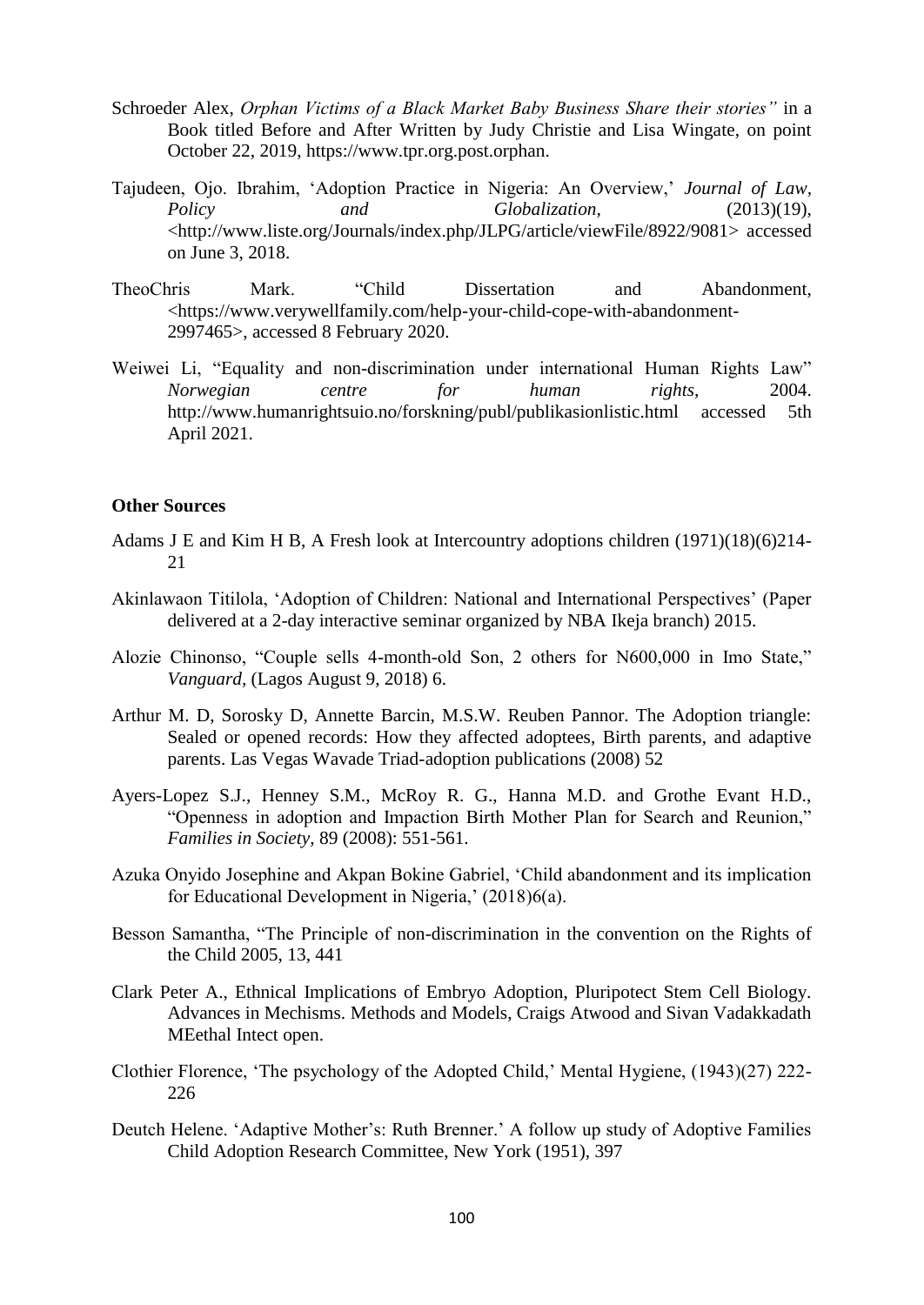- Donelly Lynley, A media guide to the children's Act 38 of 2005 (PDF) Centre for children law media monitoring project page 40. Achieved from the original (PDF) on 19 October 2015 Retrieved 8 October 2017.
- Gallagher U. M., 'The Adoption of Mentally Retarded Children,' (Children 1968) (15)(1)17- 21
- Grotevant H.D. and McRoy R.G., Openness in Adoption: Employing Family Connections (1998 thousand oaks) C.A.
- Ijalaye D.A. "The legal implication of child adoption in Nigeria. Nigeria Current Law Review," (1997).
- Jerome Shestack "The Jurisprudence of human rights" in theodore Meron (ed) human rights in international law legal and policy issues 1984, 101.
- John Bowlby, 'Fifty years of attachment theory,' The Donald Winnicott Memorial Lecture, (London: Karnae 2004).
- Jordan V.L. and Little W.F. Early Comments Single Parents Adoptive Homes, Child Welfare,  $(1966)(45)546-38$
- Kadushin A., 'A study of Adoptive Parents of Hard to Place Children' Social Case Work, (1962) (43)(2) 27-33
- Karla Starr, Adoption by homo-sexual: A look at differing state court opinions Ariz LRW, 40 (1998): 1497.
- Lawrence and Pat Starkey, 'Child Welfare and Social Action in the Nineteenth and Twentieth Centuries' (2001): 223
- Lester Caroline, Embryo 'Adoption' is growing but it is getting tangled in the Abortion Debate New York Times, 17 February 2019
- Luckock Barry and Hart Angle, "Adoptive family life and Adoption Support: Policy Ambivalence and the Development of Effective Services," *Child and Family Social Work,* 10(2005): 127
- Moses Joshua Chizurumoke, 'The Abandonment of New Born Babies in Nigeria is an alarming phenomenon and it needs to stop' *Ventures* May 19, 2017.
- Olatunji David, "21- year old woman dumps new born baby inside toilet", *Vanguard*, (Lagos June 26, 2018)7.
- Paige R.U., Proceedings of the American psychological Association Incorporated for the legislative year, 2004, minutes of the meeting of the council of Representative 28 and 30 July 2004: Honolulu Retrieved 18<sup>th</sup> November, 2004.
- Paras Diwan Modern Hindu Law, Allahabad Law Agency 1979, 197.
- Pringle M.L.K., 'Adoption facts and Fallacies,' A Review of Research in the United States, Canada and Great Britain between 1948 – 1965 London, Longman 1967
- Schofield G. and Beek N., 'Attachment Handbook for Foster Care and Adoption.' London British Association for Adoption and Foster, 2000